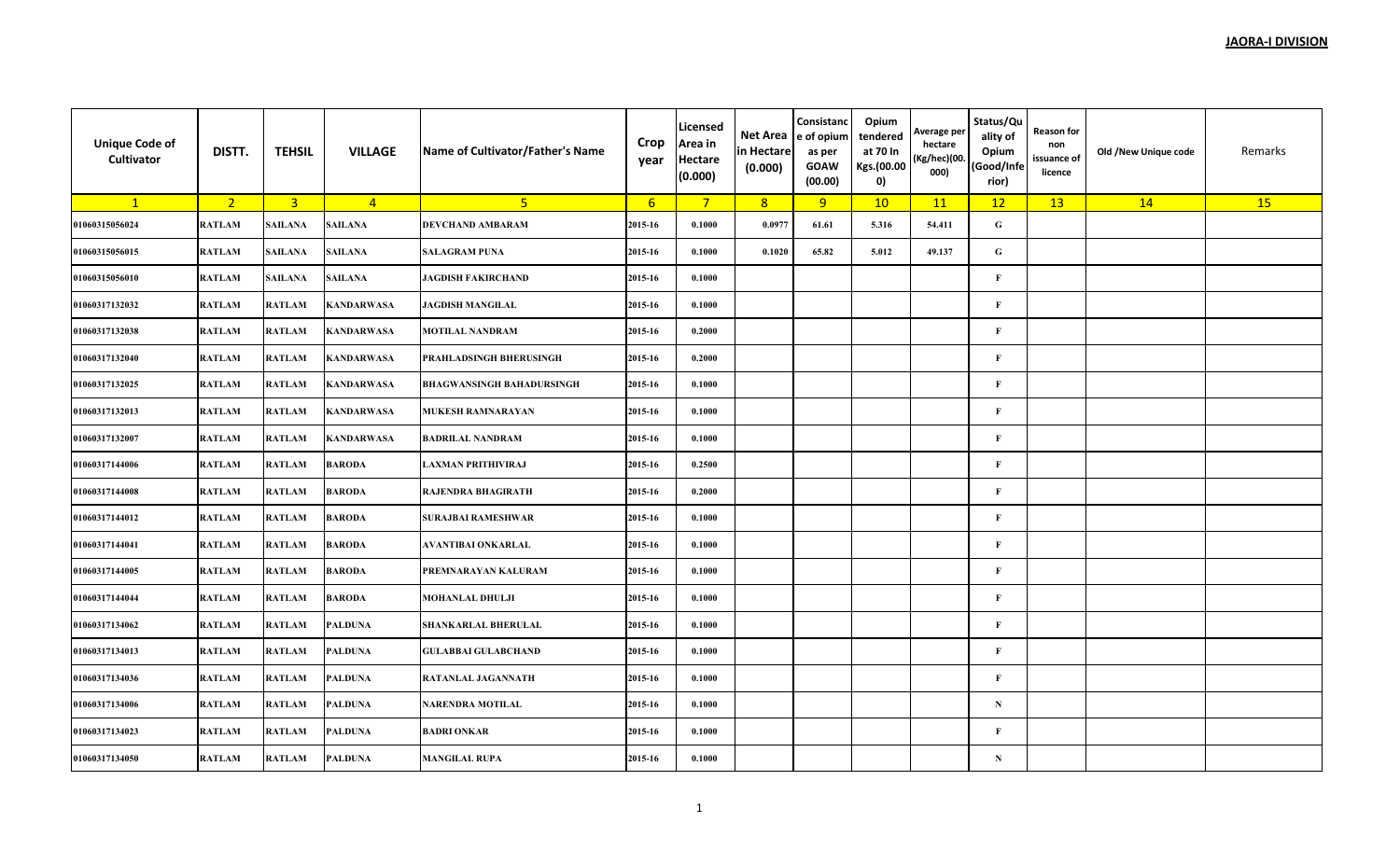| <b>Unique Code of</b><br>Cultivator | DISTT.         | <b>TEHSIL</b>           | <b>VILLAGE</b> | Name of Cultivator/Father's Name | Crop<br>year | Licensed<br>Area in<br><b>Hectare</b><br>(0.000) | Net Area<br>in Hectare<br>(0.000) | Consistanc<br>e of opium<br>as per<br><b>GOAW</b><br>(00.00) | Opium<br>tendered<br>at 70 In<br>Kgs.(00.00<br>0) | Average per<br>hectare<br>(Kg/hec)(00.<br>000) | Status/Qu<br>ality of<br>Opium<br>(Good/Infe<br>rior) | Reason for<br>non<br>issuance of<br>licence | Old /New Unique code | Remarks |
|-------------------------------------|----------------|-------------------------|----------------|----------------------------------|--------------|--------------------------------------------------|-----------------------------------|--------------------------------------------------------------|---------------------------------------------------|------------------------------------------------|-------------------------------------------------------|---------------------------------------------|----------------------|---------|
| $\mathbf{1}$                        | 2 <sup>2</sup> | $\overline{\mathbf{3}}$ | $\overline{4}$ | 5 <sub>1</sub>                   | 6            | $\overline{7}$                                   | 8                                 | 9                                                            | 10                                                | 11                                             | 12                                                    | 13                                          | 14                   | 15      |
| 01060317134051                      | <b>RATLAM</b>  | <b>RATLAM</b>           | <b>PALDUNA</b> | <b>MATHURALAL BHAGIRATH</b>      | 2015-16      | 0.1000                                           |                                   |                                                              |                                                   |                                                | ${\bf N}$                                             |                                             |                      |         |
| 01060317134053                      | <b>RATLAM</b>  | <b>RATLAM</b>           | <b>PALDUNA</b> | <b>BHERU BAGDIRAM</b>            | 2015-16      | 0.1000                                           |                                   |                                                              |                                                   |                                                | $\mathbf{F}$                                          |                                             |                      |         |
| 01060317134073                      | <b>RATLAM</b>  | <b>RATLAM</b>           | <b>PALDUNA</b> | <b>RAMESHWAR NANDA</b>           | 2015-16      | 0.1000                                           |                                   |                                                              |                                                   |                                                | N                                                     |                                             |                      |         |
| 01060317134079                      | <b>RATLAM</b>  | <b>RATLAM</b>           | <b>PALDUNA</b> | RAMCHANDRA BAGDIRAM              | 2015-16      | 0.1000                                           |                                   |                                                              |                                                   |                                                | $\mathbf N$                                           |                                             |                      |         |
| 01060317134032                      | <b>RATLAM</b>  | <b>RATLAM</b>           | <b>PALDUNA</b> | <b>HIRALAL TULSIRAM</b>          | 2015-16      | 0.1000                                           |                                   |                                                              |                                                   |                                                | $\mathbf{F}$                                          |                                             |                      |         |
| 01060317134039                      | <b>RATLAM</b>  | <b>RATLAM</b>           | <b>PALDUNA</b> | <b>KHIMA NANDA</b>               | 2015-16      | 0.1000                                           |                                   |                                                              |                                                   |                                                | $\mathbf{F}$                                          |                                             |                      |         |
| 01060317134081                      | <b>RATLAM</b>  | <b>RATLAM</b>           | <b>PALDUNA</b> | <b>ONKARLAL MANAJI</b>           | 2015-16      | 0.1000                                           |                                   |                                                              |                                                   |                                                | ${\bf N}$                                             |                                             |                      |         |
| 01060317134003                      | <b>RATLAM</b>  | <b>RATLAM</b>           | <b>PALDUNA</b> | <b>BHAGWATI BAGDIRAM</b>         | 2015-16      | 0.1000                                           |                                   |                                                              |                                                   |                                                | $\mathbf{F}$                                          |                                             |                      |         |
| 01060317118001                      | <b>RATLAM</b>  | <b>RATLAM</b>           | <b>BANGROD</b> | PRAHLAD GOVARDHANLAL             | 2015-16      | 0.2000                                           |                                   |                                                              |                                                   |                                                | $\bf F$                                               |                                             | 01060319155081       |         |
| 01060319154008                      | <b>RATLAM</b>  | PIPLODA                 | <b>JARWASA</b> | <b>GITABAI SHANKARLAL</b>        | 2015-16      | 0.2000                                           |                                   |                                                              |                                                   |                                                | $\mathbf{F}$                                          |                                             |                      |         |
| 01060319154075                      | <b>RATLAM</b>  | PIPLODA                 | <b>JARWASA</b> | AYODHYABAI RAMESHWAR             | 2015-16      | 0.2000                                           |                                   |                                                              |                                                   |                                                | $\mathbf{F}$                                          |                                             |                      |         |
| 01060319154122                      | <b>RATLAM</b>  | PIPLODA                 | <b>JARWASA</b> | <b>GAJRAJSINGH RAMSINGH</b>      | 2015-16      | 0.1500                                           |                                   |                                                              |                                                   |                                                | $\mathbf{F}$                                          |                                             |                      |         |
| 01060319154111                      | <b>RATLAM</b>  | PIPLODA                 | <b>JARWASA</b> | <b>ISHWARLAL BALARAM</b>         | 2015-16      | 0.1000                                           |                                   |                                                              |                                                   |                                                | F                                                     |                                             |                      |         |
| 01060319154043                      | <b>RATLAM</b>  | PIPLODA                 | <b>JARWASA</b> | <b>CHUNNILAL MANNALAL</b>        | 2015-16      | 0.2000                                           |                                   |                                                              |                                                   |                                                | $\mathbf{F}$                                          |                                             |                      |         |
| 01060319154086                      | <b>RATLAM</b>  | PIPLODA                 | <b>JARWASA</b> | <b>RAJARAM NANDRAM</b>           | 2015-16      | 0.2000                                           |                                   |                                                              |                                                   |                                                | $\mathbf{F}$                                          |                                             |                      |         |
| 01060319154079                      | <b>RATLAM</b>  | PIPLODA                 | <b>JARWASA</b> | <b>JAGDISH ONKARLAL</b>          | 2015-16      | 0.2000                                           |                                   |                                                              |                                                   |                                                | $\mathbf{F}$                                          |                                             |                      |         |
| 01060319154010                      | <b>RATLAM</b>  | PIPLODA                 | <b>JARWASA</b> | <b>BHAGWANSINGH BALARAM</b>      | 2015-16      | 0.2000                                           |                                   |                                                              |                                                   |                                                | $\bf F$                                               |                                             |                      |         |
| 01060319154085                      | <b>RATLAM</b>  | PIPLODA                 | <b>JARWASA</b> | <b>BHAGUBAI RAMCHANDRA</b>       | 2015-16      | 0.1500                                           |                                   |                                                              |                                                   |                                                | $\mathbf{F}$                                          |                                             |                      |         |
| 01060319154036                      | <b>RATLAM</b>  | PIPLODA                 | <b>JARWASA</b> | <b>SOBHARAM NANDRAM</b>          | 2015-16      | 0.2000                                           |                                   |                                                              |                                                   |                                                | $\bf F$                                               |                                             |                      |         |
| 01060319154035                      | <b>RATLAM</b>  | PIPLODA                 | <b>JARWASA</b> | DEVRAM NANURAM                   | 2015-16      | 0.2500                                           |                                   |                                                              |                                                   |                                                | $\mathbf{F}$                                          |                                             |                      |         |
| 01060319154078                      | <b>RATLAM</b>  | PIPLODA                 | <b>JARWASA</b> | <b>BALU SAWAJI</b>               | 2015-16      | 0.2000                                           |                                   |                                                              |                                                   |                                                | $\mathbf{F}$                                          |                                             |                      |         |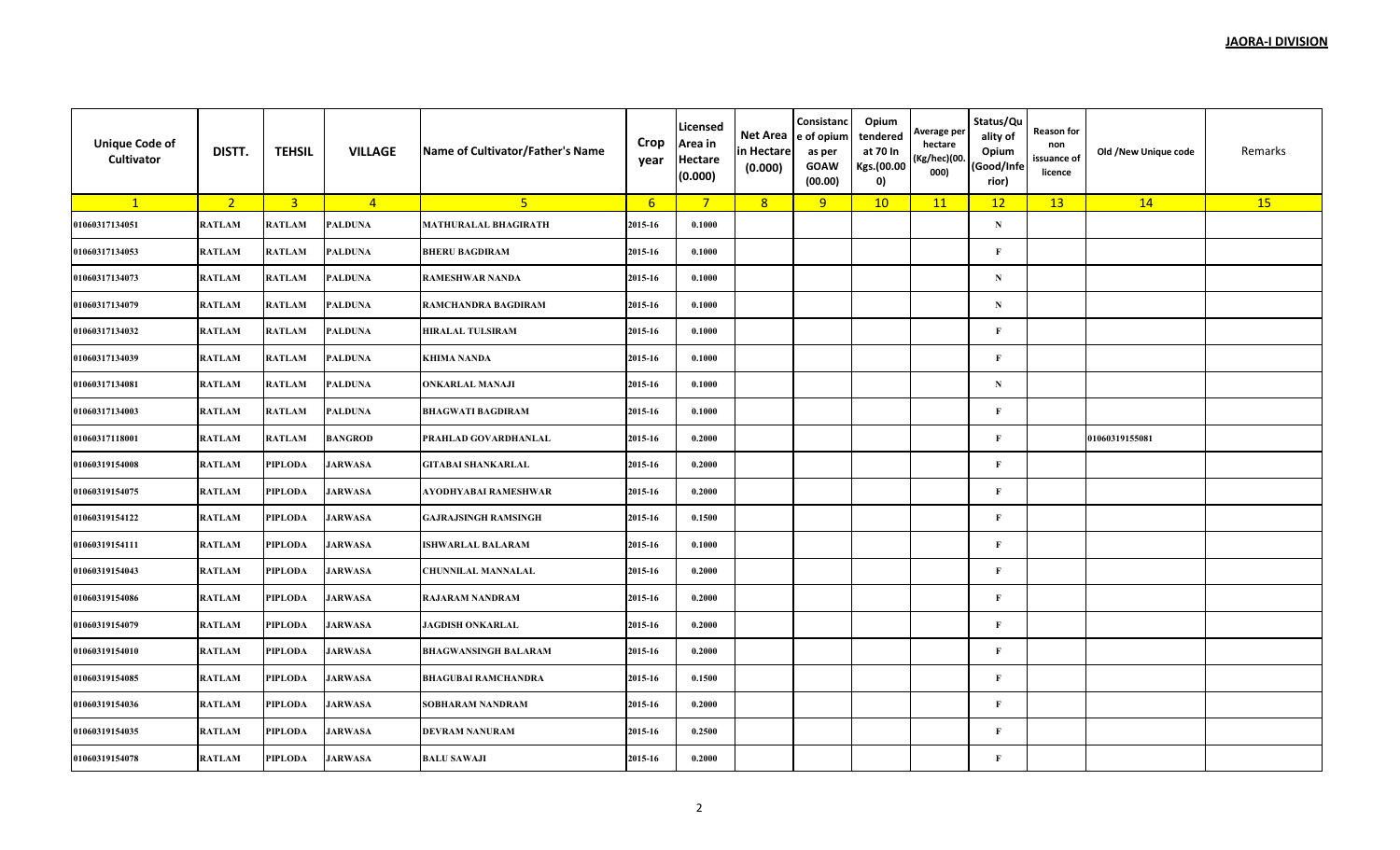| <b>Unique Code of</b><br>Cultivator | DISTT.         | <b>TEHSIL</b>  | <b>VILLAGE</b>   | Name of Cultivator/Father's Name | Crop<br>year    | Licensed<br>Area in<br><b>Hectare</b><br>(0.000) | Net Area<br>in Hectare<br>(0.000) | Consistanc<br>e of opium<br>as per<br><b>GOAW</b><br>(00.00) | Opium<br>tendered<br>at 70 In<br>Kgs.(00.00<br>0) | Average per<br>hectare<br>(Kg/hec)(00.<br>000) | Status/Qu<br>ality of<br>Opium<br>(Good/Infe<br>rior) | <b>Reason for</b><br>non<br>issuance of<br>licence | Old /New Unique code | Remarks |
|-------------------------------------|----------------|----------------|------------------|----------------------------------|-----------------|--------------------------------------------------|-----------------------------------|--------------------------------------------------------------|---------------------------------------------------|------------------------------------------------|-------------------------------------------------------|----------------------------------------------------|----------------------|---------|
| $\mathbf{1}$                        | 2 <sub>1</sub> | $\overline{3}$ | $\overline{4}$   | 5 <sup>2</sup>                   | $6\overline{6}$ | $7^{\circ}$                                      | 8                                 | 9                                                            | 10                                                | 11                                             | 12                                                    | 13                                                 | 14                   | 15      |
| 01060319154049                      | <b>RATLAM</b>  | <b>PIPLODA</b> | <b>JARWASA</b>   | <b>SITABAI HARIRAM</b>           | 2015-16         | 0.2000                                           |                                   |                                                              |                                                   |                                                | $\mathbf F$                                           |                                                    |                      |         |
| 01060319154092                      | RATLAM         | <b>PIPLODA</b> | <b>JARWASA</b>   | PRABHULAL HARIKISHAN             | 2015-16         | 0.2000                                           |                                   |                                                              |                                                   |                                                | $\mathbf{F}$                                          |                                                    |                      |         |
| 01060319154117                      | RATLAM         | <b>PIPLODA</b> | <b>JARWASA</b>   | <b>GOPALSINGH PRAHLADSINGH</b>   | 2015-16         | 0.1000                                           |                                   |                                                              |                                                   |                                                | $\mathbf{F}$                                          |                                                    |                      |         |
| 01060319154091                      | RATLAM         | <b>PIPLODA</b> | <b>JARWASA</b>   | PUSHKARLAL GOPALCHAND            | 2015-16         | 0.2500                                           |                                   |                                                              |                                                   |                                                | $\mathbf{F}$                                          |                                                    |                      |         |
| 01060319148013                      | RATLAM         | <b>PIPLODA</b> | <b>BHATKHEDA</b> | <b>BASANTIBAI BALARAM</b>        | 2015-16         | 0.2000                                           |                                   |                                                              |                                                   |                                                | $\mathbf{F}$                                          |                                                    |                      |         |
| 01060319148020                      | RATLAM         | <b>PIPLODA</b> | <b>BHATKHEDA</b> | RAMCHANDRA MAGNIRAM              | 2015-16         | 0.2000                                           |                                   |                                                              |                                                   |                                                | $\mathbf{F}$                                          |                                                    |                      |         |
| 01060319148032                      | RATLAM         | <b>PIPLODA</b> | <b>BHATKHEDA</b> | <b>SHYAMABAI DEVRAM</b>          | 2015-16         | 0.1000                                           |                                   |                                                              |                                                   |                                                | $\mathbf{F}$                                          |                                                    |                      |         |
| 01060319148034                      | RATLAM         | <b>PIPLODA</b> | BHATKHEDA        | <b>MANGILAL SOBHARAM</b>         | 2015-16         | 0.1500                                           |                                   |                                                              |                                                   |                                                | $\mathbf{F}$                                          |                                                    |                      |         |
| 01060319148036                      | RATLAM         | <b>PIPLODA</b> | <b>BHATKHEDA</b> | <b>GEETABAI PREMCHAND</b>        | 2015-16         | 0.1500                                           |                                   |                                                              |                                                   |                                                | $\mathbf{F}$                                          |                                                    |                      |         |
| 01060319148052                      | RATLAM         | <b>PIPLODA</b> | <b>BHATKHEDA</b> | KAILASH JAGANNATH                | 2015-16         | 0.2500                                           |                                   |                                                              |                                                   |                                                | $\mathbf{F}$                                          |                                                    |                      |         |
| 01060319148008                      | RATLAM         | <b>PIPLODA</b> | <b>BHATKHEDA</b> | <b>BAGDIBAI BAGDIRAM</b>         | 2015-16         | 0.2500                                           |                                   |                                                              |                                                   |                                                | $\mathbf{F}$                                          |                                                    |                      |         |
| 01060319148011                      | RATLAM         | <b>PIPLODA</b> | <b>BHATKHEDA</b> | <b>KANCHANBAI RATANLAL</b>       | 2015-16         | 0.1000                                           |                                   |                                                              |                                                   |                                                | $\mathbf{F}$                                          |                                                    |                      |         |
| 01060319156006                      | RATLAM         | <b>PIPLODA</b> | <b>UPARWADA</b>  | ASHARAM AMBARAM                  | 2015-16         | 0.1000                                           |                                   |                                                              |                                                   |                                                | $\mathbf{F}$                                          |                                                    |                      |         |
| 01060319156011                      | RATLAM         | <b>PIPLODA</b> | <b>UPARWADA</b>  | <b>BABULAL NAGU</b>              | 2015-16         | 0.2500                                           |                                   |                                                              |                                                   |                                                | $\mathbf{F}$                                          |                                                    |                      |         |
| 01060319156022                      | RATLAM         | <b>PIPLODA</b> | <b>UPARWADA</b>  | <b>BADRILAL KISHANLAL</b>        | 2015-16         | 0.2500                                           |                                   |                                                              |                                                   |                                                | $\mathbf{F}$                                          |                                                    |                      |         |
| 01060319156029                      | RATLAM         | <b>PIPLODA</b> | <b>UPARWADA</b>  | <b>MOHANLAL BAGDIRAM</b>         | 2015-16         | 0.1500                                           |                                   |                                                              |                                                   |                                                | $\mathbf{F}$                                          |                                                    |                      |         |
| 01060319156036                      | RATLAM         | <b>PIPLODA</b> | <b>UPARWADA</b>  | <b>GITABAI SHANKARLAL</b>        | 2015-16         | 0.2000                                           |                                   |                                                              |                                                   |                                                | $\mathbf{F}$                                          |                                                    |                      |         |
| 01060319156042                      | RATLAM         | <b>PIPLODA</b> | <b>UPARWADA</b>  | SHANKARLAL CHIMANLAL             | 2015-16         | 0.2500                                           |                                   |                                                              |                                                   |                                                | $\mathbf{F}$                                          |                                                    |                      |         |
| 01060319156046                      | RATLAM         | <b>PIPLODA</b> | <b>UPARWADA</b>  | <b>CHAMPALAL CHUNNILAL</b>       | 2015-16         | 0.2000                                           |                                   |                                                              |                                                   |                                                | $\mathbf{F}$                                          |                                                    |                      |         |
| 01060319156055                      | RATLAM         | <b>PIPLODA</b> | <b>UPARWADA</b>  | RAMESHWAR HEERALAL               | 2015-16         | 0.1500                                           |                                   |                                                              |                                                   |                                                | $\mathbf{F}$                                          |                                                    |                      |         |
| 01060319156053                      | RATLAM         | <b>PIPLODA</b> | <b>UPARWADA</b>  | VIDHYABAI RAMESHWAR              | 2015-16         | 0.2000                                           |                                   |                                                              |                                                   |                                                | $\mathbf{F}$                                          |                                                    |                      |         |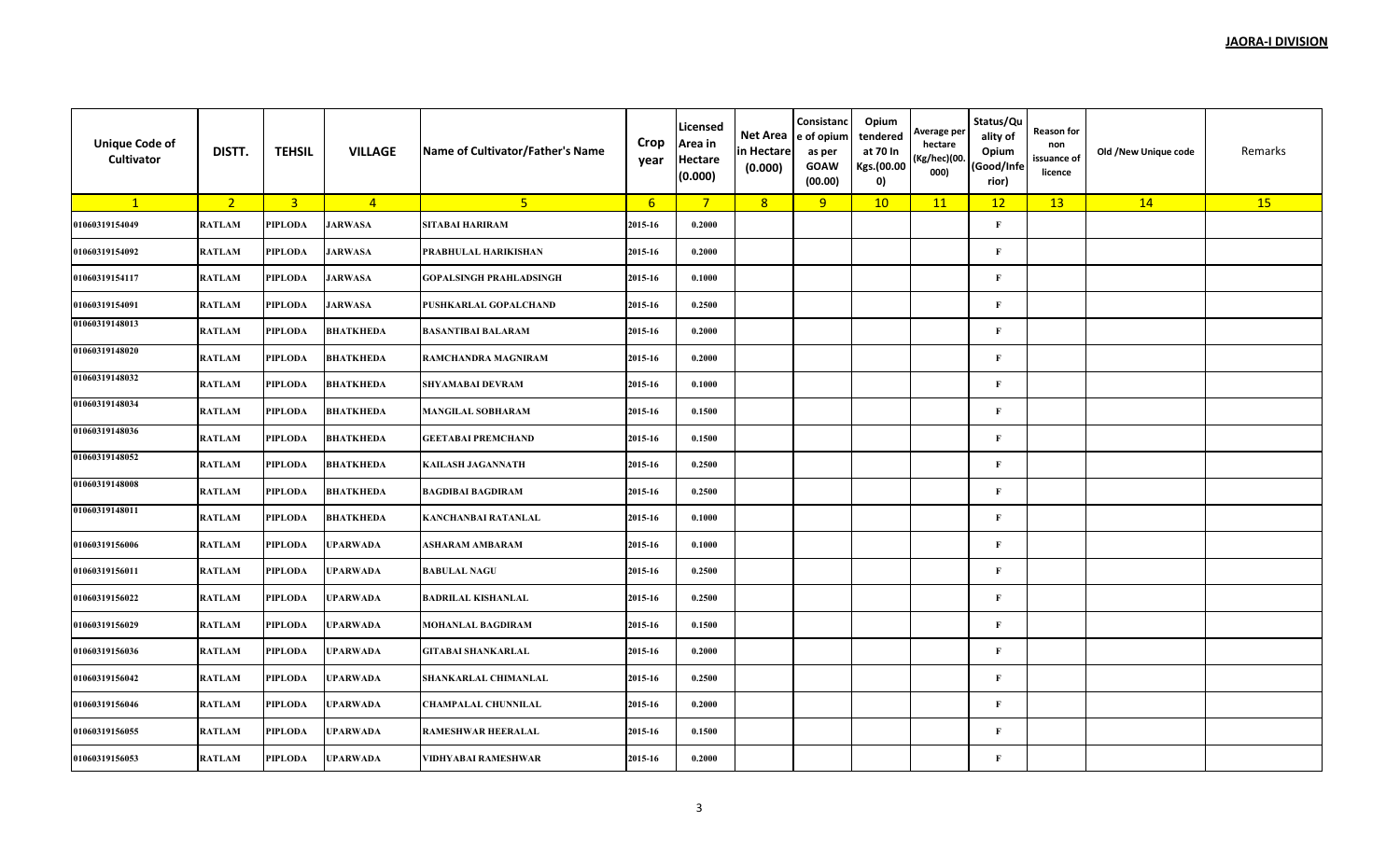| <b>Unique Code of</b><br>Cultivator | DISTT.         | <b>TEHSIL</b>           | <b>VILLAGE</b>     | Name of Cultivator/Father's Name | Crop<br>year     | Licensed<br>Area in<br><b>Hectare</b><br>(0.000) | Net Area<br>in Hectare<br>(0.000) | Consistanc<br>e of opium<br>as per<br><b>GOAW</b><br>(00.00) | Opium<br>tendered<br>at 70 In<br>Kgs.(00.00<br>0) | Average per<br>hectare<br>(Kg/hec)(00.<br>000) | Status/Qu<br>ality of<br>Opium<br>(Good/Infe<br>rior) | Reason for<br>non<br>issuance of<br>licence | Old /New Unique code | Remarks |
|-------------------------------------|----------------|-------------------------|--------------------|----------------------------------|------------------|--------------------------------------------------|-----------------------------------|--------------------------------------------------------------|---------------------------------------------------|------------------------------------------------|-------------------------------------------------------|---------------------------------------------|----------------------|---------|
| $\mathbf{1}$                        | 2 <sup>2</sup> | $\overline{\mathbf{3}}$ | $\overline{4}$     | 5 <sub>1</sub>                   | $6 \overline{6}$ | $\overline{7}$                                   | 8                                 | 9                                                            | 10                                                | 11                                             | 12                                                    | 13                                          | 14                   | 15      |
| 01060319156030                      | <b>RATLAM</b>  | PIPLODA                 | <b>UPARWADA</b>    | <b>BASANTILAL LACHIRAM</b>       | 2015-16          | 0.2000                                           |                                   |                                                              |                                                   |                                                | $\mathbf{F}$                                          |                                             |                      |         |
| 01060319156062                      | <b>RATLAM</b>  | PIPLODA                 | <b>UPARWADA</b>    | <b>LALSINGH KESHARSINGH</b>      | 2015-16          | 0.1000                                           |                                   |                                                              |                                                   |                                                | $\mathbf{F}$                                          |                                             |                      |         |
| 01060319156003                      | <b>RATLAM</b>  | PIPLODA                 | <b>UPARWADA</b>    | RAMNARAYAN BAGDIRAM              | 2015-16          | 0.2000                                           | 0.1976                            | 57.12                                                        | 5.345                                             | 27.050                                         | ${\bf G}$                                             |                                             |                      |         |
| 01060319156060                      | <b>RATLAM</b>  | PIPLODA                 | <b>UPARWADA</b>    | <b>AMBARAM HEERALAL</b>          | 2015-16          | 0.2000                                           |                                   |                                                              |                                                   |                                                | $\mathbf F$                                           |                                             |                      |         |
| 01060319156064                      | <b>RATLAM</b>  | PIPLODA                 | <b>UPARWADA</b>    | <b>DEVRAM KISHANLAL</b>          | 2015-16          | 0.2500                                           |                                   |                                                              |                                                   |                                                | $\mathbf{F}$                                          |                                             |                      |         |
| 01060319156066                      | <b>RATLAM</b>  | PIPLODA                 | <b>UPARWADA</b>    | <b>KALURAM NANDA</b>             | 2015-16          | 0.1000                                           |                                   |                                                              |                                                   |                                                | $\mathbf{F}$                                          |                                             |                      |         |
| 01060319156026                      | <b>RATLAM</b>  | PIPLODA                 | <b>UPARWADA</b>    | <b>MANGU NANDA</b>               | 2015-16          | 0.1000                                           |                                   |                                                              |                                                   |                                                | $\bf F$                                               |                                             |                      |         |
| 01060319156049                      | <b>RATLAM</b>  | PIPLODA                 | <b>UPARWADA</b>    | <b>GOPAL RUPA</b>                | 2015-16          | 0.1000                                           |                                   |                                                              |                                                   |                                                | $\mathbf{F}$                                          |                                             |                      |         |
| 01060319176032                      | <b>RATLAM</b>  | PIPLODA                 | <b>HARIYAKHEDA</b> | <b>RUKMANI HARIRAM</b>           | 2015-16          | 0.2000                                           |                                   |                                                              |                                                   |                                                | $\mathbf F$                                           |                                             |                      |         |
| 01060319176040                      | <b>RATLAM</b>  | PIPLODA                 | <b>HARIYAKHEDA</b> | <b>KALABAI MANGILAL</b>          | 2015-16          | 0.1500                                           |                                   |                                                              |                                                   |                                                | $\mathbf{F}$                                          |                                             |                      |         |
| 01060319176039                      | <b>RATLAM</b>  | PIPLODA                 | <b>HARIYAKHEDA</b> | <b>BALARAM PUNAJI</b>            | 2015-16          | 0.1000                                           |                                   |                                                              |                                                   |                                                | $\mathbf{F}$                                          |                                             |                      |         |
| 01060319176021                      | <b>RATLAM</b>  | PIPLODA                 | <b>HARIYAKHEDA</b> | <b>MANGILAL MAGNIRAM</b>         | 2015-16          | 0.2000                                           |                                   |                                                              |                                                   |                                                | $\mathbf{F}$                                          |                                             |                      |         |
| 01060319176020                      | <b>RATLAM</b>  | PIPLODA                 | <b>HARIYAKHEDA</b> | <b>GOVINDRAM PRATAPBAI</b>       | 2015-16          | 0.1000                                           |                                   |                                                              |                                                   |                                                | $\mathbf F$                                           |                                             |                      |         |
| 01060319153011                      | <b>RATLAM</b>  | PIPLODA                 | <b>BARKHEDI</b>    | SAMPATBAI KANHAIYALAL            | 2015-16          | 0.2000                                           |                                   |                                                              |                                                   |                                                | $\mathbf{F}$                                          |                                             |                      |         |
| 01060319153076                      | <b>RATLAM</b>  | PIPLODA                 | <b>BARKHEDI</b>    | <b>GAURISHANKER BALMUKUND</b>    | 2015-16          | 0.2500                                           |                                   |                                                              |                                                   |                                                | $\mathbf{F}$                                          |                                             |                      |         |
| 01060319153082                      | <b>RATLAM</b>  | PIPLODA                 | <b>BARKHEDI</b>    | <b>JAGDISH KANHAIYALAL</b>       | 2015-16          | 0.2500                                           |                                   |                                                              |                                                   |                                                | $\mathbf{F}$                                          |                                             |                      |         |
| 01060319153060                      | <b>RATLAM</b>  | PIPLODA                 | <b>BARKHEDI</b>    | AWANTIBAI RAMCHANDRA             | 2015-16          | 0.1000                                           |                                   |                                                              |                                                   |                                                | $\bf F$                                               |                                             |                      |         |
| 01060319153089                      | <b>RATLAM</b>  | PIPLODA                 | <b>BARKHEDI</b>    | NANDRAM MODIRAM                  | 2015-16          | 0.2500                                           |                                   |                                                              |                                                   |                                                | $\mathbf{F}$                                          |                                             |                      |         |
| 01060319153090                      | <b>RATLAM</b>  | PIPLODA                 | <b>BARKHEDI</b>    | NARAYANLAL GANPATLAL             | 2015-16          | 0.2000                                           |                                   |                                                              |                                                   |                                                | $\bf F$                                               |                                             |                      |         |
| 01060319153073                      | <b>RATLAM</b>  | PIPLODA                 | <b>BARKHEDI</b>    | <b>DINESHKUMAR AMRITRAM</b>      | 2015-16          | 0.1000                                           |                                   |                                                              |                                                   |                                                | $\mathbf{F}$                                          |                                             |                      |         |
| 01060319150001                      | <b>RATLAM</b>  | PIPLODA                 | <b>RICHADEVDA</b>  | SHOBHARAM RAMCHANDRA             | 2015-16          | 0.2000                                           |                                   |                                                              |                                                   |                                                | $\mathbf{F}$                                          |                                             |                      |         |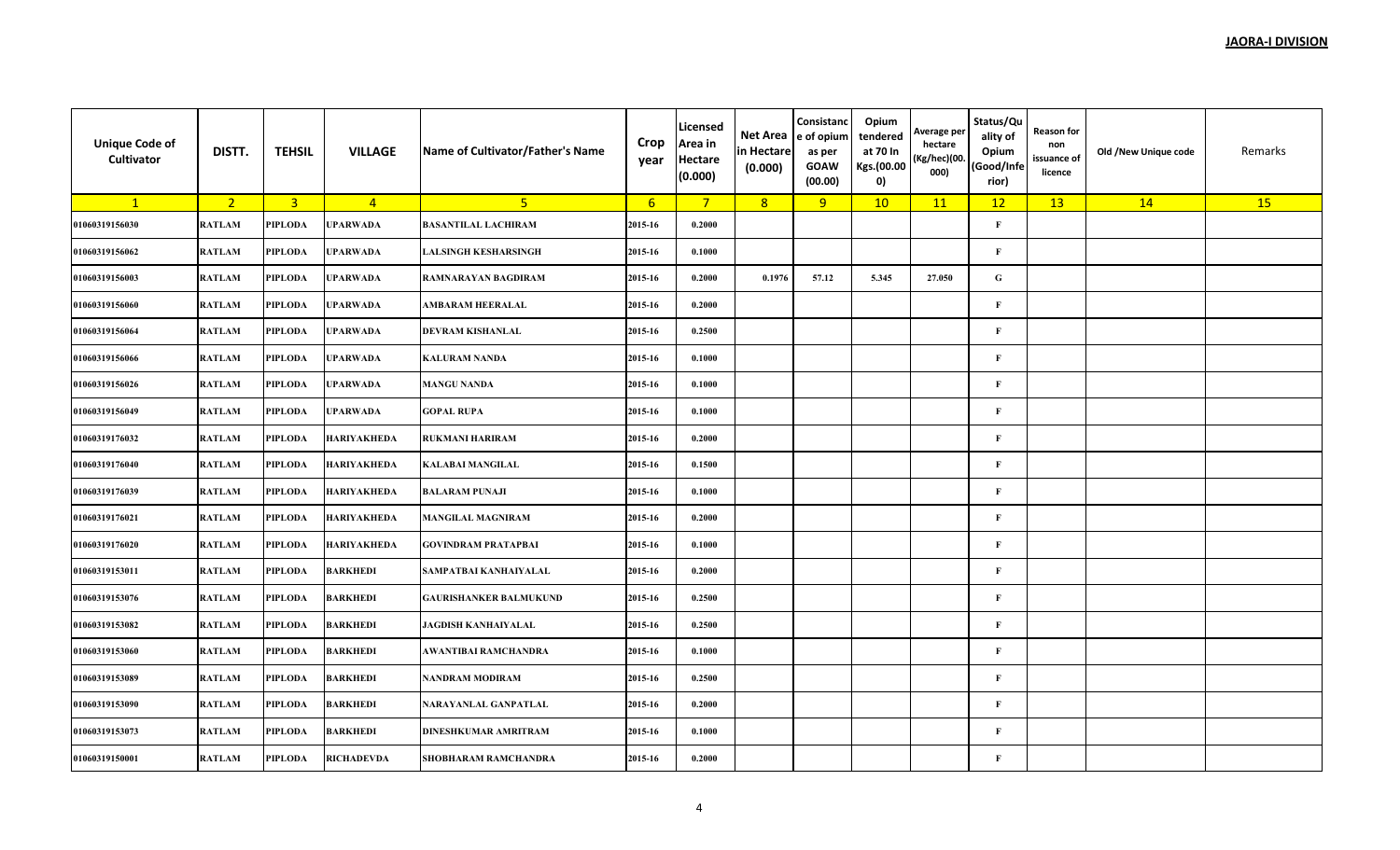| <b>Unique Code of</b><br>Cultivator | DISTT.         | <b>TEHSIL</b>           | <b>VILLAGE</b>    | Name of Cultivator/Father's Name  | Crop<br>year     | Licensed<br>Area in<br><b>Hectare</b><br>(0.000) | Net Area<br>in Hectare<br>(0.000) | Consistanc<br>e of opium<br>as per<br><b>GOAW</b><br>(00.00) | Opium<br>tendered<br>at 70 In<br>Kgs.(00.00<br>0) | Average per<br>hectare<br>(Kg/hec)(00.<br>000) | Status/Qu<br>ality of<br>Opium<br>(Good/Infe<br>rior) | Reason for<br>non<br>issuance of<br>licence | Old /New Unique code | Remarks |
|-------------------------------------|----------------|-------------------------|-------------------|-----------------------------------|------------------|--------------------------------------------------|-----------------------------------|--------------------------------------------------------------|---------------------------------------------------|------------------------------------------------|-------------------------------------------------------|---------------------------------------------|----------------------|---------|
| $\mathbf{1}$                        | 2 <sup>2</sup> | $\overline{\mathbf{3}}$ | $\overline{4}$    | 5 <sub>1</sub>                    | $6 \overline{6}$ | $7^{\circ}$                                      | 8                                 | 9                                                            | 10                                                | 11                                             | 12                                                    | 13                                          | 14                   | 15      |
| 01060319150005                      | <b>RATLAM</b>  | PIPLODA                 | <b>RICHADEVDA</b> | <b>RAMRATAN KESHORAM</b>          | 2015-16          | 0.2000                                           |                                   |                                                              |                                                   |                                                | $\mathbf{F}$                                          |                                             |                      |         |
| 01060319150012                      | <b>RATLAM</b>  | PIPLODA                 | <b>RICHADEVDA</b> | <b>BASANTILAL KESHORAM</b>        | 2015-16          | 0.2000                                           |                                   |                                                              |                                                   |                                                | $\mathbf{F}$                                          |                                             |                      |         |
| 01060319150013                      | <b>RATLAM</b>  | PIPLODA                 | <b>RICHADEVDA</b> | RAMNARAYAN RAMCHANDRA             | 2015-16          | 0.2500                                           |                                   |                                                              |                                                   |                                                | $\mathbf{F}$                                          |                                             |                      |         |
| 01060319150031                      | <b>RATLAM</b>  | PIPLODA                 | <b>RICHADEVDA</b> | <b>BHAGIRATH RAMCHANDRA</b>       | 2015-16          | 0.2000                                           |                                   |                                                              |                                                   |                                                | $\mathbf{F}$                                          |                                             |                      |         |
| 01060319150039                      | <b>RATLAM</b>  | PIPLODA                 | <b>RICHADEVDA</b> | <b>BHERULAL NANDAJI</b>           | 2015-16          | 0.2000                                           |                                   |                                                              |                                                   |                                                | $\mathbf{F}$                                          |                                             |                      |         |
| 01060319150046                      | <b>RATLAM</b>  | PIPLODA                 | <b>RICHADEVDA</b> | <b>GOVINDRAM RAMCHANDRA</b>       | 2015-16          | 0.2500                                           |                                   |                                                              |                                                   |                                                | $\mathbf{F}$                                          |                                             |                      |         |
| 01060319150052                      | <b>RATLAM</b>  | PIPLODA                 | <b>RICHADEVDA</b> | <b>DEUBAI RAGHUNATH</b>           | 2015-16          | 0.2500                                           |                                   |                                                              |                                                   |                                                | $\mathbf{F}$                                          |                                             |                      |         |
| 01060319150017                      | <b>RATLAM</b>  | PIPLODA                 | <b>RICHADEVDA</b> | <b>GEETABAI NANDAJI</b>           | 2015-16          | 0.1000                                           |                                   |                                                              |                                                   |                                                | $\mathbf{F}$                                          |                                             |                      |         |
| 01060319150041                      | <b>RATLAM</b>  | PIPLODA                 | <b>RICHADEVDA</b> | <b>KARU HARIRAM</b>               | 2015-16          | 0.1000                                           |                                   |                                                              |                                                   |                                                | $\mathbf F$                                           |                                             |                      |         |
| 01060319150011                      | <b>RATLAM</b>  | PIPLODA                 | <b>RICHADEVDA</b> | <b>RAMKUNWARBAI BALUSINGH</b>     | 2015-16          | 0.1000                                           |                                   |                                                              |                                                   |                                                | $\mathbf{F}$                                          |                                             |                      |         |
| 01060319150009                      | <b>RATLAM</b>  | PIPLODA                 | <b>RICHADEVDA</b> | <b>DAULATRAM GAMER</b>            | 2015-16          | 0.1000                                           |                                   |                                                              |                                                   |                                                | $\mathbf F$                                           |                                             |                      |         |
| 01060319150004                      | <b>RATLAM</b>  | PIPLODA                 | <b>RICHADEVDA</b> | <b>GITABAI VENIRAM</b>            | 2015-16          | 0.1000                                           |                                   |                                                              |                                                   |                                                | $\mathbf{F}$                                          |                                             |                      |         |
| 01060319150058                      | <b>RATLAM</b>  | PIPLODA                 | <b>RICHADEVDA</b> | <b>SHANTIBAI JAGGANATH</b>        | 2015-16          | 0.2000                                           |                                   |                                                              |                                                   |                                                | $\mathbf{F}$                                          |                                             |                      |         |
| 01060319151002                      | <b>RATLAM</b>  | PIPLODA                 | <b>RANAYARA</b>   | <b>KANCHANBAI PRABHULAL</b>       | 2015-16          | 0.1500                                           |                                   |                                                              |                                                   |                                                | $\mathbf{F}$                                          |                                             |                      |         |
| 01060319151005                      | <b>RATLAM</b>  | PIPLODA                 | <b>RANAYARA</b>   | SATTANAND RAMPRATAP               | 2015-16          | 0.2000                                           |                                   |                                                              |                                                   |                                                | $\mathbf{F}$                                          |                                             |                      |         |
| 01060319151006                      | <b>RATLAM</b>  | PIPLODA                 | <b>RANAYARA</b>   | <b>SAVITRIBAI BHAGWAN</b>         | 2015-16          | 0.2500                                           | 0.2472                            | 62.12                                                        | 3.763                                             | 15.222                                         | ${\bf G}$                                             |                                             |                      |         |
| 01060319151009                      | <b>RATLAM</b>  | PIPLODA                 | <b>RANAYARA</b>   | RAMCHANDRA SHANKERLAL             | 2015-16          | 0.2500                                           |                                   |                                                              |                                                   |                                                | $\mathbf{F}$                                          |                                             |                      |         |
| 01060319151026                      | <b>RATLAM</b>  | PIPLODA                 | <b>RANAYARA</b>   | <b>BADRILAL GANESHRAM</b>         | 2015-16          | 0.1500                                           |                                   |                                                              |                                                   |                                                | $\mathbf{F}$                                          |                                             |                      |         |
| 01060319151040                      | <b>RATLAM</b>  | PIPLODA                 | <b>RANAYARA</b>   | <b>RAJARAM NANDRAM</b>            | 2015-16          | 0.2000                                           |                                   |                                                              |                                                   |                                                | $\mathbf{F}$                                          |                                             |                      |         |
| 01060319151043                      | <b>RATLAM</b>  | PIPLODA                 | <b>RANAYARA</b>   | <b>BAGDIRAM ONKARLAL</b>          | 2015-16          | 0.2000                                           |                                   |                                                              |                                                   |                                                | $\mathbf{F}$                                          |                                             |                      |         |
| 01060319151048                      | <b>RATLAM</b>  | PIPLODA                 | <b>RANAYARA</b>   | <b>JITENDRAKUMAR GAURISHANKER</b> | 2015-16          | 0.2000                                           |                                   |                                                              |                                                   |                                                | $\mathbf{F}$                                          |                                             |                      |         |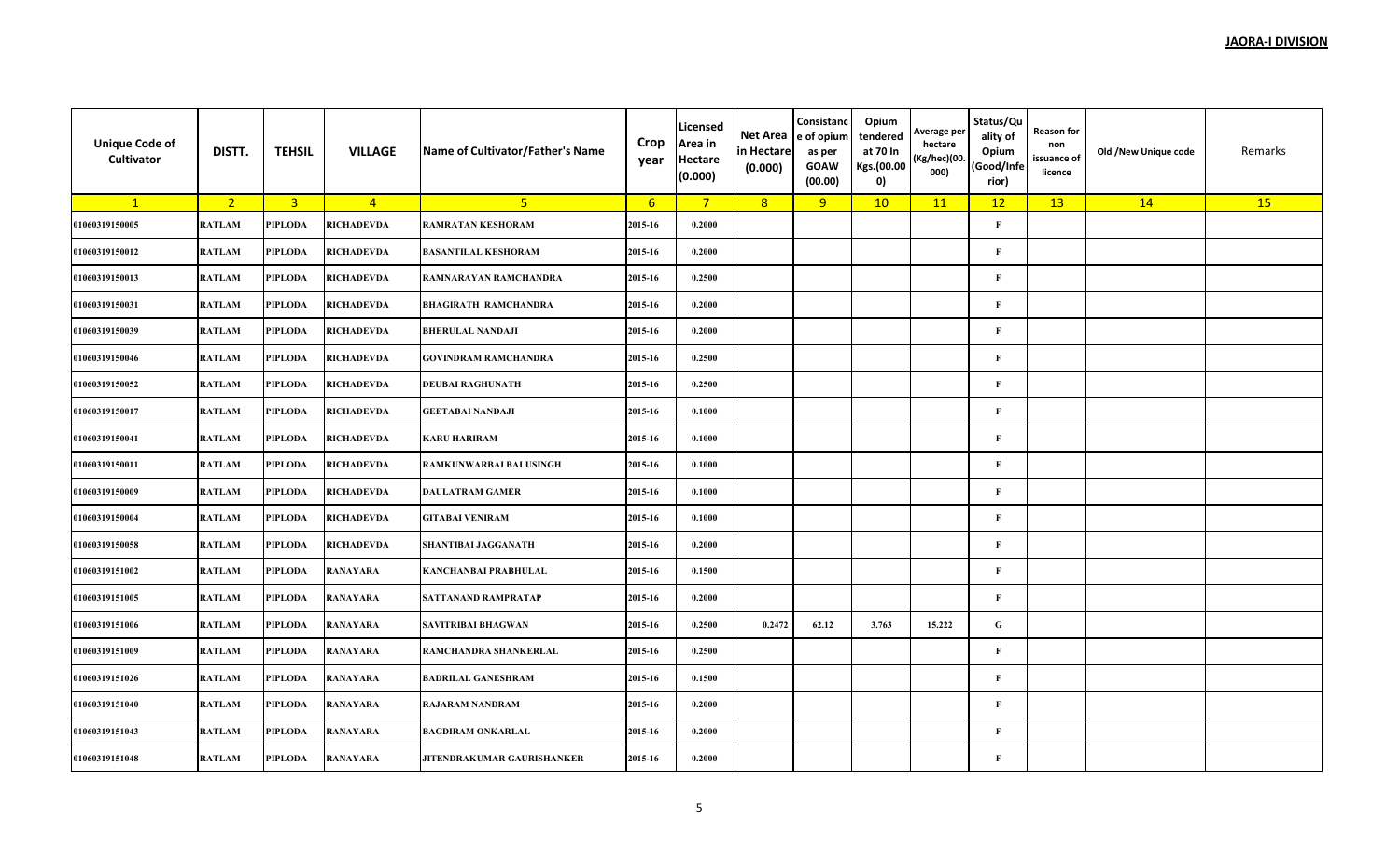| <b>Unique Code of</b><br>Cultivator | DISTT.         | <b>TEHSIL</b>           | <b>VILLAGE</b>  | Name of Cultivator/Father's Name | Crop<br>year    | Licensed<br>Area in<br><b>Hectare</b><br>(0.000) | Net Area<br>in Hectare<br>(0.000) | Consistanc<br>e of opium<br>as per<br><b>GOAW</b><br>(00.00) | Opium<br>tendered<br>at 70 In<br>Kgs.(00.00<br>0) | Average per<br>hectare<br>(Kg/hec)(00.<br>000) | Status/Qu<br>ality of<br>Opium<br>(Good/Infe<br>rior) | Reason for<br>non<br>issuance of<br>licence | Old /New Unique code | Remarks |
|-------------------------------------|----------------|-------------------------|-----------------|----------------------------------|-----------------|--------------------------------------------------|-----------------------------------|--------------------------------------------------------------|---------------------------------------------------|------------------------------------------------|-------------------------------------------------------|---------------------------------------------|----------------------|---------|
| $\mathbf{1}$                        | 2 <sup>2</sup> | $\overline{\mathbf{3}}$ | $\overline{4}$  | 5 <sup>2</sup>                   | $6\overline{6}$ | $7^{\circ}$                                      | 8                                 | 9                                                            | 10                                                | 11                                             | 12                                                    | 13                                          | 14                   | 15      |
| 01060319151054                      | <b>RATLAM</b>  | PIPLODA                 | <b>RANAYARA</b> | <b>BHERULAL NANURAM</b>          | 2015-16         | 0.1000                                           |                                   |                                                              |                                                   |                                                | $\mathbf{F}$                                          |                                             |                      |         |
| 01060319151056                      | <b>RATLAM</b>  | PIPLODA                 | <b>RANAYARA</b> | <b>VENIRAM AMBARAM</b>           | 2015-16         | 0.2500                                           |                                   |                                                              |                                                   |                                                | $\mathbf{F}$                                          |                                             |                      |         |
| 01060319151058                      | <b>RATLAM</b>  | PIPLODA                 | <b>RANAYARA</b> | <b>DASRATH SOBHARAM</b>          | 2015-16         | 0.2500                                           |                                   |                                                              |                                                   |                                                | $\mathbf{F}$                                          |                                             |                      |         |
| 01060319151067                      | <b>RATLAM</b>  | PIPLODA                 | <b>RANAYARA</b> | <b>HEERA NATHU</b>               | 2015-16         | 0.2500                                           |                                   |                                                              |                                                   |                                                | $\mathbf{F}$                                          |                                             |                      |         |
| 01060319151081                      | <b>RATLAM</b>  | PIPLODA                 | <b>RANAYARA</b> | <b>BARDIBAI NATHU</b>            | 2015-16         | 0.2000                                           | 0.1918                            | 63.13                                                        | 3.039                                             | 15.845                                         | ${\bf G}$                                             |                                             |                      |         |
| 01060319151120                      | <b>RATLAM</b>  | PIPLODA                 | <b>RANAYARA</b> | <b>RAJKUNWAR GUMANSINGH</b>      | 2015-16         | 0.2500                                           |                                   |                                                              |                                                   |                                                | $\mathbf{F}$                                          |                                             |                      |         |
| 01060319151152                      | <b>RATLAM</b>  | PIPLODA                 | <b>RANAYARA</b> | RAMESHCHAND NATHULAL             | 2015-16         | 0.2000                                           |                                   |                                                              |                                                   |                                                | $\mathbf{F}$                                          |                                             |                      |         |
| 01060319151150                      | <b>RATLAM</b>  | PIPLODA                 | <b>RANAYARA</b> | <b>RAMDAYAL NATHULAL</b>         | 2015-16         | 0.2000                                           |                                   |                                                              |                                                   |                                                | $\mathbf{F}$                                          |                                             |                      |         |
| 01060319151095                      | <b>RATLAM</b>  | PIPLODA                 | <b>RANAYARA</b> | <b>SAMPATBAI BABULAL</b>         | 2015-16         | 0.2000                                           |                                   |                                                              |                                                   |                                                | $\mathbf F$                                           |                                             |                      |         |
| 01060319151131                      | <b>RATLAM</b>  | PIPLODA                 | <b>RANAYARA</b> | LAXMINARAYAN KESHURAM            | 2015-16         | 0.2500                                           |                                   |                                                              |                                                   |                                                | $\mathbf{F}$                                          |                                             |                      |         |
| 01060319151122                      | <b>RATLAM</b>  | PIPLODA                 | <b>RANAYARA</b> | <b>ISHWARLAL CHUNILAL</b>        | 2015-16         | 0.1500                                           |                                   |                                                              |                                                   |                                                | $\mathbf F$                                           |                                             |                      |         |
| 01060319151118                      | <b>RATLAM</b>  | PIPLODA                 | <b>RANAYARA</b> | <b>GOPAL MOHANLAL</b>            | 2015-16         | 0.2500                                           |                                   |                                                              |                                                   |                                                | $\mathbf{F}$                                          |                                             |                      |         |
| 01060319151132                      | <b>RATLAM</b>  | PIPLODA                 | <b>RANAYARA</b> | <b>LILABAI HARIRAM</b>           | 2015-16         | 0.2500                                           |                                   |                                                              |                                                   |                                                | $\mathbf{F}$                                          |                                             |                      |         |
| 01060319151099                      | <b>RATLAM</b>  | PIPLODA                 | <b>RANAYARA</b> | <b>BAGDIRAM FOOLCHAND</b>        | 2015-16         | 0.1500                                           |                                   |                                                              |                                                   |                                                | $\mathbf{F}$                                          |                                             |                      |         |
| 01060319151124                      | <b>RATLAM</b>  | PIPLODA                 | <b>RANAYARA</b> | <b>JAGDISH NAGULAL</b>           | 2015-16         | 0.2000                                           |                                   |                                                              |                                                   |                                                | $\mathbf{F}$                                          |                                             |                      |         |
| 01060319151114                      | <b>RATLAM</b>  | PIPLODA                 | <b>RANAYARA</b> | <b>GANESHRAM HEERALAL</b>        | 2015-16         | 0.1500                                           |                                   |                                                              |                                                   |                                                | $\mathbf{F}$                                          |                                             |                      |         |
| 01060319151092                      | <b>RATLAM</b>  | PIPLODA                 | <b>RANAYARA</b> | RADHEYSHYAM BAGDIBAI             | 2015-16         | 0.2500                                           |                                   |                                                              |                                                   |                                                | $\mathbf{F}$                                          |                                             |                      |         |
| 01060319151084                      | <b>RATLAM</b>  | PIPLODA                 | <b>RANAYARA</b> | NAGULAL DHURAJI                  | 2015-16         | 0.2000                                           |                                   |                                                              |                                                   |                                                | $\mathbf{F}$                                          |                                             |                      |         |
| 01060319151072                      | <b>RATLAM</b>  | PIPLODA                 | <b>RANAYARA</b> | RAMESHWAR SHANKERLAL             | 2015-16         | 0.2000                                           |                                   |                                                              |                                                   |                                                | $\mathbf F$                                           |                                             |                      |         |
| 01060319151115                      | <b>RATLAM</b>  | PIPLODA                 | <b>RANAYARA</b> | <b>GANESHRAM NATHUJI</b>         | 2015-16         | 0.2000                                           |                                   |                                                              |                                                   |                                                | $\mathbf{F}$                                          |                                             |                      |         |
| 01060319151133                      | <b>RATLAM</b>  | PIPLODA                 | <b>RANAYARA</b> | <b>MANGALPRASAD RADHAKISHAN</b>  | 2015-16         | 0.2000                                           |                                   |                                                              |                                                   |                                                | $\mathbf{F}$                                          |                                             |                      |         |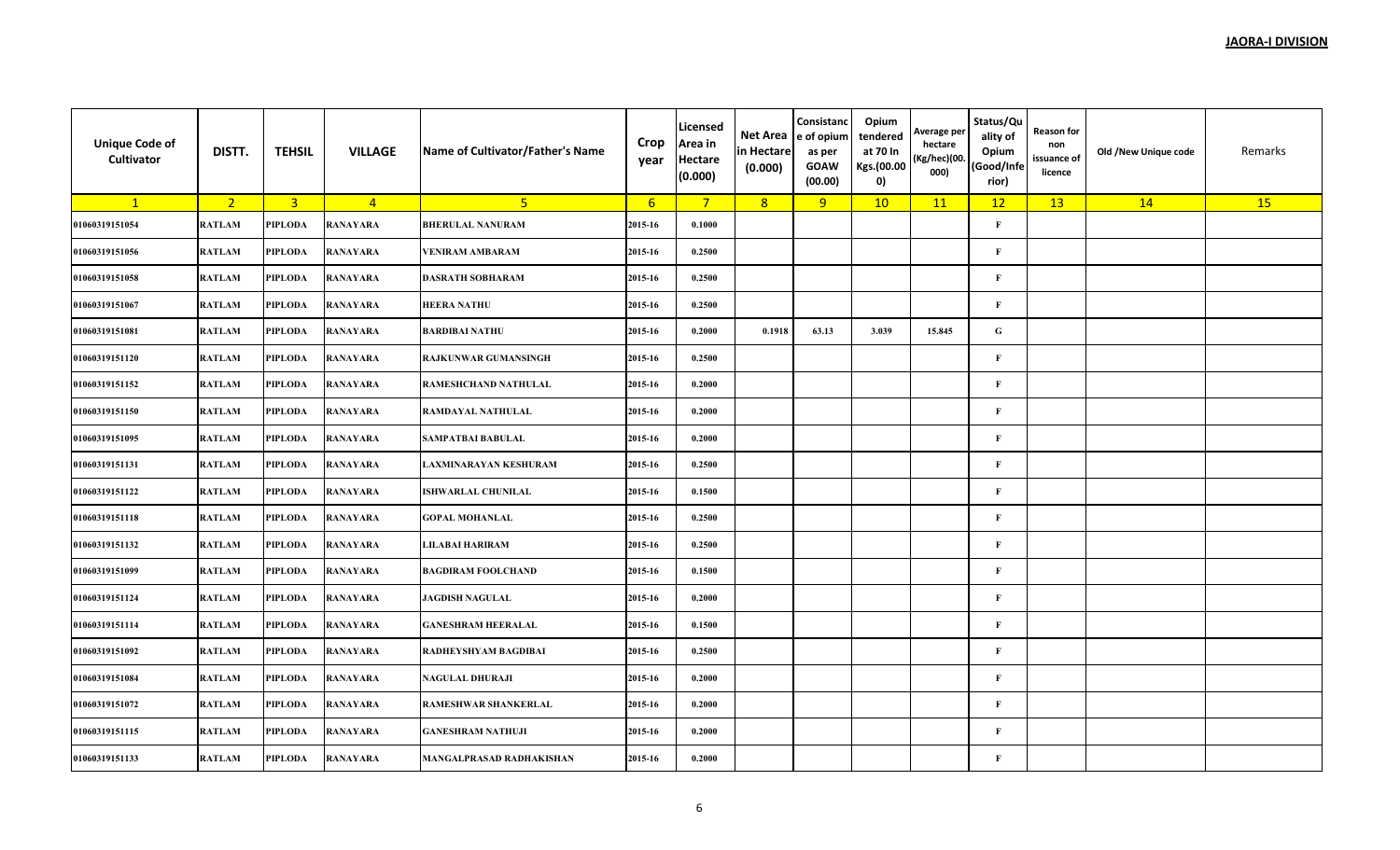| <b>Unique Code of</b><br>Cultivator | DISTT.         | <b>TEHSIL</b>           | <b>VILLAGE</b>  | Name of Cultivator/Father's Name | Crop<br>year | Licensed<br>Area in<br>Hectare<br>(0.000) | Net Area<br>in Hectare<br>(0.000) | Consistanc<br>e of opium<br>as per<br><b>GOAW</b><br>(00.00) | Opium<br>tendered<br>at 70 In<br>Kgs.(00.00<br>0) | Average per<br>hectare<br>(Kg/hec)(00.<br>000) | Status/Qu<br>ality of<br>Opium<br>(Good/Infe<br>rior) | Reason for<br>non<br>issuance of<br>licence | Old /New Unique code | Remarks |
|-------------------------------------|----------------|-------------------------|-----------------|----------------------------------|--------------|-------------------------------------------|-----------------------------------|--------------------------------------------------------------|---------------------------------------------------|------------------------------------------------|-------------------------------------------------------|---------------------------------------------|----------------------|---------|
| $\mathbf{1}$                        | 2 <sup>2</sup> | $\overline{\mathbf{3}}$ | $\overline{4}$  | 5 <sup>2</sup>                   | 6            | $\overline{7}$                            | 8                                 | 9                                                            | 10                                                | 11                                             | 12                                                    | 13                                          | 14                   | 15      |
| 01060319151045                      | <b>RATLAM</b>  | PIPLODA                 | <b>RANAYARA</b> | SHANTILAL RAJARAM                | 2015-16      | 0.1000                                    |                                   |                                                              |                                                   |                                                | $\mathbf{F}$                                          |                                             |                      |         |
| 01060319151128                      | <b>RATLAM</b>  | PIPLODA                 | <b>RANAYARA</b> | <b>KANWARLAL PARTHA</b>          | 2015-16      | 0.2500                                    |                                   |                                                              |                                                   |                                                | $\mathbf{F}$                                          |                                             |                      |         |
| 01060319151024                      | <b>RATLAM</b>  | PIPLODA                 | <b>RANAYARA</b> | <b>KARUSINGH KESHARSINGH</b>     | 2015-16      | 0.2500                                    | 0.2401                            | 61.63                                                        | 3.742                                             | 15.585                                         | ${\bf G}$                                             |                                             |                      |         |
| 01060319151108                      | <b>RATLAM</b>  | PIPLODA                 | <b>RANAYARA</b> | <b>DASRATH CHUNILAL</b>          | 2015-16      | 0.2000                                    |                                   |                                                              |                                                   |                                                | $\mathbf F$                                           |                                             |                      |         |
| 01060319151004                      | <b>RATLAM</b>  | PIPLODA                 | <b>RANAYARA</b> | <b>KANWARLAL RATANLAL</b>        | 2015-16      | 0.2000                                    |                                   |                                                              |                                                   |                                                | $\mathbf{F}$                                          |                                             |                      |         |
| 01060319151027                      | <b>RATLAM</b>  | PIPLODA                 | <b>RANAYARA</b> | SHIVNARAYAN TORIRAM              | 2015-16      | 0.2000                                    |                                   |                                                              |                                                   |                                                | $\mathbf{F}$                                          |                                             |                      |         |
| 01060319151032                      | <b>RATLAM</b>  | PIPLODA                 | <b>RANAYARA</b> | PAWANKUNWAR BHANWARSINGH         | 2015-16      | 0.1000                                    |                                   |                                                              |                                                   |                                                | $\bf F$                                               |                                             |                      |         |
| 01060319151116                      | <b>RATLAM</b>  | PIPLODA                 | <b>RANAYARA</b> | <b>GATTUKUNWAR JUJHAR SINGH</b>  | 2015-16      | 0.2000                                    |                                   |                                                              |                                                   |                                                | $\mathbf{F}$                                          |                                             |                      |         |
| 01060319155001                      | <b>RATLAM</b>  | PIPLODA                 | <b>BARGAD</b>   | RAMNARAYAN KANHAYYALAL           | 2015-16      | 0.2000                                    |                                   |                                                              |                                                   |                                                | $\bf F$                                               |                                             |                      |         |
| 01060319155003                      | <b>RATLAM</b>  | PIPLODA                 | <b>BARGAD</b>   | <b>DROPATIBAI GHANSHYAM</b>      | 2015-16      | 0.1500                                    |                                   |                                                              |                                                   |                                                | $\mathbf{F}$                                          |                                             |                      |         |
| 01060319155005                      | <b>RATLAM</b>  | PIPLODA                 | <b>BARGAD</b>   | CHIMANLAL KANHAYYALAL            | 2015-16      | 0.2500                                    |                                   |                                                              |                                                   |                                                | $\mathbf{F}$                                          |                                             |                      |         |
| 01060319155006                      | <b>RATLAM</b>  | PIPLODA                 | <b>BARGAD</b>   | <b>DHULCHAND GANESHRAM</b>       | 2015-16      | 0.2000                                    |                                   |                                                              |                                                   |                                                | $\mathbf{F}$                                          |                                             |                      |         |
| 01060319155008                      | <b>RATLAM</b>  | PIPLODA                 | <b>BARGAD</b>   | AMBARAM PUNA                     | 2015-16      | 0.2500                                    |                                   |                                                              |                                                   |                                                | F                                                     |                                             |                      |         |
| 01060319155009                      | <b>RATLAM</b>  | PIPLODA                 | <b>BARGAD</b>   | <b>RADHESHYAM MANGU</b>          | 2015-16      | 0.2000                                    |                                   |                                                              |                                                   |                                                | $\mathbf{F}$                                          |                                             |                      |         |
| 01060319155016                      | <b>RATLAM</b>  | PIPLODA                 | <b>BARGAD</b>   | <b>BHAGWATILAL CHIMANLAL</b>     | 2015-16      | 0.1500                                    |                                   |                                                              |                                                   |                                                | $\mathbf{F}$                                          |                                             |                      |         |
| 01060319155021                      | <b>RATLAM</b>  | PIPLODA                 | <b>BARGAD</b>   | <b>BAGDIRAM BHOLA</b>            | 2015-16      | 0.1000                                    |                                   |                                                              |                                                   |                                                | $\mathbf{F}$                                          |                                             |                      |         |
| 01060319155022                      | <b>RATLAM</b>  | PIPLODA                 | <b>BARGAD</b>   | <b>RAMLAL BABRU</b>              | 2015-16      | 0.2000                                    |                                   |                                                              |                                                   |                                                | $\bf F$                                               |                                             |                      |         |
| 01060319155023                      | <b>RATLAM</b>  | PIPLODA                 | <b>BARGAD</b>   | <b>KESHURAM NANURAM</b>          | 2015-16      | 0.2000                                    |                                   |                                                              |                                                   |                                                | $\mathbf{F}$                                          |                                             |                      |         |
| 01060319155024                      | <b>RATLAM</b>  | PIPLODA                 | <b>BARGAD</b>   | <b>BADRILAL CHIMANLAL</b>        | 2015-16      | 0.2000                                    |                                   |                                                              |                                                   |                                                | $\bf F$                                               |                                             |                      |         |
| 01060319155027                      | <b>RATLAM</b>  | PIPLODA                 | <b>BARGAD</b>   | <b>BAGDIRAM RAMA</b>             | 2015-16      | 0.2500                                    |                                   |                                                              |                                                   |                                                | $\mathbf{F}$                                          |                                             |                      |         |
| 01060319155031                      | <b>RATLAM</b>  | PIPLODA                 | <b>BARGAD</b>   | <b>RAMLAL HARIRAM</b>            | 2015-16      | 0.1500                                    |                                   |                                                              |                                                   |                                                | $\mathbf{F}$                                          |                                             |                      |         |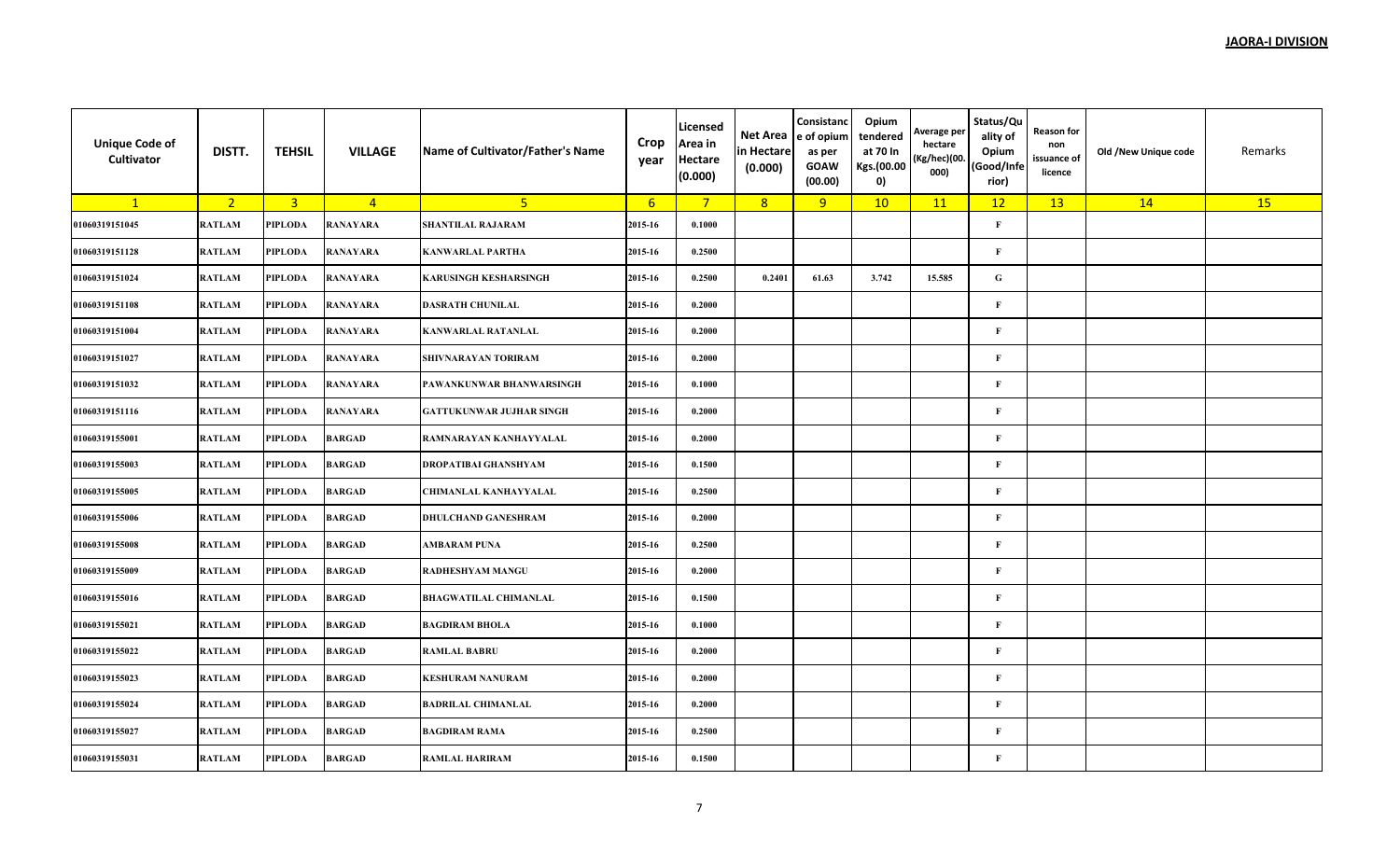| <b>Unique Code of</b><br>Cultivator | DISTT.         | <b>TEHSIL</b>           | <b>VILLAGE</b> | Name of Cultivator/Father's Name | Crop<br>year    | Licensed<br>Area in<br><b>Hectare</b><br>(0.000) | Net Area<br>in Hectare<br>(0.000) | Consistanc<br>e of opium<br>as per<br><b>GOAW</b><br>(00.00) | Opium<br>tendered<br>at 70 In<br>Kgs.(00.00<br>0) | Average per<br>hectare<br>(Kg/hec)(00.<br>000) | Status/Qu<br>ality of<br>Opium<br>(Good/Infe<br>rior) | Reason for<br>non<br>issuance of<br>licence | Old /New Unique code | Remarks |
|-------------------------------------|----------------|-------------------------|----------------|----------------------------------|-----------------|--------------------------------------------------|-----------------------------------|--------------------------------------------------------------|---------------------------------------------------|------------------------------------------------|-------------------------------------------------------|---------------------------------------------|----------------------|---------|
| $\mathbf{1}$                        | 2 <sup>2</sup> | $\overline{\mathbf{3}}$ | $\overline{4}$ | 5 <sub>1</sub>                   | $6\overline{6}$ | $\overline{7}$                                   | 8                                 | 9                                                            | 10                                                | 11                                             | 12                                                    | 13                                          | 14                   | 15      |
| 01060319155034                      | <b>RATLAM</b>  | PIPLODA                 | <b>BARGAD</b>  | RAMKUNWARBAI RAMLAL              | 2015-16         | 0.2500                                           |                                   |                                                              |                                                   |                                                | $\mathbf F$                                           |                                             |                      |         |
| 01060319155066                      | <b>RATLAM</b>  | PIPLODA                 | <b>BARGAD</b>  | <b>KALURAM SHRIRAM</b>           | 2015-16         | 0.2000                                           |                                   |                                                              |                                                   |                                                | $\bf F$                                               |                                             |                      |         |
| 01060319155043                      | <b>RATLAM</b>  | PIPLODA                 | <b>BARGAD</b>  | <b>MANGILAL PUNA</b>             | 2015-16         | 0.2500                                           |                                   |                                                              |                                                   |                                                | $\mathbf{F}$                                          |                                             |                      |         |
| 01060319155048                      | <b>RATLAM</b>  | PIPLODA                 | <b>BARGAD</b>  | <b>BHUWAN ONKARLAL</b>           | 2015-16         | 0.2500                                           |                                   |                                                              |                                                   |                                                | $\mathbf F$                                           |                                             |                      |         |
| 01060319155051                      | <b>RATLAM</b>  | PIPLODA                 | <b>BARGAD</b>  | <b>UMMEDRAM HARIRAM</b>          | 2015-16         | 0.1000                                           |                                   |                                                              |                                                   |                                                | $\mathbf{F}$                                          |                                             |                      |         |
| 01060319155055                      | <b>RATLAM</b>  | PIPLODA                 | <b>BARGAD</b>  | <b>MANGILAL BHERULAL</b>         | 2015-16         | 0.2500                                           |                                   |                                                              |                                                   |                                                | $\mathbf{F}$                                          |                                             |                      |         |
| 01060319155058                      | <b>RATLAM</b>  | PIPLODA                 | <b>BARGAD</b>  | <b>CHIMANLAL PUNNA</b>           | 2015-16         | 0.2500                                           |                                   |                                                              |                                                   |                                                | $\bf F$                                               |                                             |                      |         |
| 01060319155061                      | <b>RATLAM</b>  | PIPLODA                 | <b>BARGAD</b>  | <b>MOHAN ONKAR</b>               | 2015-16         | 0.2500                                           |                                   |                                                              |                                                   |                                                | $\mathbf{F}$                                          |                                             |                      |         |
| 01060319155067                      | <b>RATLAM</b>  | PIPLODA                 | <b>BARGAD</b>  | <b>NANURAM LALU</b>              | 2015-16         | 0.2500                                           |                                   |                                                              |                                                   |                                                | $\bf F$                                               |                                             |                      |         |
| 01060319155071                      | <b>RATLAM</b>  | PIPLODA                 | <b>BARGAD</b>  | <b>BALARAM PANNA</b>             | 2015-16         | 0.2000                                           |                                   |                                                              |                                                   |                                                | $\mathbf{F}$                                          |                                             |                      |         |
| 01060319155076                      | <b>RATLAM</b>  | PIPLODA                 | <b>BARGAD</b>  | RAMKANYYABAI NANURAM             | 2015-16         | 0.1000                                           |                                   |                                                              |                                                   |                                                | $\mathbf{F}$                                          |                                             |                      |         |
| 01060319155086                      | <b>RATLAM</b>  | PIPLODA                 | <b>BARGAD</b>  | <b>MANAKLAL BHANWARLAL</b>       | 2015-16         | 0.2000                                           |                                   |                                                              |                                                   |                                                | $\mathbf{F}$                                          |                                             |                      |         |
| 01060319155106                      | <b>RATLAM</b>  | PIPLODA                 | <b>BARGAD</b>  | PRATHVIRAJ RAMA                  | 2015-16         | 0.2000                                           |                                   |                                                              |                                                   |                                                | F                                                     |                                             |                      |         |
| 01060319155101                      | <b>RATLAM</b>  | PIPLODA                 | <b>BARGAD</b>  | LAXMINARAYAN UMMEDRAM            | 2015-16         | 0.2500                                           |                                   |                                                              |                                                   |                                                | $\mathbf{F}$                                          |                                             |                      |         |
| 01060319155111                      | <b>RATLAM</b>  | PIPLODA                 | <b>BARGAD</b>  | <b>RATANLAL GULAB</b>            | 2015-16         | 0.2500                                           |                                   |                                                              |                                                   |                                                | $\mathbf{F}$                                          |                                             |                      |         |
| 01060319155080                      | <b>RATLAM</b>  | PIPLODA                 | <b>BARGAD</b>  | KELASHCHANDRA JAGANNATH          | 2015-16         | 0.2500                                           |                                   |                                                              |                                                   |                                                | $\mathbf{o}$                                          |                                             |                      |         |
| 01060319155091                      | <b>RATLAM</b>  | PIPLODA                 | <b>BARGAD</b>  | <b>BALARAM BHERULAL</b>          | 2015-16         | 0.2000                                           |                                   |                                                              |                                                   |                                                | $\bf F$                                               |                                             |                      |         |
| 01060319155084                      | <b>RATLAM</b>  | PIPLODA                 | <b>BARGAD</b>  | <b>MOTILAL ONKARLAL</b>          | 2015-16         | 0.2500                                           |                                   |                                                              |                                                   |                                                | $\mathbf{F}$                                          |                                             |                      |         |
| 01060319155089                      | <b>RATLAM</b>  | PIPLODA                 | <b>BARGAD</b>  | <b>AMBARAM BHERULAL</b>          | 2015-16         | 0.2500                                           |                                   |                                                              |                                                   |                                                | $\bf F$                                               |                                             |                      |         |
| 01060319155085                      | <b>RATLAM</b>  | PIPLODA                 | <b>BARGAD</b>  | RADHESHYAM KANHAYYALAL           | 2015-16         | 0.2500                                           |                                   |                                                              |                                                   |                                                | $\mathbf{F}$                                          |                                             |                      |         |
| 01060319155090                      | <b>RATLAM</b>  | PIPLODA                 | <b>BARGAD</b>  | AYODHYABAI BHANWARLAL            | 2015-16         | 0.2000                                           |                                   |                                                              |                                                   |                                                | $\mathbf{F}$                                          |                                             |                      |         |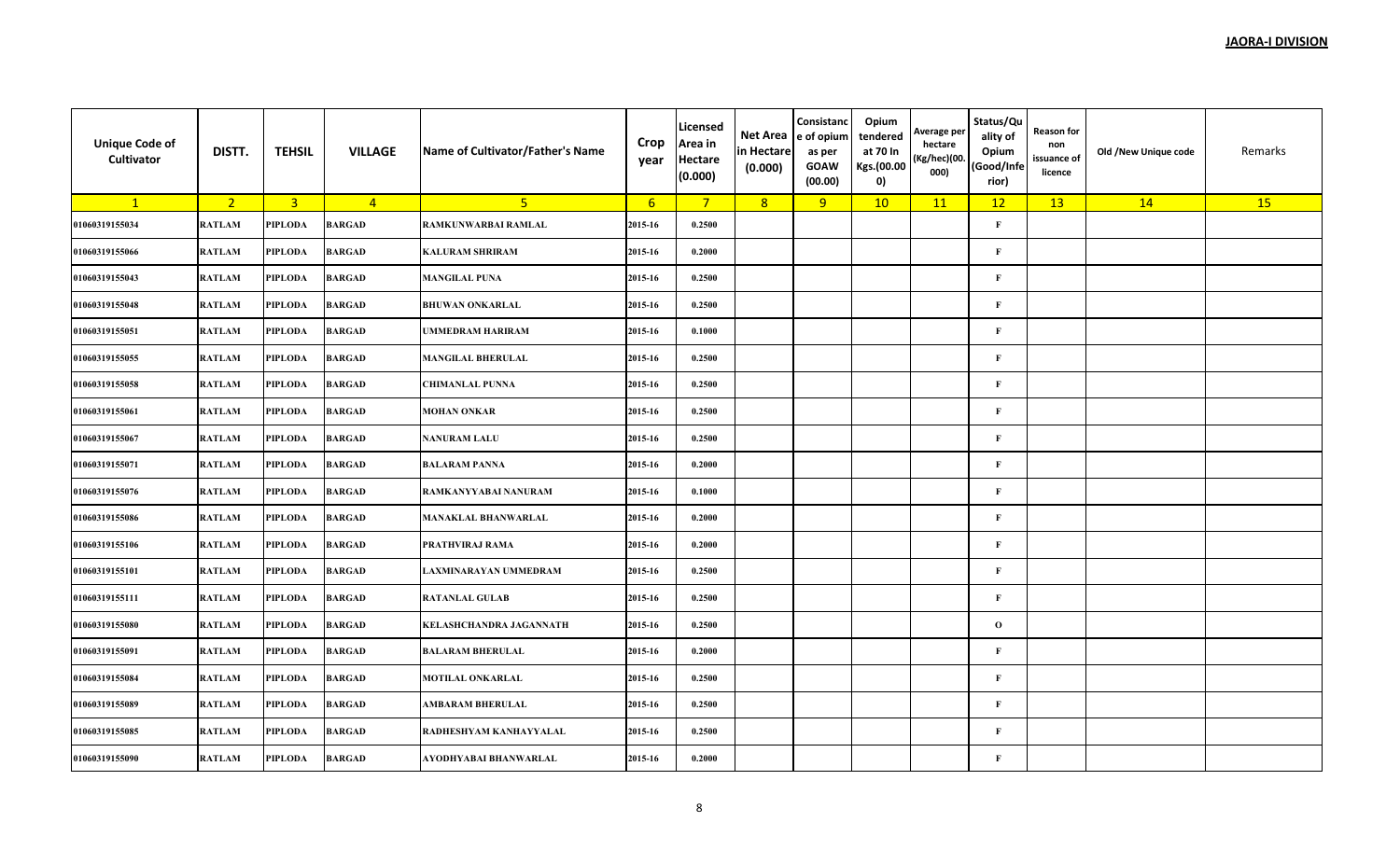| <b>Unique Code of</b><br>Cultivator | DISTT.         | <b>TEHSIL</b>           | <b>VILLAGE</b> | Name of Cultivator/Father's Name | Crop<br>year    | Licensed<br>Area in<br><b>Hectare</b><br>(0.000) | Net Area<br>in Hectare<br>(0.000) | Consistanc<br>e of opium<br>as per<br><b>GOAW</b><br>(00.00) | Opium<br>tendered<br>at 70 In<br>Kgs.(00.00<br>0) | Average per<br>hectare<br>(Kg/hec)(00.<br>000) | Status/Qu<br>ality of<br>Opium<br>(Good/Infe<br>rior) | Reason for<br>non<br>issuance of<br>licence | Old /New Unique code | Remarks |
|-------------------------------------|----------------|-------------------------|----------------|----------------------------------|-----------------|--------------------------------------------------|-----------------------------------|--------------------------------------------------------------|---------------------------------------------------|------------------------------------------------|-------------------------------------------------------|---------------------------------------------|----------------------|---------|
| $\mathbf{1}$                        | 2 <sup>2</sup> | $\overline{\mathbf{3}}$ | $\overline{4}$ | 5 <sub>1</sub>                   | $6\overline{6}$ | $7^{\circ}$                                      | 8                                 | 9                                                            | 10                                                | 11                                             | 12                                                    | 13                                          | 14                   | 15      |
| 01060319155082                      | <b>RATLAM</b>  | PIPLODA                 | <b>BARGAD</b>  | KELASHCHANRA KANHAYYLAL          | 2015-16         | 0.2000                                           |                                   |                                                              |                                                   |                                                | $\mathbf{F}$                                          |                                             |                      |         |
| 01060319155110                      | <b>RATLAM</b>  | PIPLODA                 | <b>BARGAD</b>  | <b>RAMLAL NANDAJI</b>            | 2015-16         | 0.1500                                           |                                   |                                                              |                                                   |                                                | $\mathbf{F}$                                          |                                             |                      |         |
| 01060319155065                      | <b>RATLAM</b>  | PIPLODA                 | <b>BARGAD</b>  | <b>DEVRAM NARSINGH</b>           | 2015-16         | 0.1500                                           |                                   |                                                              |                                                   |                                                | $\mathbf{F}$                                          |                                             |                      |         |
| 01060319155013                      | <b>RATLAM</b>  | PIPLODA                 | <b>BARGAD</b>  | <b>BALMUKUND HIRALAL</b>         | 2015-16         | 0.2500                                           |                                   |                                                              |                                                   |                                                | $\mathbf{F}$                                          |                                             |                      |         |
| 01060319155020                      | <b>RATLAM</b>  | PIPLODA                 | <b>BARGAD</b>  | DURGABAI RAMNARAYAN              | 2015-16         | 0.2000                                           | 0.2000                            | 62.25                                                        | 6.243                                             | 31.215                                         | ${\bf G}$                                             |                                             |                      |         |
| 01060319155107                      | <b>RATLAM</b>  | PIPLODA                 | <b>BARGAD</b>  | <b>RAMESHWAR BHERULAL</b>        | 2015-16         | 0.2500                                           |                                   |                                                              |                                                   |                                                | $\mathbf F$                                           |                                             |                      |         |
| 01060319155115                      | <b>RATLAM</b>  | PIPLODA                 | <b>BARGAD</b>  | SITABAI KESHURAM                 | 2015-16         | 0.2000                                           |                                   |                                                              |                                                   |                                                | $\mathbf{F}$                                          |                                             |                      |         |
| 01060319155011                      | <b>RATLAM</b>  | PIPLODA                 | <b>BARGAD</b>  | <b>RAMLAL GULAB</b>              | 2015-16         | 0.2500                                           |                                   |                                                              |                                                   |                                                | $\mathbf{F}$                                          |                                             |                      |         |
| 01060319155040                      | <b>RATLAM</b>  | PIPLODA                 | <b>BARGAD</b>  | <b>RAMESHWAR VANIRAM</b>         | 2015-16         | 0.1500                                           | 0.0281                            | 62.60                                                        | 1.359                                             | 48.363                                         | ${\bf G}$                                             |                                             |                      |         |
| 01060319155054                      | <b>RATLAM</b>  | PIPLODA                 | <b>BARGAD</b>  | <b>NANURAM KEHSURAM</b>          | 2015-16         | 0.1500                                           |                                   |                                                              |                                                   |                                                | $\mathbf{F}$                                          |                                             |                      |         |
| 01060319155059                      | <b>RATLAM</b>  | PIPLODA                 | <b>BARGAD</b>  | <b>RAMLAL KANIRAM</b>            | 2015-16         | 0.1000                                           | 0.0200                            | 63.07                                                        | 1.171                                             | 58.550                                         | ${\bf G}$                                             |                                             |                      |         |
| 01060319155060                      | <b>RATLAM</b>  | PIPLODA                 | <b>BARGAD</b>  | <b>KANHAIYALAL GANESHRAM</b>     | 2015-16         | 0.1000                                           |                                   |                                                              |                                                   |                                                | $\mathbf{F}$                                          |                                             |                      |         |
| 01060319155073                      | <b>RATLAM</b>  | <b>PIPLODA</b>          | <b>BARGAD</b>  | <b>MANGILAL MANGNIRAM</b>        | 2015-16         | 0.2000                                           |                                   |                                                              |                                                   |                                                | $\mathbf{F}$                                          |                                             |                      |         |
| 01060319155097                      | <b>RATLAM</b>  | PIPLODA                 | <b>BARGAD</b>  | <b>KESLASH SHYAMSUNDAR</b>       | 2015-16         | 0.1000                                           |                                   |                                                              |                                                   |                                                | $\mathbf F$                                           |                                             |                      |         |
| 01060319155099                      | <b>RATLAM</b>  | PIPLODA                 | <b>BARGAD</b>  | <b>KODARLAL BAGDIRAM</b>         | 2015-16         | 0.1000                                           |                                   |                                                              |                                                   |                                                | $\mathbf F$                                           |                                             |                      |         |
| 01060319155049                      | <b>RATLAM</b>  | PIPLODA                 | <b>BARGAD</b>  | <b>SHARDABAI GITABAI</b>         | 2015-16         | 0.2500                                           |                                   |                                                              |                                                   |                                                | $\mathbf F$                                           |                                             |                      |         |
| 01060319155030                      | <b>RATLAM</b>  | PIPLODA                 | <b>BARGAD</b>  | PRATAPBAI RAMAJI                 | 2015-16         | 0.2000                                           |                                   |                                                              |                                                   |                                                | $\mathbf{F}$                                          |                                             |                      |         |
| 01060319155029                      | <b>RATLAM</b>  | PIPLODA                 | <b>BARGAD</b>  | SHANKARLAL NANDAJI               | 2015-16         | 0.2500                                           |                                   |                                                              |                                                   |                                                | $\mathbf{F}$                                          |                                             |                      |         |
| 01060319155063                      | <b>RATLAM</b>  | PIPLODA                 | <b>BARGAD</b>  | <b>MANGILAL RAMKARAN</b>         | 2015-16         | 0.1000                                           |                                   |                                                              |                                                   |                                                | $\mathbf{F}$                                          |                                             |                      |         |
| 01060319155077                      | <b>RATLAM</b>  | PIPLODA                 | <b>BARGAD</b>  | <b>BALARAM HIRALAL</b>           | 2015-16         | 0.1000                                           |                                   |                                                              |                                                   |                                                | $\mathbf{F}$                                          |                                             |                      |         |
| 01060319155025                      | <b>RATLAM</b>  | PIPLODA                 | <b>BARGAD</b>  | <b>MANGUBAI JAGANNATH</b>        | 2015-16         | 0.1000                                           |                                   |                                                              |                                                   |                                                | $\mathbf{F}$                                          |                                             |                      |         |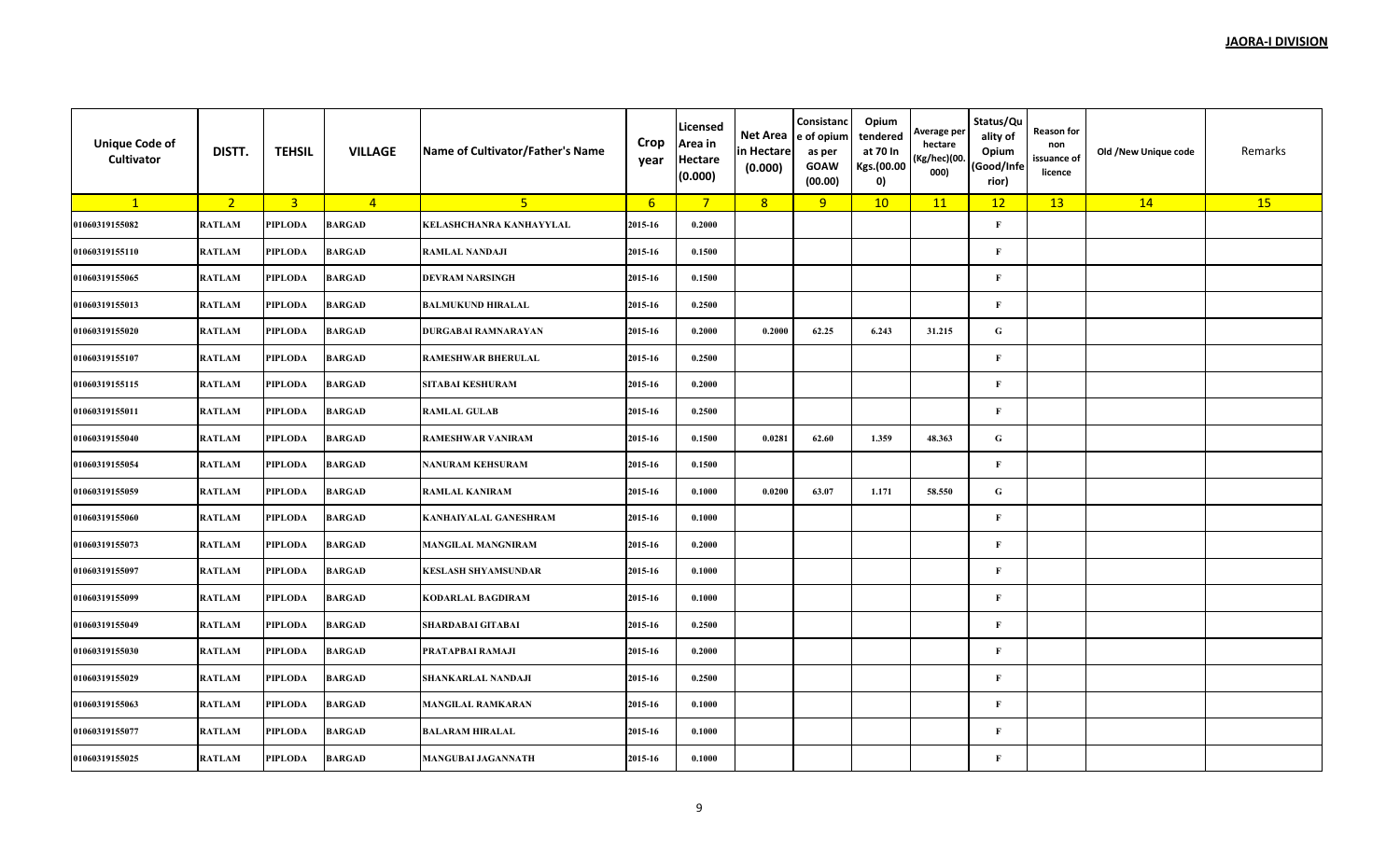| <b>Unique Code of</b><br>Cultivator | DISTT.         | <b>TEHSIL</b>           | <b>VILLAGE</b>     | Name of Cultivator/Father's Name | Crop<br>year | <b>Licensed</b><br>Area in<br><b>Hectare</b><br>(0.000) | Net Area<br>in Hectare<br>(0.000) | Consistanc<br>e of opium<br>as per<br><b>GOAW</b><br>(00.00) | Opium<br>tendered<br>at 70 In<br>Kgs.(00.00<br>$\mathbf{0}$ | Average per<br>hectare<br>(Kg/hec)(00.<br>000) | Status/Qu<br>ality of<br>Opium<br>(Good/Infe<br>rior) | Reason for<br>non<br>issuance of<br>licence | Old /New Unique code | Remarks |
|-------------------------------------|----------------|-------------------------|--------------------|----------------------------------|--------------|---------------------------------------------------------|-----------------------------------|--------------------------------------------------------------|-------------------------------------------------------------|------------------------------------------------|-------------------------------------------------------|---------------------------------------------|----------------------|---------|
| $\mathbf{1}$                        | 2 <sup>7</sup> | $\overline{\mathbf{3}}$ | $\overline{4}$     | 5 <sub>1</sub>                   | 6            | $\overline{7}$                                          | 8                                 | 9                                                            | 10                                                          | 11                                             | 12                                                    | 13                                          | 14                   | 15      |
| 01060319155035                      | <b>RATLAM</b>  | PIPLODA                 | <b>BARGAD</b>      | SHANKARLAL CHATARBHUJ            | 2015-16      | 0.1000                                                  |                                   |                                                              |                                                             |                                                | $\bf F$                                               |                                             |                      |         |
| 01060316073051                      | <b>RATLAM</b>  | PIPLODA                 | <b>MANANKHEDA</b>  | NANDRAM KALURAM                  | 2015-16      | 0.2000                                                  |                                   |                                                              |                                                             |                                                | $\mathbf{F}$                                          |                                             |                      |         |
| 01060316073016                      | <b>RATLAM</b>  | PIPLODA                 | <b>MANANKHEDA</b>  | <b>SUKHLAL RAMLAL</b>            | 2015-16      | 0.2000                                                  | 0.0990                            | 56.93                                                        | 4.701                                                       | 47.485                                         | ${\bf G}$                                             |                                             |                      |         |
| 01060319173002                      | <b>RATLAM</b>  | PIPLODA                 | <b>BADAYLAMATA</b> | <b>KESHURAM BHAGGA</b>           | 2015-16      | 0.1000                                                  |                                   |                                                              |                                                             |                                                | $\mathbf F$                                           |                                             |                      |         |
| 01060319173004                      | <b>RATLAM</b>  | PIPLODA                 | <b>BADAYLAMATA</b> | <b>SHAMBHULAL DHURA</b>          | 2015-16      | 0.2000                                                  |                                   |                                                              |                                                             |                                                | $\mathbf{F}$                                          |                                             |                      |         |
| 01060319173013                      | <b>RATLAM</b>  | PIPLODA                 | <b>BADAYLAMATA</b> | <b>SHANKARLAL BHUWAN</b>         | 2015-16      | 0.1000                                                  |                                   |                                                              |                                                             |                                                | $\mathbf{F}$                                          |                                             |                      |         |
| 01060319173016                      | <b>RATLAM</b>  | PIPLODA                 | <b>BADAYLAMATA</b> | <b>DEVRAM ONKARLAL</b>           | 2015-16      | 0.2000                                                  |                                   |                                                              |                                                             |                                                | $\bf F$                                               |                                             |                      |         |
| 01060319149013                      | <b>RATLAM</b>  | PIPLODA                 | <b>SEMALKHEDI</b>  | <b>BALARAM MADHO</b>             | 2015-16      | 0.2000                                                  |                                   |                                                              |                                                             |                                                | $\bf F$                                               |                                             |                      |         |
| 01060319152031                      | <b>RATLAM</b>  | PIPLODA                 | <b>PINGRALA</b>    | <b>DURGABAI SHANKARLAL</b>       | 2015-16      | 0.1000                                                  |                                   |                                                              |                                                             |                                                | $\bf F$                                               |                                             | 01060319150053       |         |
| 01060319152030                      | <b>RATLAM</b>  | PIPLODA                 | <b>PINGRALA</b>    | <b>BAGDIRAM PANNA</b>            | 2015-16      | 0.1000                                                  |                                   |                                                              |                                                             |                                                | $\mathbf{F}$                                          |                                             | 01060208040161       |         |
| 01060319162023                      | <b>RATLAM</b>  | PIPLODA                 | <b>KAMLAKHEDA</b>  | <b>MOHANLAL KALUJI</b>           | 2015-16      | 0.1000                                                  |                                   |                                                              |                                                             |                                                | $\bf F$                                               |                                             | 01060319173039       |         |
| 01060319162017                      | <b>RATLAM</b>  | PIPLODA                 | <b>KAMLAKHEDA</b>  | <b>SANGA KALURAM</b>             | 2015-16      | 0.1000                                                  |                                   |                                                              |                                                             |                                                | $\mathbf{F}$                                          |                                             | 01060319173041       |         |
| 01060316074032                      | <b>RATLAM</b>  | <b>JAORA</b>            | PIPLIYAJODHA       | <b>MOHANLAL DEVRAM</b>           | 2015-16      | 0.2000                                                  |                                   |                                                              |                                                             |                                                | $\bf F$                                               |                                             |                      |         |
| 01060316074008                      | <b>RATLAM</b>  | <b>JAORA</b>            | PIPLIYAJODHA       | <b>DEVILAL NATHULAL</b>          | 2015-16      | 0.2000                                                  |                                   |                                                              |                                                             |                                                | $\mathbf{F}$                                          |                                             |                      |         |
| 01060316074012                      | <b>RATLAM</b>  | <b>JAORA</b>            | PIPLIYAJODHA       | NATHULAL KANWARLAL               | 2015-16      | 0.1500                                                  |                                   |                                                              |                                                             |                                                | $\mathbf{F}$                                          |                                             |                      |         |
| 01060316079001                      | <b>RATLAM</b>  | <b>JAORA</b>            | <b>HANUMANTIYA</b> | <b>MANGILAL RAMNARAYAN</b>       | 2015-16      | 0.2500                                                  |                                   |                                                              |                                                             |                                                | $\bf F$                                               |                                             |                      |         |
| 01060316079006                      | <b>RATLAM</b>  | <b>JAORA</b>            | <b>HANUMANTIYA</b> | LAXMINARAYAN KISHANLAL           | 2015-16      | 0.2000                                                  |                                   |                                                              |                                                             |                                                | $\mathbf{F}$                                          |                                             |                      |         |
| 01060316079007                      | <b>RATLAM</b>  | <b>JAORA</b>            | <b>HANUMANTIYA</b> | <b>BADRILAL BHERULAL</b>         | 2015-16      | 0.2000                                                  |                                   |                                                              |                                                             |                                                | F                                                     |                                             |                      |         |
| 01060316079015                      | <b>RATLAM</b>  | <b>JAORA</b>            | <b>HANUMANTIYA</b> | <b>SAMPATBAI BAGDIRAM</b>        | 2015-16      | 0.1000                                                  |                                   |                                                              |                                                             |                                                | $\mathbf{F}$                                          |                                             |                      |         |
| 01060316079022                      | <b>RATLAM</b>  | <b>JAORA</b>            | <b>HANUMANTIYA</b> | <b>SHRIRAM RAMKISHAN</b>         | 2015-16      | 0.2500                                                  |                                   |                                                              |                                                             |                                                | $\mathbf{F}$                                          |                                             |                      |         |
| 01060316079024                      | <b>RATLAM</b>  | <b>JAORA</b>            | <b>HANUMANTIYA</b> | PARWATIBAI GOVINDRAM             | 2015-16      | 0.2000                                                  |                                   |                                                              |                                                             |                                                | $\mathbf F$                                           |                                             |                      |         |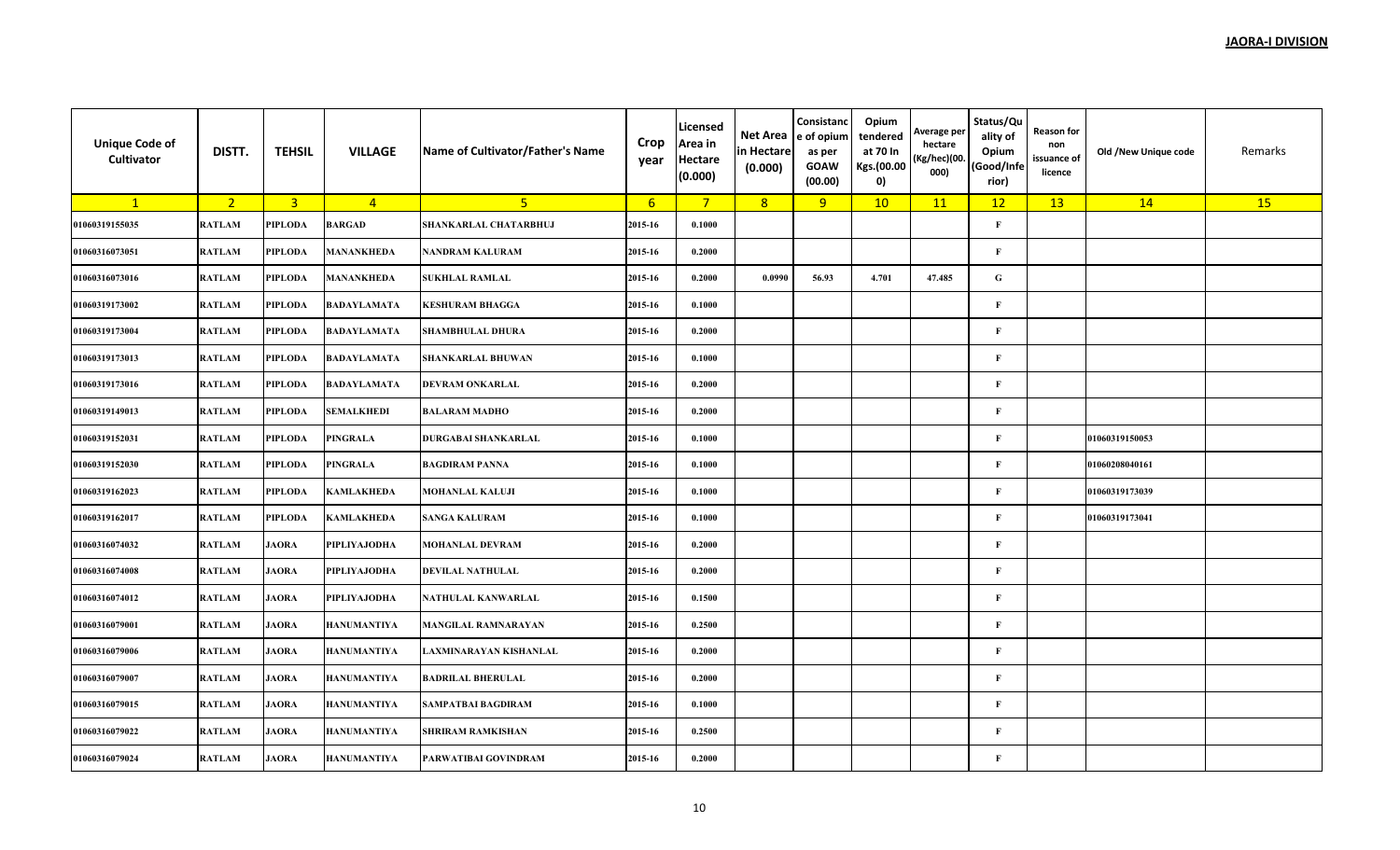| <b>Unique Code of</b><br>Cultivator | DISTT.         | <b>TEHSIL</b>           | <b>VILLAGE</b>     | Name of Cultivator/Father's Name | Crop<br>year    | Licensed<br>Area in<br><b>Hectare</b><br>(0.000) | Net Area<br>in Hectare<br>(0.000) | Consistanc<br>e of opium<br>as per<br><b>GOAW</b><br>(00.00) | Opium<br>tendered<br>at 70 In<br>Kgs.(00.00<br>0) | Average per<br>hectare<br>(Kg/hec)(00.<br>000) | Status/Qu<br>ality of<br>Opium<br>(Good/Infe<br>rior) | Reason for<br>non<br>issuance of<br>licence | Old /New Unique code | Remarks |
|-------------------------------------|----------------|-------------------------|--------------------|----------------------------------|-----------------|--------------------------------------------------|-----------------------------------|--------------------------------------------------------------|---------------------------------------------------|------------------------------------------------|-------------------------------------------------------|---------------------------------------------|----------------------|---------|
| $\mathbf{1}$                        | 2 <sup>2</sup> | $\overline{\mathbf{3}}$ | $\overline{4}$     | 5 <sup>1</sup>                   | $6\overline{6}$ | $\overline{7}$                                   | 8                                 | 9                                                            | 10                                                | 11                                             | 12                                                    | 13                                          | 14                   | 15      |
| 01060316079025                      | <b>RATLAM</b>  | <b>JAORA</b>            | <b>HANUMANTIYA</b> | <b>DHANNA BHAGGA</b>             | 2015-16         | 0.2500                                           |                                   |                                                              |                                                   |                                                | $\mathbf F$                                           |                                             |                      |         |
| 01060316079008                      | <b>RATLAM</b>  | <b>JAORA</b>            | <b>HANUMANTIYA</b> | RAMCHANDRIBAI RAMRATAN           | 2015-16         | 0.2000                                           |                                   |                                                              |                                                   |                                                | $\bf F$                                               |                                             |                      |         |
| 01060316079041                      | <b>RATLAM</b>  | <b>JAORA</b>            | <b>HANUMANTIYA</b> | <b>BALARAM GANESHRAM</b>         | 2015-16         | 0.2000                                           |                                   |                                                              |                                                   |                                                | $\mathbf{F}$                                          |                                             |                      |         |
| 01060316079010                      | <b>RATLAM</b>  | <b>JAORA</b>            | <b>HANUMANTIYA</b> | <b>BALU GANESHRAM</b>            | 2015-16         | 0.2000                                           |                                   |                                                              |                                                   |                                                | $\mathbf F$                                           |                                             |                      |         |
| 01060316079038                      | <b>RATLAM</b>  | <b>JAORA</b>            | <b>HANUMANTIYA</b> | <b>BANKATLAL KISHANLAL</b>       | 2015-16         | 0.1000                                           |                                   |                                                              |                                                   |                                                | $\mathbf{F}$                                          |                                             |                      |         |
| 01060316079029                      | <b>RATLAM</b>  | <b>JAORA</b>            | <b>HANUMANTIYA</b> | <b>BIHARILAL BHUWANJI</b>        | 2015-16         | 0.1000                                           |                                   |                                                              |                                                   |                                                | $\mathbf{F}$                                          |                                             |                      |         |
| 01060316079032                      | <b>RATLAM</b>  | <b>JAORA</b>            | <b>HANUMANTIYA</b> | LAXMINARAYAN SALAGRAM            | 2015-16         | 0.2000                                           |                                   |                                                              |                                                   |                                                | $\bf F$                                               |                                             |                      |         |
| 01060316079023                      | <b>RATLAM</b>  | <b>JAORA</b>            | <b>HANUMANTIYA</b> | <b>GITABAI MADHULAL</b>          | 2015-16         | 0.1000                                           |                                   |                                                              |                                                   |                                                | $\mathbf{F}$                                          |                                             |                      |         |
| 01060316079043                      | <b>RATLAM</b>  | <b>JAORA</b>            | <b>HANUMANTIYA</b> | <b>GOPILAL BIHARILAL</b>         | 2015-16         | 0.1000                                           |                                   |                                                              |                                                   |                                                | $\bf F$                                               |                                             |                      |         |
| 01060316079042                      | <b>RATLAM</b>  | <b>JAORA</b>            | <b>HANUMANTIYA</b> | <b>RAMLAL GOVINDRAM</b>          | 2015-16         | 0.1000                                           |                                   |                                                              |                                                   |                                                | $\mathbf{F}$                                          |                                             |                      |         |
| 01060316108026                      | <b>RATLAM</b>  | <b>JAORA</b>            | <b>THIKRIYA</b>    | <b>MANGUBAI AMRA</b>             | 2015-16         | 0.2000                                           |                                   |                                                              |                                                   |                                                | $\mathbf{F}$                                          |                                             |                      |         |
| 01060316108001                      | <b>RATLAM</b>  | <b>JAORA</b>            | THIKRIYA           | <b>GITABAI RATANLAL</b>          | 2015-16         | 0.1000                                           |                                   |                                                              |                                                   |                                                | $\mathbf{F}$                                          |                                             |                      |         |
| 01060316108002                      | <b>RATLAM</b>  | <b>JAORA</b>            | THIKRIYA           | <b>SAWA TULSIRAM</b>             | 2015-16         | 0.1000                                           |                                   |                                                              |                                                   |                                                | $\mathbf F$                                           |                                             |                      |         |
| 01060316108020                      | <b>RATLAM</b>  | <b>JAORA</b>            | THIKRIYA           | <b>BHUWANLAL RAMAJI</b>          | 2015-16         | 0.1000                                           |                                   |                                                              |                                                   |                                                | $\mathbf{F}$                                          |                                             |                      |         |
| 01060316107002                      | <b>RATLAM</b>  | <b>JAORA</b>            | <b>VEERPURA</b>    | <b>RAMIBAI NAGU</b>              | 2015-16         | 0.2500                                           |                                   |                                                              |                                                   |                                                | $\mathbf{F}$                                          |                                             |                      |         |
| 01060316107003                      | <b>RATLAM</b>  | <b>JAORA</b>            | <b>VEERPURA</b>    | <b>HIRALAL PREMCHAND</b>         | 2015-16         | 0.2500                                           |                                   |                                                              |                                                   |                                                | $\mathbf{F}$                                          |                                             |                      |         |
| 01060316107004                      | <b>RATLAM</b>  | <b>JAORA</b>            | <b>VEERPURA</b>    | <b>DASHRATH SAJJANSINGH</b>      | 2015-16         | 0.1000                                           |                                   |                                                              |                                                   |                                                | $\bf F$                                               |                                             |                      |         |
| 01060316107006                      | <b>RATLAM</b>  | <b>JAORA</b>            | <b>VEERPURA</b>    | PARWATIBAI SHANTILAL             | 2015-16         | 0.2000                                           |                                   |                                                              |                                                   |                                                | $\mathbf{F}$                                          |                                             |                      |         |
| 01060316107007                      | <b>RATLAM</b>  | <b>JAORA</b>            | <b>VEERPURA</b>    | <b>RUKMANIBAI PUNA</b>           | 2015-16         | 0.2000                                           |                                   |                                                              |                                                   |                                                | $\bf F$                                               |                                             |                      |         |
| 01060316107012                      | <b>RATLAM</b>  | <b>JAORA</b>            | <b>VEERPURA</b>    | PANNALAL ONKAR                   | 2015-16         | 0.2500                                           |                                   |                                                              |                                                   |                                                | $\mathbf{F}$                                          |                                             |                      |         |
| 01060316107014                      | <b>RATLAM</b>  | <b>JAORA</b>            | <b>VEERPURA</b>    | <b>ONKAR PUNA</b>                | 2015-16         | 0.2000                                           |                                   |                                                              |                                                   |                                                | $\mathbf{F}$                                          |                                             |                      |         |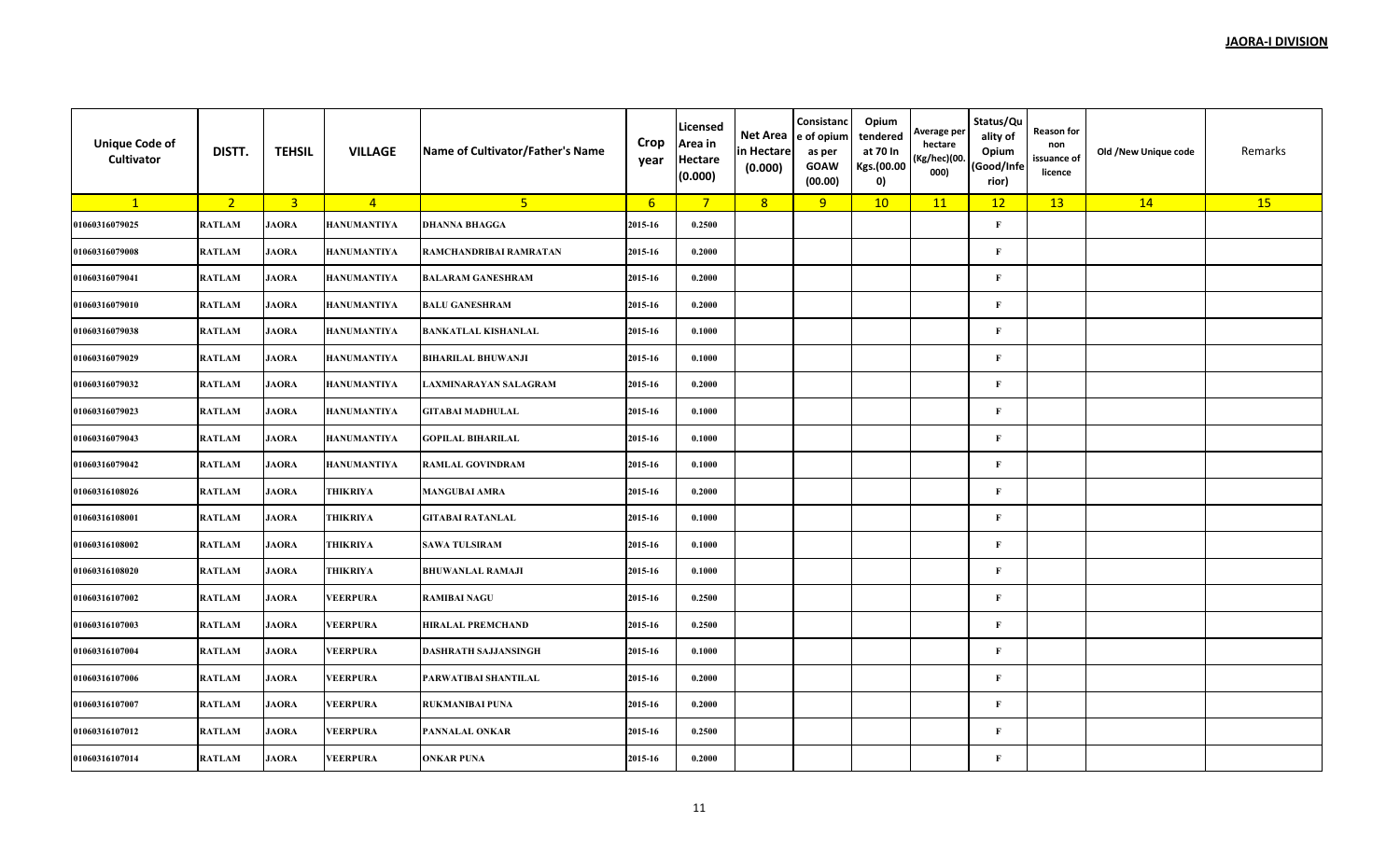| <b>Unique Code of</b><br>Cultivator | DISTT.         | <b>TEHSIL</b>           | <b>VILLAGE</b>   | Name of Cultivator/Father's Name | Crop<br>year    | Licensed<br>Area in<br><b>Hectare</b><br>(0.000) | Net Area<br>in Hectare<br>(0.000) | Consistanc<br>e of opium<br>as per<br><b>GOAW</b><br>(00.00) | Opium<br>tendered<br>at 70 In<br>Kgs.(00.00<br>0) | Average per<br>hectare<br>(Kg/hec)(00.<br>000) | Status/Qu<br>ality of<br>Opium<br>(Good/Infe<br>rior) | Reason for<br>non<br>issuance of<br>licence | Old /New Unique code | Remarks |
|-------------------------------------|----------------|-------------------------|------------------|----------------------------------|-----------------|--------------------------------------------------|-----------------------------------|--------------------------------------------------------------|---------------------------------------------------|------------------------------------------------|-------------------------------------------------------|---------------------------------------------|----------------------|---------|
| $\mathbf{1}$                        | 2 <sup>2</sup> | $\overline{\mathbf{3}}$ | $\overline{4}$   | 5 <sup>2</sup>                   | $6\overline{6}$ | $\overline{7}$                                   | 8                                 | 9                                                            | 10                                                | 11                                             | 12                                                    | 13                                          | 14                   | 15      |
| 01060316107016                      | <b>RATLAM</b>  | <b>JAORA</b>            | <b>VEERPURA</b>  | <b>RUKMANIBAI HARIRAM</b>        | 2015-16         | 0.1500                                           |                                   |                                                              |                                                   |                                                | $\mathbf F$                                           |                                             |                      |         |
| 01060316107021                      | <b>RATLAM</b>  | <b>JAORA</b>            | <b>VEERPURA</b>  | <b>BADRILAL RAMPRATAP</b>        | 2015-16         | 0.2000                                           |                                   |                                                              |                                                   |                                                | $\mathbf{F}$                                          |                                             |                      |         |
| 01060316107034                      | <b>RATLAM</b>  | <b>JAORA</b>            | <b>VEERPURA</b>  | <b>KISHORSINGH DIWANSINGH</b>    | 2015-16         | 0.2000                                           |                                   |                                                              |                                                   |                                                | $\mathbf{F}$                                          |                                             |                      |         |
| 01060316107025                      | <b>RATLAM</b>  | <b>JAORA</b>            | <b>VEERPURA</b>  | <b>BHIMSINGH RUGHNATH</b>        | 2015-16         | 0.2000                                           |                                   |                                                              |                                                   |                                                | $\mathbf F$                                           |                                             |                      |         |
| 01060316107045                      | <b>RATLAM</b>  | <b>JAORA</b>            | <b>VEERPURA</b>  | SHAMBHUSINGH DIWANSINGH          | 2015-16         | 0.2000                                           |                                   |                                                              |                                                   |                                                | $\mathbf{F}$                                          |                                             |                      |         |
| 01060316107020                      | <b>RATLAM</b>  | <b>JAORA</b>            | <b>VEERPURA</b>  | <b>BABULAL KACHRU</b>            | 2015-16         | 0.1000                                           |                                   |                                                              |                                                   |                                                | $\mathbf{F}$                                          |                                             |                      |         |
| 01060316107047                      | <b>RATLAM</b>  | <b>JAORA</b>            | <b>VEERPURA</b>  | <b>KARU SAWA</b>                 | 2015-16         | 0.2000                                           |                                   |                                                              |                                                   |                                                | $\bf F$                                               |                                             |                      |         |
| 01060316107013                      | <b>RATLAM</b>  | <b>JAORA</b>            | <b>VEERPURA</b>  | <b>RAJUBAI GORDHAN</b>           | 2015-16         | 0.1500                                           |                                   |                                                              |                                                   |                                                | $\mathbf{F}$                                          |                                             |                      |         |
| 01060316107017                      | <b>RATLAM</b>  | <b>JAORA</b>            | <b>VEERPURA</b>  | SOHANBAI RADHAKISHAN             | 2015-16         | 0.2500                                           |                                   |                                                              |                                                   |                                                | $\mathbf F$                                           |                                             |                      |         |
| 01060316101001                      | <b>RATLAM</b>  | <b>JAORA</b>            | <b>HERUKHEDI</b> | <b>KAMLABAI MANGU</b>            | 2015-16         | 0.1000                                           |                                   |                                                              |                                                   |                                                | $\mathbf{F}$                                          |                                             |                      |         |
| 01060316089001                      | <b>RATLAM</b>  | <b>JAORA</b>            | <b>MEHNDI</b>    | <b>JAWAHAR NATHULAL</b>          | 2015-16         | 0.1000                                           |                                   |                                                              |                                                   |                                                | $\mathbf{F}$                                          |                                             |                      |         |
| 01060316089002                      | <b>RATLAM</b>  | <b>JAORA</b>            | <b>MEHNDI</b>    | <b>LALSINGH DHULSINGH</b>        | 2015-16         | 0.2000                                           |                                   |                                                              |                                                   |                                                | $\mathbf{F}$                                          |                                             |                      |         |
| 01060316089019                      | <b>RATLAM</b>  | <b>JAORA</b>            | <b>MEHNDI</b>    | HIMMATSINGH NAGUSINGH            | 2015-16         | 0.2500                                           |                                   |                                                              |                                                   |                                                | $\mathbf{F}$                                          |                                             |                      |         |
| 01060316089024                      | <b>RATLAM</b>  | <b>JAORA</b>            | <b>MEHNDI</b>    | <b>GOKULSINGH RAMSINGH</b>       | 2015-16         | 0.1500                                           |                                   |                                                              |                                                   |                                                | $\mathbf{F}$                                          |                                             |                      |         |
| 01060316089029                      | <b>RATLAM</b>  | <b>JAORA</b>            | <b>MEHNDI</b>    | SAYABKUNWAR MOHANSINGH           | 2015-16         | 0.2000                                           |                                   |                                                              |                                                   |                                                | $\mathbf{F}$                                          |                                             |                      |         |
| 01060316089067                      | <b>RATLAM</b>  | <b>JAORA</b>            | <b>MEHNDI</b>    | <b>BALWANTSINGH DHULSINGH</b>    | 2015-16         | 0.2000                                           |                                   |                                                              |                                                   |                                                | $\mathbf{F}$                                          |                                             |                      |         |
| 01060316089038                      | <b>RATLAM</b>  | <b>JAORA</b>            | <b>MEHNDI</b>    | ANTARKUNWAR MADANSINGH           | 2015-16         | 0.2000                                           |                                   |                                                              |                                                   |                                                | $\bf F$                                               |                                             |                      |         |
| 01060316089040                      | <b>RATLAM</b>  | <b>JAORA</b>            | <b>MEHNDI</b>    | <b>JASWANTSINGH DHULSINGH</b>    | 2015-16         | 0.1500                                           |                                   |                                                              |                                                   |                                                | $\mathbf{F}$                                          |                                             |                      |         |
| 01060316089035                      | <b>RATLAM</b>  | <b>JAORA</b>            | <b>MEHNDI</b>    | <b>SAMANTSINGH NAGUSINGH</b>     | 2015-16         | 0.2500                                           |                                   |                                                              |                                                   |                                                | $\bf F$                                               |                                             |                      |         |
| 01060316089058                      | <b>RATLAM</b>  | <b>JAORA</b>            | <b>MEHNDI</b>    | <b>DALPATSINGH NATHU</b>         | 2015-16         | 0.2500                                           |                                   |                                                              |                                                   |                                                | $\mathbf{F}$                                          |                                             |                      |         |
| 01060316089039                      | <b>RATLAM</b>  | <b>JAORA</b>            | <b>MEHNDI</b>    | <b>LAXMANSINGH RUPSINGH</b>      | 2015-16         | 0.1000                                           |                                   |                                                              |                                                   |                                                | $\mathbf{F}$                                          |                                             |                      |         |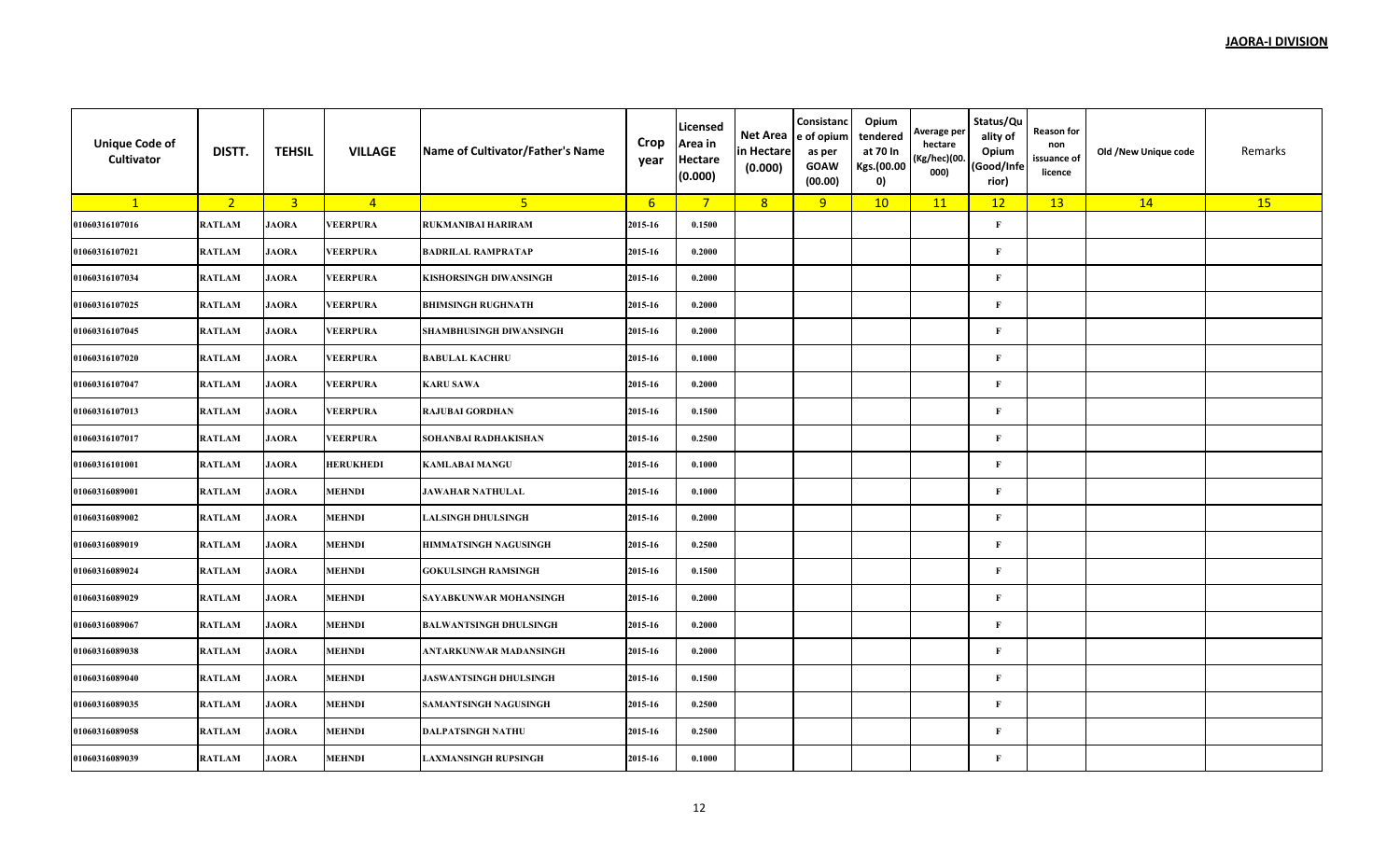| <b>Unique Code of</b><br>Cultivator | DISTT.          | <b>TEHSIL</b>            | <b>VILLAGE</b>  | Name of Cultivator/Father's Name | Crop<br>year | Licensed<br>Area in<br><b>Hectare</b><br>(0.000) | Net Area<br>in Hectare<br>(0.000) | Consistanc<br>e of opium<br>as per<br><b>GOAW</b><br>(00.00) | Opium<br>tendered<br>at 70 In<br>Kgs.(00.00<br>0) | Average per<br>hectare<br>(Kg/hec)(00.<br>000) | Status/Qu<br>ality of<br>Opium<br>(Good/Infe<br>rior) | Reason for<br>non<br>issuance of<br>licence | Old /New Unique code | Remarks            |
|-------------------------------------|-----------------|--------------------------|-----------------|----------------------------------|--------------|--------------------------------------------------|-----------------------------------|--------------------------------------------------------------|---------------------------------------------------|------------------------------------------------|-------------------------------------------------------|---------------------------------------------|----------------------|--------------------|
| $\mathbf{1}$                        | 2 <sup>2</sup>  | $\overline{\mathbf{3}}$  | $\overline{4}$  | 5 <sup>2</sup>                   | 6            | $\overline{7}$                                   | 8                                 | 9                                                            | 10                                                | 11                                             | 12                                                    | 13                                          | 14                   | 15                 |
| 01060316089060                      | <b>RATLAM</b>   | <b>JAORA</b>             | <b>MEHNDI</b>   | <b>BHERA NAGGA</b>               | 2015-16      | 0.2000                                           |                                   |                                                              |                                                   |                                                | $\mathbf F$                                           |                                             |                      |                    |
| 01060316089004                      | <b>RATLAM</b>   | <b>JAORA</b>             | <b>MEHNDI</b>   | LAXMINARAYAN RAMCHANDRA          | 2015-16      | 0.2500                                           |                                   |                                                              |                                                   |                                                | $\bf F$                                               |                                             |                      |                    |
| 01060316089044                      | <b>RATLAM</b>   | <b>JAORA</b>             | <b>MEHNDI</b>   | <b>HEMRAJ BAGDIRAM</b>           | 2015-16      | 0.1500                                           |                                   |                                                              |                                                   |                                                | $\mathbf{F}$                                          |                                             |                      |                    |
| 01060316089022                      | <b>RATLAM</b>   | <b>JAORA</b>             | <b>MEHNDI</b>   | <b>DHUNGARSINGH BADANSINGH</b>   | 2015-16      | 0.1000                                           |                                   |                                                              |                                                   |                                                | $\mathbf F$                                           |                                             |                      |                    |
| 01060316082005                      | <b>RATLAM</b>   | <b>JAORA</b>             | <b>KALALIYA</b> | <b>ISHWARLAL BHARATRAM</b>       | 2015-16      | 0.2500                                           |                                   |                                                              |                                                   |                                                | $\mathbf{F}$                                          |                                             |                      |                    |
| 01060316082026                      | <b>RATLAM</b>   | <b>JAORA</b>             | <b>KALALIYA</b> | <b>BALKISHAN NIRBHAYRAM</b>      | 2015-16      | 0.2000                                           |                                   |                                                              |                                                   |                                                | $\mathbf{F}$                                          |                                             |                      |                    |
| 01060316082024                      | <b>RATLAM</b>   | <b>JAORA</b>             | <b>KALALIYA</b> | MADHUSUDAN CHAMPALAL             | 2015-16      | 0.2500                                           |                                   |                                                              |                                                   |                                                | $\bf F$                                               |                                             |                      |                    |
| 01060316082099                      | <b>RATLAM</b>   | <b>JAORA</b>             | <b>KALALIYA</b> | RAJENDRAKUMRAR CHENRAM           | 2015-16      | 0.1000                                           |                                   |                                                              |                                                   |                                                | $\mathbf{F}$                                          |                                             |                      |                    |
| 01060316082045                      | <b>RATLAM</b>   | <b>JAORA</b>             | <b>KALALIYA</b> | SHANKARLAL JAMUNABAI             | 2015-16      | 0.1000                                           |                                   |                                                              |                                                   |                                                | $\bf F$                                               |                                             |                      |                    |
| 01060316082106                      | <b>RATLAM</b>   | <b>JAORA</b>             | <b>KALALIYA</b> | <b>KACHRULAL RAMNARAYAN</b>      | 2015-16      | 0.1000                                           |                                   |                                                              |                                                   |                                                | $\mathbf{F}$                                          |                                             |                      |                    |
| 01060316082068                      | <b>RATLAM</b>   | <b>JAORA</b>             | <b>KALALIYA</b> | <b>AMBARAM NAGURAM</b>           | 2015-16      | 0.1000                                           |                                   |                                                              |                                                   |                                                | $\mathbf{F}$                                          |                                             |                      |                    |
| 01060316082082                      | <b>RATLAM</b>   | <b>JAORA</b>             | <b>KALALIYA</b> | MEHBUBKHAN SARDARKHAN            | 2015-16      | 0.1000                                           |                                   |                                                              |                                                   |                                                | $\mathbf{F}$                                          |                                             |                      |                    |
| 01060316088015                      | <b>RATLAM</b>   | <b>JAORA</b>             | <b>KANKARWA</b> | <b>BHERA BHUWAN</b>              | 2015-16      | 0.1000                                           |                                   |                                                              |                                                   |                                                | $\mathbf F$                                           |                                             | 01060316089061       |                    |
| 01060316088001                      | <b>RATLAM</b>   | <b>JAORA</b>             | <b>KANKARWA</b> | <b>KAMLABAI MAHAVIRDAS</b>       | 2015-16      | 0.1000                                           |                                   |                                                              |                                                   |                                                | $\mathbf F$                                           |                                             | 01060316089054       |                    |
| 01060207013002                      | <b>MANDSOUR</b> | <b>MANDSOUR HATUNIYA</b> |                 | NAGUBAI BANSHILAL                | 2015-16      | 0.2500                                           |                                   |                                                              |                                                   |                                                | $\mathbf{F}$                                          |                                             |                      |                    |
| 01060207013012                      | <b>MANDSOUR</b> | <b>MANDSOUR HATUNIYA</b> |                 | <b>KARUSING RAMSINGH</b>         | 2015-16      | 0.1000                                           |                                   |                                                              |                                                   |                                                | $\mathbf{F}$                                          |                                             |                      | <b>NAME CHANGE</b> |
| 01060207013020                      | <b>MANDSOUR</b> | <b>MANDSOUR HATUNIYA</b> |                 | <b>BALARAM KASHIRAM</b>          | 2015-16      | 0.1500                                           |                                   |                                                              |                                                   |                                                | $\bf F$                                               |                                             |                      |                    |
| 01060207013023                      | <b>MANDSOUR</b> | <b>MANDSOUR HATUNIYA</b> |                 | <b>SUJALBAI VISHNULAL</b>        | 2015-16      | 0.2000                                           |                                   |                                                              |                                                   |                                                | $\mathbf{F}$                                          |                                             |                      |                    |
| 01060207013028                      | <b>MANDSOUR</b> | <b>MANDSOUR HATUNIYA</b> |                 | SITABAI JUJHARLAL                | 2015-16      | 0.2000                                           |                                   |                                                              |                                                   |                                                | $\bf F$                                               |                                             |                      |                    |
| 01060207013049                      | <b>MANDSOUR</b> | <b>MANDSOUR HATUNIYA</b> |                 | <b>DINESHCHAND BHERULAL</b>      | 2015-16      | 0.2000                                           |                                   |                                                              |                                                   |                                                | $\mathbf{F}$                                          |                                             |                      |                    |
| 01060207013060                      | <b>MANDSOUR</b> | <b>MANDSOUR HATUNIYA</b> |                 | VIMLABAI RAKHABCHAND             | 2015-16      | 0.1000                                           |                                   |                                                              |                                                   |                                                | $\mathbf{F}$                                          |                                             |                      |                    |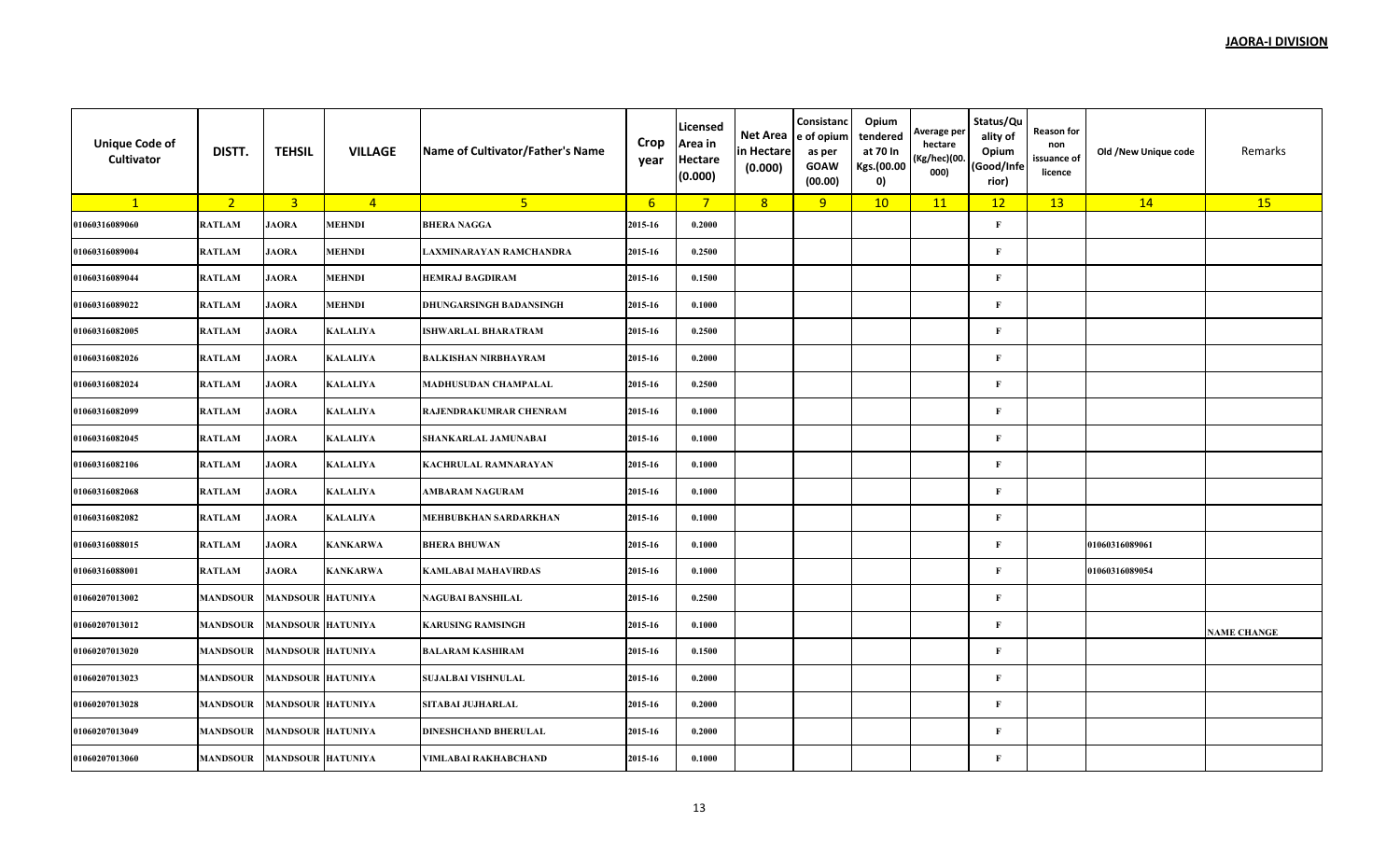| <b>Unique Code of</b><br>Cultivator | DISTT.          | <b>TEHSIL</b>             | <b>VILLAGE</b>  | Name of Cultivator/Father's Name | Crop<br>year     | Licensed<br>Area in<br>Hectare<br>(0.000) | Net Area<br>in Hectare<br>(0.000) | Consistanc<br>e of opium<br>as per<br><b>GOAW</b><br>(00.00) | Opium<br>tendered<br>at 70 In<br>Kgs.(00.00<br>0) | Average per<br>hectare<br>(Kg/hec)(00.<br>000) | Status/Qu<br>ality of<br>Opium<br>(Good/Infe<br>rior) | <b>Reason for</b><br>non<br>issuance of<br>licence | Old /New Unique code | Remarks |
|-------------------------------------|-----------------|---------------------------|-----------------|----------------------------------|------------------|-------------------------------------------|-----------------------------------|--------------------------------------------------------------|---------------------------------------------------|------------------------------------------------|-------------------------------------------------------|----------------------------------------------------|----------------------|---------|
| $\mathbf{1}$                        | 2 <sup>1</sup>  | $\overline{3}$            | $\overline{4}$  | 5 <sup>1</sup>                   | $6 \overline{6}$ | $\overline{7}$                            | 8 <sup>°</sup>                    | 9                                                            | 10                                                | 11                                             | 12                                                    | 13                                                 | 14                   | 15      |
| 01060207013115                      | <b>MANDSOUR</b> | <b>MANDSOUR</b>           | <b>HATUNIYA</b> | <b>BRAHMANAND JUJHAR</b>         | 2015-16          | 0.2000                                    |                                   |                                                              |                                                   |                                                | $\mathbf F$                                           |                                                    |                      |         |
| 01060207013128                      | <b>MANDSOUR</b> | <b>MANDSOUR HATUNIYA</b>  |                 | RAMNARAYAN CHAGANLAL             | 2015-16          | 0.2000                                    |                                   |                                                              |                                                   |                                                | $\mathbf F$                                           |                                                    |                      |         |
| 01060207013131                      | <b>MANDSOUR</b> | <b>MANDSOUR HATUNIYA</b>  |                 | SATYANARAYAN RAMNARAYAN          | 2015-16          | 0.1000                                    |                                   |                                                              |                                                   |                                                | $\mathbf F$                                           |                                                    |                      |         |
| 01060207013143                      | <b>MANDSOUR</b> | <b>MANDSOUR</b>           | <b>HATUNIYA</b> | <b>GANPATLAL MANNALAL</b>        | 2015-16          | 0.1000                                    |                                   |                                                              |                                                   |                                                | $\mathbf{F}$                                          |                                                    |                      |         |
| 01060207013137                      | <b>MANDSOUR</b> | <b>MANDSOUR HATUNIYA</b>  |                 | RUPABAI ONKARLAL                 | 2015-16          | 0.2000                                    |                                   |                                                              |                                                   |                                                | $\mathbf F$                                           |                                                    |                      |         |
| 01060207013148                      | <b>MANDSOUR</b> | <b>MANDSOUR HATUNIYA</b>  |                 | <b>JUJHAR NANDA</b>              | 2015-16          | 0.2000                                    |                                   |                                                              |                                                   |                                                | $\mathbf F$                                           |                                                    |                      |         |
| 01060207013001                      | <b>MANDSOUR</b> | <b>MANDSOUR HATUNIYA</b>  |                 | LEELABAI KAILASHCHAND            | 2015-16          | 0.1000                                    |                                   |                                                              |                                                   |                                                | $\mathbf{F}$                                          |                                                    |                      |         |
| 01060207013006                      | <b>MANDSOUR</b> | <b>MANDSOUR</b>           | <b>HATUNIYA</b> | RADHIBAI BALARAM                 | 2015-16          | 0.2000                                    | 0.0881                            | 67.04                                                        | 2.672                                             | 30.329                                         | ${\bf G}$                                             |                                                    |                      |         |
| 01060207013031                      | <b>MANDSOUR</b> | <b>MANDSOUR HATUNIYA</b>  |                 | RAMJASBAI VARDICHAND             | 2015-16          | 0.1000                                    |                                   |                                                              |                                                   |                                                | $\mathbf{F}$                                          |                                                    |                      |         |
| 01060207013051                      | <b>MANDSOUR</b> | <b>MANDSOUR HATUNIYA</b>  |                 | <b>CHAMPALAL MOTILAL</b>         | 2015-16          | 0.2500                                    |                                   |                                                              |                                                   |                                                | $\mathbf F$                                           |                                                    |                      |         |
| 01060207013052                      | <b>MANDSOUR</b> | <b>MANDSOUR HATUNIYA</b>  |                 | <b>RAJUBAI BALARAM</b>           | 2015-16          | 0.1000                                    |                                   |                                                              |                                                   |                                                | $\mathbf F$                                           |                                                    |                      |         |
| 01060207013073                      | <b>MANDSOUR</b> | <b>MANDSOUR</b>           | <b>HATUNIYA</b> | <b>GHISIBAI PANNALAL</b>         | 2015-16          | 0.1000                                    |                                   |                                                              |                                                   |                                                | $\mathbf{F}$                                          |                                                    |                      |         |
| 01060207013101                      | <b>MANDSOUR</b> | <b>MANDSOUR HATUNIYA</b>  |                 | <b>GORDHAN KANIRAM</b>           | 2015-16          | 0.1000                                    |                                   |                                                              |                                                   |                                                | $\mathbf{F}$                                          |                                                    |                      |         |
| 01060207013119                      | <b>MANDSOUR</b> | <b>MANDSOUR</b>           | <b>HATUNIYA</b> | OMPRAKASH BANSHILAL              | 2015-16          | 0.2000                                    |                                   |                                                              |                                                   |                                                | $\mathbf F$                                           |                                                    |                      |         |
| 01060207013037                      | <b>MANDSOUR</b> | <b>MANDSOUR HATUNIYA</b>  |                 | RAMIBAI GANGARAM                 | 2015-16          | 0.1000                                    |                                   |                                                              |                                                   |                                                | $\mathbf F$                                           |                                                    |                      |         |
| 01060207013004                      | <b>MANDSOUR</b> | <b>MANDSOUR HATUNIYA</b>  |                 | <b>HARIRAM JASRUP</b>            | 2015-16          | 0.1000                                    | 0.0225                            | 67.65                                                        | 1.459                                             | 64.844                                         | $\mathbf G$                                           |                                                    |                      |         |
| 01060207006012                      | <b>MANDSOUR</b> | <b>MANDSOUR KATKIYA</b>   |                 | <b>JAGDISH SALAGRAM</b>          | 2015-16          | 0.2000                                    |                                   |                                                              |                                                   |                                                | $\mathbf{F}$                                          |                                                    |                      |         |
| 01060207006020                      | <b>MANDSOUR</b> | <b>MANDSOUR KATKIYA</b>   |                 | <b>RUPA GANGARAM</b>             | 2015-16          | 0.1500                                    |                                   |                                                              |                                                   |                                                | $\mathbf{F}$                                          |                                                    |                      |         |
| 01060207006006                      | <b>MANDSOUR</b> | <b>MANDSOUR KATKIYA</b>   |                 | <b>TULSIRAM NARSINGH</b>         | 2015-16          | 0.1000                                    |                                   |                                                              |                                                   |                                                | $\mathbf F$                                           |                                                    |                      |         |
| 01060207006003                      | <b>MANDSOUR</b> | <b>MANDSOUR KATKIYA</b>   |                 | RAMESHWAR SURAJMAL               | 2015-16          | 0.1000                                    |                                   |                                                              |                                                   |                                                | $\mathbf{F}$                                          |                                                    |                      |         |
| 01060207017012                      | <b>MANDSOUR</b> | <b>MANDSOUR RATIKHEDI</b> |                 | <b>RAMLAL BAGDIRAM</b>           | 2015-16          | 0.1500                                    |                                   |                                                              |                                                   |                                                | $\mathbf F$                                           |                                                    |                      |         |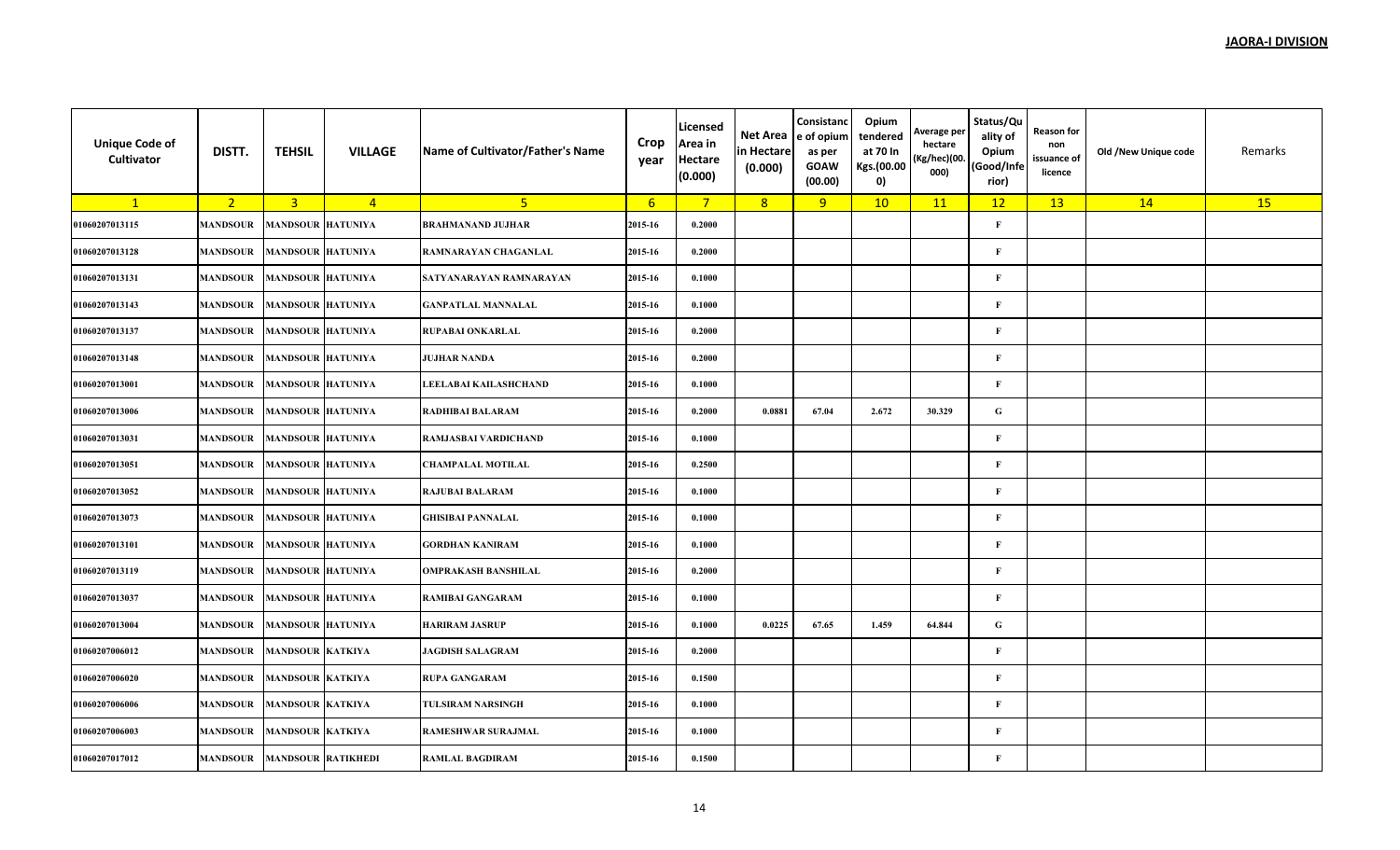| <b>Unique Code of</b><br>Cultivator | DISTT.          | <b>TEHSIL</b>             | <b>VILLAGE</b>              | Name of Cultivator/Father's Name | Crop<br>year | Licensed<br>Area in<br><b>Hectare</b><br>(0.000) | Net Area<br>in Hectare<br>(0.000) | Consistanc<br>e of opium<br>as per<br><b>GOAW</b><br>(00.00) | Opium<br>tendered<br>at 70 In<br>Kgs.(00.00<br>0) | Average per<br>hectare<br>(Kg/hec)(00.<br>000) | Status/Qu<br>ality of<br>Opium<br>(Good/Infe<br>rior) | <b>Reason for</b><br>non<br>issuance of<br>licence | Old /New Unique code | Remarks            |
|-------------------------------------|-----------------|---------------------------|-----------------------------|----------------------------------|--------------|--------------------------------------------------|-----------------------------------|--------------------------------------------------------------|---------------------------------------------------|------------------------------------------------|-------------------------------------------------------|----------------------------------------------------|----------------------|--------------------|
| $\mathbf{1}$                        | 2 <sub>1</sub>  | $\overline{3}$            | $\overline{4}$              | 5 <sup>1</sup>                   | 6            | $7^{\circ}$                                      | 8                                 | 9                                                            | 10                                                | 11                                             | 12                                                    | 13                                                 | 14                   | 15                 |
| 01060207017002                      | <b>MANDSOUR</b> | <b>MANDSOUR RATIKHEDI</b> |                             | <b>AMARSINGH MOHANLAL</b>        | 2015-16      | 0.2000                                           |                                   |                                                              |                                                   |                                                | $\mathbf{F}$                                          |                                                    |                      |                    |
| 01060207017069                      | <b>MANDSOUR</b> | <b>MANDSOUR RATIKHEDI</b> |                             | RUKMANIBAI RAMLAL                | 2015-16      | 0.1000                                           |                                   |                                                              |                                                   |                                                | $\mathbf{F}$                                          |                                                    |                      |                    |
| 01060207017059                      | MANDSOUR        | <b>MANDSOUR RATIKHEDI</b> |                             | <b>HIRALAL GOPALSINGH</b>        | 2015-16      | 0.1000                                           |                                   |                                                              |                                                   |                                                | F                                                     |                                                    |                      |                    |
| 01060207017060                      | <b>MANDSOUR</b> | <b>MANDSOUR RATIKHEDI</b> |                             | PANNALAL GOPI                    | 2015-16      | 0.1000                                           |                                   |                                                              |                                                   |                                                | $\mathbf{F}$                                          |                                                    |                      |                    |
| 01060207017056                      | <b>MANDSOUR</b> | <b>MANDSOUR RATIKHEDI</b> |                             | <b>KAMLABAI BHAGWANLAL</b>       | 2015-16      | 0.1000                                           | 0.0473                            | 62.95                                                        | 1.835                                             | 38.795                                         | G                                                     |                                                    |                      |                    |
| 01060207017049                      | <b>MANDSOUR</b> | <b>MANDSOUR RATIKHEDI</b> |                             | <b>ONKARLAL KARU</b>             | 2015-16      | 0.1000                                           |                                   |                                                              |                                                   |                                                | $\mathbf{F}$                                          |                                                    |                      |                    |
| 01060207017061                      | <b>MANDSOUR</b> | <b>MANDSOUR RATIKHEDI</b> |                             | KACHRIBAI CHUNNIBAI              | 2015-16      | 0.1000                                           |                                   |                                                              |                                                   |                                                | $\mathbf{F}$                                          |                                                    |                      |                    |
| 01060207003014                      | <b>MANDSOUR</b> | <b>MANDSOUR</b>           | <b>ARNIYAGURJAR</b>         | <b>KANIRAM DEVA</b>              | 2015-16      | 0.1000                                           |                                   |                                                              |                                                   |                                                | $\mathbf{F}$                                          |                                                    |                      |                    |
| 01060207003028                      | <b>MANDSOUR</b> | <b>MANDSOUR</b>           | <b>ARNIYAGURJAR</b>         | <b>RAMCHANDRA HIRA</b>           | 2015-16      | 0.2500                                           |                                   |                                                              |                                                   |                                                | $\mathbf{F}$                                          |                                                    |                      |                    |
| 01060207003015                      | <b>MANDSOUR</b> | <b>MANDSOUR</b>           | <b>ARNIYAGURJAR</b>         | <b>RAMKUNWAR GANESHRAM</b>       | 2015-16      | 0.1000                                           |                                   |                                                              |                                                   |                                                | $\mathbf{F}$                                          |                                                    |                      |                    |
| 01060207014020                      | <b>MANDSOUR</b> |                           | MANDSOUR JAMUNIYAMEENA      | PARWATIBAI GANGARAM              | 2015-16      | 0.1000                                           |                                   |                                                              |                                                   |                                                | $\mathbf{F}$                                          |                                                    |                      | <b>NAME CHANGE</b> |
| 01060207002010                      | <b>MANDSOUR</b> | <b>MANDSOUR BHOLIYA</b>   |                             | GENDALAL KANHAYYALAL             | 2015-16      | 0.2000                                           |                                   |                                                              |                                                   |                                                | N                                                     |                                                    | 01060208040158       |                    |
| 01060207009012                      | <b>MANDSOUR</b> |                           | <b>MANDSOUR SEMLIYAKAGI</b> | <b>GITABAI BALMUKUND</b>         | 2015-16      | 0.2500                                           |                                   |                                                              |                                                   |                                                | $\mathbf{F}$                                          |                                                    |                      |                    |
| 01060207009013                      | <b>MANDSOUR</b> |                           | MANDSOUR SEMLIYAKAGI        | <b>BHOPAL VARDAJI</b>            | 2015-16      | 0.2500                                           |                                   |                                                              |                                                   |                                                | $\mathbf{F}$                                          |                                                    |                      |                    |
| 01060207009026                      | <b>MANDSOUR</b> |                           | <b>MANDSOUR SEMLIYAKAGI</b> | <b>RUPKUNWAR RAMSINGH</b>        | 2015-16      | 0.1500                                           |                                   |                                                              |                                                   |                                                | $\mathbf{F}$                                          |                                                    |                      |                    |
| 01060207009004                      | <b>MANDSOUR</b> |                           | <b>MANDSOUR SEMLIYAKAGI</b> | <b>DHANNIBAI GANGARAM</b>        | 2015-16      | 0.1000                                           |                                   |                                                              |                                                   |                                                | $\mathbf{F}$                                          |                                                    |                      |                    |
| 01060207009014                      | <b>MANDSOUR</b> |                           | MANDSOUR SEMLIYAKAGI        | <b>RAMCHANDRA PURA</b>           | 2015-16      | 0.1000                                           |                                   |                                                              |                                                   |                                                | $\mathbf{F}$                                          |                                                    |                      |                    |
| 01060207009045                      | <b>MANDSOUR</b> |                           | <b>MANDSOUR SEMLIYAKAGI</b> | RAJKUNWAR SHIVPALSINGH           | 2015-16      | 0.1000                                           |                                   |                                                              |                                                   |                                                | $\mathbf{F}$                                          |                                                    |                      |                    |
| 01060207009030                      | <b>MANDSOUR</b> |                           | MANDSOUR SEMLIYAKAGI        | <b>BHAWARKUNWAR KAMLAKUNWAR</b>  | 2015-16      | 0.1000                                           |                                   |                                                              |                                                   |                                                | $\mathbf{F}$                                          |                                                    |                      |                    |
| 01060207001028                      | <b>MANDSOUR</b> | <b>MANDSOUR DASIYA</b>    |                             | <b>JARELAL BHERA</b>             | 2015-16      | 0.1000                                           |                                   |                                                              |                                                   |                                                | $\mathbf{F}$                                          |                                                    |                      |                    |
| 01060207015055                      | <b>MANDSOUR</b> | <b>MANDSOUR LAMGARA</b>   |                             | <b>DOLATRAM NATHU</b>            | 2015-16      | 0.2500                                           |                                   |                                                              |                                                   |                                                | $\mathbf{F}$                                          |                                                    | 01060208030282       |                    |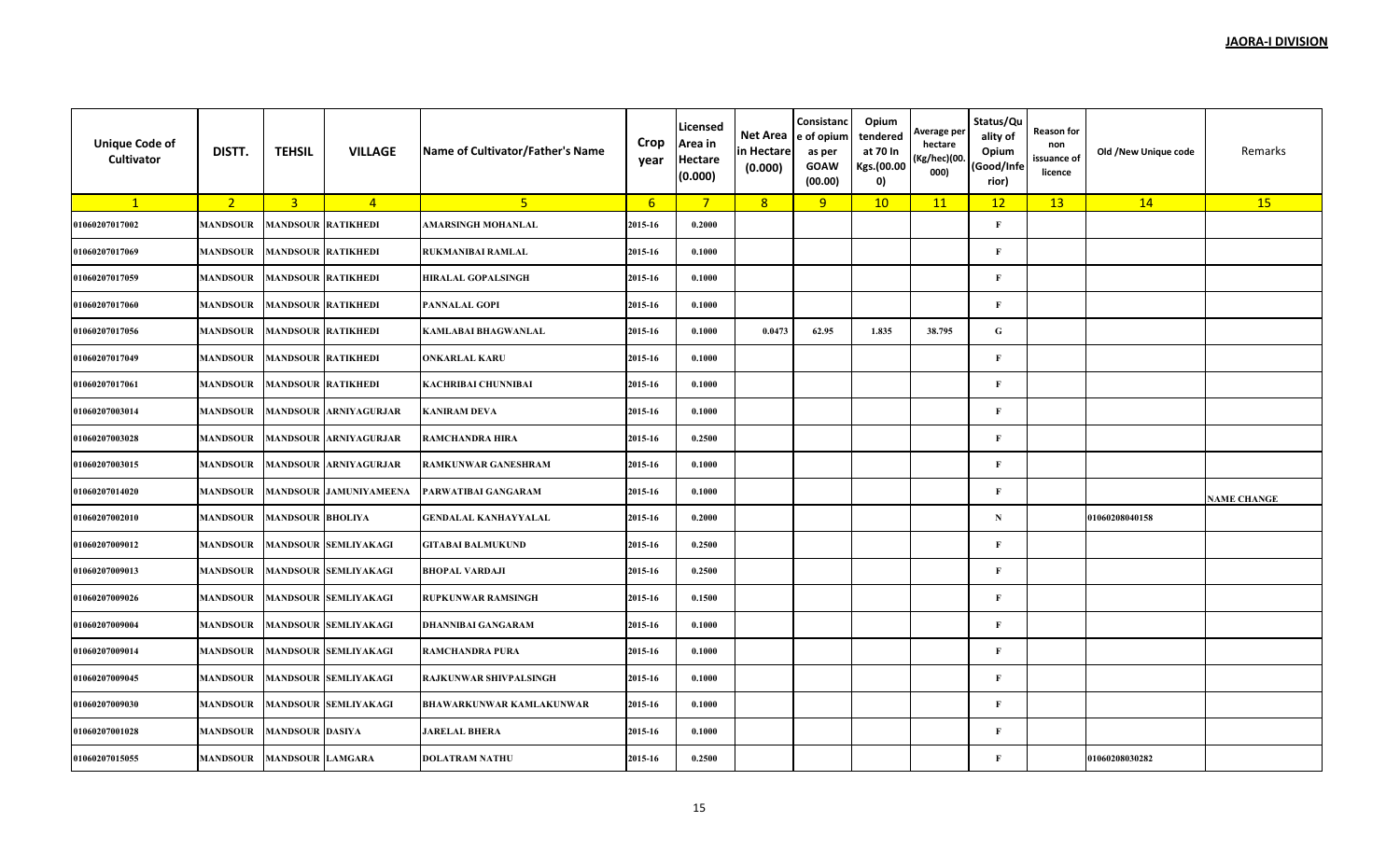| <b>Unique Code of</b><br>Cultivator | DISTT.          | <b>TEHSIL</b>            | <b>VILLAGE</b> | Name of Cultivator/Father's Name | Crop<br>year     | Licensed<br>Area in<br><b>Hectare</b><br>(0.000) | Net Area<br>in Hectare<br>(0.000) | Consistanc<br>e of opium<br>as per<br><b>GOAW</b><br>(00.00) | Opium<br>tendered<br>at 70 In<br>Kgs.(00.00<br>0) | Average per<br>hectare<br>(Kg/hec)(00.<br>000) | Status/Qu<br>ality of<br>Opium<br>(Good/Infe<br>rior) | <b>Reason for</b><br>non<br>issuance of<br>licence | Old /New Unique code | Remarks |
|-------------------------------------|-----------------|--------------------------|----------------|----------------------------------|------------------|--------------------------------------------------|-----------------------------------|--------------------------------------------------------------|---------------------------------------------------|------------------------------------------------|-------------------------------------------------------|----------------------------------------------------|----------------------|---------|
| $\mathbf{1}$                        | 2 <sup>7</sup>  | $\overline{3}$           | $\overline{4}$ | 5 <sub>1</sub>                   | $6 \overline{6}$ | $7^{\circ}$                                      | 8                                 | 9                                                            | 10                                                | 11                                             | 12                                                    | 13                                                 | 14                   | 15      |
| 01060207015013                      | <b>MANDSOUR</b> | <b>MANDSOUR LAMGARA</b>  |                | <b>JUJHARLAL GULAB</b>           | 2015-16          | 0.1000                                           |                                   |                                                              |                                                   |                                                | $\mathbf{F}$                                          |                                                    |                      |         |
| 01060207020005                      | <b>MANDSOUR</b> | <b>MANDSOUR PETLAWAD</b> |                | <b>GANPAT JAGANNATH</b>          | 2015-16          | 0.1000                                           |                                   |                                                              |                                                   |                                                | $\mathbf{F}$                                          |                                                    |                      |         |
| 01060207018008                      | MANDSOUR        | <b>MANDSOUR KUCHROD</b>  |                | RUKMANIBAI LAXMINARAYAN          | 2015-16          | 0.1000                                           |                                   |                                                              |                                                   |                                                | $\mathbf{F}$                                          |                                                    |                      |         |
| 01060207018025                      | <b>MANDSOUR</b> | <b>MANDSOUR KUCHROD</b>  |                | RAMPRATAP ONKARLAL               | 2015-16          | 0.2500                                           |                                   |                                                              |                                                   |                                                | $\mathbf{F}$                                          |                                                    |                      |         |
| 01060207018047                      | MANDSOUR        | <b>MANDSOUR KUCHROD</b>  |                | <b>KANKUBAI MOTILAL</b>          | 2015-16          | 0.2000                                           |                                   |                                                              |                                                   |                                                | $\mathbf{F}$                                          |                                                    |                      |         |
| 01060207018062                      | <b>MANDSOUR</b> | <b>MANDSOUR KUCHROD</b>  |                | RATANLAL SHOBHARAM               | 2015-16          | 0.2000                                           |                                   |                                                              |                                                   |                                                | $\mathbf{F}$                                          |                                                    |                      |         |
| 01060207018073                      | <b>MANDSOUR</b> | <b>MANDSOUR KUCHROD</b>  |                | <b>BALU GANESHRAM</b>            | 2015-16          | 0.2000                                           |                                   |                                                              |                                                   |                                                | $\mathbf{F}$                                          |                                                    |                      |         |
| 01060207018075                      | <b>MANDSOUR</b> | <b>MANDSOUR KUCHROD</b>  |                | <b>GOPAL CHOTHRAM</b>            | 2015-16          | 0.1500                                           |                                   |                                                              |                                                   |                                                | $\mathbf{F}$                                          |                                                    |                      |         |
| 01060207018204                      | MANDSOUR        | <b>MANDSOUR KUCHROD</b>  |                | RADHESHYAM BASANTILAL            | 2015-16          | 0.2000                                           |                                   |                                                              |                                                   |                                                | N                                                     |                                                    |                      |         |
| 01060207018254                      | <b>MANDSOUR</b> | <b>MANDSOUR KUCHROD</b>  |                | <b>GITABAI SHANKARLAL</b>        | 2015-16          | 0.1500                                           |                                   |                                                              |                                                   |                                                | $\mathbf{F}$                                          |                                                    |                      |         |
| 01060207018255                      | MANDSOUR        | <b>MANDSOUR KUCHROD</b>  |                | <b>JASWANT SARDULSINGH</b>       | 2015-16          | 0.2500                                           |                                   |                                                              |                                                   |                                                | $\mathbf{F}$                                          |                                                    |                      |         |
| 01060207018302                      | <b>MANDSOUR</b> | <b>MANDSOUR KUCHROD</b>  |                | <b>RAMLAL AMARCHAND</b>          | 2015-16          | 0.2500                                           | 0.2498                            | 64.24                                                        | 14.647                                            | 58.635                                         | ${\bf G}$                                             |                                                    |                      |         |
| 01060207018036                      | MANDSOUR        | <b>MANDSOUR KUCHROD</b>  |                | RAMNARAYAN GANGARAM              | 2015-16          | 0.1000                                           |                                   |                                                              |                                                   |                                                | $\mathbf{F}$                                          |                                                    |                      |         |
| 01060207018284                      | <b>MANDSOUR</b> | <b>MANDSOUR KUCHROD</b>  |                | <b>SHIVKUMAR DINDYAL</b>         | 2015-16          | 0.1000                                           |                                   |                                                              |                                                   |                                                | ${\bf N}$                                             |                                                    |                      |         |
| 01060207018281                      | <b>MANDSOUR</b> | <b>MANDSOUR KUCHROD</b>  |                | <b>JAGDISH ATMARAM</b>           | 2015-16          | 0.2000                                           |                                   |                                                              |                                                   |                                                | $\mathbf{F}$                                          |                                                    |                      |         |
| 01060207018104                      | <b>MANDSOUR</b> | <b>MANDSOUR KUCHROD</b>  |                | <b>RUPLAL BAGDIRAM</b>           | 2015-16          | 0.2000                                           |                                   |                                                              |                                                   |                                                | $\mathbf{F}$                                          |                                                    |                      |         |
| 01060207018082                      | MANDSOUR        | <b>MANDSOUR KUCHROD</b>  |                | <b>DHURALAL DEVA</b>             | 2015-16          | 0.1000                                           |                                   |                                                              |                                                   |                                                | N                                                     |                                                    |                      |         |
| 01060207018341                      | MANDSOUR        | <b>MANDSOUR KUCHROD</b>  |                | <b>CHAGANLAL SHOBHARAM</b>       | 2015-16          | 0.2500                                           |                                   |                                                              |                                                   |                                                | $\mathbf{F}$                                          |                                                    |                      |         |
| 01060207018206                      | MANDSOUR        | <b>MANDSOUR KUCHROD</b>  |                | RUKMANIBAI PANNALAL              | 2015-16          | 0.1000                                           |                                   |                                                              |                                                   |                                                | $\mathbf{F}$                                          |                                                    |                      |         |
| 01060207018038                      | <b>MANDSOUR</b> | <b>MANDSOUR KUCHROD</b>  |                | <b>GOPAL MANGILAL</b>            | 2015-16          | 0.1000                                           |                                   |                                                              |                                                   |                                                | $\mathbf{F}$                                          |                                                    |                      |         |
| 01060207018063                      | <b>MANDSOUR</b> | <b>MANDSOUR KUCHROD</b>  |                | RESHAM KUNWAR BHAWARSINGH        | 2015-16          | 0.1000                                           |                                   |                                                              |                                                   |                                                | $\bf F$                                               |                                                    |                      |         |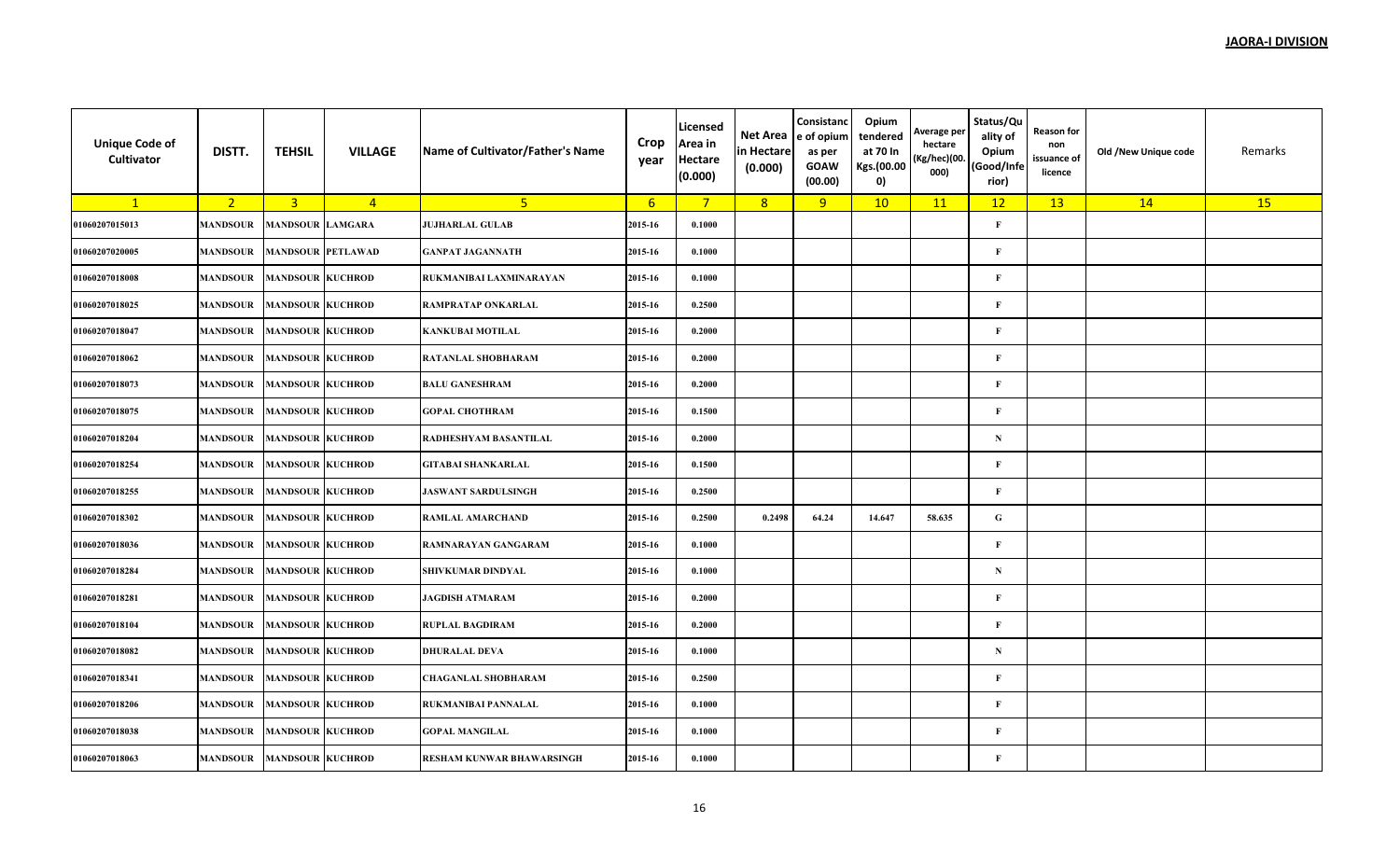| <b>Unique Code of</b><br>Cultivator | DISTT.          | <b>TEHSIL</b>           | <b>VILLAGE</b> | Name of Cultivator/Father's Name | Crop<br>year    | Licensed<br>Area in<br><b>Hectare</b><br>(0.000) | Net Area<br>in Hectare<br>(0.000) | Consistanc<br>e of opium<br>as per<br><b>GOAW</b><br>(00.00) | Opium<br>tendered<br>at 70 In<br>Kgs.(00.00<br>$\mathbf{0}$ | Average per<br>hectare<br>(Kg/hec)(00.<br>000) | Status/Qu<br>ality of<br>Opium<br>(Good/Infe<br>rior) | <b>Reason for</b><br>non<br>issuance of<br>licence | Old /New Unique code | Remarks            |
|-------------------------------------|-----------------|-------------------------|----------------|----------------------------------|-----------------|--------------------------------------------------|-----------------------------------|--------------------------------------------------------------|-------------------------------------------------------------|------------------------------------------------|-------------------------------------------------------|----------------------------------------------------|----------------------|--------------------|
| $\mathbf{1}$                        | 2 <sub>1</sub>  | $\overline{\mathbf{3}}$ | $\overline{4}$ | 5 <sup>2</sup>                   | $6\overline{6}$ | $7^{\circ}$                                      | 8                                 | 9                                                            | 10                                                          | 11                                             | 12                                                    | 13                                                 | 14                   | 15                 |
| 01060207018067                      | <b>MANDSOUR</b> | <b>MANDSOUR</b>         | <b>KUCHROD</b> | MANGILAL GANGARAM                | 2015-16         | 0.1000                                           |                                   |                                                              |                                                             |                                                | $\mathbf{F}$                                          |                                                    |                      |                    |
| 01060207018068                      | <b>MANDSOUR</b> | <b>MANDSOUR KUCHROD</b> |                | LAXMINARAYAN NAGUSHANKAR         | 2015-16         | 0.1000                                           |                                   |                                                              |                                                             |                                                | ${\bf N}$                                             |                                                    |                      |                    |
| 01060207018092                      | MANDSOUR        | <b>MANDSOUR KUCHROD</b> |                | ANOKHILAL NATHU                  | 2015-16         | 0.1000                                           |                                   |                                                              |                                                             |                                                | $\mathbf{F}$                                          |                                                    |                      |                    |
| 01060207018094                      | <b>MANDSOUR</b> | <b>MANDSOUR KUCHROD</b> |                | VISHNULAL RATANLAL               | 2015-16         | 0.1000                                           |                                   |                                                              |                                                             |                                                | $\mathbf{F}$                                          |                                                    |                      |                    |
| 01060207018149                      | <b>MANDSOUR</b> | <b>MANDSOUR KUCHROD</b> |                | <b>BALUDAS DHURADAS</b>          | 2015-16         | 0.1000                                           |                                   |                                                              |                                                             |                                                | $\mathbf{F}$                                          |                                                    |                      |                    |
| 01060207018154                      | <b>MANDSOUR</b> | <b>MANDSOUR KUCHROD</b> |                | <b>BHAWARLAL AMBARAM</b>         | 2015-16         | 0.1000                                           |                                   |                                                              |                                                             |                                                | $\mathbf{F}$                                          |                                                    |                      |                    |
| 01060207018171                      | <b>MANDSOUR</b> | <b>MANDSOUR KUCHROD</b> |                | <b>BHAGIRATH JAGANNATH</b>       | 2015-16         | 0.1500                                           |                                   |                                                              |                                                             |                                                | $\mathbf{F}$                                          |                                                    |                      |                    |
| 01060207018174                      | <b>MANDSOUR</b> | <b>MANDSOUR KUCHROD</b> |                | <b>MUNNALAL GANESHRAM</b>        | 2015-16         | 0.1000                                           |                                   |                                                              |                                                             |                                                | ${\bf N}$                                             |                                                    |                      |                    |
| 01060207018272                      | MANDSOUR        | <b>MANDSOUR KUCHROD</b> |                | AZADKUNWAR NANDLAL               | 2015-16         | 0.1000                                           |                                   |                                                              |                                                             |                                                | ${\bf N}$                                             |                                                    |                      |                    |
| 01060207018274                      | <b>MANDSOUR</b> | <b>MANDSOUR KUCHROD</b> |                | GIRDHARILAL MAGNIRAM             | 2015-16         | 0.1000                                           |                                   |                                                              |                                                             |                                                | $\mathbf{F}$                                          |                                                    |                      |                    |
| 01060207018328                      | <b>MANDSOUR</b> | <b>MANDSOUR KUCHROD</b> |                | RAMCHANDRA MANGILAL              | 2015-16         | 0.1000                                           |                                   |                                                              |                                                             |                                                | ${\bf N}$                                             |                                                    |                      |                    |
| 01060207018101                      | <b>MANDSOUR</b> | <b>MANDSOUR KUCHROD</b> |                | LALIBAI RADHESHYAM               | 2015-16         | 0.1000                                           |                                   |                                                              |                                                             |                                                | $\mathbf{F}$                                          |                                                    |                      |                    |
| 01060207018241                      | MANDSOUR        | <b>MANDSOUR KUCHROD</b> |                | <b>SURESH MOHANLAL</b>           | 2015-16         | 0.1000                                           |                                   |                                                              |                                                             |                                                | $\mathbf{F}$                                          |                                                    |                      |                    |
| 01060207018280                      | <b>MANDSOUR</b> | <b>MANDSOUR KUCHROD</b> |                | RADHESHYAM MANGILAL              | 2015-16         | 0.1000                                           |                                   |                                                              |                                                             |                                                | ${\bf N}$                                             |                                                    |                      |                    |
| 01060207018010                      | <b>MANDSOUR</b> | <b>MANDSOUR KUCHROD</b> |                | <b>BASANTIBAI GORDHAN</b>        | 2015-16         | 0.1000                                           |                                   |                                                              |                                                             |                                                | ${\bf N}$                                             |                                                    |                      |                    |
| 01060207018235                      | <b>MANDSOUR</b> | <b>MANDSOUR KUCHROD</b> |                | <b>GATTUBAI NATHULAL</b>         | 2015-16         | 0.2500                                           |                                   |                                                              |                                                             |                                                | $\mathbf{F}$                                          |                                                    |                      |                    |
| 01060207018172                      | MANDSOUR        | <b>MANDSOUR KUCHROD</b> |                | <b>KARU GANESHRAM</b>            | 2015-16         | 0.1000                                           |                                   |                                                              |                                                             |                                                | $\mathbf{F}$                                          |                                                    |                      |                    |
| 01060207018032                      | <b>MANDSOUR</b> | <b>MANDSOUR KUCHROD</b> |                | <b>MANGUBAI GANESHRAM</b>        | 2015-16         | 0.1000                                           |                                   |                                                              |                                                             |                                                | $\mathbf{F}$                                          |                                                    |                      |                    |
| 01060207018278                      | MANDSOUR        | <b>MANDSOUR KUCHROD</b> |                | SHANTIBAI RADHESHYAM             | 2015-16         | 0.1000                                           |                                   |                                                              |                                                             |                                                | $\mathbf{F}$                                          |                                                    |                      |                    |
| 01060207018046                      | <b>MANDSOUR</b> | <b>MANDSOUR KUCHROD</b> |                | DHAPUBAI RATANLAL                | 2015-16         | 0.1000                                           |                                   |                                                              |                                                             |                                                | $\mathbf{F}$                                          |                                                    |                      | <b>NAME CHANGE</b> |
| 01060207018275                      | <b>MANDSOUR</b> | <b>MANDSOUR KUCHROD</b> |                | <b>KARULAL MOHANLAL</b>          | 2015-16         | 0.1000                                           |                                   |                                                              |                                                             |                                                | $\mathbf{F}$                                          |                                                    |                      |                    |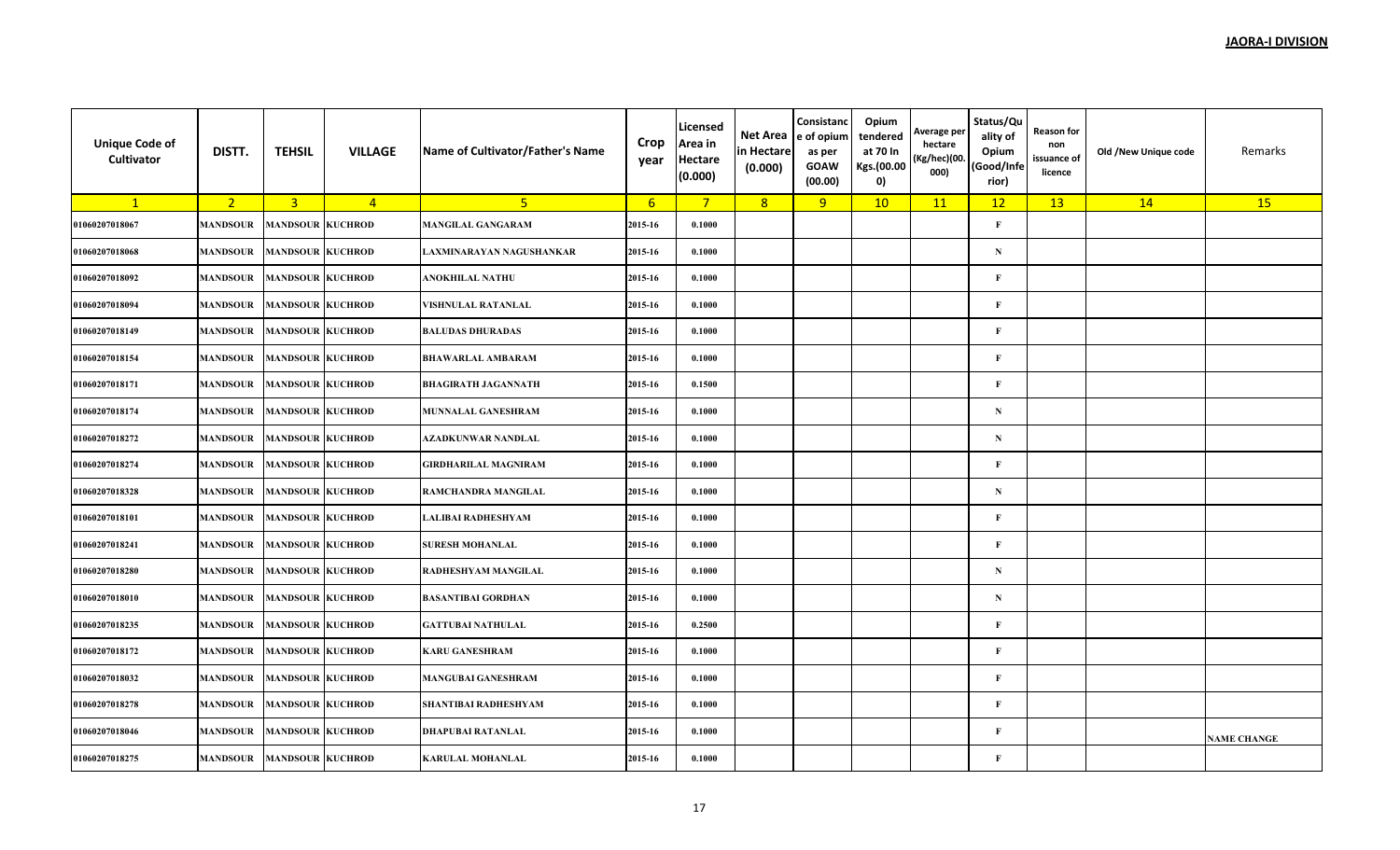| <b>Unique Code of</b><br>Cultivator | DISTT.          | <b>TEHSIL</b>           | <b>VILLAGE</b>  | Name of Cultivator/Father's Name | Crop<br>year    | Licensed<br>Area in<br><b>Hectare</b><br>(0.000) | Net Area<br>in Hectare<br>(0.000) | Consistanc<br>e of opium<br>as per<br><b>GOAW</b><br>(00.00) | Opium<br>tendered<br>at 70 In<br>Kgs.(00.00<br>$\mathbf{0}$ | Average per<br>hectare<br>(Kg/hec)(00.<br>000) | Status/Qu<br>ality of<br>Opium<br>(Good/Infe<br>rior) | <b>Reason for</b><br>non<br>issuance of<br>licence | Old /New Unique code | Remarks            |
|-------------------------------------|-----------------|-------------------------|-----------------|----------------------------------|-----------------|--------------------------------------------------|-----------------------------------|--------------------------------------------------------------|-------------------------------------------------------------|------------------------------------------------|-------------------------------------------------------|----------------------------------------------------|----------------------|--------------------|
| $\mathbf{1}$                        | 2 <sub>1</sub>  | $\overline{\mathbf{3}}$ | $\overline{4}$  | 5 <sup>2</sup>                   | $6\overline{6}$ | $7^{\circ}$                                      | 8                                 | 9                                                            | 10                                                          | 11                                             | 12                                                    | 13                                                 | 14                   | 15                 |
| 01060208039005                      | <b>MANDSOUR</b> | <b>DALODA</b>           | <b>SAGWALI</b>  | <b>SITABAI DEVRAM</b>            | 2015-16         | 0.2000                                           |                                   |                                                              |                                                             |                                                | $\mathbf{F}$                                          |                                                    |                      |                    |
| 01060208039021                      | <b>MANDSOUR</b> | <b>DALODA</b>           | <b>SAGWALI</b>  | <b>BHAWARLAL RAMIBAI</b>         | 2015-16         | 0.1500                                           |                                   |                                                              |                                                             |                                                | $\mathbf{F}$                                          |                                                    |                      |                    |
| 01060208039025                      | MANDSOUR        | <b>DALODA</b>           | <b>SAGWALI</b>  | <b>RAJARAM BHERULAL</b>          | 2015-16         | 0.2000                                           |                                   |                                                              |                                                             |                                                | F                                                     |                                                    |                      |                    |
| 01060208039026                      | <b>MANDSOUR</b> | <b>DALODA</b>           | <b>SAGWALI</b>  | MUNSILAL MATHURALAL              | 2015-16         | 0.1500                                           |                                   |                                                              |                                                             |                                                | $\mathbf{F}$                                          |                                                    |                      |                    |
| 01060208039004                      | <b>MANDSOUR</b> | <b>DALODA</b>           | <b>SAGWALI</b>  | <b>SAWARAM GABUR</b>             | 2015-16         | 0.1000                                           |                                   |                                                              |                                                             |                                                | $\mathbf{F}$                                          |                                                    |                      |                    |
| 01060208021059                      | <b>MANDSOUR</b> | <b>DALODA</b>           | DHANDORA        | INDRAKUNWAR ONKARSINGH           | 2015-16         | 0.1000                                           |                                   |                                                              |                                                             |                                                | $\mathbf{F}$                                          |                                                    |                      | <b>NAME CHANGE</b> |
| 01060208021003                      | <b>MANDSOUR</b> | <b>DALODA</b>           | DHANDORA        | <b>NANDA BHAGWAN</b>             | 2015-16         | 0.1500                                           |                                   |                                                              |                                                             |                                                | $\mathbf{F}$                                          |                                                    |                      |                    |
| 01060208021033                      | <b>MANDSOUR</b> | <b>DALODA</b>           | DHANDORA        | RAGHUNATH ONKAR                  | 2015-16         | 0.2000                                           |                                   |                                                              |                                                             |                                                | $\mathbf{F}$                                          |                                                    |                      |                    |
| 01060208021036                      | MANDSOUR        | <b>DALODA</b>           | <b>DHANDORA</b> | <b>KABERIBAI MANGILAL</b>        | 2015-16         | 0.1000                                           |                                   |                                                              |                                                             |                                                | $\mathbf{F}$                                          |                                                    |                      |                    |
| 01060208021081                      | <b>MANDSOUR</b> | <b>DALODA</b>           | DHANDORA        | <b>NAGU ASHARAM</b>              | 2015-16         | 0.1000                                           |                                   |                                                              |                                                             |                                                | $\mathbf{F}$                                          |                                                    |                      |                    |
| 01060208021082                      | <b>MANDSOUR</b> | <b>DALODA</b>           | <b>DHANDORA</b> | <b>MOHANBAI TULSIRAM</b>         | 2015-16         | 0.2000                                           |                                   |                                                              |                                                             |                                                | $\mathbf{F}$                                          |                                                    |                      |                    |
| 01060208021092                      | <b>MANDSOUR</b> | <b>DALODA</b>           | DHANDORA        | CHUNNIBAI DEVRAM                 | 2015-16         | 0.2000                                           |                                   |                                                              |                                                             |                                                | $\mathbf{F}$                                          |                                                    |                      |                    |
| 01060208021098                      | MANDSOUR        | <b>DALODA</b>           | DHANDORA        | SOHANBAI SUHAGBAI                | 2015-16         | 0.1000                                           |                                   |                                                              |                                                             |                                                | $\mathbf{F}$                                          |                                                    |                      |                    |
| 01060208021106                      | <b>MANDSOUR</b> | <b>DALODA</b>           | DHANDORA        | PRABHUBAI AMRATRAM               | 2015-16         | 0.2500                                           |                                   |                                                              |                                                             |                                                | $\mathbf{F}$                                          |                                                    |                      |                    |
| 01060208021093                      | <b>MANDSOUR</b> | <b>DALODA</b>           | <b>DHANDORA</b> | <b>BADRILAL SHOBHARAM</b>        | 2015-16         | 0.2000                                           |                                   |                                                              |                                                             |                                                | $\mathbf{F}$                                          |                                                    |                      |                    |
| 01060208021017                      | <b>MANDSOUR</b> | <b>DALODA</b>           | DHANDORA        | <b>RAMA MOTILAL</b>              | 2015-16         | 0.1000                                           |                                   |                                                              |                                                             |                                                | $\mathbf{F}$                                          |                                                    |                      |                    |
| 01060208021047                      | MANDSOUR        | <b>DALODA</b>           | DHANDORA        | <b>GITABAI RAMLAL</b>            | 2015-16         | 0.1500                                           |                                   |                                                              |                                                             |                                                | $\mathbf{F}$                                          |                                                    |                      |                    |
| 01060208021061                      | <b>MANDSOUR</b> | <b>DALODA</b>           | DHANDORA        | <b>SALAGRAM CHUNILAL</b>         | 2015-16         | 0.1000                                           |                                   |                                                              |                                                             |                                                | $\mathbf{F}$                                          |                                                    |                      |                    |
| 01060208021094                      | <b>MANDSOUR</b> | <b>DALODA</b>           | DHANDORA        | <b>BHERULAL BHAGWAN</b>          | 2015-16         | 0.2500                                           |                                   |                                                              |                                                             |                                                | $\mathbf{F}$                                          |                                                    |                      |                    |
| 01060208035001                      | <b>MANDSOUR</b> | <b>DALODA</b>           | <b>GARODA</b>   | <b>GANGABAI GANESHRAM</b>        | 2015-16         | 0.2500                                           |                                   |                                                              |                                                             |                                                | $\mathbf{F}$                                          |                                                    |                      |                    |
| 01060208035005                      | <b>MANDSOUR</b> | <b>DALODA</b>           | <b>GARODA</b>   | LAXMINARAYAN BAGDIRAM            | 2015-16         | 0.2000                                           |                                   |                                                              |                                                             |                                                | $\mathbf{F}$                                          |                                                    |                      |                    |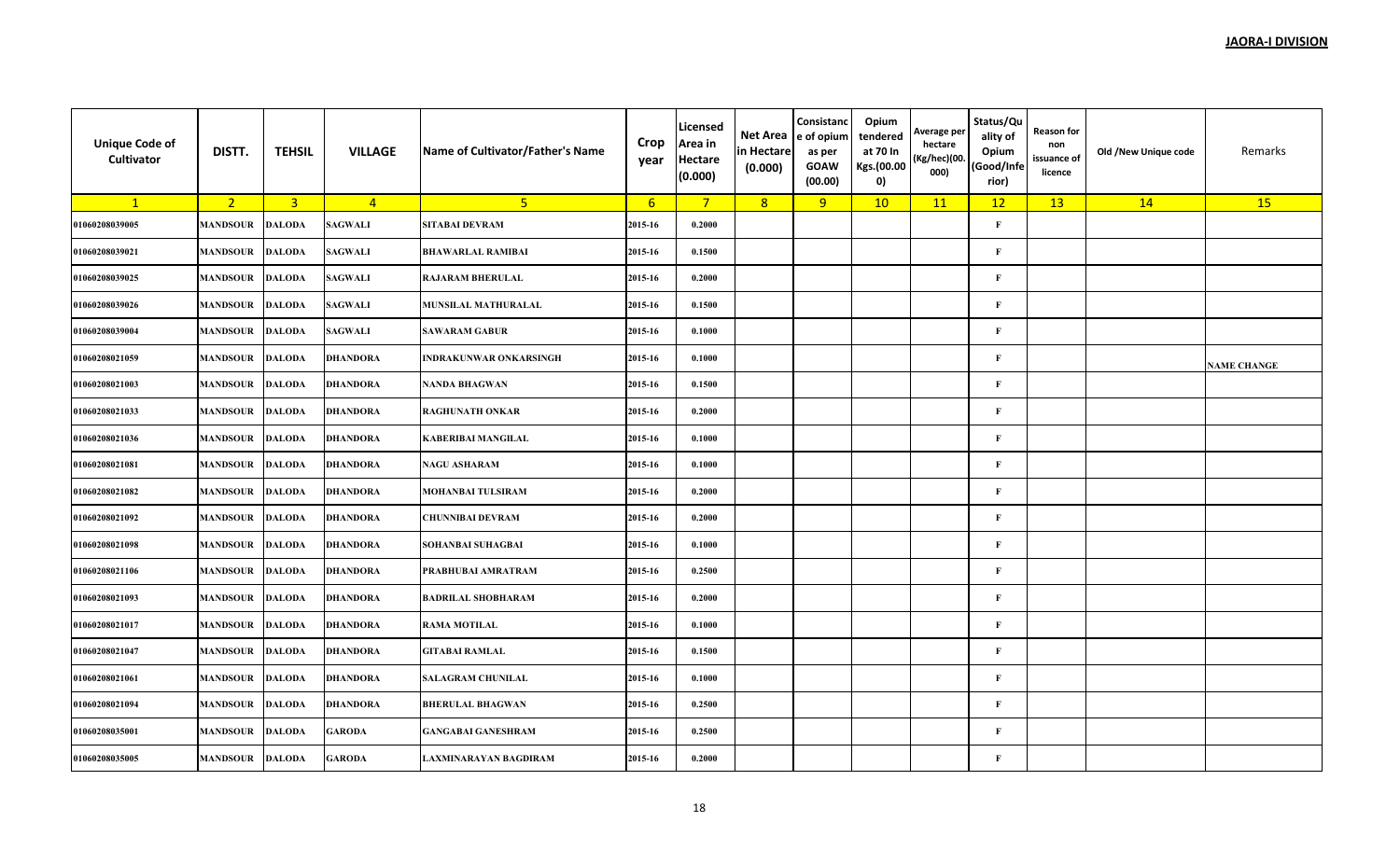| <b>Unique Code of</b><br>Cultivator | DISTT.          | <b>TEHSIL</b>  | <b>VILLAGE</b> | Name of Cultivator/Father's Name | Crop<br>year    | Licensed<br>Area in<br><b>Hectare</b><br>(0.000) | Net Area<br>in Hectare<br>(0.000) | Consistanc<br>e of opium<br>as per<br><b>GOAW</b><br>(00.00) | Opium<br>tendered<br>at 70 In<br>Kgs.(00.00<br>0) | Average per<br>hectare<br>(Kg/hec)(00.<br>000) | Status/Qu<br>ality of<br>Opium<br>(Good/Infe<br>rior) | <b>Reason for</b><br>non<br>issuance of<br>licence | Old /New Unique code | Remarks            |
|-------------------------------------|-----------------|----------------|----------------|----------------------------------|-----------------|--------------------------------------------------|-----------------------------------|--------------------------------------------------------------|---------------------------------------------------|------------------------------------------------|-------------------------------------------------------|----------------------------------------------------|----------------------|--------------------|
| $\mathbf{1}$                        | 2 <sub>1</sub>  | $\overline{3}$ | $\overline{4}$ | 5 <sup>1</sup>                   | $6\overline{6}$ | $7^{\circ}$                                      | 8                                 | 9                                                            | 10                                                | 11                                             | 12                                                    | 13                                                 | 14                   | 15                 |
| 01060208035007                      | <b>MANDSOUR</b> | <b>DALODA</b>  | <b>GARODA</b>  | <b>KARULAL DHURA</b>             | 2015-16         | 0.2000                                           |                                   |                                                              |                                                   |                                                | $\mathbf{F}$                                          |                                                    |                      |                    |
| 01060208035018                      | <b>MANDSOUR</b> | <b>DALODA</b>  | <b>GARODA</b>  | RAMPRASAD BAGDIRAM               | 2015-16         | 0.2000                                           |                                   |                                                              |                                                   |                                                | $\mathbf{F}$                                          |                                                    |                      |                    |
| 01060208035021                      | MANDSOUR        | <b>DALODA</b>  | GARODA         | <b>MANOHARLAL UDDERAM</b>        | 2015-16         | 0.2500                                           |                                   |                                                              |                                                   |                                                | F                                                     |                                                    |                      |                    |
| 01060208035025                      | <b>MANDSOUR</b> | <b>DALODA</b>  | <b>GARODA</b>  | <b>KANWARLAL NANURAM</b>         | 2015-16         | 0.2500                                           |                                   |                                                              |                                                   |                                                | $\mathbf{F}$                                          |                                                    |                      |                    |
| 01060208035026                      | <b>MANDSOUR</b> | <b>DALODA</b>  | <b>GARODA</b>  | <b>HEMRAJ DHULA</b>              | 2015-16         | 0.2000                                           |                                   |                                                              |                                                   |                                                | $\mathbf{F}$                                          |                                                    |                      |                    |
| 01060208035031                      | <b>MANDSOUR</b> | <b>DALODA</b>  | <b>GARODA</b>  | <b>KANWARLAL MADHAW</b>          | 2015-16         | 0.1500                                           |                                   |                                                              |                                                   |                                                | $\mathbf{F}$                                          |                                                    |                      |                    |
| 01060208035036                      | <b>MANDSOUR</b> | <b>DALODA</b>  | GARODA         | <b>BHAWARLAL BHERULAL</b>        | 2015-16         | 0.2000                                           |                                   |                                                              |                                                   |                                                | $\mathbf{F}$                                          |                                                    |                      |                    |
| 01060208035037                      | <b>MANDSOUR</b> | <b>DALODA</b>  | <b>GARODA</b>  | <b>BHAWARLAL DHURILAL</b>        | 2015-16         | 0.2500                                           |                                   |                                                              |                                                   |                                                | $\mathbf{F}$                                          |                                                    |                      |                    |
| 01060208035040                      | MANDSOUR        | <b>DALODA</b>  | <b>GARODA</b>  | <b>KANKUBAI MANGILAL</b>         | 2015-16         | 0.2000                                           |                                   |                                                              |                                                   |                                                | $\mathbf{F}$                                          |                                                    |                      |                    |
| 01060208035055                      | <b>MANDSOUR</b> | <b>DALODA</b>  | <b>GARODA</b>  | <b>RATANLAL KHEMA</b>            | 2015-16         | 0.2000                                           |                                   |                                                              |                                                   |                                                | $\mathbf{F}$                                          |                                                    |                      |                    |
| 01060208035059                      | <b>MANDSOUR</b> | <b>DALODA</b>  | <b>GARODA</b>  | <b>MANGUBAI RATANLAL</b>         | 2015-16         | 0.2000                                           |                                   |                                                              |                                                   |                                                | $\mathbf{F}$                                          |                                                    |                      |                    |
| 01060208035068                      | <b>MANDSOUR</b> | <b>DALODA</b>  | <b>GARODA</b>  | RAMESHCHANDRA BASANTILAL         | 2015-16         | 0.1000                                           |                                   |                                                              |                                                   |                                                | $\mathbf{F}$                                          |                                                    |                      | <b>NAME CHANGE</b> |
| 01060208035081                      | MANDSOUR        | <b>DALODA</b>  | GARODA         | <b>BHAWARLAL RAMLAL</b>          | 2015-16         | 0.2000                                           |                                   |                                                              |                                                   |                                                | $\mathbf{F}$                                          |                                                    |                      |                    |
| 01060208035091                      | <b>MANDSOUR</b> | <b>DALODA</b>  | <b>GARODA</b>  | ASHARAM CHAMPABAI                | 2015-16         | 0.1000                                           |                                   |                                                              |                                                   |                                                | $\mathbf{F}$                                          |                                                    |                      |                    |
| 01060208035093                      | <b>MANDSOUR</b> | <b>DALODA</b>  | <b>GARODA</b>  | <b>GANESHRAM RUPA</b>            | 2015-16         | 0.1000                                           |                                   |                                                              |                                                   |                                                | $\mathbf{F}$                                          |                                                    |                      |                    |
| 01060208035098                      | <b>MANDSOUR</b> | <b>DALODA</b>  | <b>GARODA</b>  | <b>SHIVABAI RAMNARAYAN</b>       | 2015-16         | 0.2000                                           |                                   |                                                              |                                                   |                                                | $\mathbf{F}$                                          |                                                    |                      |                    |
| 01060208035041                      | MANDSOUR        | <b>DALODA</b>  | <b>GARODA</b>  | <b>SHANKARLAL BHERULAL</b>       | 2015-16         | 0.2000                                           |                                   |                                                              |                                                   |                                                | $\mathbf{F}$                                          |                                                    |                      |                    |
| 01060208035104                      | <b>MANDSOUR</b> | <b>DALODA</b>  | <b>GARODA</b>  | <b>GOPAL/BHERULAL D.P KANJI</b>  | 2015-16         | 0.2000                                           |                                   |                                                              |                                                   |                                                | $\mathbf{F}$                                          |                                                    |                      |                    |
| 01060208035107                      | <b>MANDSOUR</b> | <b>DALODA</b>  | <b>GARODA</b>  | <b>BHERULAL NAGULAL</b>          | 2015-16         | 0.2500                                           |                                   |                                                              |                                                   |                                                | $\mathbf{F}$                                          |                                                    |                      |                    |
| 01060208035111                      | <b>MANDSOUR</b> | <b>DALODA</b>  | <b>GARODA</b>  | <b>JAGDISH BHERULAL</b>          | 2015-16         | 0.2000                                           |                                   |                                                              |                                                   |                                                | $\mathbf{F}$                                          |                                                    |                      |                    |
| 01060208035109                      | <b>MANDSOUR</b> | <b>DALODA</b>  | <b>GARODA</b>  | <b>MANGIBAI RAMLAL</b>           | 2015-16         | 0.2500                                           |                                   |                                                              |                                                   |                                                | $\mathbf{F}$                                          |                                                    |                      |                    |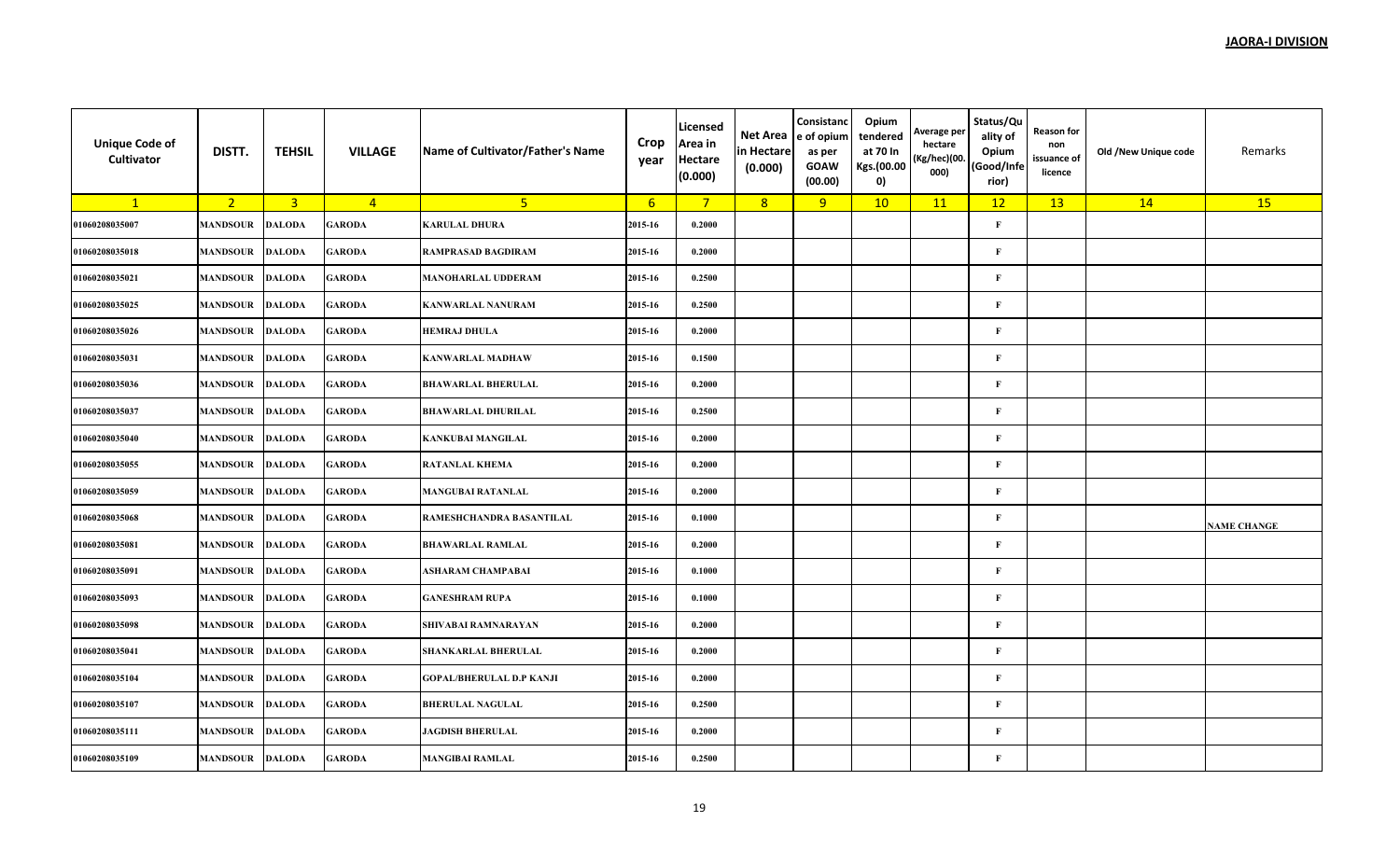| <b>Unique Code of</b><br>Cultivator | DISTT.          | <b>TEHSIL</b>  | <b>VILLAGE</b>  | Name of Cultivator/Father's Name        | Crop<br>year     | Licensed<br>Area in<br><b>Hectare</b><br>(0.000) | Net Area<br>in Hectare<br>(0.000) | Consistanc<br>e of opium<br>as per<br><b>GOAW</b><br>(00.00) | Opium<br>tendered<br>at 70 In<br>Kgs.(00.00<br>0) | Average per<br>hectare<br>(Kg/hec)(00.<br>000) | Status/Qu<br>ality of<br>Opium<br>(Good/Infe<br>rior) | <b>Reason for</b><br>non<br>issuance of<br>licence | Old /New Unique code | Remarks            |
|-------------------------------------|-----------------|----------------|-----------------|-----------------------------------------|------------------|--------------------------------------------------|-----------------------------------|--------------------------------------------------------------|---------------------------------------------------|------------------------------------------------|-------------------------------------------------------|----------------------------------------------------|----------------------|--------------------|
| $\mathbf{1}$                        | 2 <sup>7</sup>  | $\overline{3}$ | $\overline{4}$  | 5 <sub>1</sub>                          | $6 \overline{6}$ | $7^{\circ}$                                      | 8                                 | 9                                                            | 10                                                | 11                                             | 12                                                    | 13                                                 | 14                   | 15                 |
| 01060208035060                      | <b>MANDSOUR</b> | <b>DALODA</b>  | <b>GARODA</b>   | DASHRATHLAL MANAKLAL                    | 2015-16          | 0.1000                                           |                                   |                                                              |                                                   |                                                | $\mathbf{F}$                                          |                                                    |                      |                    |
| 01060208035110                      | <b>MANDSOUR</b> | <b>DALODA</b>  | <b>GARODA</b>   | <b>KESHURAM KAMMU</b>                   | 2015-16          | 0.1500                                           |                                   |                                                              |                                                   |                                                | $\mathbf{F}$                                          |                                                    |                      |                    |
| 01060208035067                      | MANDSOUR        | <b>DALODA</b>  | GARODA          | MUNNAKUNWAR PRATAPSINGH                 | 2015-16          | 0.2500                                           |                                   |                                                              |                                                   |                                                | $\mathbf{F}$                                          |                                                    |                      |                    |
| 01060208035105                      | <b>MANDSOUR</b> | <b>DALODA</b>  | <b>GARODA</b>   | <b>LILABAI RAMCHANDRA</b>               | 2015-16          | 0.1000                                           |                                   |                                                              |                                                   |                                                | $\mathbf{F}$                                          |                                                    |                      |                    |
| 01060208035065                      | MANDSOUR        | <b>DALODA</b>  | <b>GARODA</b>   | AMBARAM RAMCHANDRA                      | 2015-16          | 0.2500                                           |                                   |                                                              |                                                   |                                                | $\mathbf{F}$                                          |                                                    |                      |                    |
| 01060208035035                      | <b>MANDSOUR</b> | <b>DALODA</b>  | <b>GARODA</b>   | <b>KAMLABAI GENDADAS</b>                | 2015-16          | 0.2000                                           |                                   |                                                              |                                                   |                                                | $\mathbf{F}$                                          |                                                    |                      |                    |
| 01060208034029                      | <b>MANDSOUR</b> | <b>DALODA</b>  | PIPALKHEDI      | MEHTABSINGH NAWALSINGH                  | 2015-16          | 0.2000                                           |                                   |                                                              |                                                   |                                                | $\mathbf{F}$                                          |                                                    |                      |                    |
| 01060208034025                      | <b>MANDSOUR</b> | <b>DALODA</b>  | PIPALKHEDI      | <b>MOHAN KISHAN</b>                     | 2015-16          | 0.2000                                           |                                   |                                                              |                                                   |                                                | $\mathbf{F}$                                          |                                                    |                      |                    |
| 01060208034041                      | MANDSOUR        | <b>DALODA</b>  | PIPALKHEDI      | PATHESINGH BHERUSINGH                   | 2015-16          | 0.1500                                           |                                   |                                                              |                                                   |                                                | $\mathbf{F}$                                          |                                                    |                      |                    |
| 01060208034002                      | <b>MANDSOUR</b> | <b>DALODA</b>  | PIPALKHEDI      | PARWATIBAI KACHRU                       | 2015-16          | 0.2000                                           |                                   |                                                              |                                                   |                                                | $\mathbf{F}$                                          |                                                    |                      |                    |
| 01060208034006                      | <b>MANDSOUR</b> | <b>DALODA</b>  | PIPALKHEDI      | RADHABAI CHENRAM                        | 2015-16          | 0.2000                                           |                                   |                                                              |                                                   |                                                | $\mathbf{F}$                                          |                                                    |                      |                    |
| 01060208034017                      | <b>MANDSOUR</b> | <b>DALODA</b>  | PIPALKHEDI      | LAXMINARAYAN LALA                       | 2015-16          | 0.1500                                           |                                   |                                                              |                                                   |                                                | $\mathbf{F}$                                          |                                                    |                      |                    |
| 01060208034020                      | <b>MANDSOUR</b> | <b>DALODA</b>  | PIPALKHEDI      | <b>SALAGRAM SHRIRAM</b>                 | 2015-16          | 0.1000                                           |                                   |                                                              |                                                   |                                                | F                                                     |                                                    |                      |                    |
| 01060208034022                      | <b>MANDSOUR</b> | <b>DALODA</b>  | PIPALKHEDI      | <b>MANGILAL BHERULAL</b>                | 2015-16          | 0.1000                                           |                                   |                                                              |                                                   |                                                | $\mathbf{F}$                                          |                                                    |                      |                    |
| 01060208034021                      | <b>MANDSOUR</b> | <b>DALODA</b>  | PIPALKHEDI      | <b>LALKUNWAR ISHWARSINGH</b>            | 2015-16          | 0.1000                                           |                                   |                                                              |                                                   |                                                | $\mathbf{F}$                                          |                                                    |                      | <b>NAME CHANGE</b> |
| 01060208023077                      | <b>MANDSOUR</b> | <b>DALODA</b>  | NANDWEL         | <b>GANGABAI KHEEMA</b>                  | 2015-16          | 0.1500                                           | 0.1520                            | 56.82                                                        | 8.961                                             | 58.954                                         | ${\bf G}$                                             |                                                    |                      |                    |
| 01060208023103                      | <b>MANDSOUR</b> | <b>DALODA</b>  | NANDWEL         | MOHAMMADHUSSAIN<br><b>FAKIRMOHAMMAD</b> | 2015-16          | 0.1000                                           |                                   |                                                              |                                                   |                                                | $\mathbf{F}$                                          |                                                    |                      |                    |
| 01060208023121                      | <b>MANDSOUR</b> | <b>DALODA</b>  | NANDWEL         | <b>DAKUBAI NATHUBAI</b>                 | 2015-16          | 0.1000                                           |                                   |                                                              |                                                   |                                                | F                                                     |                                                    |                      |                    |
| 01060208023012                      | <b>MANDSOUR</b> | <b>DALODA</b>  | NANDWEL         | <b>KESHRIMAL NATHULAL</b>               | 2015-16          | 0.2000                                           |                                   |                                                              |                                                   |                                                | $\mathbf{F}$                                          |                                                    |                      |                    |
| 01060208023024                      | <b>MANDSOUR</b> | <b>DALODA</b>  | NANDWEL         | <b>BHAGWAN BAGDIRAM</b>                 | 2015-16          | 0.1000                                           |                                   |                                                              |                                                   |                                                | $\mathbf{F}$                                          |                                                    |                      |                    |
| 01060208031002                      | <b>MANDSOUR</b> | <b>DALODA</b>  | <b>MAUKHEDI</b> | <b>BHAWARLAL JAGANNATH</b>              | 2015-16          | 0.1500                                           |                                   |                                                              |                                                   |                                                | $\mathbf{F}$                                          |                                                    |                      |                    |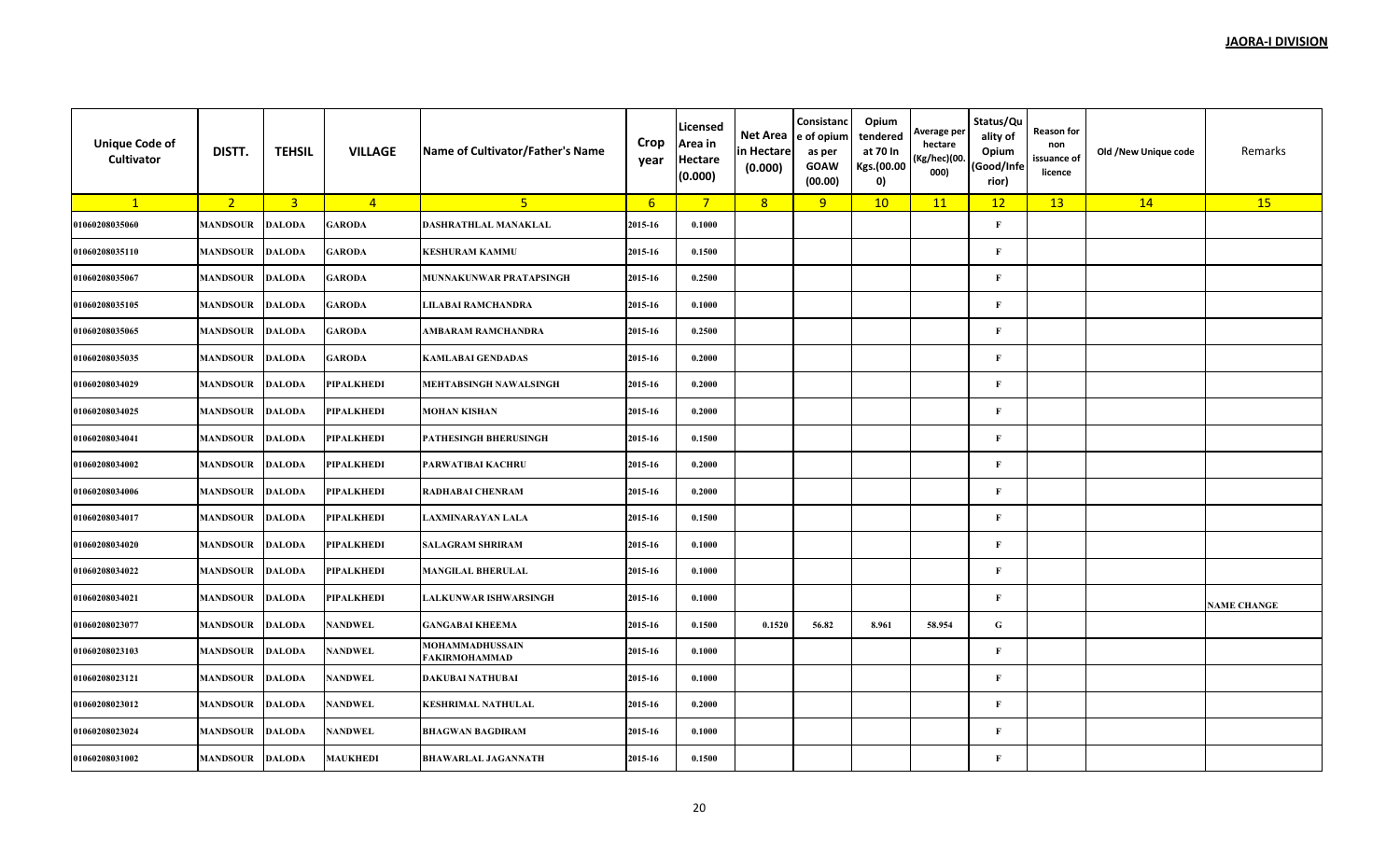| <b>Unique Code of</b><br>Cultivator | DISTT.          | <b>TEHSIL</b>  | <b>VILLAGE</b>  | Name of Cultivator/Father's Name | Crop<br>year | Licensed<br>Area in<br><b>Hectare</b><br>(0.000) | Net Area<br>in Hectare<br>(0.000) | Consistanc<br>e of opium<br>as per<br><b>GOAW</b><br>(00.00) | Opium<br>tendered<br>at 70 In<br>Kgs.(00.00<br>0) | Average per<br>hectare<br>(Kg/hec)(00.<br>000) | Status/Qu<br>ality of<br>Opium<br>(Good/Infe<br>rior) | <b>Reason for</b><br>non<br>issuance of<br>licence | Old /New Unique code | Remarks            |
|-------------------------------------|-----------------|----------------|-----------------|----------------------------------|--------------|--------------------------------------------------|-----------------------------------|--------------------------------------------------------------|---------------------------------------------------|------------------------------------------------|-------------------------------------------------------|----------------------------------------------------|----------------------|--------------------|
| $\mathbf{1}$                        | 2 <sup>2</sup>  | $\overline{3}$ | $\overline{4}$  | 5 <sup>1</sup>                   | 6            | $7^{\circ}$                                      | 8                                 | 9                                                            | 10                                                | 11                                             | 12                                                    | 13                                                 | 14                   | 15                 |
| 01060208031005                      | <b>MANDSOUR</b> | <b>DALODA</b>  | <b>MAUKHEDI</b> | RAMIBAI KANIRAM                  | 2015-16      | 0.1000                                           |                                   |                                                              |                                                   |                                                | $\mathbf{F}$                                          |                                                    |                      |                    |
| 01060208041016                      | <b>MANDSOUR</b> | <b>DALODA</b>  | <b>BEHPUR</b>   | MOHANSINGH BHAWARSINGH           | 2015-16      | 0.2000                                           |                                   |                                                              |                                                   |                                                | F                                                     |                                                    |                      |                    |
| 01060208041021                      | <b>MANDSOUR</b> | <b>DALODA</b>  | <b>BEHPUR</b>   | <b>BHAWARLAL VARDICHAND</b>      | 2015-16      | 0.1000                                           |                                   |                                                              |                                                   |                                                | F                                                     |                                                    |                      | <b>NAME CHANGE</b> |
| 01060208041044                      | <b>MANDSOUR</b> | <b>DALODA</b>  | <b>BEHPUR</b>   | NANDLAL RAMSUKHIBAI              | 2015-16      | 0.1000                                           |                                   |                                                              |                                                   |                                                | $\mathbf{F}$                                          |                                                    |                      |                    |
| 01060208041088                      | <b>MANDSOUR</b> | <b>DALODA</b>  | <b>BEHPUR</b>   | SHANKARKUWAR MOHANSINGH          | 2015-16      | 0.1000                                           | 0.0994                            | 63.62                                                        | 5.689                                             | 57.233                                         | ${\bf G}$                                             |                                                    |                      | <b>NAME CHANGE</b> |
| 01060208041111                      | <b>MANDSOUR</b> | <b>DALODA</b>  | <b>BEHPUR</b>   | <b>BALMUKUND SADHURAM</b>        | 2015-16      | 0.1000                                           |                                   |                                                              |                                                   |                                                | $\mathbf{F}$                                          |                                                    |                      |                    |
| 01060208041119                      | <b>MANDSOUR</b> | <b>DALODA</b>  | <b>BEHPUR</b>   | <b>BAHADURSINGH NAHARSINGH</b>   | 2015-16      | 0.2000                                           |                                   |                                                              |                                                   |                                                | F                                                     |                                                    |                      |                    |
| 01060208041127                      | <b>MANDSOUR</b> | <b>DALODA</b>  | <b>BEHPUR</b>   | <b>MOHANLAL RAMATELI</b>         | 2015-16      | 0.1500                                           |                                   |                                                              |                                                   |                                                | F                                                     |                                                    |                      |                    |
| 01060208041145                      | <b>MANDSOUR</b> | <b>DALODA</b>  | <b>BEHPUR</b>   | MOHANSINGH NIRBHAYSINGH          | 2015-16      | 0.2000                                           |                                   |                                                              |                                                   |                                                | $\mathbf{F}$                                          |                                                    |                      |                    |
| 01060208041078                      | <b>MANDSOUR</b> | <b>DALODA</b>  | <b>BEHPUR</b>   | <b>KANCHANBAI KESHURAM</b>       | 2015-16      | 0.1000                                           |                                   |                                                              |                                                   |                                                | $\mathbf{F}$                                          |                                                    |                      | <b>NAME CHANGE</b> |
| 01060208041002                      | <b>MANDSOUR</b> | <b>DALODA</b>  | <b>BEHPUR</b>   | <b>BHULIBAI CHAGANLAL</b>        | 2015-16      | 0.1000                                           |                                   |                                                              |                                                   |                                                | $\mathbf F$                                           |                                                    |                      |                    |
| 01060208041013                      | <b>MANDSOUR</b> | <b>DALODA</b>  | <b>BEHPUR</b>   | <b>MANGILAL LAXMAN</b>           | 2015-16      | 0.1500                                           |                                   |                                                              |                                                   |                                                | $\mathbf{F}$                                          |                                                    |                      |                    |
| 01060208041134                      | <b>MANDSOUR</b> | <b>DALODA</b>  | <b>BEHPUR</b>   | <b>BALMUKUND GANESHRAM</b>       | 2015-16      | 0.2000                                           |                                   |                                                              |                                                   |                                                | $\mathbf{F}$                                          |                                                    |                      |                    |
| 01060208041003                      | <b>MANDSOUR</b> | <b>DALODA</b>  | <b>BEHPUR</b>   | <b>GORDHANLAL GANGARAM</b>       | 2015-16      | 0.2500                                           |                                   |                                                              |                                                   |                                                | $\mathbf{F}$                                          |                                                    |                      |                    |
| 01060208041042                      | <b>MANDSOUR</b> | <b>DALODA</b>  | <b>BEHPUR</b>   | PRAJAPALSINGH LAXMANSINGH        | 2015-16      | 0.1000                                           |                                   |                                                              |                                                   |                                                | $\mathbf{F}$                                          |                                                    |                      |                    |
| 01060208041107                      | <b>MANDSOUR</b> | <b>DALODA</b>  | <b>BEHPUR</b>   | <b>JAMUNABAI NAWAL</b>           | 2015-16      | 0.1000                                           |                                   |                                                              |                                                   |                                                | $\mathbf F$                                           |                                                    |                      |                    |
| 01060208041133                      | <b>MANDSOUR</b> | <b>DALODA</b>  | <b>BEHPUR</b>   | <b>KISHANLAL BAGDIRAM</b>        | 2015-16      | 0.1000                                           |                                   |                                                              |                                                   |                                                | $\mathbf{F}$                                          |                                                    |                      |                    |
| 01060208041055                      | <b>MANDSOUR</b> | <b>DALODA</b>  | <b>BEHPUR</b>   | DAKHUBAI DOLATRAM                | 2015-16      | 0.1000                                           |                                   |                                                              |                                                   |                                                | $\mathbf{F}$                                          |                                                    |                      |                    |
| 01060208041123                      | MANDSOUR        | <b>DALODA</b>  | <b>BEHPUR</b>   | VARDICHAND KANKUBAI              | 2015-16      | 0.1000                                           |                                   |                                                              |                                                   |                                                | $\mathbf{F}$                                          |                                                    |                      |                    |
| 01060208041115                      | <b>MANDSOUR</b> | <b>DALODA</b>  | <b>BEHPUR</b>   | <b>SITABAI HIRALAL</b>           | 2015-16      | 0.1000                                           |                                   |                                                              |                                                   |                                                | $\mathbf{F}$                                          |                                                    |                      | <b>NAME CHANGE</b> |
| 01060208032009                      | <b>MANDSOUR</b> | <b>DALODA</b>  | BANI            | <b>RAMRATAN DEVRAM</b>           | 2015-16      | 0.2000                                           | 0.0500                            | 66.46                                                        | 3.038                                             | 60.760                                         | ${\bf G}$                                             |                                                    |                      |                    |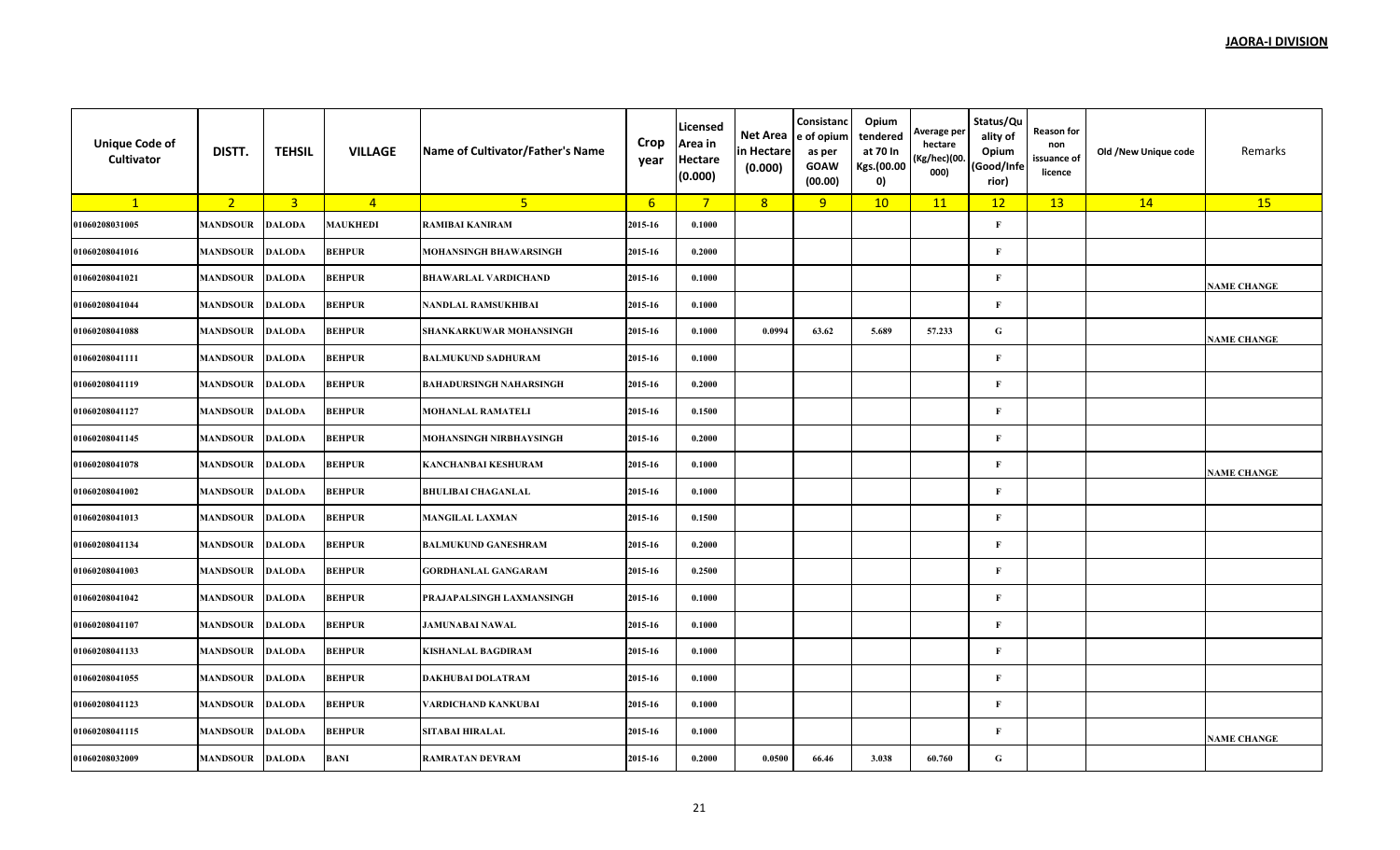| <b>Unique Code of</b><br>Cultivator | DISTT.          | <b>TEHSIL</b>  | <b>VILLAGE</b> | Name of Cultivator/Father's Name | Crop<br>year    | Licensed<br>Area in<br><b>Hectare</b><br>(0.000) | Net Area<br>in Hectare<br>(0.000) | Consistanc<br>e of opium<br>as per<br><b>GOAW</b><br>(00.00) | Opium<br>tendered<br>at 70 In<br>Kgs.(00.00<br>0) | Average per<br>hectare<br>(Kg/hec)(00.<br>000) | Status/Qu<br>ality of<br>Opium<br>(Good/Infe<br>rior) | Reason for<br>non<br>issuance of<br>licence | Old /New Unique code | Remarks |
|-------------------------------------|-----------------|----------------|----------------|----------------------------------|-----------------|--------------------------------------------------|-----------------------------------|--------------------------------------------------------------|---------------------------------------------------|------------------------------------------------|-------------------------------------------------------|---------------------------------------------|----------------------|---------|
| $\mathbf{1}$                        | 2 <sup>2</sup>  | $\overline{3}$ | $\overline{4}$ | 5 <sup>2</sup>                   | $6\overline{6}$ | $7^{\circ}$                                      | 8                                 | 9                                                            | 10                                                | 11                                             | 12                                                    | 13                                          | 14                   | 15      |
| 01060208032011                      | <b>MANDSOUR</b> | <b>DALODA</b>  | <b>BANI</b>    | ANANDIBAI MANGILAL               | 2015-16         | 0.2000                                           |                                   |                                                              |                                                   |                                                | $\mathbf{F}$                                          |                                             |                      |         |
| 01060208032041                      | <b>MANDSOUR</b> | <b>DALODA</b>  | BANI           | <b>LAXMINARAYAN CHENRAM</b>      | 2015-16         | 0.2000                                           |                                   |                                                              |                                                   |                                                | $\mathbf F$                                           |                                             |                      |         |
| 01060208032108                      | <b>MANDSOUR</b> | <b>DALODA</b>  | BANI           | <b>NANALAL BHAGWAN</b>           | 2015-16         | 0.1500                                           |                                   |                                                              |                                                   |                                                | $\mathbf{F}$                                          |                                             |                      |         |
| 01060208032048                      | <b>MANDSOUR</b> | <b>DALODA</b>  | BANI           | <b>RAMPRATAP BALA</b>            | 2015-16         | 0.2000                                           |                                   |                                                              |                                                   |                                                | $\mathbf{F}$                                          |                                             |                      |         |
| 01060208032067                      | <b>MANDSOUR</b> | <b>DALODA</b>  | BANI           | <b>MOTYABAI VIRAM</b>            | 2015-16         | 0.2000                                           | 0.1812                            | 69.04                                                        | 10.090                                            | 55.684                                         | ${\bf G}$                                             |                                             |                      |         |
| 01060208032072                      | <b>MANDSOUR</b> | <b>DALODA</b>  | BANI           | RODIBAI MAKANIRAM                | 2015-16         | 0.2000                                           |                                   |                                                              |                                                   |                                                | $\mathbf F$                                           |                                             |                      |         |
| 01060208032023                      | <b>MANDSOUR</b> | <b>DALODA</b>  | BANI           | RUKMANIBAI NANURAM               | 2015-16         | 0.2000                                           |                                   |                                                              |                                                   |                                                | $\mathbf F$                                           |                                             |                      |         |
| 01060208032032                      | <b>MANDSOUR</b> | <b>DALODA</b>  | BANI           | <b>KAMLABAI VAJERAM</b>          | 2015-16         | 0.2500                                           |                                   |                                                              |                                                   |                                                | $\mathbf{F}$                                          |                                             |                      |         |
| 01060208032015                      | <b>MANDSOUR</b> | <b>DALODA</b>  | BANI           | <b>KACHRU KANIRAM</b>            | 2015-16         | 0.1000                                           |                                   |                                                              |                                                   |                                                | $\mathbf F$                                           |                                             |                      |         |
| 01060208032030                      | <b>MANDSOUR</b> | <b>DALODA</b>  | BANI           | <b>SITABAI NANURAM</b>           | 2015-16         | 0.1000                                           | 0.1000                            | 63.05                                                        | 2.450                                             | 24.500                                         | ${\bf G}$                                             |                                             |                      |         |
| 01060208032081                      | <b>MANDSOUR</b> | <b>DALODA</b>  | BANI           | <b>RAMLAL VAJERAM</b>            | 2015-16         | 0.1000                                           |                                   |                                                              |                                                   |                                                | $\mathbf F$                                           |                                             |                      |         |
| 01060208032119                      | <b>MANDSOUR</b> | <b>DALODA</b>  | BANI           | <b>KACHRURAM TULSIRAM</b>        | 2015-16         | 0.1000                                           |                                   |                                                              |                                                   |                                                | $\mathbf F$                                           |                                             |                      |         |
| 01060208032130                      | <b>MANDSOUR</b> | <b>DALODA</b>  | BANI           | NILESH SAMRATHMAL                | 2015-16         | 0.1000                                           |                                   |                                                              |                                                   |                                                | $\mathbf{F}$                                          |                                             |                      |         |
| 01060208032133                      | <b>MANDSOUR</b> | <b>DALODA</b>  | BANI           | <b>RAMSUKH BHERA</b>             | 2015-16         | 0.1000                                           |                                   |                                                              |                                                   |                                                | $\mathbf F$                                           |                                             |                      |         |
| 01060208032064                      | <b>MANDSOUR</b> | <b>DALODA</b>  | BANI           | <b>GOPAL VARDA</b>               | 2015-16         | 0.1000                                           |                                   |                                                              |                                                   |                                                | $\mathbf F$                                           |                                             |                      |         |
| 01060208032065                      | <b>MANDSOUR</b> | <b>DALODA</b>  | BANI           | <b>HIRALAL DEVRAM</b>            | 2015-16         | 0.1000                                           |                                   |                                                              |                                                   |                                                | ${\bf N}$                                             |                                             |                      |         |
| 01060208032135                      | <b>MANDSOUR</b> | <b>DALODA</b>  | BANI           | RAMCHANDRA FULA                  | 2015-16         | 0.1000                                           |                                   |                                                              |                                                   |                                                | $\mathbf F$                                           |                                             |                      |         |
| 01060208032003                      | <b>MANDSOUR</b> | <b>DALODA</b>  | BANI           | <b>BALARAM MAGNIRAM</b>          | 2015-16         | 0.1000                                           |                                   |                                                              |                                                   |                                                | $\mathbf{F}$                                          |                                             |                      |         |
| 01060208032039                      | <b>MANDSOUR</b> | <b>DALODA</b>  | BANI           | VANIRAM DOLATRAM                 | 2015-16         | 0.1000                                           |                                   |                                                              |                                                   |                                                | $\mathbf F$                                           |                                             |                      |         |
| 01060208033001                      | <b>MANDSOUR</b> | <b>DALODA</b>  | <b>KATLAR</b>  | VAJJIBAI RUGHNATH                | 2015-16         | 0.2500                                           |                                   |                                                              |                                                   |                                                | $\mathbf{F}$                                          |                                             |                      |         |
| 01060208033002                      | <b>MANDSOUR</b> | <b>DALODA</b>  | <b>KATLAR</b>  | <b>HIRALAL NANDRAM</b>           | 2015-16         | 0.2500                                           |                                   |                                                              |                                                   |                                                | $\mathbf{F}$                                          |                                             |                      |         |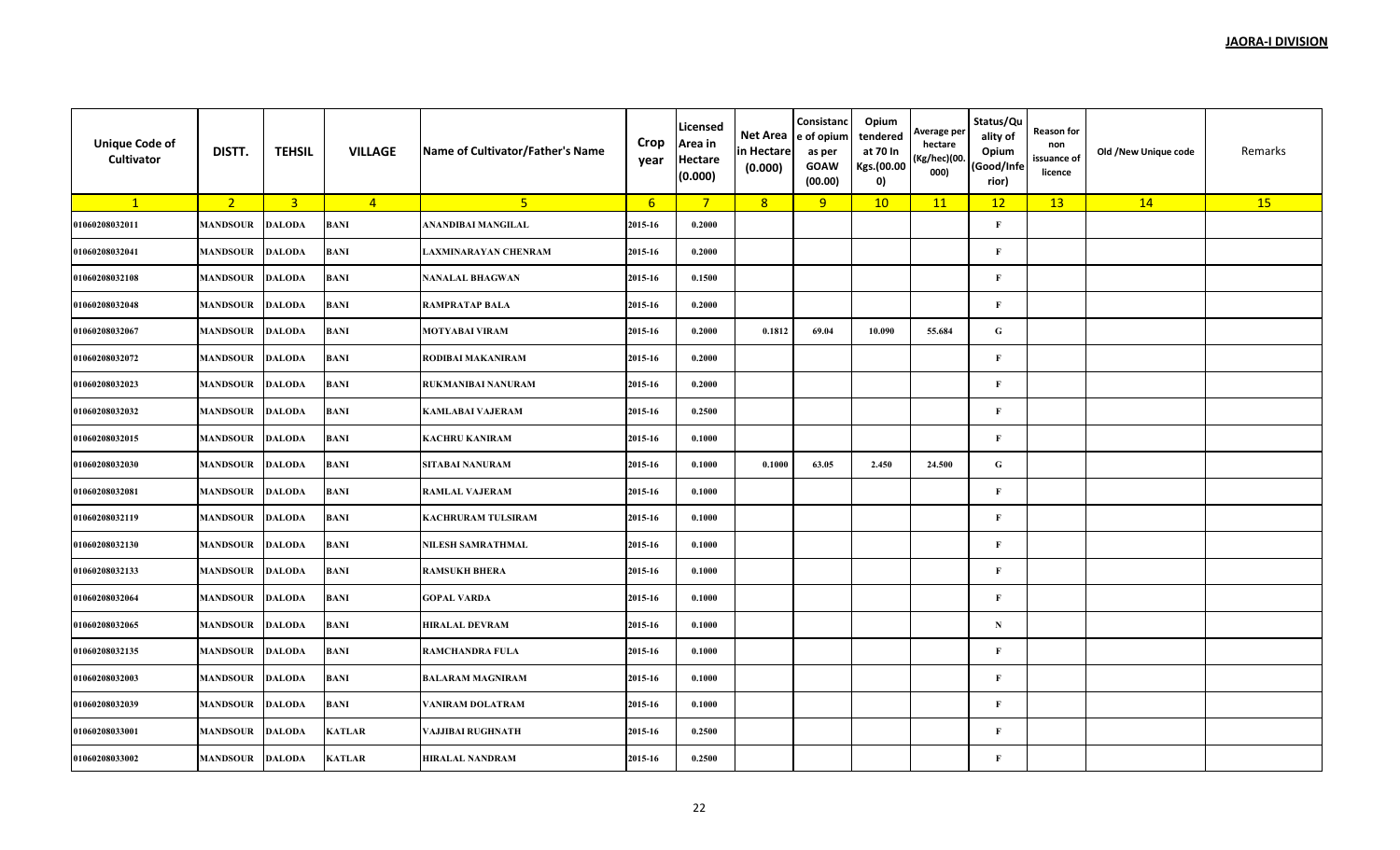| <b>Unique Code of</b><br>Cultivator | DISTT.          | <b>TEHSIL</b>           | <b>VILLAGE</b> | Name of Cultivator/Father's Name | Crop<br>year | Licensed<br>Area in<br><b>Hectare</b><br>(0.000) | Net Area<br>in Hectare<br>(0.000) | Consistanc<br>e of opium<br>as per<br><b>GOAW</b><br>(00.00) | Opium<br>tendered<br>at 70 In<br>Kgs.(00.00<br>0) | Average per<br>hectare<br>(Kg/hec)(00.<br>000) | Status/Qu<br>ality of<br>Opium<br>(Good/Infe<br>rior) | Reason for<br>non<br>issuance of<br>licence | Old /New Unique code | Remarks            |
|-------------------------------------|-----------------|-------------------------|----------------|----------------------------------|--------------|--------------------------------------------------|-----------------------------------|--------------------------------------------------------------|---------------------------------------------------|------------------------------------------------|-------------------------------------------------------|---------------------------------------------|----------------------|--------------------|
| $\mathbf{1}$                        | 2 <sup>2</sup>  | $\overline{\mathbf{3}}$ | $\overline{4}$ | 5 <sup>2</sup>                   | 6            | $\overline{7}$                                   | 8                                 | 9                                                            | 10                                                | 11                                             | 12                                                    | 13                                          | 14                   | 15                 |
| 01060208033004                      | <b>MANDSOUR</b> | <b>DALODA</b>           | <b>KATLAR</b>  | <b>DHANNALAL JANIBAI</b>         | 2015-16      | 0.2500                                           |                                   |                                                              |                                                   |                                                | $\mathbf{F}$                                          |                                             |                      |                    |
| 01060208033005                      | <b>MANDSOUR</b> | <b>DALODA</b>           | <b>KATLAR</b>  | <b>RATANLAL CHENA</b>            | 2015-16      | 0.2000                                           |                                   |                                                              |                                                   |                                                | F                                                     |                                             |                      |                    |
| 01060208033007                      | <b>MANDSOUR</b> | <b>DALODA</b>           | <b>KATLAR</b>  | <b>BHERULAL HARIRAM</b>          | 2015-16      | 0.2500                                           |                                   |                                                              |                                                   |                                                | F                                                     |                                             |                      |                    |
| 01060208033013                      | <b>MANDSOUR</b> | <b>DALODA</b>           | <b>KATLAR</b>  | <b>GOVINDRAM SAGA</b>            | 2015-16      | 0.1500                                           |                                   |                                                              |                                                   |                                                | F                                                     |                                             |                      |                    |
| 01060208033014                      | <b>MANDSOUR</b> | <b>DALODA</b>           | <b>KATLAR</b>  | <b>BHULIBAI RAMLAL</b>           | 2015-16      | 0.2000                                           |                                   |                                                              |                                                   |                                                | $\mathbf{F}$                                          |                                             |                      |                    |
| 01060208033019                      | <b>MANDSOUR</b> | <b>DALODA</b>           | <b>KATLAR</b>  | PREMCHAND DOLATRAM               | 2015-16      | 0.2500                                           |                                   |                                                              |                                                   |                                                | $\mathbf{F}$                                          |                                             |                      |                    |
| 01060208033021                      | <b>MANDSOUR</b> | <b>DALODA</b>           | <b>KATLAR</b>  | <b>KACHRU SUKHA</b>              | 2015-16      | 0.2500                                           |                                   |                                                              |                                                   |                                                | $\bf F$                                               |                                             |                      |                    |
| 01060208033022                      | <b>MANDSOUR</b> | <b>DALODA</b>           | <b>KATLAR</b>  | MOHANSINGH SARDARSINGH           | 2015-16      | 0.2500                                           |                                   |                                                              |                                                   |                                                | $\mathbf{F}$                                          |                                             |                      |                    |
| 01060208033031                      | <b>MANDSOUR</b> | <b>DALODA</b>           | <b>KATLAR</b>  | <b>CHAMPALAL DOLATRAM</b>        | 2015-16      | 0.2500                                           |                                   |                                                              |                                                   |                                                | F                                                     |                                             |                      |                    |
| 01060208033032                      | <b>MANDSOUR</b> | <b>DALODA</b>           | <b>KATLAR</b>  | <b>BARDICHAND RATAN</b>          | 2015-16      | 0.2000                                           |                                   |                                                              |                                                   |                                                | $\mathbf{F}$                                          |                                             |                      |                    |
| 01060208033034                      | <b>MANDSOUR</b> | <b>DALODA</b>           | <b>KATLAR</b>  | <b>JUJHAR AMARSINGH</b>          | 2015-16      | 0.2000                                           |                                   |                                                              |                                                   |                                                | $\mathbf{F}$                                          |                                             |                      |                    |
| 01060208033037                      | <b>MANDSOUR</b> | <b>DALODA</b>           | <b>KATLAR</b>  | AMRATRAM RAGHUNATH               | 2015-16      | 0.2000                                           |                                   |                                                              |                                                   |                                                | $\bf F$                                               |                                             |                      |                    |
| 01060208033047                      | <b>MANDSOUR</b> | <b>DALODA</b>           | <b>KATLAR</b>  | RAMKANYABAI SHAMBHULAL           | 2015-16      | 0.2500                                           |                                   |                                                              |                                                   |                                                | F                                                     |                                             |                      |                    |
| 01060208033048                      | <b>MANDSOUR</b> | <b>DALODA</b>           | <b>KATLAR</b>  | <b>MANGILAL JAGANNATH</b>        | 2015-16      | 0.2500                                           |                                   |                                                              |                                                   |                                                | $\mathbf{F}$                                          |                                             |                      |                    |
| 01060208033055                      | <b>MANDSOUR</b> | <b>DALODA</b>           | <b>KATLAR</b>  | <b>DHULSINGH RASALKUNWAR</b>     | 2015-16      | 0.2500                                           |                                   |                                                              |                                                   |                                                | $\mathbf{F}$                                          |                                             |                      |                    |
| 01060208033064                      | <b>MANDSOUR</b> | <b>DALODA</b>           | <b>KATLAR</b>  | <b>BALMUKUND BHERULAL</b>        | 2015-16      | 0.2500                                           |                                   |                                                              |                                                   |                                                | $\mathbf{F}$                                          |                                             |                      |                    |
| 01060208033068                      | <b>MANDSOUR</b> | <b>DALODA</b>           | <b>KATLAR</b>  | DUNGARSINGH DALPATSINGH          | 2015-16      | 0.2000                                           |                                   |                                                              |                                                   |                                                | $\mathbf{F}$                                          |                                             |                      |                    |
| 01060208033070                      | <b>MANDSOUR</b> | <b>DALODA</b>           | <b>KATLAR</b>  | <b>KANKUBAI HARIRAM</b>          | 2015-16      | 0.1000                                           |                                   |                                                              |                                                   |                                                | $\mathbf{F}$                                          |                                             |                      | <b>NAME CHANGE</b> |
| 01060208033071                      | <b>MANDSOUR</b> | <b>DALODA</b>           | <b>KATLAR</b>  | AMRATRAM BHERULAL                | 2015-16      | 0.2500                                           |                                   |                                                              |                                                   |                                                | $\bf F$                                               |                                             |                      |                    |
| 01060208033077                      | <b>MANDSOUR</b> | <b>DALODA</b>           | <b>KATLAR</b>  | <b>MADHUBAI BHERULAL</b>         | 2015-16      | 0.2000                                           |                                   |                                                              |                                                   |                                                | $\mathbf{F}$                                          |                                             |                      |                    |
| 01060208033081                      | <b>MANDSOUR</b> | <b>DALODA</b>           | <b>KATLAR</b>  | <b>BHANWARLAL MOHANLAL</b>       | 2015-16      | 0.2500                                           |                                   |                                                              |                                                   |                                                | $\mathbf{F}$                                          |                                             |                      |                    |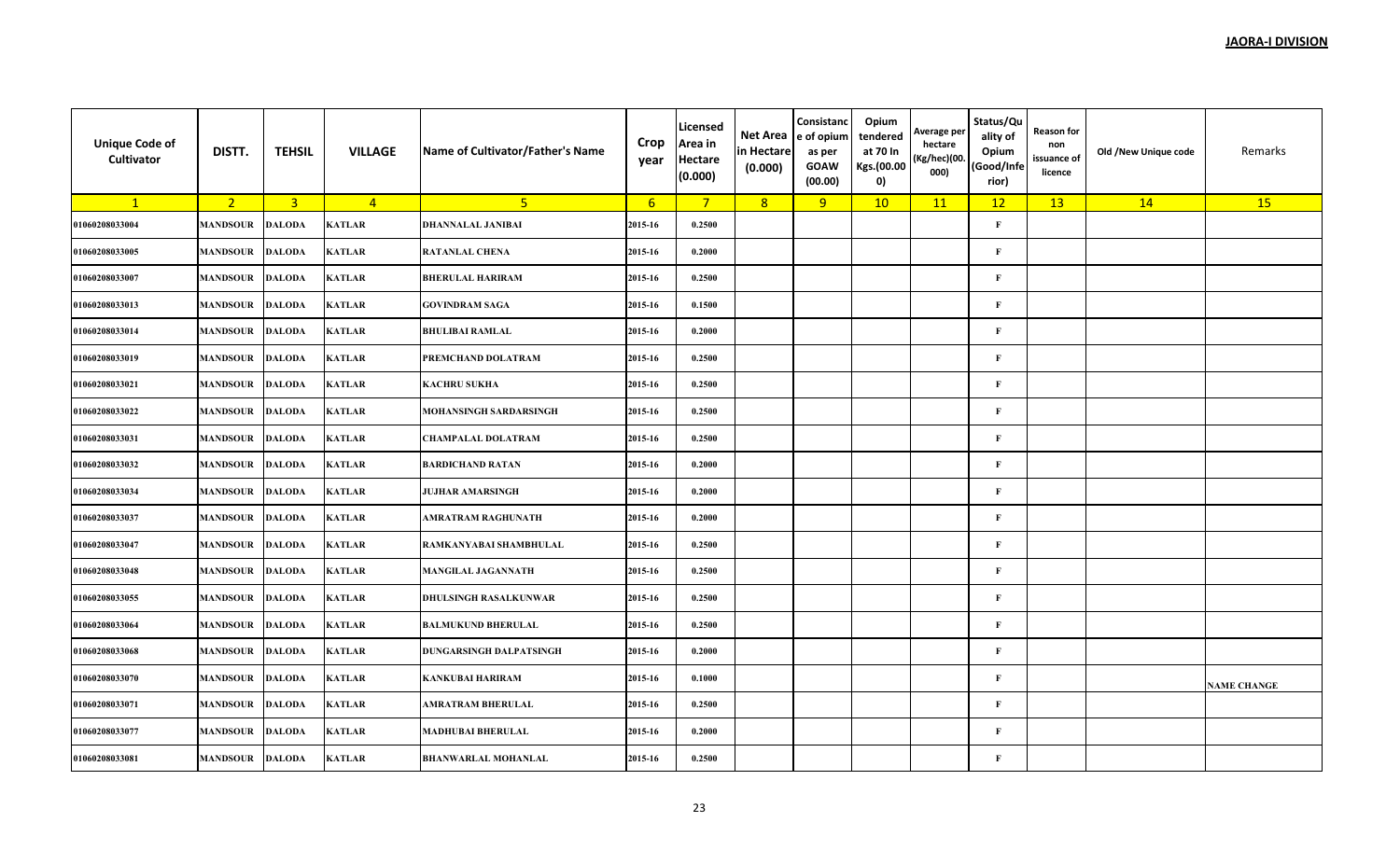| <b>Unique Code of</b><br>Cultivator | DISTT.          | <b>TEHSIL</b>           | <b>VILLAGE</b> | Name of Cultivator/Father's Name   | Crop<br>year | Licensed<br>Area in<br><b>Hectare</b><br>(0.000) | Net Area<br>in Hectare<br>(0.000) | Consistanc<br>e of opium<br>as per<br><b>GOAW</b><br>(00.00) | Opium<br>tendered<br>at 70 In<br>Kgs.(00.00<br>0) | Average per<br>hectare<br>(Kg/hec)(00.<br>000) | Status/Qu<br>ality of<br>Opium<br>(Good/Infe<br>rior) | Reason for<br>non<br>issuance of<br>licence | Old /New Unique code | Remarks |
|-------------------------------------|-----------------|-------------------------|----------------|------------------------------------|--------------|--------------------------------------------------|-----------------------------------|--------------------------------------------------------------|---------------------------------------------------|------------------------------------------------|-------------------------------------------------------|---------------------------------------------|----------------------|---------|
| $\mathbf{1}$                        | 2 <sup>2</sup>  | $\overline{\mathbf{3}}$ | $\overline{4}$ | 5 <sup>2</sup>                     | 6            | $\overline{7}$                                   | 8                                 | 9                                                            | 10                                                | 11                                             | 12                                                    | 13                                          | 14                   | 15      |
| 01060208033082                      | <b>MANDSOUR</b> | <b>DALODA</b>           | <b>KATLAR</b>  | <b>RAMRATAN GANGARAM</b>           | 2015-16      | 0.2500                                           | 0.0979                            | 65.39                                                        | 5.269                                             | 53.820                                         | $\bf{I}$                                              |                                             |                      |         |
| 01060208033085                      | <b>MANDSOUR</b> | <b>DALODA</b>           | <b>KATLAR</b>  | MOHANLAL NANURAM                   | 2015-16      | 0.2500                                           |                                   |                                                              |                                                   |                                                | F                                                     |                                             |                      |         |
| 01060208033086                      | <b>MANDSOUR</b> | <b>DALODA</b>           | <b>KATLAR</b>  | <b>BHAWARLAL CHENRAM</b>           | 2015-16      | 0.1500                                           |                                   |                                                              |                                                   |                                                | F                                                     |                                             |                      |         |
| 01060208033090                      | <b>MANDSOUR</b> | <b>DALODA</b>           | <b>KATLAR</b>  | <b>LACHIRAM MOTIJI</b>             | 2015-16      | 0.2500                                           |                                   |                                                              |                                                   |                                                | F                                                     |                                             |                      |         |
| 01060208033091                      | <b>MANDSOUR</b> | <b>DALODA</b>           | <b>KATLAR</b>  | <b>BHERULAL HIRALAL</b>            | 2015-16      | 0.2500                                           |                                   |                                                              |                                                   |                                                | $\mathbf{F}$                                          |                                             |                      |         |
| 01060208033092                      | <b>MANDSOUR</b> | <b>DALODA</b>           | <b>KATLAR</b>  | <b>RATANLAL NANDA</b>              | 2015-16      | 0.1500                                           |                                   |                                                              |                                                   |                                                | $\mathbf{F}$                                          |                                             |                      |         |
| 01060208033093                      | <b>MANDSOUR</b> | <b>DALODA</b>           | <b>KATLAR</b>  | <b>MOHANBAI KANIRAM</b>            | 2015-16      | 0.2000                                           |                                   |                                                              |                                                   |                                                | $\mathbf{F}$                                          |                                             |                      |         |
| 01060208033094                      | <b>MANDSOUR</b> | <b>DALODA</b>           | <b>KATLAR</b>  | <b>RAMESHWAR MULCHAND</b>          | 2015-16      | 0.2000                                           |                                   |                                                              |                                                   |                                                | $\mathbf{F}$                                          |                                             |                      |         |
| 01060208033095                      | <b>MANDSOUR</b> | <b>DALODA</b>           | <b>KATLAR</b>  | <b>MOHANSINGH RAMSINGH</b>         | 2015-16      | 0.2000                                           |                                   |                                                              |                                                   |                                                | F                                                     |                                             |                      |         |
| 01060208033096                      | <b>MANDSOUR</b> | <b>DALODA</b>           | <b>KATLAR</b>  | <b>BALARAM KHIMALAL</b>            | 2015-16      | 0.2000                                           |                                   |                                                              |                                                   |                                                | $\mathbf{F}$                                          |                                             |                      |         |
| 01060208033098                      | <b>MANDSOUR</b> | <b>DALODA</b>           | <b>KATLAR</b>  | <b>RAMESHKUNWAR MANSINGH</b>       | 2015-16      | 0.2000                                           |                                   |                                                              |                                                   |                                                | $\mathbf{F}$                                          |                                             |                      |         |
| 01060208033102                      | <b>MANDSOUR</b> | <b>DALODA</b>           | <b>KATLAR</b>  | SITARAM RAGHUNATH                  | 2015-16      | 0.2500                                           |                                   |                                                              |                                                   |                                                | F                                                     |                                             |                      |         |
| 01060208033104                      | <b>MANDSOUR</b> | <b>DALODA</b>           | <b>KATLAR</b>  | SHRIKRISHAN KASTURCHANDRA          | 2015-16      | 0.2500                                           |                                   |                                                              |                                                   |                                                | F                                                     |                                             |                      |         |
| 01060208033107                      | <b>MANDSOUR</b> | <b>DALODA</b>           | <b>KATLAR</b>  | <b>ISHWARSINGH HAMERSINGH</b>      | 2015-16      | 0.2000                                           |                                   |                                                              |                                                   |                                                | $\mathbf{F}$                                          |                                             |                      |         |
| 01060208033112                      | <b>MANDSOUR</b> | <b>DALODA</b>           | <b>KATLAR</b>  | <b>BHAWARBAI SHANKARLAL DEUBAI</b> | 2015-16      | 0.2000                                           |                                   |                                                              |                                                   |                                                | $\mathbf{F}$                                          |                                             |                      |         |
| 01060208033113                      | <b>MANDSOUR</b> | <b>DALODA</b>           | <b>KATLAR</b>  | <b>BHAWARLAL PREMCHAND</b>         | 2015-16      | 0.2500                                           |                                   |                                                              |                                                   |                                                | $\mathbf{F}$                                          |                                             |                      |         |
| 01060208033114                      | <b>MANDSOUR</b> | <b>DALODA</b>           | <b>KATLAR</b>  | <b>RAMRATAN SALAGRAM</b>           | 2015-16      | 0.2000                                           |                                   |                                                              |                                                   |                                                | $\mathbf{F}$                                          |                                             |                      |         |
| 01060208033116                      | <b>MANDSOUR</b> | <b>DALODA</b>           | <b>KATLAR</b>  | <b>KALUSINGH MADANSINGH</b>        | 2015-16      | 0.2000                                           |                                   |                                                              |                                                   |                                                | $\mathbf{F}$                                          |                                             |                      |         |
| 01060208033118                      | <b>MANDSOUR</b> | <b>DALODA</b>           | <b>KATLAR</b>  | <b>RAMESHWAR CHENRAM</b>           | 2015-16      | 0.1500                                           |                                   |                                                              |                                                   |                                                | $\bf F$                                               |                                             |                      |         |
| 01060208033123                      | <b>MANDSOUR</b> | <b>DALODA</b>           | <b>KATLAR</b>  | <b>MANOHARSINGH DALPATSINGH</b>    | 2015-16      | 0.2500                                           |                                   |                                                              |                                                   |                                                | $\mathbf{F}$                                          |                                             |                      |         |
| 01060208033124                      | <b>MANDSOUR</b> | <b>DALODA</b>           | <b>KATLAR</b>  | <b>DHIRAJSINGH DHULSINGH</b>       | 2015-16      | 0.2000                                           |                                   |                                                              |                                                   |                                                | $\mathbf{F}$                                          |                                             |                      |         |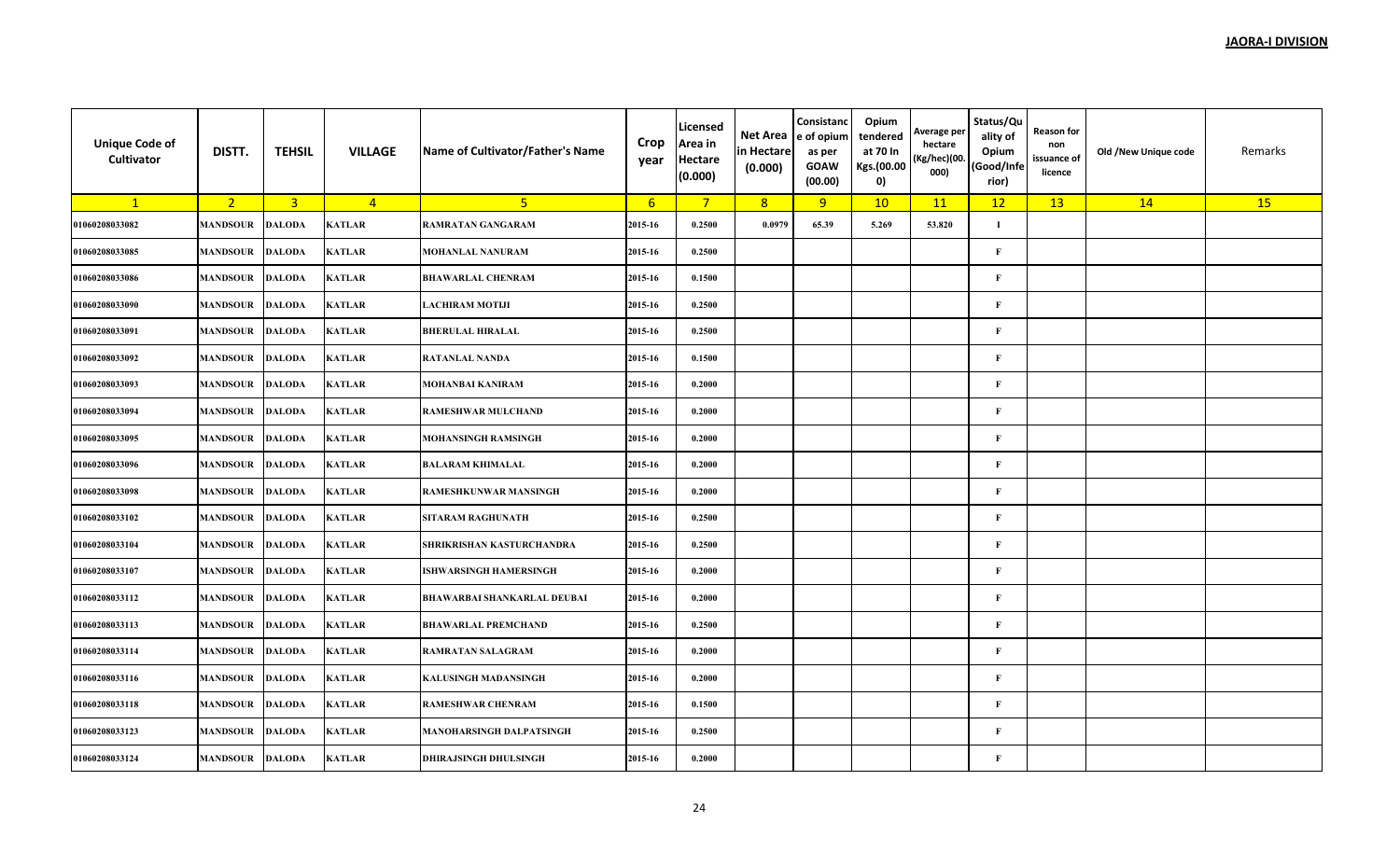| <b>Unique Code of</b><br>Cultivator | DISTT.          | <b>TEHSIL</b>  | <b>VILLAGE</b> | Name of Cultivator/Father's Name | Crop<br>year | Licensed<br>Area in<br><b>Hectare</b><br>(0.000) | Net Area<br>in Hectare<br>(0.000) | Consistanc<br>e of opium<br>as per<br><b>GOAW</b><br>(00.00) | Opium<br>tendered<br>at 70 In<br>Kgs.(00.00<br>0) | Average per<br>hectare<br>(Kg/hec)(00.<br>000) | Status/Qu<br>ality of<br>Opium<br>(Good/Infe<br>rior) | <b>Reason for</b><br>non<br>issuance of<br>licence | Old /New Unique code | Remarks            |
|-------------------------------------|-----------------|----------------|----------------|----------------------------------|--------------|--------------------------------------------------|-----------------------------------|--------------------------------------------------------------|---------------------------------------------------|------------------------------------------------|-------------------------------------------------------|----------------------------------------------------|----------------------|--------------------|
| $\mathbf{1}$                        | 2 <sup>2</sup>  | $\overline{3}$ | $\overline{4}$ | 5 <sup>1</sup>                   | 6            | $7^{\circ}$                                      | 8                                 | 9                                                            | 10                                                | 11                                             | 12                                                    | 13                                                 | 14                   | 15                 |
| 01060208033128                      | <b>MANDSOUR</b> | <b>DALODA</b>  | <b>KATLAR</b>  | <b>NAGULAL KHEMA</b>             | 2015-16      | 0.1000                                           |                                   |                                                              |                                                   |                                                | $\mathbf{F}$                                          |                                                    |                      |                    |
| 01060208033023                      | <b>MANDSOUR</b> | <b>DALODA</b>  | <b>KATLAR</b>  | <b>DHULSINGH ISHWARSINGH</b>     | 2015-16      | 0.2500                                           |                                   |                                                              |                                                   |                                                | $\mathbf F$                                           |                                                    |                      |                    |
| 01060208033051                      | MANDSOUR        | <b>DALODA</b>  | <b>KATLAR</b>  | <b>MADANSINGH BHERUSINGH</b>     | 2015-16      | 0.2000                                           |                                   |                                                              |                                                   |                                                | F                                                     |                                                    |                      |                    |
| 01060208033117                      | MANDSOUR        | <b>DALODA</b>  | <b>KATLAR</b>  | PAPPULAL CHENRAM                 | 2015-16      | 0.1500                                           |                                   |                                                              |                                                   |                                                | $\mathbf{F}$                                          |                                                    |                      |                    |
| 01060208033125                      | <b>MANDSOUR</b> | <b>DALODA</b>  | <b>KATLAR</b>  | NARENDRASINGH LAXMANSINGH        | 2015-16      | 0.2000                                           |                                   |                                                              |                                                   |                                                | $\mathbf{F}$                                          |                                                    |                      |                    |
| 01060208033134                      | <b>MANDSOUR</b> | <b>DALODA</b>  | <b>KATLAR</b>  | KUSHALSINGH GOPALSINGH           | 2015-16      | 0.2000                                           |                                   |                                                              |                                                   |                                                | $\mathbf{F}$                                          |                                                    |                      |                    |
| 01060208033120                      | MANDSOUR        | <b>DALODA</b>  | <b>KATLAR</b>  | <b>BHAGATRAM GANGARAM</b>        | 2015-16      | 0.2500                                           |                                   |                                                              |                                                   |                                                | $\mathbf{F}$                                          |                                                    |                      |                    |
| 01060208033009                      | <b>MANDSOUR</b> | <b>DALODA</b>  | <b>KATLAR</b>  | SHANTILAL KASTURBAI              | 2015-16      | 0.1500                                           |                                   |                                                              |                                                   |                                                | $\mathbf{F}$                                          |                                                    |                      |                    |
| 01060208033108                      | <b>MANDSOUR</b> | <b>DALODA</b>  | <b>KATLAR</b>  | <b>GOVINDSINGH HAKKESINGH</b>    | 2015-16      | 0.1000                                           |                                   |                                                              |                                                   |                                                | $\mathbf{F}$                                          |                                                    |                      |                    |
| 01060208033036                      | MANDSOUR        | <b>DALODA</b>  | <b>KATLAR</b>  | <b>GITABAI KASTURCHAND</b>       | 2015-16      | 0.1000                                           |                                   |                                                              |                                                   |                                                | $\mathbf{F}$                                          |                                                    |                      |                    |
| 01060208033083                      | MANDSOUR        | <b>DALODA</b>  | <b>KATLAR</b>  | KAMLASHANKAR BHERULAL            | 2015-16      | 0.2000                                           |                                   |                                                              |                                                   |                                                | F                                                     |                                                    |                      |                    |
| 01060208033006                      | <b>MANDSOUR</b> | <b>DALODA</b>  | <b>KATLAR</b>  | <b>BIHARILAL BHAGGA</b>          | 2015-16      | 0.1000                                           |                                   |                                                              |                                                   |                                                | $\mathbf{F}$                                          |                                                    |                      |                    |
| 01060208033018                      | MANDSOUR        | <b>DALODA</b>  | <b>KATLAR</b>  | <b>MOTYABAI NANURAM</b>          | 2015-16      | 0.2000                                           |                                   |                                                              |                                                   |                                                | $\mathbf{F}$                                          |                                                    |                      |                    |
| 01060208033033                      | MANDSOUR        | <b>DALODA</b>  | <b>KATLAR</b>  | <b>BAGDIBAI KASTURCHAND</b>      | 2015-16      | 0.2000                                           |                                   |                                                              |                                                   |                                                | $\mathbf{F}$                                          |                                                    |                      |                    |
| 01060208033084                      | MANDSOUR        | <b>DALODA</b>  | <b>KATLAR</b>  | SAHAYTAKUNWAR RAGHUVIRSINGH      | 2015-16      | 0.2500                                           |                                   |                                                              |                                                   |                                                | $\mathbf F$                                           |                                                    |                      |                    |
| 01060208033106                      | MANDSOUR        | <b>DALODA</b>  | KATLAR         | <b>BALWANTSINGH HAKKESINGH</b>   | 2015-16      | 0.1500                                           |                                   |                                                              |                                                   |                                                | F                                                     |                                                    |                      |                    |
| 01060208033111                      | MANDSOUR        | <b>DALODA</b>  | <b>KATLAR</b>  | <b>DULICHAND NANURAM</b>         | 2015-16      | 0.2000                                           |                                   |                                                              |                                                   |                                                | $\mathbf{F}$                                          |                                                    |                      |                    |
| 01060208033132                      | <b>MANDSOUR</b> | <b>DALODA</b>  | <b>KATLAR</b>  | PARMANAND GANGARAM               | 2015-16      | 0.2500                                           |                                   |                                                              |                                                   |                                                | $\mathbf{F}$                                          |                                                    |                      |                    |
| 01060208033089                      | MANDSOUR        | <b>DALODA</b>  | <b>KATLAR</b>  | SHAMBHULAL JAGANNATH             | 2015-16      | 0.1500                                           |                                   |                                                              |                                                   |                                                | $\mathbf{F}$                                          |                                                    |                      |                    |
| 01060208033040                      | MANDSOUR        | <b>DALODA</b>  | <b>KATLAR</b>  | <b>DURGABAI PRABHULAL</b>        | 2015-16      | 0.1000                                           |                                   |                                                              |                                                   |                                                | $\mathbf{F}$                                          |                                                    |                      | <b>NAME CHANGE</b> |
| 01060208033105                      | <b>MANDSOUR</b> | <b>DALODA</b>  | <b>KATLAR</b>  | <b>LALKUNWAR KISHORSINGH</b>     | 2015-16      | 0.1000                                           |                                   |                                                              |                                                   |                                                | $\mathbf{F}$                                          |                                                    |                      | <b>NAME CHANGE</b> |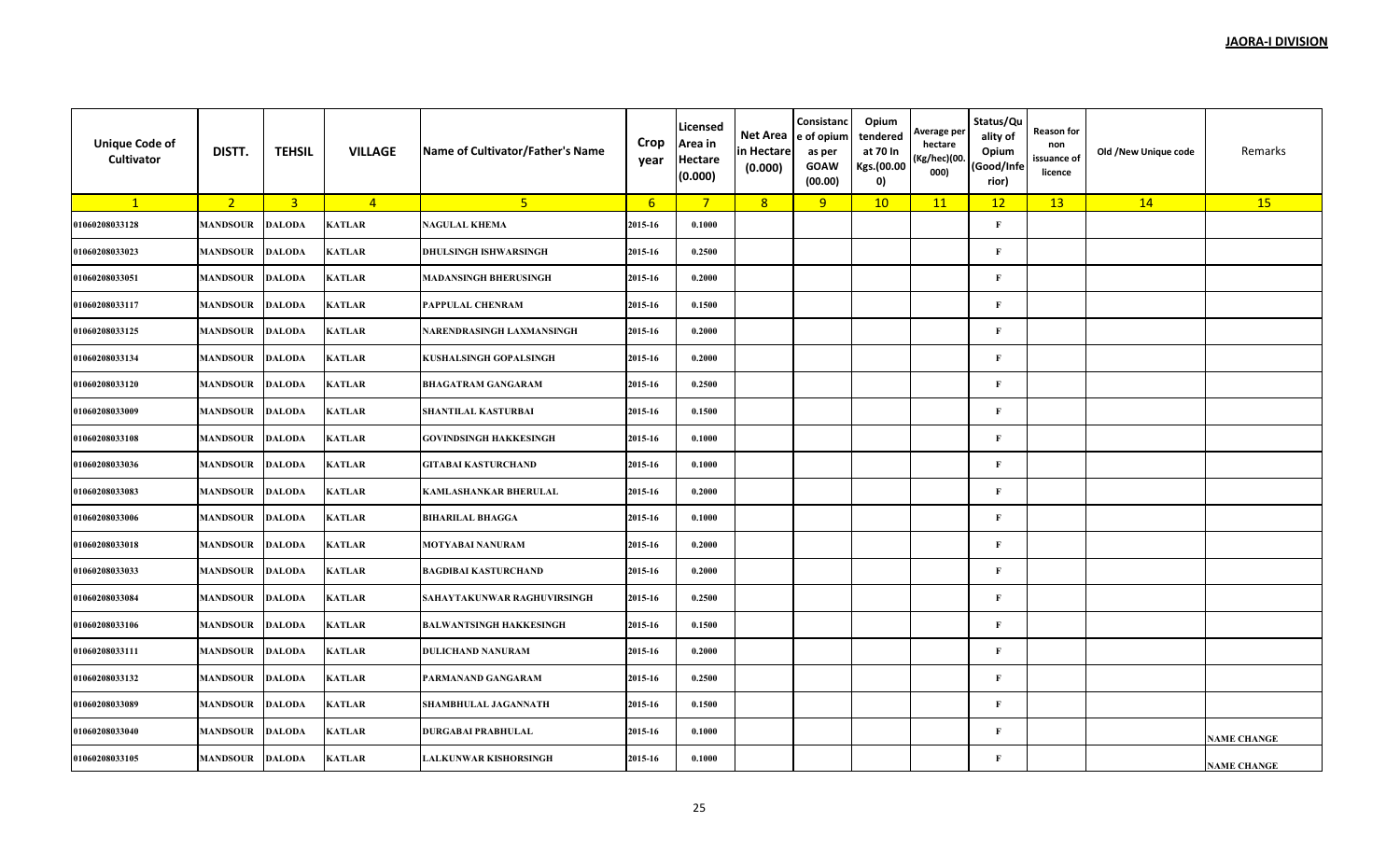| <b>Unique Code of</b><br>Cultivator | DISTT.          | <b>TEHSIL</b>  | <b>VILLAGE</b> | Name of Cultivator/Father's Name | Crop<br>year | Licensed<br>Area in<br><b>Hectare</b><br>(0.000) | Net Area<br>in Hectare<br>(0.000) | Consistanc<br>e of opium<br>as per<br><b>GOAW</b><br>(00.00) | Opium<br>tendered<br>at 70 In<br>Kgs.(00.00<br>$\mathbf{0}$ | Average per<br>hectare<br>(Kg/hec)(00.<br>000) | Status/Qu<br>ality of<br>Opium<br>(Good/Infe<br>rior) | <b>Reason for</b><br>non<br>issuance of<br>licence | Old /New Unique code | Remarks            |
|-------------------------------------|-----------------|----------------|----------------|----------------------------------|--------------|--------------------------------------------------|-----------------------------------|--------------------------------------------------------------|-------------------------------------------------------------|------------------------------------------------|-------------------------------------------------------|----------------------------------------------------|----------------------|--------------------|
| $\mathbf{1}$                        | 2 <sup>1</sup>  | $\overline{3}$ | $\overline{4}$ | 5 <sub>1</sub>                   | 6            | $\overline{7}$                                   | 8                                 | 9                                                            | 10                                                          | 11                                             | 12                                                    | 13                                                 | 14                   | 15                 |
| 01060208025001                      | <b>MANDSOUR</b> | <b>DALODA</b>  | DEHRI          | <b>KANWARLAL NATHULAL</b>        | 2015-16      | 0.2500                                           |                                   |                                                              |                                                             |                                                | $\mathbf{F}$                                          |                                                    |                      |                    |
| 01060208025003                      | <b>MANDSOUR</b> | <b>DALODA</b>  | <b>DEHRI</b>   | <b>GANGABAI BHAWARLAL</b>        | 2015-16      | 0.2500                                           |                                   |                                                              |                                                             |                                                | $\mathbf{F}$                                          |                                                    |                      |                    |
| 01060208025004                      | <b>MANDSOUR</b> | <b>DALODA</b>  | <b>DEHRI</b>   | <b>KACHRU KANHAYALAL</b>         | 2015-16      | 0.2000                                           |                                   |                                                              |                                                             |                                                | F                                                     |                                                    |                      |                    |
| 01060208025005                      | <b>MANDSOUR</b> | <b>DALODA</b>  | <b>DEHRI</b>   | PANNALAL KESHURAM                | 2015-16      | 0.2500                                           |                                   |                                                              |                                                             |                                                | $\mathbf{F}$                                          |                                                    |                      |                    |
| 01060208025008                      | <b>MANDSOUR</b> | <b>DALODA</b>  | <b>DEHRI</b>   | PUNAMCHAND BHAGWAN               | 2015-16      | 0.2500                                           |                                   |                                                              |                                                             |                                                | $\mathbf{F}$                                          |                                                    |                      |                    |
| 01060208025009                      | <b>MANDSOUR</b> | <b>DALODA</b>  | DEHRI          | <b>JAYKUNWAR AMBARAM</b>         | 2015-16      | 0.2500                                           |                                   |                                                              |                                                             |                                                | $\mathbf{F}$                                          |                                                    |                      |                    |
| 01060208025010                      | <b>MANDSOUR</b> | <b>DALODA</b>  | <b>DEHRI</b>   | <b>BANSHILAL GANESHRAM</b>       | 2015-16      | 0.2500                                           |                                   |                                                              |                                                             |                                                | $\mathbf{F}$                                          |                                                    |                      |                    |
| 01060208025011                      | <b>MANDSOUR</b> | <b>DALODA</b>  | <b>DEHRI</b>   | <b>GANGABAI RAMNARAYAN</b>       | 2015-16      | 0.2000                                           |                                   |                                                              |                                                             |                                                | $\mathbf{F}$                                          |                                                    |                      |                    |
| 01060208025017                      | <b>MANDSOUR</b> | <b>DALODA</b>  | DEHRI          | <b>GOVINDRAM KESHURAM</b>        | 2015-16      | 0.2000                                           |                                   |                                                              |                                                             |                                                | F                                                     |                                                    |                      |                    |
| 01060208025022                      | <b>MANDSOUR</b> | <b>DALODA</b>  | DEHRI          | VARDIBAI SHOBHARAM               | 2015-16      | 0.2000                                           |                                   |                                                              |                                                             |                                                | F                                                     |                                                    |                      |                    |
| 01060208025020                      | <b>MANDSOUR</b> | <b>DALODA</b>  | <b>DEHRI</b>   | <b>BHAWARLAL NANDLAL</b>         | 2015-16      | 0.2000                                           |                                   |                                                              |                                                             |                                                | $\mathbf{F}$                                          |                                                    |                      |                    |
| 01060208025023                      | <b>MANDSOUR</b> | <b>DALODA</b>  | <b>DEHRI</b>   | AMBARAM MODIRAM                  | 2015-16      | 0.2000                                           |                                   |                                                              |                                                             |                                                | $\mathbf{F}$                                          |                                                    |                      |                    |
| 01060208025024                      | <b>MANDSOUR</b> | <b>DALODA</b>  | <b>DEHRI</b>   | NIRANJANDAS MATHURADAS           | 2015-16      | 0.2000                                           |                                   |                                                              |                                                             |                                                | $\mathbf{F}$                                          |                                                    |                      |                    |
| 01060208025028                      | <b>MANDSOUR</b> | <b>DALODA</b>  | <b>DEHRI</b>   | AMBARAM BHAWARLAL                | 2015-16      | 0.2500                                           |                                   |                                                              |                                                             |                                                | $\mathbf{F}$                                          |                                                    |                      |                    |
| 01060208025025                      | <b>MANDSOUR</b> | <b>DALODA</b>  | <b>DEHRI</b>   | <b>UMMEDRAM BADRILAL</b>         | 2015-16      | 0.2500                                           |                                   |                                                              |                                                             |                                                | $\mathbf F$                                           |                                                    |                      |                    |
| 01060208025031                      | <b>MANDSOUR</b> | <b>DALODA</b>  | <b>DEHRI</b>   | <b>RAMLAL NANALAL</b>            | 2015-16      | 0.2500                                           |                                   |                                                              |                                                             |                                                | $\mathbf{F}$                                          |                                                    |                      |                    |
| 01060208025033                      | <b>MANDSOUR</b> | <b>DALODA</b>  | <b>DEHRI</b>   | <b>BADRILAL BHUWANILAL</b>       | 2015-16      | 0.1000                                           |                                   |                                                              |                                                             |                                                | $\bf F$                                               |                                                    |                      | <b>NAME CHANGE</b> |
| 01060208025037                      | <b>MANDSOUR</b> | <b>DALODA</b>  | DEHRI          | <b>BANSHILAL KESHURAM</b>        | 2015-16      | 0.2000                                           |                                   |                                                              |                                                             |                                                | $\mathbf{F}$                                          |                                                    |                      |                    |
| 01060208025039                      | <b>MANDSOUR</b> | <b>DALODA</b>  | <b>DEHRI</b>   | <b>BALARAM BHAGATRAM</b>         | 2015-16      | 0.2000                                           |                                   |                                                              |                                                             |                                                | F                                                     |                                                    |                      |                    |
| 01060208025040                      | <b>MANDSOUR</b> | <b>DALODA</b>  | <b>DEHRI</b>   | <b>DHANNALAL MOTILAL</b>         | 2015-16      | 0.2500                                           |                                   |                                                              |                                                             |                                                | $\mathbf{F}$                                          |                                                    |                      |                    |
| 01060208025041                      | <b>MANDSOUR</b> | <b>DALODA</b>  | <b>DEHRI</b>   | SURENDRAKUMAR DHANNALAL          | 2015-16      | 0.2500                                           |                                   |                                                              |                                                             |                                                | $\mathbf{F}$                                          |                                                    |                      |                    |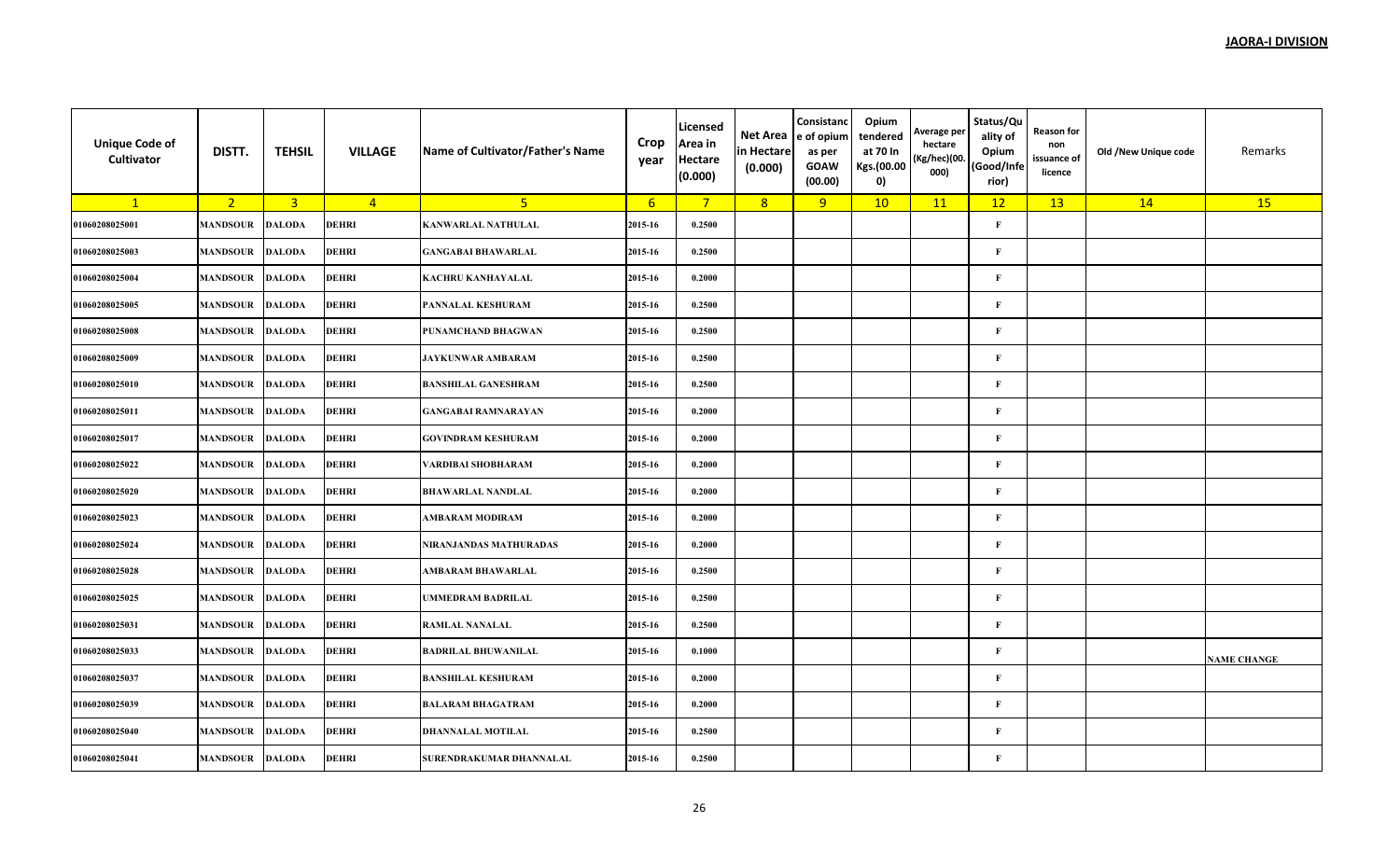| <b>Unique Code of</b><br>Cultivator | DISTT.          | <b>TEHSIL</b>  | <b>VILLAGE</b> | Name of Cultivator/Father's Name | Crop<br>year | Licensed<br>Area in<br><b>Hectare</b><br>(0.000) | Net Area<br>in Hectare<br>(0.000) | Consistanc<br>e of opium<br>as per<br><b>GOAW</b><br>(00.00) | Opium<br>tendered<br>at 70 In<br>Kgs.(00.00<br>0) | Average per<br>hectare<br>(Kg/hec)(00.<br>000) | Status/Qu<br>ality of<br>Opium<br>(Good/Infe<br>rior) | <b>Reason for</b><br>non<br>issuance of<br>licence | Old /New Unique code | Remarks            |
|-------------------------------------|-----------------|----------------|----------------|----------------------------------|--------------|--------------------------------------------------|-----------------------------------|--------------------------------------------------------------|---------------------------------------------------|------------------------------------------------|-------------------------------------------------------|----------------------------------------------------|----------------------|--------------------|
| $\mathbf{1}$                        | 2 <sup>2</sup>  | $\overline{3}$ | $\overline{4}$ | 5 <sub>o</sub>                   | 6            | $7^{\circ}$                                      | 8                                 | 9                                                            | 10                                                | 11                                             | 12                                                    | 13                                                 | 14                   | 15                 |
| 01060208025042                      | <b>MANDSOUR</b> | <b>DALODA</b>  | DEHRI          | <b>MANGUBAI DHANNALAL</b>        | 2015-16      | 0.2500                                           |                                   |                                                              |                                                   |                                                | $\mathbf{F}$                                          |                                                    |                      |                    |
| 01060208025044                      | <b>MANDSOUR</b> | <b>DALODA</b>  | DEHRI          | <b>UDDELAL NATHULAL</b>          | 2015-16      | 0.2500                                           |                                   |                                                              |                                                   |                                                | $\mathbf{F}$                                          |                                                    |                      |                    |
| 01060208025046                      | MANDSOUR        | <b>DALODA</b>  | <b>DEHRI</b>   | <b>BALARAM MATHURALAL</b>        | 2015-16      | 0.2500                                           |                                   |                                                              |                                                   |                                                | $\mathbf{F}$                                          |                                                    |                      |                    |
| 01060208025047                      | <b>MANDSOUR</b> | <b>DALODA</b>  | DEHRI          | PREMIBAI CHENRAM                 | 2015-16      | 0.2000                                           |                                   |                                                              |                                                   |                                                | $\mathbf{F}$                                          |                                                    |                      |                    |
| 01060208025048                      | MANDSOUR        | <b>DALODA</b>  | DEHRI          | <b>MATHURALAL BHERULAL</b>       | 2015-16      | 0.2500                                           |                                   |                                                              |                                                   |                                                | $\mathbf{F}$                                          |                                                    |                      |                    |
| 01060208025049                      | <b>MANDSOUR</b> | <b>DALODA</b>  | DEHRI          | <b>RANCHOD BHERULAL</b>          | 2015-16      | 0.2000                                           |                                   |                                                              |                                                   |                                                | $\mathbf{F}$                                          |                                                    |                      |                    |
| 01060208025051                      | MANDSOUR        | <b>DALODA</b>  | <b>DEHRI</b>   | <b>BASANTILAL SALAGRAM</b>       | 2015-16      | 0.2000                                           |                                   |                                                              |                                                   |                                                | $\mathbf{F}$                                          |                                                    |                      |                    |
| 01060208025052                      | <b>MANDSOUR</b> | <b>DALODA</b>  | DEHRI          | <b>NATHIBAI ONKAR</b>            | 2015-16      | 0.2000                                           |                                   |                                                              |                                                   |                                                | $\mathbf{F}$                                          |                                                    |                      |                    |
| 01060208025054                      | MANDSOUR        | <b>DALODA</b>  | DEHRI          | <b>BALARAM BHERULAL</b>          | 2015-16      | 0.2500                                           |                                   |                                                              |                                                   |                                                | $\mathbf{F}$                                          |                                                    |                      |                    |
| 01060208025055                      | <b>MANDSOUR</b> | <b>DALODA</b>  | DEHRI          | DEVUBAI PANNALAL                 | 2015-16      | 0.2000                                           |                                   |                                                              |                                                   |                                                | $\mathbf{F}$                                          |                                                    |                      |                    |
| 01060208025059                      | <b>MANDSOUR</b> | <b>DALODA</b>  | <b>DEHRI</b>   | <b>KANWARLAL MADHO</b>           | 2015-16      | 0.2500                                           |                                   |                                                              |                                                   |                                                | $\mathbf{F}$                                          |                                                    |                      |                    |
| 01060208025061                      | <b>MANDSOUR</b> | <b>DALODA</b>  | <b>DEHRI</b>   | <b>BAPULAL KANWARLAL</b>         | 2015-16      | 0.2500                                           |                                   |                                                              |                                                   |                                                | $\mathbf{F}$                                          |                                                    |                      |                    |
| 01060208025066                      | <b>MANDSOUR</b> | <b>DALODA</b>  | <b>DEHRI</b>   | <b>BANSHILAL NANDLAL</b>         | 2015-16      | 0.2500                                           |                                   |                                                              |                                                   |                                                | $\mathbf{F}$                                          |                                                    |                      |                    |
| 01060208025067                      | <b>MANDSOUR</b> | <b>DALODA</b>  | DEHRI          | RAMSURTABAI PUNAMCHAND           | 2015-16      | 0.1000                                           |                                   |                                                              |                                                   |                                                | $\mathbf{F}$                                          |                                                    |                      | <b>NAME CHANGE</b> |
| 01060208025068                      | <b>MANDSOUR</b> | <b>DALODA</b>  | <b>DEHRI</b>   | <b>NAGULAL SHRIRAM</b>           | 2015-16      | 0.2500                                           |                                   |                                                              |                                                   |                                                | $\mathbf{F}$                                          |                                                    |                      |                    |
| 01060208025070                      | <b>MANDSOUR</b> | <b>DALODA</b>  | <b>DEHRI</b>   | <b>MANGILAL KESHURAM</b>         | 2015-16      | 0.2500                                           |                                   |                                                              |                                                   |                                                | $\mathbf{F}$                                          |                                                    |                      |                    |
| 01060208025071                      | <b>MANDSOUR</b> | <b>DALODA</b>  | <b>DEHRI</b>   | <b>RAMLAL BHUWAN</b>             | 2015-16      | 0.2500                                           |                                   |                                                              |                                                   |                                                | $\mathbf{F}$                                          |                                                    |                      |                    |
| 01060208025073                      | <b>MANDSOUR</b> | <b>DALODA</b>  | DEHRI          | AMBARAM KANWARLAL CHOTA          | 2015-16      | 0.2500                                           |                                   |                                                              |                                                   |                                                | $\mathbf{F}$                                          |                                                    |                      |                    |
| 01060208025077                      | <b>MANDSOUR</b> | <b>DALODA</b>  | <b>DEHRI</b>   | <b>DEVILAL RAMPARTAP</b>         | 2015-16      | 0.2000                                           |                                   |                                                              |                                                   |                                                | $\mathbf{F}$                                          |                                                    |                      |                    |
| 01060208025079                      | <b>MANDSOUR</b> | <b>DALODA</b>  | DEHRI          | <b>JAGDISH RANCHOD</b>           | 2015-16      | 0.2000                                           |                                   |                                                              |                                                   |                                                | $\mathbf{F}$                                          |                                                    |                      |                    |
| 01060208025086                      | <b>MANDSOUR</b> | <b>DALODA</b>  | DEHRI          | <b>RAMVILAS KANWARLAL</b>        | 2015-16      | 0.2500                                           |                                   |                                                              |                                                   |                                                | $\mathbf{F}$                                          |                                                    |                      |                    |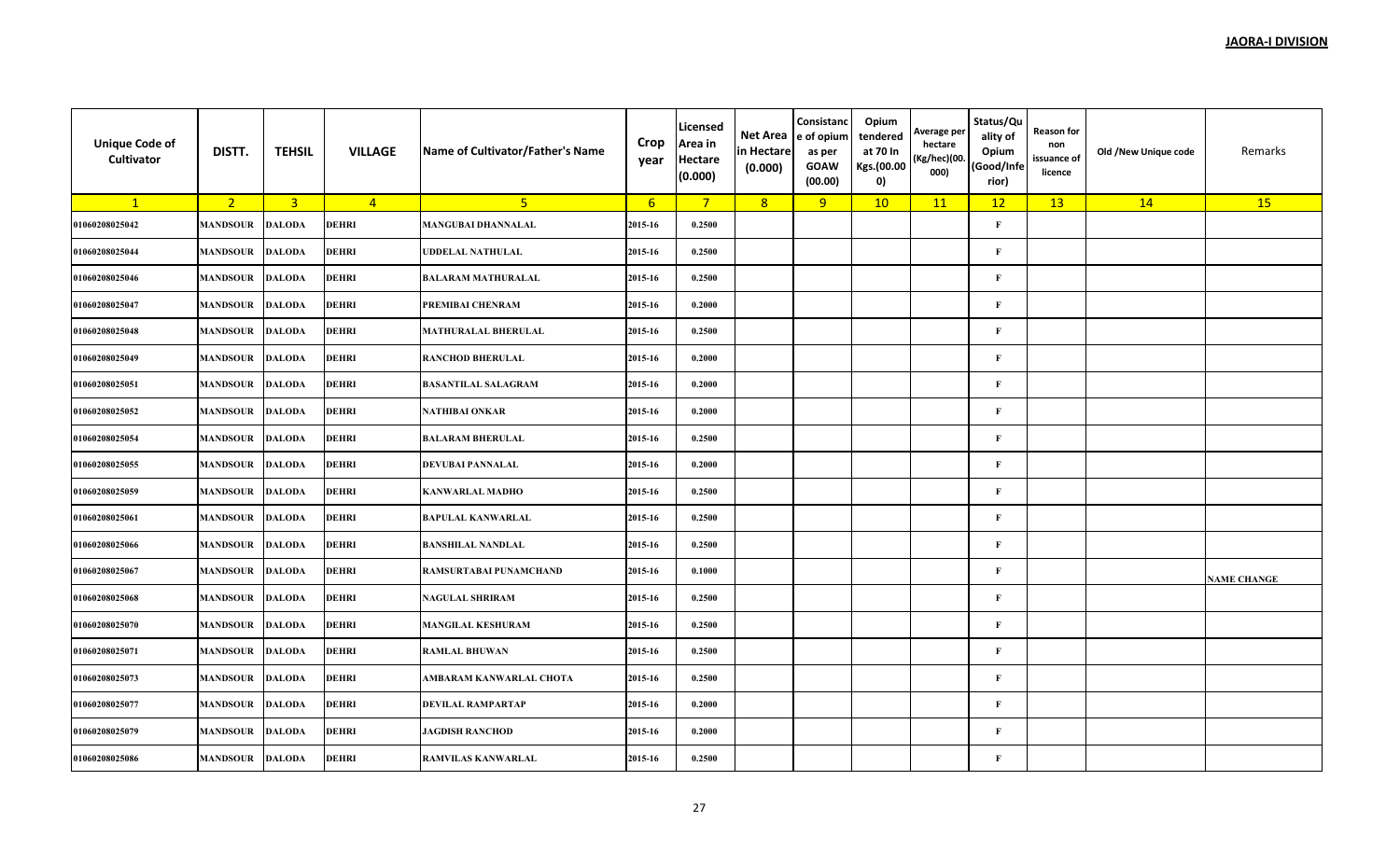| <b>Unique Code of</b><br>Cultivator | DISTT.          | <b>TEHSIL</b>  | <b>VILLAGE</b> | Name of Cultivator/Father's Name | Crop<br>year     | Licensed<br>Area in<br><b>Hectare</b><br>(0.000) | Net Area<br>in Hectare<br>(0.000) | Consistanc<br>e of opium<br>as per<br><b>GOAW</b><br>(00.00) | Opium<br>tendered<br>at 70 In<br>Kgs.(00.00<br>0) | Average per<br>hectare<br>(Kg/hec)(00.<br>000) | Status/Qu<br>ality of<br>Opium<br>(Good/Infe<br>rior) | <b>Reason for</b><br>non<br>issuance of<br>licence | Old /New Unique code | Remarks |
|-------------------------------------|-----------------|----------------|----------------|----------------------------------|------------------|--------------------------------------------------|-----------------------------------|--------------------------------------------------------------|---------------------------------------------------|------------------------------------------------|-------------------------------------------------------|----------------------------------------------------|----------------------|---------|
| $\mathbf{1}$                        | 2 <sup>7</sup>  | $\overline{3}$ | $\overline{4}$ | 5 <sub>1</sub>                   | $6 \overline{6}$ | $\overline{7}$                                   | 8                                 | 9                                                            | 10                                                | 11                                             | 12                                                    | 13                                                 | 14                   | 15      |
| 01060208025085                      | <b>MANDSOUR</b> | <b>DALODA</b>  | <b>DEHRI</b>   | <b>MANGIBAI RAMBHAJAN</b>        | 2015-16          | 0.2500                                           |                                   |                                                              |                                                   |                                                | $\mathbf{F}$                                          |                                                    |                      |         |
| 01060208025088                      | <b>MANDSOUR</b> | <b>DALODA</b>  | <b>DEHRI</b>   | <b>RAJESH RAMESHWAR</b>          | 2015-16          | 0.1500                                           |                                   |                                                              |                                                   |                                                | $\mathbf{F}$                                          |                                                    |                      |         |
| 01060208025095                      | MANDSOUR        | <b>DALODA</b>  | DEHRI          | <b>JAGDISH DOLATRAM</b>          | 2015-16          | 0.2000                                           |                                   |                                                              |                                                   |                                                | $\mathbf{F}$                                          |                                                    |                      |         |
| 01060208025098                      | <b>MANDSOUR</b> | <b>DALODA</b>  | DEHRI          | <b>RAMSURAT VANIRAM</b>          | 2015-16          | 0.2500                                           |                                   |                                                              |                                                   |                                                | $\mathbf{F}$                                          |                                                    |                      |         |
| 01060208025099                      | <b>MANDSOUR</b> | <b>DALODA</b>  | <b>DEHRI</b>   | PUNAMCHAND PANNALAL              | 2015-16          | 0.2000                                           |                                   |                                                              |                                                   |                                                | $\mathbf{F}$                                          |                                                    |                      |         |
| 01060208025100                      | <b>MANDSOUR</b> | <b>DALODA</b>  | <b>DEHRI</b>   | <b>CHENRAM RATANLAL</b>          | 2015-16          | 0.2500                                           |                                   |                                                              |                                                   |                                                | $\mathbf{F}$                                          |                                                    |                      |         |
| 01060208025103                      | <b>MANDSOUR</b> | <b>DALODA</b>  | <b>DEHRI</b>   | <b>RAMIBAI RAMA</b>              | 2015-16          | 0.1500                                           |                                   |                                                              |                                                   |                                                | $\mathbf{F}$                                          |                                                    |                      |         |
| 01060208025105                      | <b>MANDSOUR</b> | <b>DALODA</b>  | DEHRI          | SNEHLATA DINESHKUMAR             | 2015-16          | 0.1500                                           |                                   |                                                              |                                                   |                                                | $\mathbf{F}$                                          |                                                    |                      |         |
| 01060208025107                      | MANDSOUR        | <b>DALODA</b>  | DEHRI          | RADHESHYAM MAGNIRAM              | 2015-16          | 0.2000                                           |                                   |                                                              |                                                   |                                                | $\mathbf{F}$                                          |                                                    |                      |         |
| 01060208025111                      | <b>MANDSOUR</b> | <b>DALODA</b>  | DEHRI          | MOHANLAL RAMNARAYAN              | 2015-16          | 0.2000                                           |                                   |                                                              |                                                   |                                                | $\mathbf{F}$                                          |                                                    |                      |         |
| 01060208025114                      | <b>MANDSOUR</b> | <b>DALODA</b>  | DEHRI          | KASTURIBAI MOTILAL               | 2015-16          | 0.2500                                           |                                   |                                                              |                                                   |                                                | $\mathbf{F}$                                          |                                                    |                      |         |
| 01060208025118                      | <b>MANDSOUR</b> | <b>DALODA</b>  | DEHRI          | DHAPUBAI MANGILAL                | 2015-16          | 0.1500                                           |                                   |                                                              |                                                   |                                                | $\mathbf{F}$                                          |                                                    |                      |         |
| 01060208025120                      | <b>MANDSOUR</b> | <b>DALODA</b>  | DEHRI          | <b>AMBARAM KANA</b>              | 2015-16          | 0.2500                                           |                                   |                                                              |                                                   |                                                | F                                                     |                                                    |                      |         |
| 01060208025053                      | <b>MANDSOUR</b> | <b>DALODA</b>  | DEHRI          | <b>VARDICHAND SHOBHARAM</b>      | 2015-16          | 0.2500                                           |                                   |                                                              |                                                   |                                                | $\mathbf{F}$                                          |                                                    |                      |         |
| 01060208025122                      | <b>MANDSOUR</b> | <b>DALODA</b>  | <b>DEHRI</b>   | <b>BALAKDAS NARSINGHDAS</b>      | 2015-16          | 0.2000                                           |                                   |                                                              |                                                   |                                                | $\mathbf{F}$                                          |                                                    |                      |         |
| 01060208025124                      | <b>MANDSOUR</b> | <b>DALODA</b>  | DEHRI          | <b>BHUWANIRAM UMMEDRAM</b>       | 2015-16          | 0.2500                                           |                                   |                                                              |                                                   |                                                | $\mathbf{F}$                                          |                                                    |                      |         |
| 01060208025125                      | <b>MANDSOUR</b> | <b>DALODA</b>  | DEHRI          | NANDRAM ONKARLAL                 | 2015-16          | 0.2500                                           |                                   |                                                              |                                                   |                                                | $\mathbf{F}$                                          |                                                    |                      |         |
| 01060208025132                      | <b>MANDSOUR</b> | <b>DALODA</b>  | DEHRI          | RADHESHYAM BHAGATRAM             | 2015-16          | 0.2500                                           |                                   |                                                              |                                                   |                                                | F                                                     |                                                    |                      |         |
| 01060208025133                      | <b>MANDSOUR</b> | <b>DALODA</b>  | <b>DEHRI</b>   | <b>JAGDISH RAMLAL</b>            | 2015-16          | 0.2500                                           |                                   |                                                              |                                                   |                                                | $\mathbf{F}$                                          |                                                    |                      |         |
| 01060208025134                      | <b>MANDSOUR</b> | <b>DALODA</b>  | DEHRI          | PUNAMCHAND BALARAM               | 2015-16          | 0.2500                                           |                                   |                                                              |                                                   |                                                | $\mathbf{F}$                                          |                                                    |                      |         |
| 01060208025135                      | <b>MANDSOUR</b> | <b>DALODA</b>  | DEHRI          | LAXMINARAYAN CHENRAM             | 2015-16          | 0.2500                                           |                                   |                                                              |                                                   |                                                | $\mathbf{F}$                                          |                                                    |                      |         |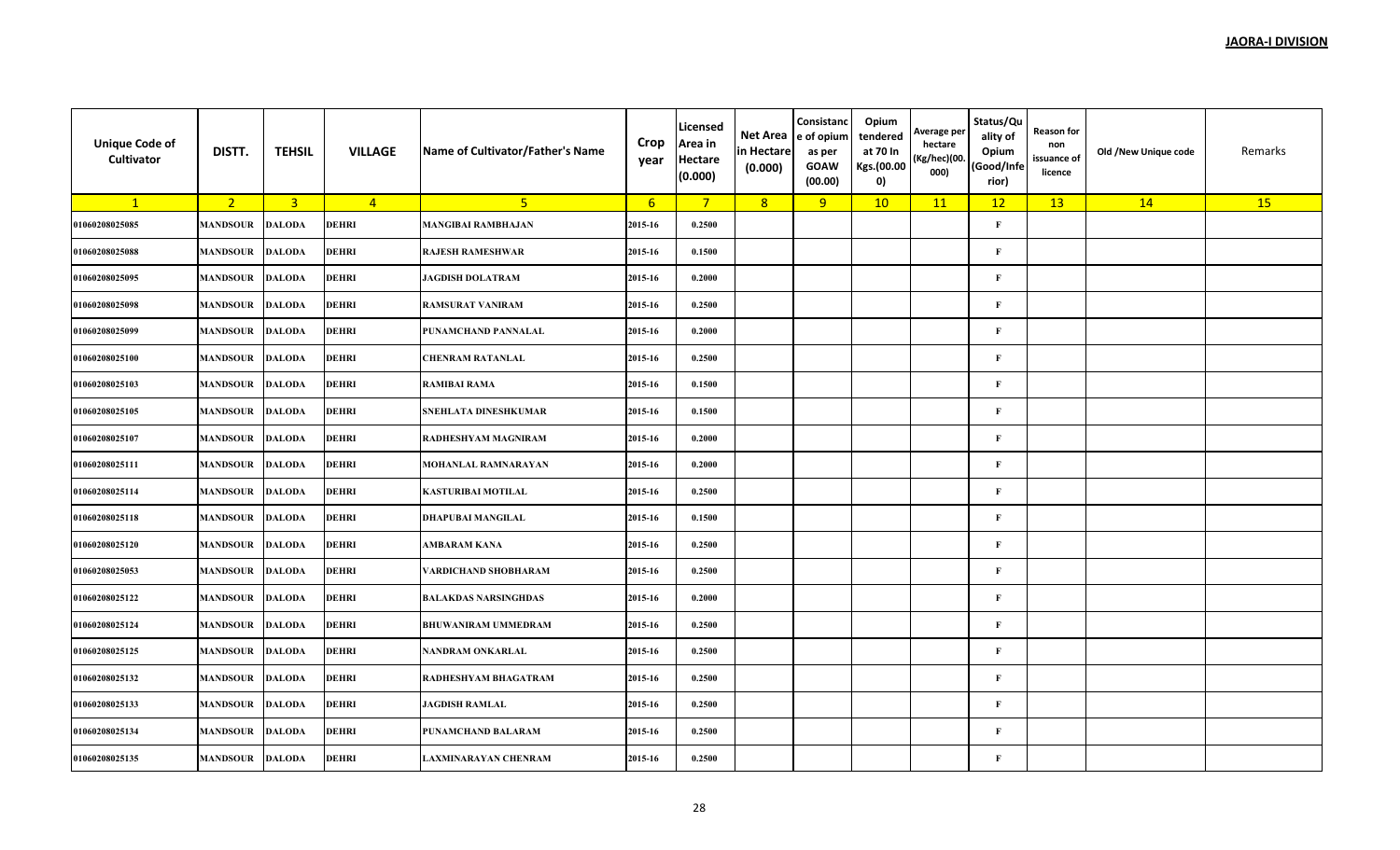| <b>Unique Code of</b><br>Cultivator | DISTT.          | <b>TEHSIL</b>           | <b>VILLAGE</b> | Name of Cultivator/Father's Name | Crop<br>year | Licensed<br>Area in<br><b>Hectare</b><br>(0.000) | Net Area<br>in Hectare<br>(0.000) | Consistanc<br>e of opium<br>as per<br><b>GOAW</b><br>(00.00) | Opium<br>tendered<br>at 70 In<br>Kgs.(00.00<br>$\mathbf{0}$ | Average per<br>hectare<br>(Kg/hec)(00.<br>000) | Status/Qu<br>ality of<br>Opium<br>Good/Infe<br>rior) | Reason for<br>non<br>issuance of<br>licence | Old /New Unique code | Remarks            |
|-------------------------------------|-----------------|-------------------------|----------------|----------------------------------|--------------|--------------------------------------------------|-----------------------------------|--------------------------------------------------------------|-------------------------------------------------------------|------------------------------------------------|------------------------------------------------------|---------------------------------------------|----------------------|--------------------|
| $\mathbf{1}$                        | 2 <sup>7</sup>  | $\overline{\mathbf{3}}$ | $\overline{4}$ | 5 <sub>1</sub>                   | 6            | $\overline{7}$                                   | 8                                 | 9                                                            | 10                                                          | 11                                             | 12                                                   | 13                                          | 14                   | 15                 |
| 01060208025136                      | <b>MANDSOUR</b> | <b>DALODA</b>           | <b>DEHRI</b>   | NANDLAL MOTILAL                  | 2015-16      | 0.2500                                           |                                   |                                                              |                                                             |                                                | $\mathbf{F}$                                         |                                             |                      |                    |
| 01060208025140                      | <b>MANDSOUR</b> | <b>DALODA</b>           | <b>DEHRI</b>   | <b>AMBARAM MOTILAL</b>           | 2015-16      | 0.2500                                           |                                   |                                                              |                                                             |                                                | $\bf F$                                              |                                             |                      |                    |
| 01060208025142                      | <b>MANDSOUR</b> | <b>DALODA</b>           | <b>DEHRI</b>   | <b>BADRIDAS NARSINGHDAS</b>      | 2015-16      | 0.2000                                           |                                   |                                                              |                                                             |                                                | $\mathbf{F}$                                         |                                             |                      |                    |
| 01060208025144                      | <b>MANDSOUR</b> | <b>DALODA</b>           | DEHRI          | <b>BHAGIRATH RANCHOD</b>         | 2015-16      | 0.2000                                           |                                   |                                                              |                                                             |                                                | F                                                    |                                             |                      |                    |
| 01060208025145                      | <b>MANDSOUR</b> | <b>DALODA</b>           | <b>DEHRI</b>   | PUNAMCHAND RAMNARAYAN            | 2015-16      | 0.2500                                           |                                   |                                                              |                                                             |                                                | $\mathbf{F}$                                         |                                             |                      |                    |
| 01060208025146                      | <b>MANDSOUR</b> | <b>DALODA</b>           | <b>DEHRI</b>   | PARMANAND MOTILAL                | 2015-16      | 0.2500                                           |                                   |                                                              |                                                             |                                                | $\bf F$                                              |                                             |                      |                    |
| 01060208025148                      | <b>MANDSOUR</b> | <b>DALODA</b>           | <b>DEHRI</b>   | <b>NANALAL RAMCHARAN</b>         | 2015-16      | 0.2500                                           |                                   |                                                              |                                                             |                                                | $\bf F$                                              |                                             |                      |                    |
| 01060208025149                      | <b>MANDSOUR</b> | <b>DALODA</b>           | <b>DEHRI</b>   | <b>SURATRAM BANSHILAL</b>        | 2015-16      | 0.2500                                           |                                   |                                                              |                                                             |                                                | $\bf F$                                              |                                             |                      |                    |
| 01060208025150                      | <b>MANDSOUR</b> | <b>DALODA</b>           | DEHRI          | PREMBAI GOTAMLAL                 | 2015-16      | 0.2500                                           |                                   |                                                              |                                                             |                                                | F                                                    |                                             |                      |                    |
| 01060208025151                      | <b>MANDSOUR</b> | <b>DALODA</b>           | DEHRI          | <b>GOPAL BHAWARLAL</b>           | 2015-16      | 0.2000                                           |                                   |                                                              |                                                             |                                                | $\mathbf{F}$                                         |                                             |                      |                    |
| 01060208025152                      | <b>MANDSOUR</b> | <b>DALODA</b>           | <b>DEHRI</b>   | <b>KANTABAI SHANKARLAL</b>       | 2015-16      | 0.2000                                           |                                   |                                                              |                                                             |                                                | $\bf F$                                              |                                             |                      |                    |
| 01060208025154                      | <b>MANDSOUR</b> | <b>DALODA</b>           | <b>DEHRI</b>   | RAMESHCHANDRA RAMCHANDRA         | 2015-16      | 0.1500                                           |                                   |                                                              |                                                             |                                                | $\mathbf{F}$                                         |                                             |                      |                    |
| 01060208025158                      | <b>MANDSOUR</b> | <b>DALODA</b>           | <b>DEHRI</b>   | MOHANLAL BANSHILAL               | 2015-16      | 0.2500                                           |                                   |                                                              |                                                             |                                                | $\mathbf{F}$                                         |                                             |                      |                    |
| 01060208025160                      | <b>MANDSOUR</b> | <b>DALODA</b>           | <b>DEHRI</b>   | <b>BANSHILAL MOTILAL</b>         | 2015-16      | 0.2500                                           |                                   |                                                              |                                                             |                                                | $\bf F$                                              |                                             |                      |                    |
| 01060208025161                      | <b>MANDSOUR</b> | <b>DALODA</b>           | <b>DEHRI</b>   | <b>NATHIBAI RAMLAL</b>           | 2015-16      | 0.1000                                           |                                   |                                                              |                                                             |                                                | $\bf F$                                              |                                             |                      | <b>NAME CHANGE</b> |
| 01060208025162                      | <b>MANDSOUR</b> | <b>DALODA</b>           | <b>DEHRI</b>   | <b>BHABHUTRAM ONKARLAL</b>       | 2015-16      | 0.2500                                           |                                   |                                                              |                                                             |                                                | $\mathbf{F}$                                         |                                             |                      |                    |
| 01060208025036                      | <b>MANDSOUR</b> | <b>DALODA</b>           | <b>DEHRI</b>   | AMBARAM KANWARLAL BADA           | 2015-16      | 0.2500                                           |                                   |                                                              |                                                             |                                                | F                                                    |                                             |                      |                    |
| 01060208025030                      | <b>MANDSOUR</b> | <b>DALODA</b>           | <b>DEHRI</b>   | <b>BHANWARLAL RAMESHWAR</b>      | 2015-16      | 0.2000                                           |                                   |                                                              |                                                             |                                                | F                                                    |                                             |                      |                    |
| 01060208025063                      | <b>MANDSOUR</b> | <b>DALODA</b>           | <b>DEHRI</b>   | SHIVNARAYAN BHAGATRAM            | 2015-16      | 0.2500                                           |                                   |                                                              |                                                             |                                                | F                                                    |                                             |                      |                    |
| 01060208025072                      | <b>MANDSOUR</b> | <b>DALODA</b>           | <b>DEHRI</b>   | <b>KANCHANBAI RATANLAL</b>       | 2015-16      | 0.2000                                           |                                   |                                                              |                                                             |                                                | F                                                    |                                             |                      |                    |
| 01060208025168                      | <b>MANDSOUR</b> | <b>DALODA</b>           | <b>DEHRI</b>   | <b>NANALAL GIRDHARI</b>          | 2015-16      | 0.1500                                           |                                   |                                                              |                                                             |                                                | $\bf F$                                              |                                             |                      |                    |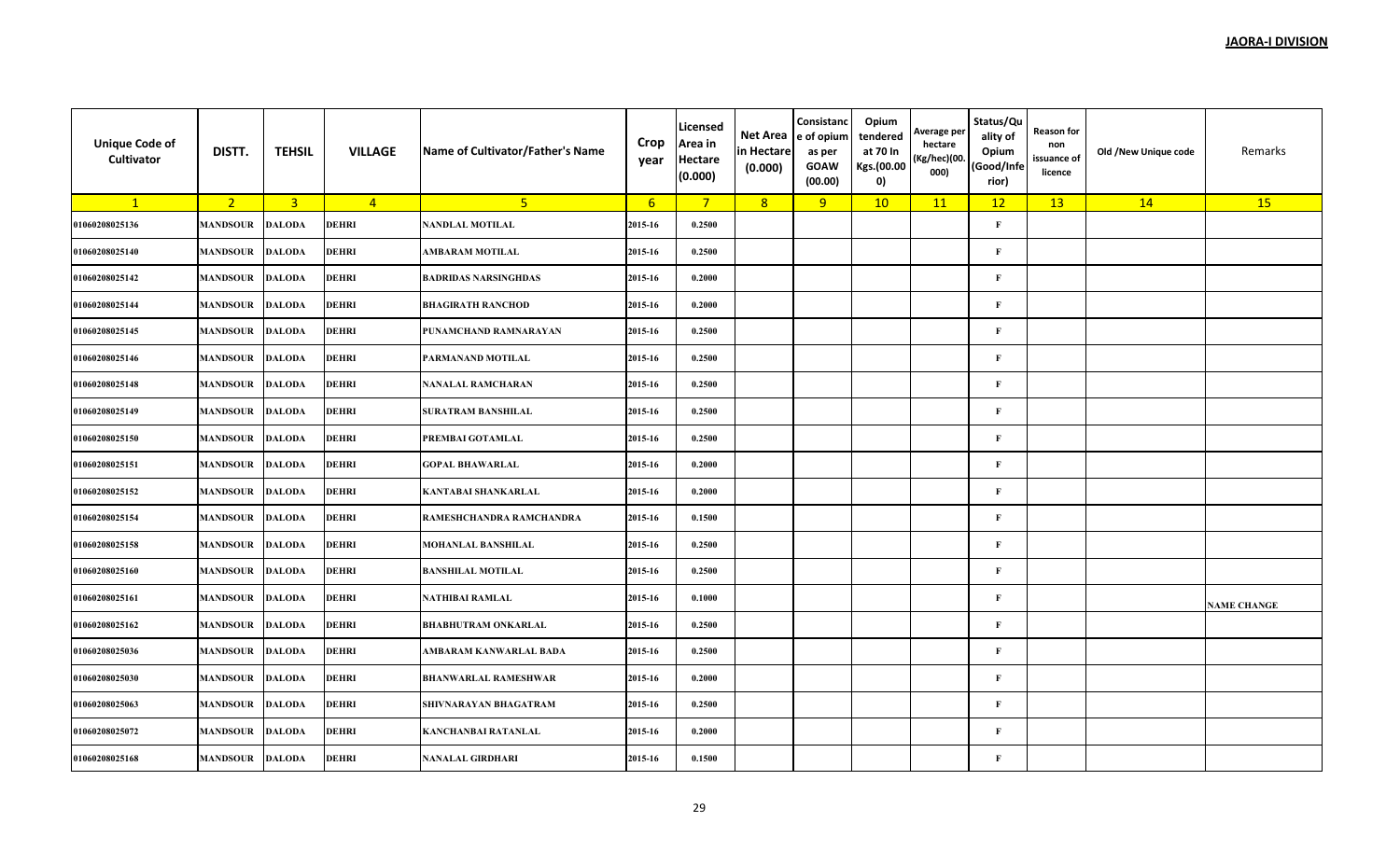| <b>Unique Code of</b><br>Cultivator | DISTT.          | <b>TEHSIL</b>  | <b>VILLAGE</b> | Name of Cultivator/Father's Name | Crop<br>year | Licensed<br>Area in<br><b>Hectare</b><br>(0.000) | Net Area<br>in Hectare<br>(0.000) | Consistanc<br>e of opium<br>as per<br><b>GOAW</b><br>(00.00) | Opium<br>tendered<br>at 70 In<br>Kgs.(00.00<br>0) | Average per<br>hectare<br>(Kg/hec)(00.<br>000) | Status/Qu<br>ality of<br>Opium<br>(Good/Infe<br>rior) | <b>Reason for</b><br>non<br>issuance of<br>licence | Old /New Unique code | Remarks            |
|-------------------------------------|-----------------|----------------|----------------|----------------------------------|--------------|--------------------------------------------------|-----------------------------------|--------------------------------------------------------------|---------------------------------------------------|------------------------------------------------|-------------------------------------------------------|----------------------------------------------------|----------------------|--------------------|
| $\mathbf{1}$                        | 2 <sup>2</sup>  | $\overline{3}$ | $\overline{4}$ | 5 <sub>o</sub>                   | 6            | $7^{\circ}$                                      | 8                                 | 9                                                            | 10                                                | 11                                             | 12                                                    | 13                                                 | 14                   | 15                 |
| 01060208025007                      | <b>MANDSOUR</b> | <b>DALODA</b>  | DEHRI          | <b>SHANIBAI NARSINGHDAS</b>      | 2015-16      | 0.2000                                           |                                   |                                                              |                                                   |                                                | $\mathbf{F}$                                          |                                                    |                      |                    |
| 01060208025002                      | <b>MANDSOUR</b> | <b>DALODA</b>  | DEHRI          | RAMESHWAR NATHULAL               | 2015-16      | 0.2500                                           |                                   |                                                              |                                                   |                                                | $\mathbf{F}$                                          |                                                    |                      |                    |
| 01060208025119                      | <b>MANDSOUR</b> | <b>DALODA</b>  | <b>DEHRI</b>   | <b>BASANTIBAI NANDA</b>          | 2015-16      | 0.1000                                           |                                   |                                                              |                                                   |                                                | F                                                     |                                                    |                      |                    |
| 01060208025123                      | <b>MANDSOUR</b> | <b>DALODA</b>  | DEHRI          | RADHESHYAM RAMCHARANJI           | 2015-16      | 0.2000                                           | 0.1500                            | 60.19                                                        | 7.575                                             | 50.500                                         | G                                                     |                                                    |                      |                    |
| 01060208025082                      | MANDSOUR        | <b>DALODA</b>  | <b>DEHRI</b>   | <b>NARSINGH JAISINGH</b>         | 2015-16      | 0.2500                                           |                                   |                                                              |                                                   |                                                | $\mathbf{F}$                                          |                                                    |                      |                    |
| 01060208025153                      | <b>MANDSOUR</b> | <b>DALODA</b>  | DEHRI          | AMRATRAM GANGARAM                | 2015-16      | 0.2000                                           |                                   |                                                              |                                                   |                                                | $\mathbf{F}$                                          |                                                    |                      |                    |
| 01060208025013                      | <b>MANDSOUR</b> | <b>DALODA</b>  | <b>DEHRI</b>   | RAMDAYAL ASHARAM                 | 2015-16      | 0.2500                                           |                                   |                                                              |                                                   |                                                | $\mathbf{F}$                                          |                                                    |                      |                    |
| 01060208025026                      | <b>MANDSOUR</b> | <b>DALODA</b>  | DEHRI          | VISHNULAL DEVRAM                 | 2015-16      | 0.2500                                           |                                   |                                                              |                                                   |                                                | $\mathbf{F}$                                          |                                                    |                      |                    |
| 01060208025056                      | MANDSOUR        | <b>DALODA</b>  | <b>DEHRI</b>   | <b>KAMLABAI RAMPRASAD</b>        | 2015-16      | 0.2000                                           |                                   |                                                              |                                                   |                                                | $\mathbf{F}$                                          |                                                    |                      |                    |
| 01060208025080                      | <b>MANDSOUR</b> | <b>DALODA</b>  | <b>DEHRI</b>   | SHANKARLAL PANNALAL              | 2015-16      | 0.2000                                           |                                   |                                                              |                                                   |                                                | $\mathbf{F}$                                          |                                                    |                      |                    |
| 01060208025084                      | <b>MANDSOUR</b> | <b>DALODA</b>  | <b>DEHRI</b>   | <b>BANSHILAL KANWARLAL</b>       | 2015-16      | 0.2000                                           |                                   |                                                              |                                                   |                                                | $\mathbf{F}$                                          |                                                    |                      |                    |
| 01060208025141                      | MANDSOUR        | <b>DALODA</b>  | DEHRI          | PREMNARAYAN BHARATRAM            | 2015-16      | 0.2500                                           |                                   |                                                              |                                                   |                                                | $\mathbf{F}$                                          |                                                    |                      |                    |
| 01060208025130                      | MANDSOUR        | <b>DALODA</b>  | <b>DEHRI</b>   | RAMESHWAR RAMNARAYAN             | 2015-16      | 0.2000                                           |                                   |                                                              |                                                   |                                                | $\mathbf{F}$                                          |                                                    |                      |                    |
| 01060208025035                      | <b>MANDSOUR</b> | <b>DALODA</b>  | <b>DEHRI</b>   | <b>RUPLAL GIRDHARI</b>           | 2015-16      | 0.2500                                           |                                   |                                                              |                                                   |                                                | $\mathbf{F}$                                          |                                                    |                      |                    |
| 01060208025043                      | MANDSOUR        | <b>DALODA</b>  | DEHRI          | KALAWATIBAI PRABHULAL            | 2015-16      | 0.2000                                           |                                   |                                                              |                                                   |                                                | $\mathbf{F}$                                          |                                                    |                      |                    |
| 01060208025075                      | MANDSOUR        | <b>DALODA</b>  | DEHRI          | <b>MAHESHKUMAR NANALAL</b>       | 2015-16      | 0.1000                                           |                                   |                                                              |                                                   |                                                | $\mathbf{F}$                                          |                                                    |                      |                    |
| 01060208025094                      | MANDSOUR        | <b>DALODA</b>  | DEHRI          | <b>DOLATRAM RAMNARAYAN</b>       | 2015-16      | 0.2500                                           | 0.2463                            | 68.31                                                        | 1.649                                             | 6.695                                          | ${\bf G}$                                             |                                                    |                      |                    |
| 01060208025113                      | <b>MANDSOUR</b> | <b>DALODA</b>  | <b>DEHRI</b>   | <b>DHAPUBAI GANESHRAM</b>        | 2015-16      | 0.1000                                           |                                   |                                                              |                                                   |                                                | $\mathbf{F}$                                          |                                                    |                      |                    |
| 01060208025163                      | MANDSOUR        | <b>DALODA</b>  | DEHRI          | PRABHUBAI BHAGATRAM              | 2015-16      | 0.1000                                           |                                   |                                                              |                                                   |                                                | F                                                     |                                                    |                      |                    |
| 01060208025045                      | MANDSOUR        | <b>DALODA</b>  | DEHRI          | <b>RAMLAL NATHULAL</b>           | 2015-16      | 0.1000                                           |                                   |                                                              |                                                   |                                                | $\mathbf{F}$                                          |                                                    |                      |                    |
| 01060208025016                      | MANDSOUR        | <b>DALODA</b>  | <b>DEHRI</b>   | <b>RAMDAYAL SHRIRAM</b>          | 2015-16      | 0.1000                                           |                                   |                                                              |                                                   |                                                | $\mathbf{F}$                                          |                                                    |                      | <b>NAME CHANGE</b> |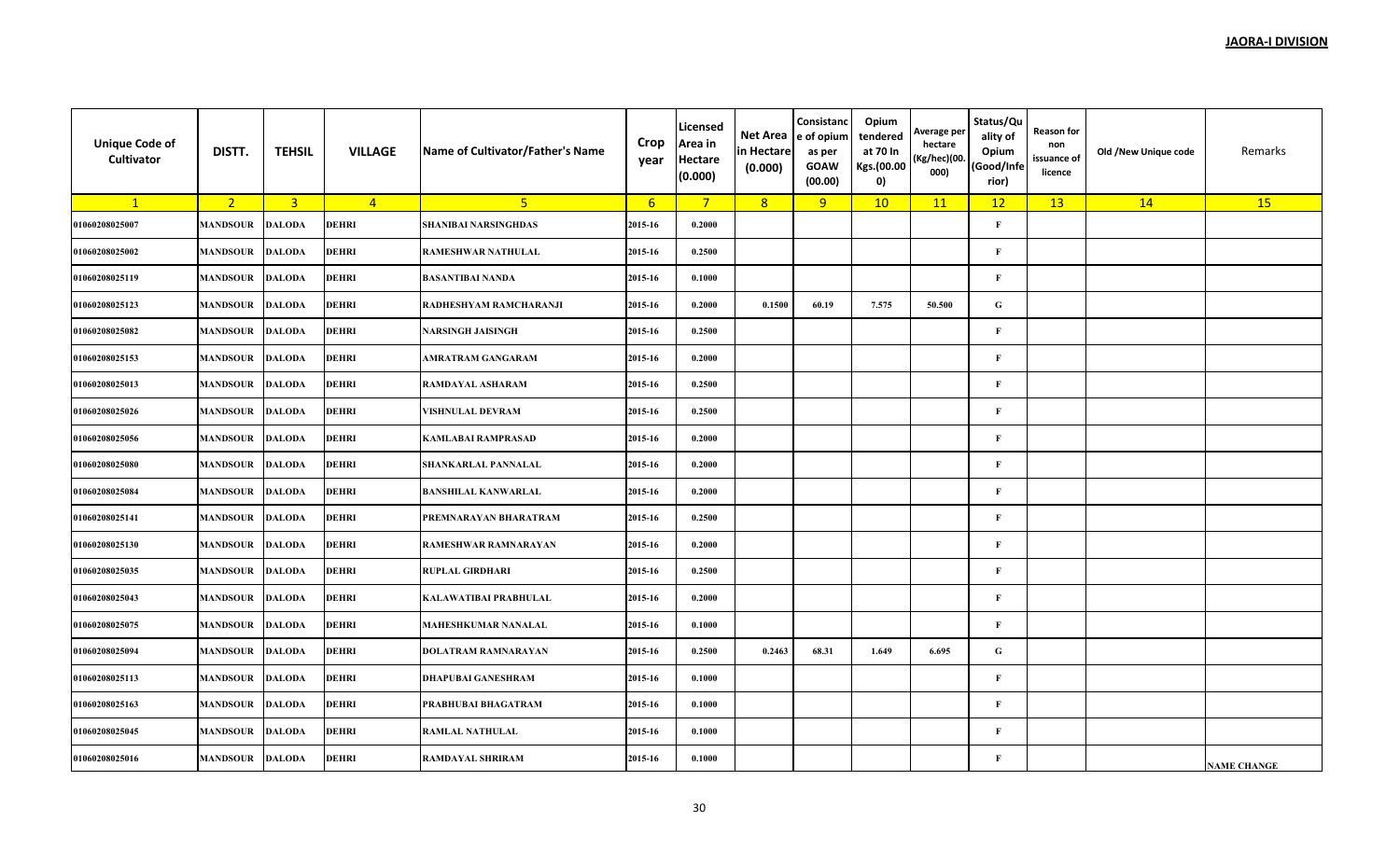| <b>Unique Code of</b><br>Cultivator | DISTT.          | <b>TEHSIL</b>  | <b>VILLAGE</b>                   | Name of Cultivator/Father's Name           | Crop<br>year | Licensed<br>Area in<br><b>Hectare</b><br>(0.000) | Net Area<br>in Hectare<br>(0.000) | Consistanc<br>e of opium<br>as per<br><b>GOAW</b><br>(00.00) | Opium<br>tendered<br>at 70 In<br>Kgs.(00.00<br>0) | Average per<br>hectare<br>(Kg/hec)(00.<br>000) | Status/Qu<br>ality of<br>Opium<br>(Good/Infe<br>rior) | <b>Reason for</b><br>non<br>issuance of<br>licence | Old /New Unique code | Remarks |
|-------------------------------------|-----------------|----------------|----------------------------------|--------------------------------------------|--------------|--------------------------------------------------|-----------------------------------|--------------------------------------------------------------|---------------------------------------------------|------------------------------------------------|-------------------------------------------------------|----------------------------------------------------|----------------------|---------|
| $\mathbf{1}$                        | 2 <sup>2</sup>  | $\overline{3}$ | $\overline{4}$                   | 5 <sup>1</sup>                             | 6            | $7^{\circ}$                                      | 8                                 | 9                                                            | 10                                                | 11                                             | 12                                                    | 13                                                 | 14                   | 15      |
| 01060208040001                      | <b>MANDSOUR</b> | <b>DALODA</b>  |                                  | KHAJURIYASARANG RAMPRASAD SHIVNARAYAN      | 2015-16      | 0.2000                                           |                                   |                                                              |                                                   |                                                | $\mathbf F$                                           |                                                    |                      |         |
| 01060208040007                      | <b>MANDSOUR</b> | <b>DALODA</b>  | KHAJURIYASARANG RANGLAL DEVRAM   |                                            | 2015-16      | 0.2000                                           |                                   |                                                              |                                                   |                                                | $\mathbf F$                                           |                                                    |                      |         |
| 01060208040009                      | <b>MANDSOUR</b> | <b>DALODA</b>  |                                  | KHAJURIYASARANG RAMPRASAD NATHU            | 2015-16      | 0.2000                                           |                                   |                                                              |                                                   |                                                | $\mathbf F$                                           |                                                    |                      |         |
| 01060208040015                      | <b>MANDSOUR</b> | <b>DALODA</b>  |                                  | KHAJURIYASARANG SITABAI SHANKARGIRI        | 2015-16      | 0.2000                                           |                                   |                                                              |                                                   |                                                | $\mathbf F$                                           |                                                    |                      |         |
| 01060208040026                      | <b>MANDSOUR</b> | <b>DALODA</b>  |                                  | KHAJURIYASARANG KOMALCHAND CHAMPALAL       | 2015-16      | 0.2000                                           |                                   |                                                              |                                                   |                                                | $\mathbf F$                                           |                                                    |                      |         |
| 01060208040027                      | <b>MANDSOUR</b> | <b>DALODA</b>  | KHAJURIYASARANG RODILAL BHUWAN   |                                            | 2015-16      | 0.2000                                           |                                   |                                                              |                                                   |                                                | $\mathbf F$                                           |                                                    |                      |         |
| 01060208040029                      | <b>MANDSOUR</b> | <b>DALODA</b>  | KHAJURIYASARANG LACHIBAI SONIBAI |                                            | 2015-16      | 0.2500                                           |                                   |                                                              |                                                   |                                                | F                                                     |                                                    |                      |         |
| 01060208040037                      | <b>MANDSOUR</b> | <b>DALODA</b>  |                                  | KHAJURIYASARANG KAILASHBAI RAMPRASAD       | 2015-16      | 0.2500                                           |                                   |                                                              |                                                   |                                                | $\mathbf F$                                           |                                                    |                      |         |
| 01060208040039                      | <b>MANDSOUR</b> | <b>DALODA</b>  |                                  | KHAJURIYASARANG DEVRAM NANDRAM             | 2015-16      | 0.2500                                           |                                   |                                                              |                                                   |                                                | $\mathbf F$                                           |                                                    |                      |         |
| 01060208040040                      | <b>MANDSOUR</b> | <b>DALODA</b>  |                                  | KHAJURIYASARANG NANDGIR SHANKARGIR         | 2015-16      | 0.2000                                           |                                   |                                                              |                                                   |                                                | $\mathbf{F}$                                          |                                                    |                      |         |
| 01060208040049                      | <b>MANDSOUR</b> | <b>DALODA</b>  | KHAJURIYASARANG BAGDIRAM TEKA    |                                            | 2015-16      | 0.2500                                           |                                   |                                                              |                                                   |                                                | $\mathbf F$                                           |                                                    |                      |         |
| 01060208040063                      | <b>MANDSOUR</b> | <b>DALODA</b>  |                                  | KHAJURIYASARANG GENDALAL MOHANLAL          | 2015-16      | 0.2000                                           |                                   |                                                              |                                                   |                                                | $\mathbf F$                                           |                                                    |                      |         |
| 01060208040066                      | <b>MANDSOUR</b> | <b>DALODA</b>  |                                  | KHAJURIYASARANG CHENRAM SUDDIBAI           | 2015-16      | 0.2500                                           |                                   |                                                              |                                                   |                                                | $\mathbf F$                                           |                                                    |                      |         |
| 01060208040070                      | <b>MANDSOUR</b> | <b>DALODA</b>  |                                  | KHAJURIYASARANG BHANWARLAL KESHURAM        | 2015-16      | 0.2500                                           |                                   |                                                              |                                                   |                                                | $\mathbf F$                                           |                                                    |                      |         |
| 01060208040072                      | <b>MANDSOUR</b> | <b>DALODA</b>  |                                  | KHAJURIYASARANG MADANLAL BAGDIRAM          | 2015-16      | 0.2000                                           |                                   |                                                              |                                                   |                                                | $\mathbf F$                                           |                                                    |                      |         |
| 01060208040073                      | <b>MANDSOUR</b> | <b>DALODA</b>  |                                  | KHAJURIYASARANG MANGILAL SHOBHARAM         | 2015-16      | 0.2500                                           |                                   |                                                              |                                                   |                                                | $\mathbf F$                                           |                                                    |                      |         |
| 01060208040078                      | <b>MANDSOUR</b> | <b>DALODA</b>  | KHAJURIYASARANG RAMNIVAS GHASI   |                                            | 2015-16      | 0.2500                                           |                                   |                                                              |                                                   |                                                | F                                                     |                                                    |                      |         |
| 01060208040081                      | <b>MANDSOUR</b> | <b>DALODA</b>  | KHAJURIYASARANG GHISIBAI DEVRAM  |                                            | 2015-16      | 0.2000                                           |                                   |                                                              |                                                   |                                                | $\mathbf F$                                           |                                                    |                      |         |
| 01060208040087                      | <b>MANDSOUR</b> | <b>DALODA</b>  |                                  | KHAJURIYASARANG PREMCHAND RAMCHAND PATIDAR | 2015-16      | 0.2500                                           |                                   |                                                              |                                                   |                                                | $\mathbf F$                                           |                                                    |                      |         |
| 01060208040090                      | <b>MANDSOUR</b> | <b>DALODA</b>  |                                  | KHAJURIYASARANG RAMCHANDRA NANURAM         | 2015-16      | 0.2000                                           |                                   |                                                              |                                                   |                                                | $\mathbf F$                                           |                                                    |                      |         |
| 01060208040098                      | <b>MANDSOUR</b> | <b>DALODA</b>  |                                  | KHAJURIYASARANG RAMESHWAR NATHULAL         | 2015-16      | 0.2000                                           |                                   |                                                              |                                                   |                                                | $\mathbf F$                                           |                                                    |                      |         |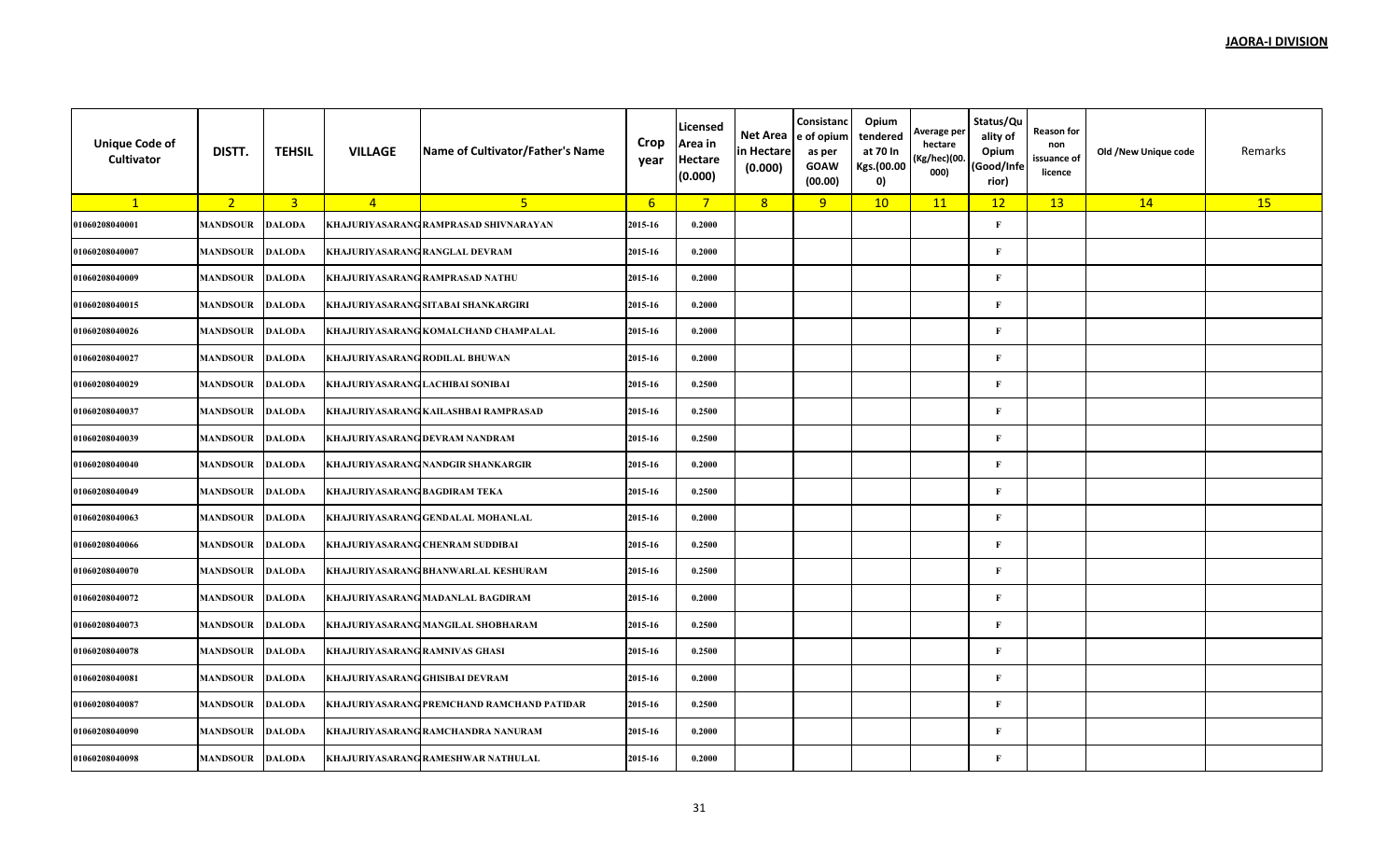| <b>Unique Code of</b><br>Cultivator | DISTT.          | <b>TEHSIL</b>  | <b>VILLAGE</b> | Name of Cultivator/Father's Name           | Crop<br>year | Licensed<br>Area in<br><b>Hectare</b><br>(0.000) | Net Area<br>in Hectare<br>(0.000) | Consistanc<br>e of opium<br>as per<br><b>GOAW</b><br>(00.00) | Opium<br>tendered<br>at 70 In<br>Kgs.(00.00<br>0) | Average per<br>hectare<br>(Kg/hec)(00.<br>000) | Status/Qu<br>ality of<br>Opium<br>(Good/Infe<br>rior) | <b>Reason for</b><br>non<br>issuance of<br>licence | Old /New Unique code | Remarks |
|-------------------------------------|-----------------|----------------|----------------|--------------------------------------------|--------------|--------------------------------------------------|-----------------------------------|--------------------------------------------------------------|---------------------------------------------------|------------------------------------------------|-------------------------------------------------------|----------------------------------------------------|----------------------|---------|
| $\mathbf{1}$                        | 2 <sub>1</sub>  | $\overline{3}$ | $\overline{4}$ | 5 <sup>1</sup>                             | 6            | $7^{\circ}$                                      | 8                                 | 9                                                            | 10                                                | 11                                             | 12                                                    | 13                                                 | 14                   | 15      |
| 01060208040099                      | <b>MANDSOUR</b> | <b>DALODA</b>  |                | KHAJURIYASARANG KANWARLAL VENIRAM          | 2015-16      | 0.2500                                           |                                   |                                                              |                                                   |                                                | $\mathbf{F}$                                          |                                                    |                      |         |
| 01060208040100                      | <b>MANDSOUR</b> | <b>DALODA</b>  |                | KHAJURIYASARANG KOSHALLYABAI BHANWARLAL    | 2015-16      | 0.2500                                           |                                   |                                                              |                                                   |                                                | F                                                     |                                                    |                      |         |
| 01060208040118                      | MANDSOUR        | <b>DALODA</b>  |                | KHAJURIYASARANG KAMLABAI MOHANLAL          | 2015-16      | 0.2500                                           |                                   |                                                              |                                                   |                                                | F                                                     |                                                    |                      |         |
| 01060208040121                      | <b>MANDSOUR</b> | <b>DALODA</b>  |                | KHAJURIYASARANG MENABAI VAJERAM            | 2015-16      | 0.2000                                           |                                   |                                                              |                                                   |                                                | $\mathbf{F}$                                          |                                                    |                      |         |
| 01060208040122                      | <b>MANDSOUR</b> | <b>DALODA</b>  |                | KHAJURIYASARANG NAGUDAS BAIRAGI SHYAMDAS   | 2015-16      | 0.2000                                           |                                   |                                                              |                                                   |                                                | $\mathbf{F}$                                          |                                                    |                      |         |
| 01060208040130                      | <b>MANDSOUR</b> | <b>DALODA</b>  |                | KHAJURIYASARANG VARDICHAND NATHU           | 2015-16      | 0.2500                                           |                                   |                                                              |                                                   |                                                | $\mathbf{F}$                                          |                                                    |                      |         |
| 01060208040135                      | <b>MANDSOUR</b> | <b>DALODA</b>  |                | KHAJURIYASARANG RADHESHYAM PRABHULAL       | 2015-16      | 0.2000                                           |                                   |                                                              |                                                   |                                                | $\mathbf{F}$                                          |                                                    |                      |         |
| 01060208040139                      | <b>MANDSOUR</b> | <b>DALODA</b>  |                | KHAJURIYASARANG RAMKANYYABAI DEVRAM        | 2015-16      | 0.2500                                           |                                   |                                                              |                                                   |                                                | $\mathbf{F}$                                          |                                                    |                      |         |
| 01060208040143                      | <b>MANDSOUR</b> | <b>DALODA</b>  |                | KHAJURIYASARANG SHANTILAL RAMESHWAR        | 2015-16      | 0.2500                                           |                                   |                                                              |                                                   |                                                | $\mathbf{F}$                                          |                                                    |                      |         |
| 01060208040144                      | <b>MANDSOUR</b> | <b>DALODA</b>  |                | KHAJURIYASARANG MANNALAL SUKHLAL           | 2015-16      | 0.2000                                           |                                   |                                                              |                                                   |                                                | $\mathbf{F}$                                          |                                                    |                      |         |
| 01060208040059                      | <b>MANDSOUR</b> | <b>DALODA</b>  |                | KHAJURIYASARANG SUGANBAI BHERULAL          | 2015-16      | 0.2500                                           |                                   |                                                              |                                                   |                                                | $\mathbf{F}$                                          |                                                    |                      |         |
| 01060208040022                      | <b>MANDSOUR</b> | <b>DALODA</b>  |                | KHAJURIYASARANG RAMKANYYABAI CHAMPALAL     | 2015-16      | 0.2000                                           |                                   |                                                              |                                                   |                                                | $\mathbf{F}$                                          |                                                    |                      |         |
| 01060208040020                      | <b>MANDSOUR</b> | <b>DALODA</b>  |                | KHAJURIYASARANG RANCHOD BHANWARLAL         | 2015-16      | 0.2500                                           |                                   |                                                              |                                                   |                                                | $\mathbf{F}$                                          |                                                    |                      |         |
| 01060208040160                      | <b>MANDSOUR</b> | <b>DALODA</b>  |                | KHAJURIYASARANG DHAPUBAI KESHURAM          | 2015-16      | 0.2000                                           |                                   |                                                              |                                                   |                                                | $\mathbf{F}$                                          |                                                    |                      |         |
| 01060208040157                      | <b>MANDSOUR</b> | <b>DALODA</b>  |                | KHAJURIYASARANG LAXMINARAYAN RAMCHANDRA    | 2015-16      | 0.2500                                           |                                   |                                                              |                                                   |                                                | $\mathbf{F}$                                          |                                                    |                      |         |
| 01060208040125                      | <b>MANDSOUR</b> | <b>DALODA</b>  |                | KHAJURIYASARANG JUJHARLAL GANESHRAM        | 2015-16      | 0.2500                                           |                                   |                                                              |                                                   |                                                | $\mathbf{F}$                                          |                                                    |                      |         |
| 01060208040058                      | MANDSOUR        | <b>DALODA</b>  |                | KHAJURIYASARANG BAPULAL CHENRAM            | 2015-16      | 0.2000                                           |                                   |                                                              |                                                   |                                                | $\mathbf{F}$                                          |                                                    |                      |         |
| 01060208040045                      | <b>MANDSOUR</b> | <b>DALODA</b>  |                | KHAJURIYASARANG BHANWARLAL DEVRAM          | 2015-16      | 0.2500                                           |                                   |                                                              |                                                   |                                                | $\mathbf{F}$                                          |                                                    |                      |         |
| 01060208040062                      | <b>MANDSOUR</b> | <b>DALODA</b>  |                | KHAJURIYASARANG MOHANGIR KELASHGIR         | 2015-16      | 0.2000                                           |                                   |                                                              |                                                   |                                                | F                                                     |                                                    |                      |         |
| 01060208040002                      | <b>MANDSOUR</b> | <b>DALODA</b>  |                | KHAJURIYASARANG MOHANLAL SHIVNARAYAN       | 2015-16      | 0.2000                                           |                                   |                                                              |                                                   |                                                | $\mathbf{F}$                                          |                                                    |                      |         |
| 01060208040012                      | <b>MANDSOUR</b> | <b>DALODA</b>  |                | KHAJURIYASARANG KANTILAL SUKHLAL CHAGANLAL | 2015-16      | 0.1000                                           |                                   |                                                              |                                                   |                                                | $\mathbf{F}$                                          |                                                    |                      |         |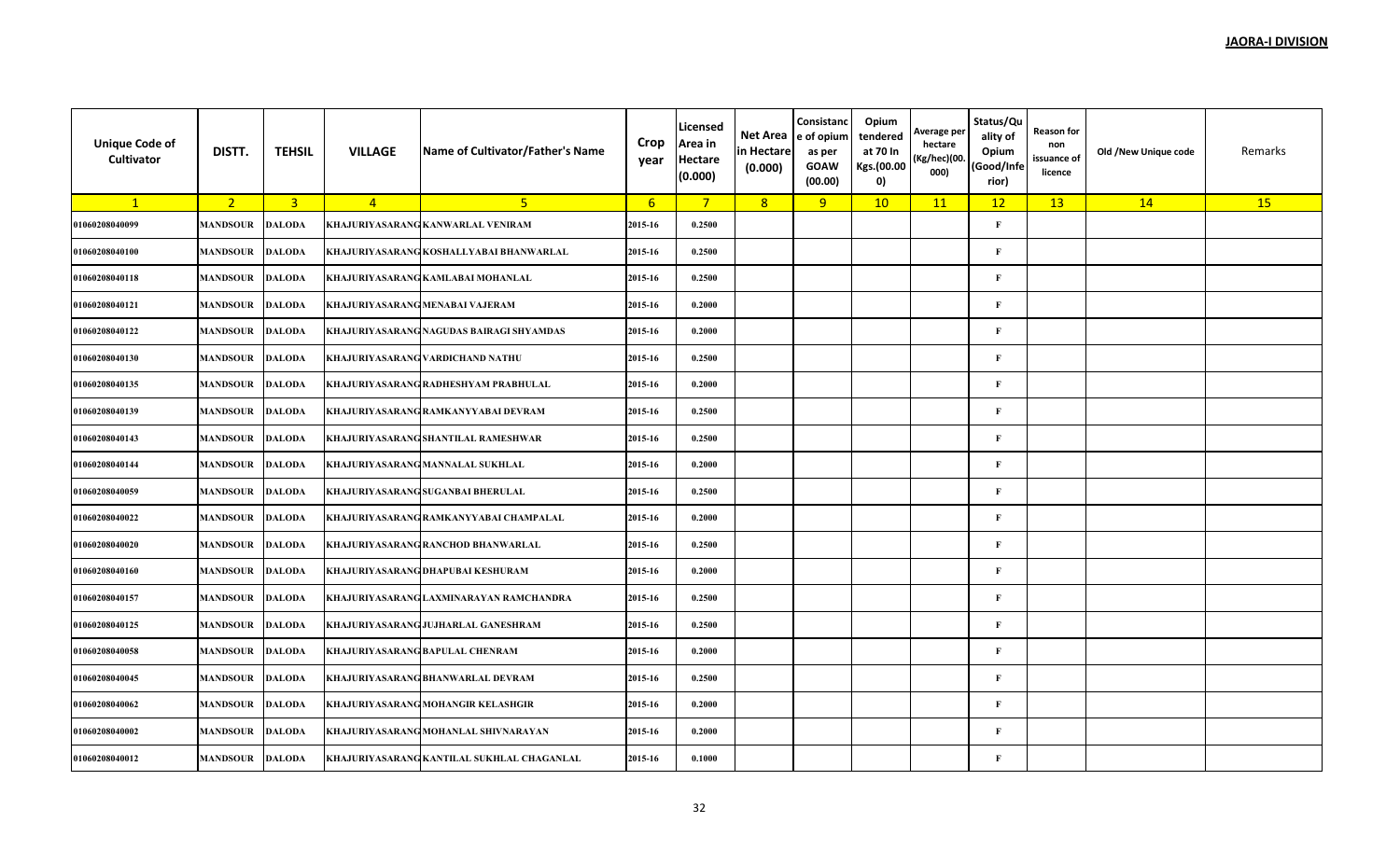| <b>Unique Code of</b><br>Cultivator | DISTT.          | <b>TEHSIL</b>  | <b>VILLAGE</b>                 | Name of Cultivator/Father's Name    | Crop<br>year | Licensed<br>Area in<br><b>Hectare</b><br>(0.000) | Net Area<br>in Hectare<br>(0.000) | Consistanc<br>e of opium<br>as per<br><b>GOAW</b><br>(00.00) | Opium<br>tendered<br>at 70 In<br>Kgs.(00.00<br>0) | Average per<br>hectare<br>(Kg/hec)(00.<br>000) | Status/Qu<br>ality of<br>Opium<br>(Good/Infe<br>rior) | <b>Reason for</b><br>non<br>issuance of<br>licence | Old /New Unique code | Remarks |
|-------------------------------------|-----------------|----------------|--------------------------------|-------------------------------------|--------------|--------------------------------------------------|-----------------------------------|--------------------------------------------------------------|---------------------------------------------------|------------------------------------------------|-------------------------------------------------------|----------------------------------------------------|----------------------|---------|
| $\mathbf{1}$                        | 2 <sub>1</sub>  | $\overline{3}$ | $\overline{4}$                 | 5 <sup>1</sup>                      | $6^{\circ}$  | $7^{\circ}$                                      | 8                                 | 9                                                            | 10                                                | 11                                             | 12                                                    | 13                                                 | 14                   | 15      |
| 01060208040031                      | <b>MANDSOUR</b> | <b>DALODA</b>  |                                | KHAJURIYASARANG BHANWARLAL DHANNA   | 2015-16      | 0.2500                                           |                                   |                                                              |                                                   |                                                | $\mathbf{F}$                                          |                                                    |                      |         |
| 01060208040046                      | <b>MANDSOUR</b> | <b>DALODA</b>  |                                | KHAJURIYASARANG GOPAL NIRBHAYRAM    | 2015-16      | 0.1000                                           |                                   |                                                              |                                                   |                                                | F                                                     |                                                    |                      |         |
| 01060208040050                      | MANDSOUR        | <b>DALODA</b>  |                                | KHAJURIYASARANG MENABAI BADRILAL    | 2015-16      | 0.2500                                           |                                   |                                                              |                                                   |                                                | F                                                     |                                                    |                      |         |
| 01060208040060                      | <b>MANDSOUR</b> | <b>DALODA</b>  |                                | KHAJURIYASARANG MANGILAL PRABHULAL  | 2015-16      | 0.2500                                           |                                   |                                                              |                                                   |                                                | $\mathbf{F}$                                          |                                                    |                      |         |
| 01060208040084                      | <b>MANDSOUR</b> | <b>DALODA</b>  |                                | KHAJURIYASARANG BARDIBAI RADHESHYAM | 2015-16      | 0.1000                                           |                                   |                                                              |                                                   |                                                | $\mathbf{F}$                                          |                                                    |                      |         |
| 01060208040105                      | <b>MANDSOUR</b> | <b>DALODA</b>  |                                | KHAJURIYASARANG RAJMAL BHERULAL     | 2015-16      | 0.1000                                           |                                   |                                                              |                                                   |                                                | $\mathbf{F}$                                          |                                                    |                      |         |
| 01060208040110                      | <b>MANDSOUR</b> | <b>DALODA</b>  | KHAJURIYASARANG GITABAI RAMA   |                                     | 2015-16      | 0.2000                                           |                                   |                                                              |                                                   |                                                | $\mathbf{F}$                                          |                                                    |                      |         |
| 01060208040115                      | <b>MANDSOUR</b> | <b>DALODA</b>  |                                | KHAJURIYASARANG SAMPATBAI SHRILAL   | 2015-16      | 0.2000                                           |                                   |                                                              |                                                   |                                                | $\mathbf{F}$                                          |                                                    |                      |         |
| 01060208040116                      | <b>MANDSOUR</b> | <b>DALODA</b>  |                                | KHAJURIYASARANG NANDRAM RATANLAL    | 2015-16      | 0.1000                                           |                                   |                                                              |                                                   |                                                | $\mathbf{F}$                                          |                                                    |                      |         |
| 01060208040132                      | <b>MANDSOUR</b> | <b>DALODA</b>  |                                | KHAJURIYASARANG NANIBAI UMRAVGIR    | 2015-16      | 0.1000                                           |                                   |                                                              |                                                   |                                                | $\mathbf{F}$                                          |                                                    |                      |         |
| 01060208040133                      | <b>MANDSOUR</b> | <b>DALODA</b>  |                                | KHAJURIYASARANG GOPILAL AMBARAM     | 2015-16      | 0.1000                                           |                                   |                                                              |                                                   |                                                | $\mathbf{F}$                                          |                                                    |                      |         |
| 01060208040134                      | <b>MANDSOUR</b> | <b>DALODA</b>  |                                | KHAJURIYASARANG DHURIBAI RATANLAL   | 2015-16      | 0.2500                                           |                                   |                                                              |                                                   |                                                | $\mathbf{F}$                                          |                                                    |                      |         |
| 01060208040113                      | <b>MANDSOUR</b> | <b>DALODA</b>  |                                | KHAJURIYASARANG MANGUBAI BHERULAL   | 2015-16      | 0.2000                                           |                                   |                                                              |                                                   |                                                | $\mathbf{F}$                                          |                                                    |                      |         |
| 01060208040043                      | <b>MANDSOUR</b> | <b>DALODA</b>  | KHAJURIYASARANG BADRILAL NANDA |                                     | 2015-16      | 0.2500                                           |                                   |                                                              |                                                   |                                                | $\mathbf{F}$                                          |                                                    |                      |         |
| 01060208040019                      | <b>MANDSOUR</b> | <b>DALODA</b>  |                                | KHAJURIYASARANG RAMPRASAD NARAYAN   | 2015-16      | 0.2500                                           |                                   |                                                              |                                                   |                                                | $\mathbf{F}$                                          |                                                    |                      |         |
| 01060208030001                      | <b>MANDSOUR</b> | <b>DALODA</b>  | KARJU                          | RAMPRASAD KANWARLAL                 | 2015-16      | 0.2500                                           |                                   |                                                              |                                                   |                                                | $\mathbf{F}$                                          |                                                    |                      |         |
| 01060208030005                      | MANDSOUR        | <b>DALODA</b>  | KARJU                          | <b>SAJJANBAI BHAGWAN</b>            | 2015-16      | 0.1500                                           |                                   |                                                              |                                                   |                                                | $\mathbf{F}$                                          |                                                    |                      |         |
| 01060208030008                      | <b>MANDSOUR</b> | <b>DALODA</b>  | KARJU                          | RAMKUNWARBAI BAHADURSINGH           | 2015-16      | 0.2000                                           |                                   |                                                              |                                                   |                                                | $\mathbf{F}$                                          |                                                    |                      |         |
| 01060208030010                      | <b>MANDSOUR</b> | <b>DALODA</b>  | KARJU                          | <b>DEVELAL KANAJI</b>               | 2015-16      | 0.2000                                           |                                   |                                                              |                                                   |                                                | F                                                     |                                                    |                      |         |
| 01060208030013                      | <b>MANDSOUR</b> | <b>DALODA</b>  | KARJU                          | BAPULAL SAMANDARLAL KANWARLAL       | 2015-16      | 0.2500                                           |                                   |                                                              |                                                   |                                                | $\mathbf{F}$                                          |                                                    |                      |         |
| 01060208030017                      | <b>MANDSOUR</b> | <b>DALODA</b>  | KARJU                          | <b>BHAGWANSINGH HIRALAL</b>         | 2015-16      | 0.2000                                           |                                   |                                                              |                                                   |                                                | $\mathbf{F}$                                          |                                                    |                      |         |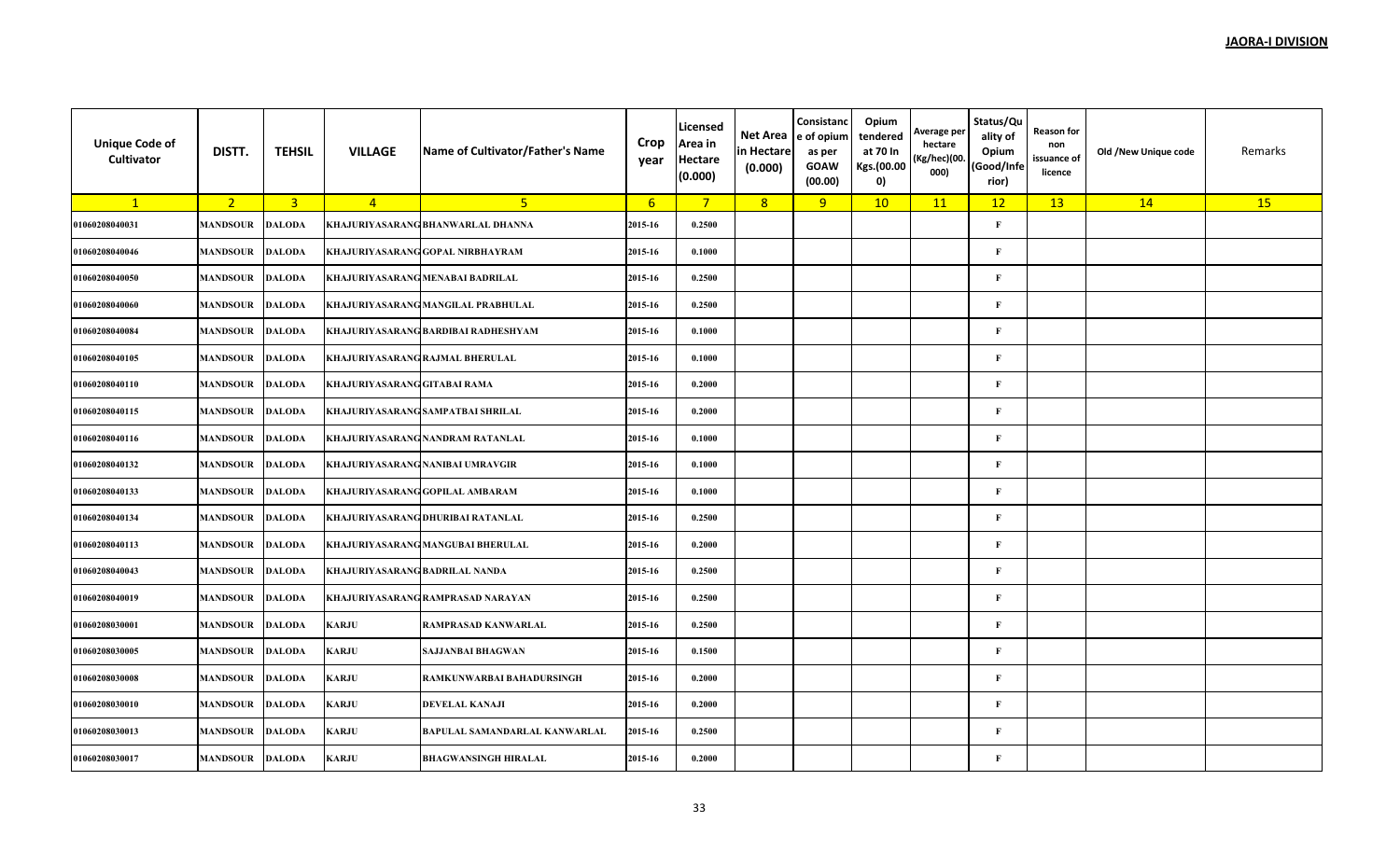| <b>Unique Code of</b><br>Cultivator | DISTT.          | <b>TEHSIL</b>  | <b>VILLAGE</b> | Name of Cultivator/Father's Name | Crop<br>year     | Licensed<br>Area in<br><b>Hectare</b><br>(0.000) | Net Area<br>in Hectare<br>(0.000) | Consistanc<br>e of opium<br>as per<br><b>GOAW</b><br>(00.00) | Opium<br>tendered<br>at 70 In<br>Kgs.(00.00<br>0) | Average per<br>hectare<br>(Kg/hec)(00.<br>000) | Status/Qu<br>ality of<br>Opium<br>(Good/Infe<br>rior) | <b>Reason for</b><br>non<br>issuance of<br>licence | Old /New Unique code | Remarks            |
|-------------------------------------|-----------------|----------------|----------------|----------------------------------|------------------|--------------------------------------------------|-----------------------------------|--------------------------------------------------------------|---------------------------------------------------|------------------------------------------------|-------------------------------------------------------|----------------------------------------------------|----------------------|--------------------|
| $\mathbf{1}$                        | 2 <sup>2</sup>  | $\overline{3}$ | $\overline{4}$ | 5 <sup>2</sup>                   | $6 \overline{6}$ | $7^{\circ}$                                      | 8                                 | 9                                                            | 10                                                | 11                                             | 12                                                    | 13                                                 | 14                   | 15                 |
| 01060208030018                      | <b>MANDSOUR</b> | <b>DALODA</b>  | <b>KARJU</b>   | <b>ASHOK BALARAM</b>             | 2015-16          | 0.2500                                           | 0.2423                            | 67.91                                                        | 14.814                                            | 61.139                                         | ${\bf G}$                                             |                                                    |                      |                    |
| 01060208030019                      | <b>MANDSOUR</b> | <b>DALODA</b>  | <b>KARJU</b>   | <b>JAMNABAI MANNALAL</b>         | 2015-16          | 0.1000                                           |                                   |                                                              |                                                   |                                                | $\mathbf F$                                           |                                                    |                      | <b>NAME CHANGE</b> |
| 01060208030020                      | <b>MANDSOUR</b> | <b>DALODA</b>  | KARJU          | NATHIBAI KANWARLAL               | 2015-16          | 0.2500                                           |                                   |                                                              |                                                   |                                                | $\mathbf{F}$                                          |                                                    |                      |                    |
| 01060208030025                      | <b>MANDSOUR</b> | <b>DALODA</b>  | <b>KARJU</b>   | <b>BHAGWANTABAI BAGDIRAM</b>     | 2015-16          | 0.2500                                           |                                   |                                                              |                                                   |                                                | $\mathbf F$                                           |                                                    |                      |                    |
| 01060208030026                      | <b>MANDSOUR</b> | <b>DALODA</b>  | <b>KARJU</b>   | <b>MOTYABAI MANNALAL</b>         | 2015-16          | 0.2500                                           |                                   |                                                              |                                                   |                                                | $\mathbf{F}$                                          |                                                    |                      |                    |
| 01060208030031                      | <b>MANDSOUR</b> | <b>DALODA</b>  | <b>KARJU</b>   | <b>KAWERIBAI NATHU</b>           | 2015-16          | 0.2000                                           |                                   |                                                              |                                                   |                                                | $\mathbf F$                                           |                                                    |                      |                    |
| 01060208030032                      | <b>MANDSOUR</b> | <b>DALODA</b>  | KARJU          | <b>JUJHARLAL SURATRAM</b>        | 2015-16          | 0.2500                                           |                                   |                                                              |                                                   |                                                | $\mathbf F$                                           |                                                    |                      |                    |
| 01060208030039                      | <b>MANDSOUR</b> | <b>DALODA</b>  | KARJU          | <b>GITABAI CHAGANLAL</b>         | 2015-16          | 0.2000                                           |                                   |                                                              |                                                   |                                                | $\mathbf{F}$                                          |                                                    |                      |                    |
| 01060208030041                      | <b>MANDSOUR</b> | <b>DALODA</b>  | <b>KARJU</b>   | <b>KESHARBAI AMRATRAM</b>        | 2015-16          | 0.2500                                           |                                   |                                                              |                                                   |                                                | $\mathbf F$                                           |                                                    |                      |                    |
| 01060208030044                      | <b>MANDSOUR</b> | <b>DALODA</b>  | <b>KARJU</b>   | <b>BALARAM KALUTALER</b>         | 2015-16          | 0.2500                                           |                                   |                                                              |                                                   |                                                | $\mathbf F$                                           |                                                    |                      |                    |
| 01060208030045                      | <b>MANDSOUR</b> | <b>DALODA</b>  | <b>KARJU</b>   | RAMKANYABAI RAMRATAN             | 2015-16          | 0.2500                                           |                                   |                                                              |                                                   |                                                | $\mathbf F$                                           |                                                    |                      |                    |
| 01060208030046                      | <b>MANDSOUR</b> | <b>DALODA</b>  | KARJU          | <b>BAPULAL DEVRAM</b>            | 2015-16          | 0.2500                                           |                                   |                                                              |                                                   |                                                | $\mathbf{F}$                                          |                                                    |                      |                    |
| 01060208030049                      | <b>MANDSOUR</b> | <b>DALODA</b>  | KARJU          | <b>MANGILAL NATHU</b>            | 2015-16          | 0.2000                                           |                                   |                                                              |                                                   |                                                | $\mathbf{F}$                                          |                                                    |                      |                    |
| 01060208030055                      | <b>MANDSOUR</b> | <b>DALODA</b>  | <b>KARJU</b>   | NATHU NANDA                      | 2015-16          | 0.2500                                           |                                   |                                                              |                                                   |                                                | $\mathbf F$                                           |                                                    |                      |                    |
| 01060208030059                      | <b>MANDSOUR</b> | <b>DALODA</b>  | <b>KARJU</b>   | JIWANKUMAR CHAINRAM              | 2015-16          | 0.2500                                           |                                   |                                                              |                                                   |                                                | $\mathbf F$                                           |                                                    |                      |                    |
| 01060208030061                      | <b>MANDSOUR</b> | <b>DALODA</b>  | <b>KARJU</b>   | <b>BALURAM RATANLAL</b>          | 2015-16          | 0.2500                                           | 0.2414                            | 67.86                                                        | 14,474                                            | 59.959                                         | ${\bf G}$                                             |                                                    |                      |                    |
| 01060208030070                      | <b>MANDSOUR</b> | <b>DALODA</b>  | KARJU          | VIKRAMSINGH RATANLAL             | 2015-16          | 0.2000                                           |                                   |                                                              |                                                   |                                                | $\mathbf{F}$                                          |                                                    |                      |                    |
| 01060208030075                      | <b>MANDSOUR</b> | <b>DALODA</b>  | KARJU          | <b>BAPULAL LALAJI</b>            | 2015-16          | 0.2000                                           |                                   |                                                              |                                                   |                                                | $\mathbf{F}$                                          |                                                    |                      |                    |
| 01060208030085                      | <b>MANDSOUR</b> | <b>DALODA</b>  | <b>KARJU</b>   | <b>BHUWAN GULAB</b>              | 2015-16          | 0.2500                                           |                                   |                                                              |                                                   |                                                | $\mathbf F$                                           |                                                    |                      |                    |
| 01060208030090                      | <b>MANDSOUR</b> | <b>DALODA</b>  | <b>KARJU</b>   | <b>BAPULAL ATMARAM</b>           | 2015-16          | 0.2000                                           |                                   |                                                              |                                                   |                                                | $\mathbf{F}$                                          |                                                    |                      |                    |
| 01060208030094                      | <b>MANDSOUR</b> | <b>DALODA</b>  | KARJU          | <b>KANHAYYALAL MANGILAL</b>      | 2015-16          | 0.2000                                           |                                   |                                                              |                                                   |                                                | $\mathbf{F}$                                          |                                                    |                      |                    |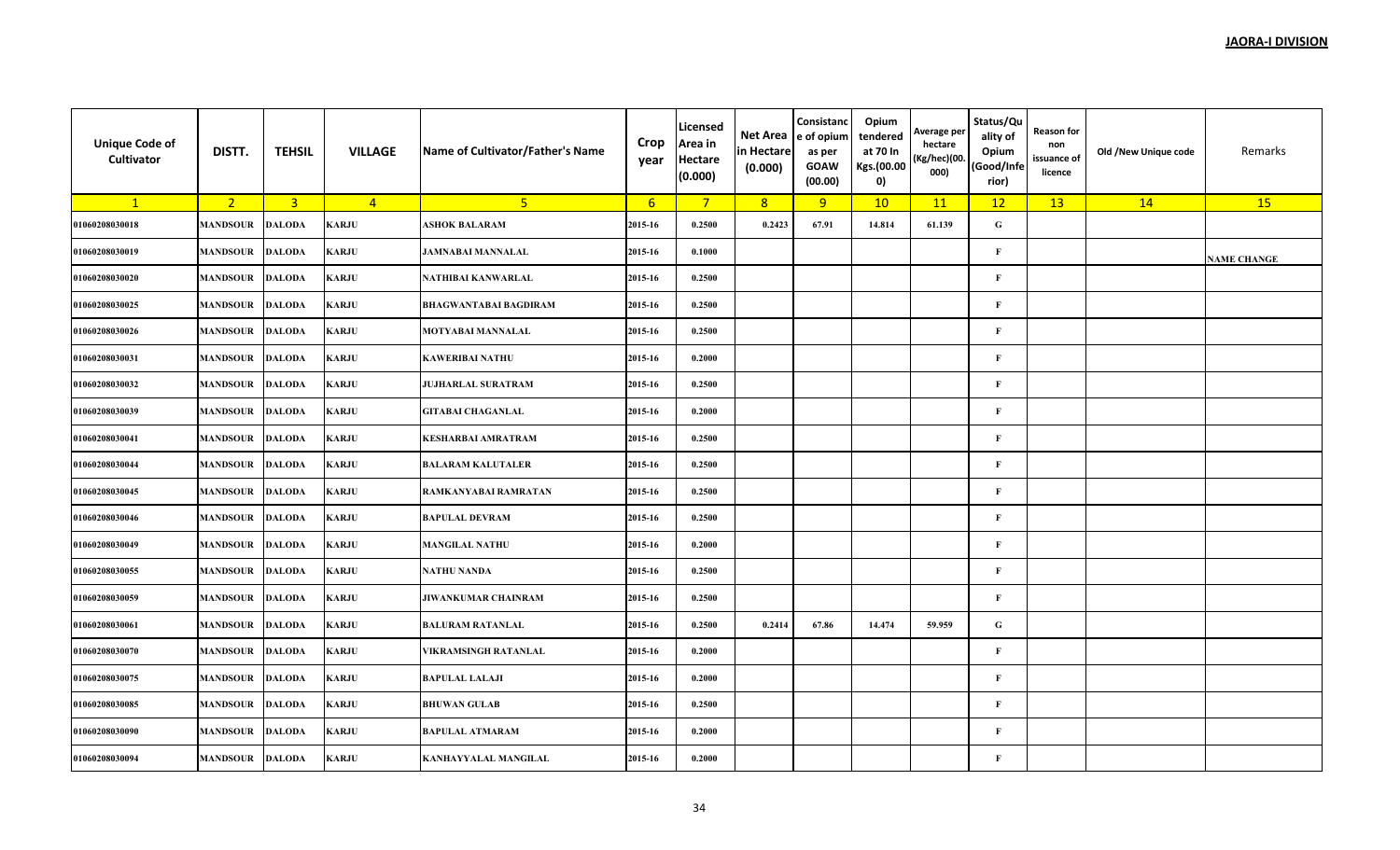| <b>Unique Code of</b><br>Cultivator | DISTT.          | <b>TEHSIL</b>  | <b>VILLAGE</b> | Name of Cultivator/Father's Name | Crop<br>year    | Licensed<br>Area in<br><b>Hectare</b><br>(0.000) | Net Area<br>in Hectare<br>(0.000) | Consistanc<br>e of opium<br>as per<br><b>GOAW</b><br>(00.00) | Opium<br>tendered<br>at 70 In<br>Kgs.(00.00<br>0) | Average per<br>hectare<br>(Kg/hec)(00.<br>000) | Status/Qu<br>ality of<br>Opium<br>(Good/Infe<br>rior) | <b>Reason for</b><br>non<br>issuance of<br>licence | Old /New Unique code | Remarks |
|-------------------------------------|-----------------|----------------|----------------|----------------------------------|-----------------|--------------------------------------------------|-----------------------------------|--------------------------------------------------------------|---------------------------------------------------|------------------------------------------------|-------------------------------------------------------|----------------------------------------------------|----------------------|---------|
| $\mathbf{1}$                        | 2 <sup>2</sup>  | $\overline{3}$ | $\overline{4}$ | 5 <sup>1</sup>                   | $6\overline{6}$ | $7^{\circ}$                                      | 8                                 | 9                                                            | 10                                                | 11                                             | 12                                                    | 13                                                 | 14                   | 15      |
| 01060208030098                      | <b>MANDSOUR</b> | <b>DALODA</b>  | <b>KARJU</b>   | <b>BAGDIRAM CHUNA</b>            | 2015-16         | 0.1500                                           |                                   |                                                              |                                                   |                                                | $\mathbf{F}$                                          |                                                    |                      |         |
| 01060208030099                      | <b>MANDSOUR</b> | <b>DALODA</b>  | <b>KARJU</b>   | <b>PUNA SAGA</b>                 | 2015-16         | 0.2500                                           |                                   |                                                              |                                                   |                                                | $\mathbf F$                                           |                                                    |                      |         |
| 01060208030102                      | <b>MANDSOUR</b> | <b>DALODA</b>  | KARJU          | <b>JAGDISH DEVRAM</b>            | 2015-16         | 0.2000                                           |                                   |                                                              |                                                   |                                                | $\mathbf{F}$                                          |                                                    |                      |         |
| 01060208030108                      | <b>MANDSOUR</b> | <b>DALODA</b>  | <b>KARJU</b>   | <b>KAMLABAI BALU SUTAR</b>       | 2015-16         | 0.2000                                           |                                   |                                                              |                                                   |                                                | $\mathbf F$                                           |                                                    |                      |         |
| 01060208030111                      | <b>MANDSOUR</b> | <b>DALODA</b>  | <b>KARJU</b>   | <b>MANSINGH LALJI</b>            | 2015-16         | 0.2000                                           |                                   |                                                              |                                                   |                                                | $\mathbf{F}$                                          |                                                    |                      |         |
| 01060208030122                      | <b>MANDSOUR</b> | <b>DALODA</b>  | <b>KARJU</b>   | <b>SHYAMABAI KAMALSINGH</b>      | 2015-16         | 0.1000                                           |                                   |                                                              |                                                   |                                                | $\mathbf F$                                           |                                                    |                      |         |
| 01060208030129                      | <b>MANDSOUR</b> | <b>DALODA</b>  | KARJU          | PUSHPABAI SHANTILAL              | 2015-16         | 0.2500                                           |                                   |                                                              |                                                   |                                                | $\mathbf F$                                           |                                                    |                      |         |
| 01060208030138                      | <b>MANDSOUR</b> | <b>DALODA</b>  | KARJU          | <b>BHANWARLAL LALJI MOHANLAL</b> | 2015-16         | 0.2000                                           |                                   |                                                              |                                                   |                                                | $\mathbf{F}$                                          |                                                    |                      |         |
| 01060208030140                      | <b>MANDSOUR</b> | <b>DALODA</b>  | <b>KARJU</b>   | RAMESHCHANDRA GANESHRAM          | 2015-16         | 0.2000                                           |                                   |                                                              |                                                   |                                                | $\mathbf F$                                           |                                                    |                      |         |
| 01060208030141                      | <b>MANDSOUR</b> | <b>DALODA</b>  | <b>KARJU</b>   | <b>NATHULAL HIRALAL</b>          | 2015-16         | 0.2000                                           |                                   |                                                              |                                                   |                                                | $\mathbf{F}$                                          |                                                    |                      |         |
| 01060208030143                      | <b>MANDSOUR</b> | <b>DALODA</b>  | <b>KARJU</b>   | <b>JIWANLAL NATHULAL</b>         | 2015-16         | 0.2500                                           | 0.1124                            | 64.36                                                        | 7.015                                             | 62.411                                         | ${\bf G}$                                             |                                                    |                      |         |
| 01060208030145                      | <b>MANDSOUR</b> | <b>DALODA</b>  | KARJU          | SHRILAL BHAGWANSINGH             | 2015-16         | 0.2000                                           |                                   |                                                              |                                                   |                                                | $\mathbf F$                                           |                                                    |                      |         |
| 01060208030146                      | <b>MANDSOUR</b> | <b>DALODA</b>  | KARJU          | <b>RAMESHWAR MANNALAL</b>        | 2015-16         | 0.2500                                           |                                   |                                                              |                                                   |                                                | $\mathbf{F}$                                          |                                                    |                      |         |
| 01060208030153                      | <b>MANDSOUR</b> | <b>DALODA</b>  | <b>KARJU</b>   | <b>BADRILAL DEVRAM</b>           | 2015-16         | 0.2500                                           | 0.1182                            | 67.79                                                        | 7.157                                             | 60.550                                         | ${\bf G}$                                             |                                                    |                      |         |
| 01060208030157                      | <b>MANDSOUR</b> | <b>DALODA</b>  | <b>KARJU</b>   | RAMCHANDRA KARULAL               | 2015-16         | 0.2500                                           |                                   |                                                              |                                                   |                                                | $\mathbf{F}$                                          |                                                    |                      |         |
| 01060208030158                      | <b>MANDSOUR</b> | <b>DALODA</b>  | <b>KARJU</b>   | <b>GANPATLAL MANNALAL</b>        | 2015-16         | 0.2000                                           |                                   |                                                              |                                                   |                                                | $\mathbf F$                                           |                                                    |                      |         |
| 01060208030159                      | <b>MANDSOUR</b> | <b>DALODA</b>  | KARJU          | JAGDISH RATANLAL BADA            | 2015-16         | 0.2000                                           |                                   |                                                              |                                                   |                                                | $\mathbf F$                                           |                                                    |                      |         |
| 01060208030162                      | <b>MANDSOUR</b> | <b>DALODA</b>  | KARJU          | LAXMINARAYAN NANURAM             | 2015-16         | 0.2500                                           |                                   |                                                              |                                                   |                                                | $\mathbf{F}$                                          |                                                    |                      |         |
| 01060208030169                      | <b>MANDSOUR</b> | <b>DALODA</b>  | <b>KARJU</b>   | <b>BASANTILAL KISHANLAL</b>      | 2015-16         | 0.2500                                           |                                   |                                                              |                                                   |                                                | $\mathbf F$                                           |                                                    |                      |         |
| 01060208030173                      | <b>MANDSOUR</b> | <b>DALODA</b>  | <b>KARJU</b>   | <b>BAPULAL KISHANLAL</b>         | 2015-16         | 0.2500                                           |                                   |                                                              |                                                   |                                                | $\mathbf{F}$                                          |                                                    |                      |         |
| 01060208030174                      | <b>MANDSOUR</b> | <b>DALODA</b>  | KARJU          | <b>BHERULAL JAGDISH</b>          | 2015-16         | 0.2500                                           |                                   |                                                              |                                                   |                                                | $\mathbf F$                                           |                                                    |                      |         |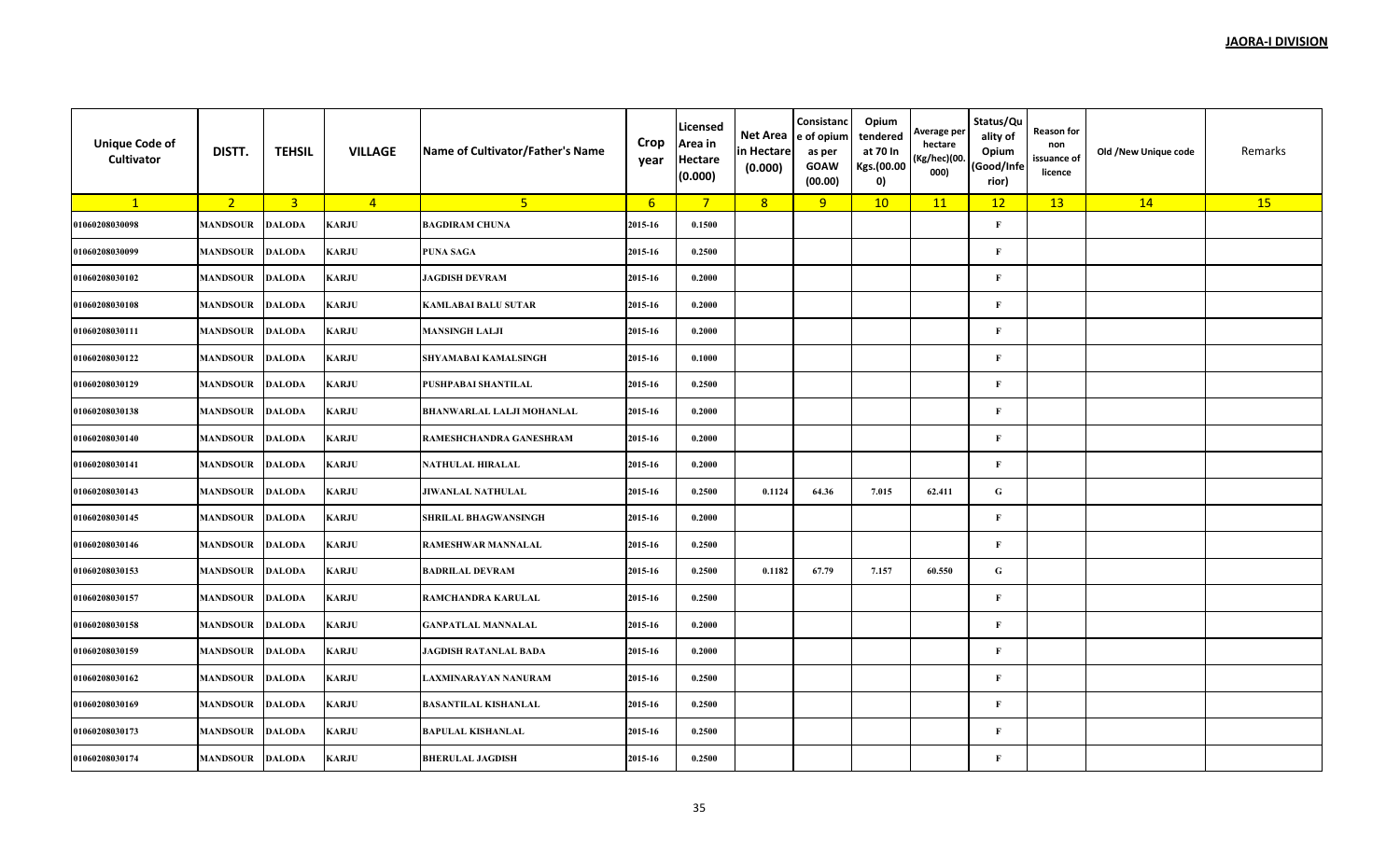| <b>Unique Code of</b><br>Cultivator | DISTT.          | <b>TEHSIL</b>  | <b>VILLAGE</b> | Name of Cultivator/Father's Name | Crop<br>year     | Licensed<br>Area in<br><b>Hectare</b><br>(0.000) | Net Area<br>in Hectare<br>(0.000) | Consistanc<br>e of opium<br>as per<br><b>GOAW</b><br>(00.00) | Opium<br>tendered<br>at 70 In<br>Kgs.(00.00<br>0) | Average per<br>hectare<br>(Kg/hec)(00.<br>000) | Status/Qu<br>ality of<br>Opium<br>(Good/Infe<br>rior) | <b>Reason for</b><br>non<br>issuance of<br>licence | Old /New Unique code | Remarks |
|-------------------------------------|-----------------|----------------|----------------|----------------------------------|------------------|--------------------------------------------------|-----------------------------------|--------------------------------------------------------------|---------------------------------------------------|------------------------------------------------|-------------------------------------------------------|----------------------------------------------------|----------------------|---------|
| $\mathbf{1}$                        | 2 <sup>7</sup>  | $\overline{3}$ | $\overline{4}$ | 5 <sub>1</sub>                   | $6 \overline{6}$ | $7^{\circ}$                                      | 8                                 | 9                                                            | 10                                                | 11                                             | 12                                                    | 13                                                 | 14                   | 15      |
| 01060208030178                      | <b>MANDSOUR</b> | <b>DALODA</b>  | KARJU          | SHANKARLAL GOTAMLAL              | 2015-16          | 0.2500                                           |                                   |                                                              |                                                   |                                                | $\mathbf{F}$                                          |                                                    |                      |         |
| 01060208030182                      | <b>MANDSOUR</b> | <b>DALODA</b>  | KARJU          | <b>KANHAYYALAL MODJI</b>         | 2015-16          | 0.2500                                           |                                   |                                                              |                                                   |                                                | $\mathbf{F}$                                          |                                                    |                      |         |
| 01060208030183                      | MANDSOUR        | <b>DALODA</b>  | KARJU          | <b>MAHESHKUMAR RAMKISHAN</b>     | 2015-16          | 0.1500                                           |                                   |                                                              |                                                   |                                                | $\mathbf{F}$                                          |                                                    |                      |         |
| 01060208030184                      | <b>MANDSOUR</b> | <b>DALODA</b>  | KARJU          | <b>GANESHRAM RAJARAM</b>         | 2015-16          | 0.2500                                           |                                   |                                                              |                                                   |                                                | $\mathbf{F}$                                          |                                                    |                      |         |
| 01060208030185                      | MANDSOUR        | <b>DALODA</b>  | KARJU          | <b>GANPATSINGH KISHANLAL</b>     | 2015-16          | 0.2000                                           |                                   |                                                              |                                                   |                                                | $\mathbf{F}$                                          |                                                    |                      |         |
| 01060208030186                      | <b>MANDSOUR</b> | <b>DALODA</b>  | KARJU          | <b>RAMLAL NANDA</b>              | 2015-16          | 0.2500                                           |                                   |                                                              |                                                   |                                                | $\mathbf{F}$                                          |                                                    |                      |         |
| 01060208030189                      | <b>MANDSOUR</b> | <b>DALODA</b>  | KARJU          | JIWANKUMAR BHANWARLAL            | 2015-16          | 0.2000                                           |                                   |                                                              |                                                   |                                                | $\mathbf{F}$                                          |                                                    |                      |         |
| 01060208030190                      | <b>MANDSOUR</b> | <b>DALODA</b>  | KARJU          | <b>MANGILAL GOBARLAL</b>         | 2015-16          | 0.2000                                           |                                   |                                                              |                                                   |                                                | $\mathbf{F}$                                          |                                                    |                      |         |
| 01060208030191                      | MANDSOUR        | <b>DALODA</b>  | KARJU          | <b>BALWANTSINGH SHANTILAL</b>    | 2015-16          | 0.2500                                           |                                   |                                                              |                                                   |                                                | $\mathbf{F}$                                          |                                                    |                      |         |
| 01060208030192                      | <b>MANDSOUR</b> | <b>DALODA</b>  | KARJU          | <b>MOHANLAL HIRALAL</b>          | 2015-16          | 0.2000                                           |                                   |                                                              |                                                   |                                                | $\mathbf{F}$                                          |                                                    |                      |         |
| 01060208030193                      | <b>MANDSOUR</b> | <b>DALODA</b>  | <b>KARJU</b>   | <b>KAMLABAI KACHRULAL</b>        | 2015-16          | 0.2000                                           |                                   |                                                              |                                                   |                                                | $\mathbf{F}$                                          |                                                    |                      |         |
| 01060208030196                      | <b>MANDSOUR</b> | <b>DALODA</b>  | KARJU          | <b>SOHANBAI BALARAM</b>          | 2015-16          | 0.2000                                           |                                   |                                                              |                                                   |                                                | $\mathbf{F}$                                          |                                                    |                      |         |
| 01060208030201                      | <b>MANDSOUR</b> | <b>DALODA</b>  | <b>KARJU</b>   | <b>KAUSHALYABAI SHANTIDAS</b>    | 2015-16          | 0.1500                                           |                                   |                                                              |                                                   |                                                | F                                                     |                                                    |                      |         |
| 01060208030207                      | <b>MANDSOUR</b> | <b>DALODA</b>  | <b>KARJU</b>   | <b>RAMLAL RATANLAL</b>           | 2015-16          | 0.2000                                           |                                   |                                                              |                                                   |                                                | $\mathbf{F}$                                          |                                                    |                      |         |
| 01060208030208                      | <b>MANDSOUR</b> | <b>DALODA</b>  | <b>KARJU</b>   | <b>MANGILAL SAWA</b>             | 2015-16          | 0.1500                                           |                                   |                                                              |                                                   |                                                | $\mathbf{F}$                                          |                                                    |                      |         |
| 01060208030211                      | <b>MANDSOUR</b> | <b>DALODA</b>  | KARJU          | <b>BHAGIRATH DALU</b>            | 2015-16          | 0.2000                                           |                                   |                                                              |                                                   |                                                | $\mathbf{F}$                                          |                                                    |                      |         |
| 01060208030218                      | <b>MANDSOUR</b> | <b>DALODA</b>  | KARJU          | <b>RAMPRASAD ONKARLAL</b>        | 2015-16          | 0.2500                                           |                                   |                                                              |                                                   |                                                | $\mathbf{F}$                                          |                                                    |                      |         |
| 01060208030219                      | <b>MANDSOUR</b> | <b>DALODA</b>  | KARJU          | <b>GIRDHARI HIRALAL</b>          | 2015-16          | 0.2500                                           |                                   |                                                              |                                                   |                                                | $\mathbf{F}$                                          |                                                    |                      |         |
| 01060208030223                      | <b>MANDSOUR</b> | <b>DALODA</b>  | <b>KARJU</b>   | <b>SAMPATBAI BHAGWAN</b>         | 2015-16          | 0.2000                                           | 0.1968                            | 66.20                                                        | 12.228                                            | 62.134                                         | $\mathbf I$                                           |                                                    |                      |         |
| 01060208030224                      | <b>MANDSOUR</b> | <b>DALODA</b>  | <b>KARJU</b>   | <b>KAMLABAI PANNALAL</b>         | 2015-16          | 0.2500                                           |                                   |                                                              |                                                   |                                                | $\mathbf{F}$                                          |                                                    |                      |         |
| 01060208030231                      | <b>MANDSOUR</b> | <b>DALODA</b>  | KARJU          | <b>GITABAI KACHRUDAS</b>         | 2015-16          | 0.2000                                           |                                   |                                                              |                                                   |                                                | F                                                     |                                                    |                      |         |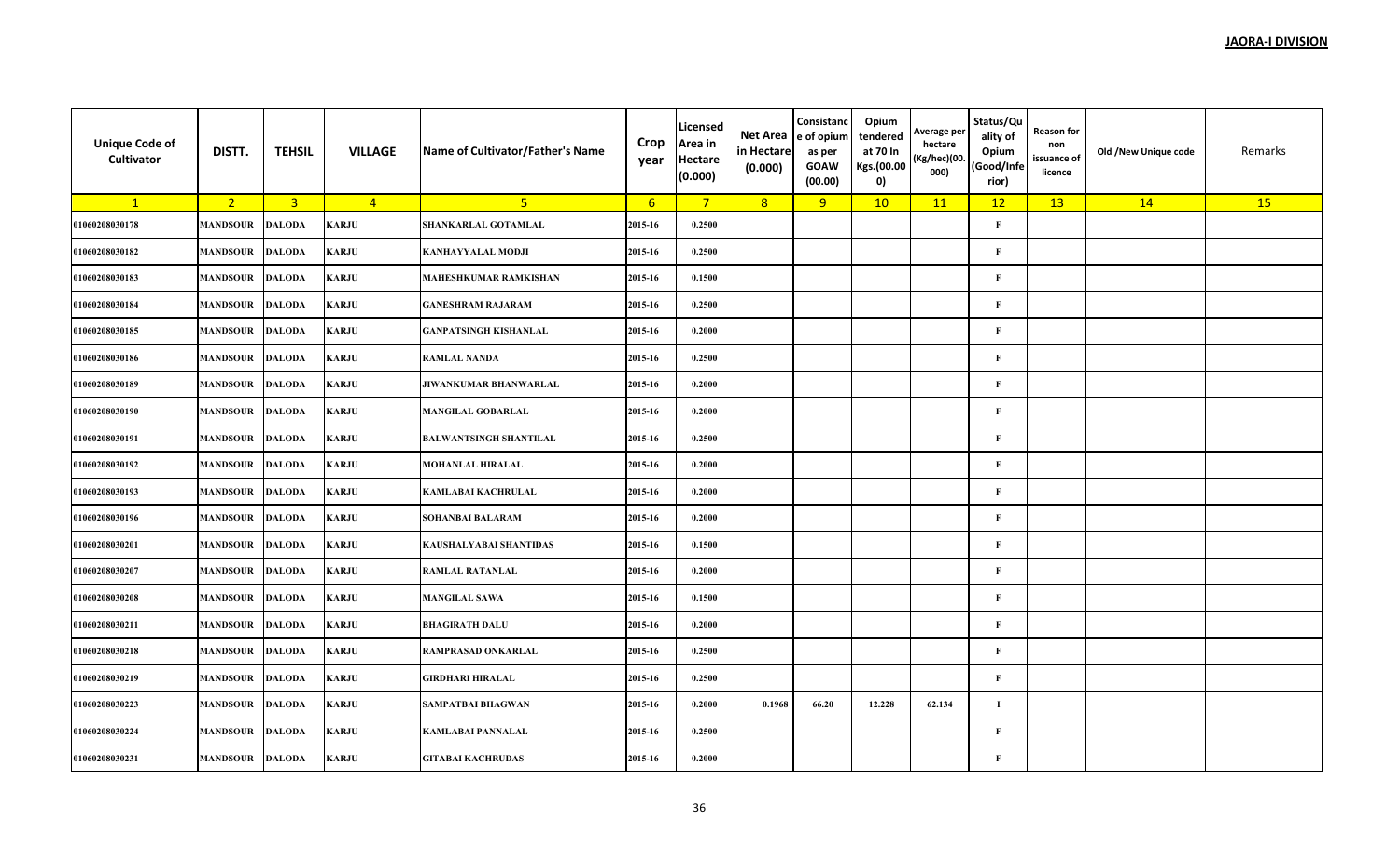| <b>Unique Code of</b><br>Cultivator | DISTT.          | <b>TEHSIL</b>           | <b>VILLAGE</b> | Name of Cultivator/Father's Name | Crop<br>year     | Licensed<br>Area in<br><b>Hectare</b><br>(0.000) | Net Area<br>in Hectare<br>(0.000) | Consistanc<br>e of opium<br>as per<br><b>GOAW</b><br>(00.00) | Opium<br>tendered<br>at 70 In<br>Kgs.(00.00<br>$\mathbf{0}$ | Average per<br>hectare<br>(Kg/hec)(00.<br>000) | Status/Qu<br>ality of<br>Opium<br>Good/Infe)<br>rior) | Reason for<br>non<br>issuance of<br>licence | Old /New Unique code | Remarks            |
|-------------------------------------|-----------------|-------------------------|----------------|----------------------------------|------------------|--------------------------------------------------|-----------------------------------|--------------------------------------------------------------|-------------------------------------------------------------|------------------------------------------------|-------------------------------------------------------|---------------------------------------------|----------------------|--------------------|
| $\mathbf{1}$                        | 2 <sup>7</sup>  | $\overline{\mathbf{3}}$ | $\overline{4}$ | 5 <sup>1</sup>                   | $6 \overline{6}$ | $\overline{7}$                                   | 8                                 | 9                                                            | 10                                                          | 11                                             | 12                                                    | 13                                          | 14                   | 15                 |
| 01060208030233                      | <b>MANDSOUR</b> | <b>DALODA</b>           | <b>KARJU</b>   | <b>BHAGWANSINGH RATANLAL</b>     | 2015-16          | 0.2500                                           |                                   |                                                              |                                                             |                                                | $\mathbf{F}$                                          |                                             |                      |                    |
| 01060208030236                      | <b>MANDSOUR</b> | <b>DALODA</b>           | <b>KARJU</b>   | <b>JAGDISH NATHULAL</b>          | 2015-16          | 0.2000                                           |                                   |                                                              |                                                             |                                                | $\bf F$                                               |                                             |                      |                    |
| 01060208030239                      | <b>MANDSOUR</b> | <b>DALODA</b>           | KARJU          | <b>JAGDISH KANAJI</b>            | 2015-16          | 0.1500                                           |                                   |                                                              |                                                             |                                                | $\mathbf{F}$                                          |                                             |                      |                    |
| 01060208030263                      | <b>MANDSOUR</b> | <b>DALODA</b>           | KARJU          | <b>AMRATRAM KACHRU</b>           | 2015-16          | 0.2000                                           |                                   |                                                              |                                                             |                                                | F                                                     |                                             |                      |                    |
| 01060208030265                      | <b>MANDSOUR</b> | <b>DALODA</b>           | <b>KARJU</b>   | <b>MUKESH KANWARLAL</b>          | 2015-16          | 0.2500                                           |                                   |                                                              |                                                             |                                                | $\mathbf{F}$                                          |                                             |                      |                    |
| 01060208030266                      | <b>MANDSOUR</b> | <b>DALODA</b>           | <b>KARJU</b>   | <b>MANGILAL VRASHABHLAL</b>      | 2015-16          | 0.2500                                           |                                   |                                                              |                                                             |                                                | $\bf F$                                               |                                             |                      |                    |
| 01060208030269                      | <b>MANDSOUR</b> | <b>DALODA</b>           | <b>KARJU</b>   | PUNAMCHAND ATMARAM               | 2015-16          | 0.2500                                           |                                   |                                                              |                                                             |                                                | $\bf F$                                               |                                             |                      |                    |
| 01060208030272                      | <b>MANDSOUR</b> | <b>DALODA</b>           | <b>KARJU</b>   | SHIVNARAYAN BHAGIRATH            | 2015-16          | 0.2500                                           |                                   |                                                              |                                                             |                                                | $\bf F$                                               |                                             |                      |                    |
| 01060208030281                      | <b>MANDSOUR</b> | <b>DALODA</b>           | KARJU          | <b>GOPALSINGH MODSINGH</b>       | 2015-16          | 0.2500                                           |                                   |                                                              |                                                             |                                                | F                                                     |                                             |                      |                    |
| 01060208030188                      | <b>MANDSOUR</b> | <b>DALODA</b>           | <b>KARJU</b>   | <b>BAHADURSINGH RATANLAL</b>     | 2015-16          | 0.2500                                           |                                   |                                                              |                                                             |                                                | $\mathbf{F}$                                          |                                             |                      |                    |
| 01060208030237                      | <b>MANDSOUR</b> | <b>DALODA</b>           | <b>KARJU</b>   | <b>MANOHARLAL MANGILAL</b>       | 2015-16          | 0.2500                                           |                                   |                                                              |                                                             |                                                | $\bf F$                                               |                                             |                      |                    |
| 01060208030245                      | <b>MANDSOUR</b> | <b>DALODA</b>           | <b>KARJU</b>   | MOHANBAI NANDLAL                 | 2015-16          | 0.2500                                           |                                   |                                                              |                                                             |                                                | $\mathbf{F}$                                          |                                             |                      |                    |
| 01060208030251                      | <b>MANDSOUR</b> | <b>DALODA</b>           | <b>KARJU</b>   | <b>MANGILAL SALAGRAM</b>         | 2015-16          | 0.2500                                           |                                   |                                                              |                                                             |                                                | F                                                     |                                             |                      |                    |
| 01060208030120                      | <b>MANDSOUR</b> | <b>DALODA</b>           | <b>KARJU</b>   | <b>BAGMAL MANNALAL</b>           | 2015-16          | 0.2500                                           |                                   |                                                              |                                                             |                                                | $\bf F$                                               |                                             |                      |                    |
| 01060208030210                      | <b>MANDSOUR</b> | <b>DALODA</b>           | <b>KARJU</b>   | <b>NANDLAL HIRALAL</b>           | 2015-16          | 0.2000                                           |                                   |                                                              |                                                             |                                                | $\bf F$                                               |                                             |                      |                    |
| 01060208030116                      | <b>MANDSOUR</b> | <b>DALODA</b>           | KARJU          | VAJERAM RATANLAL                 | 2015-16          | 0.2000                                           |                                   |                                                              |                                                             |                                                | F                                                     |                                             |                      |                    |
| 01060208030002                      | <b>MANDSOUR</b> | <b>DALODA</b>           | <b>KARJU</b>   | <b>BADRILAL BHANWARLAL</b>       | 2015-16          | 0.2500                                           |                                   |                                                              |                                                             |                                                | F                                                     |                                             |                      |                    |
| 01060208030011                      | <b>MANDSOUR</b> | <b>DALODA</b>           | KARJU          | <b>JAWAHARLAL GOTAM</b>          | 2015-16          | 0.1000                                           |                                   |                                                              |                                                             |                                                | F                                                     |                                             |                      | <b>NAME CHANGE</b> |
| 01060208030012                      | <b>MANDSOUR</b> | <b>DALODA</b>           | <b>KARJU</b>   | <b>SHANKARLAL MOTI</b>           | 2015-16          | 0.2500                                           |                                   |                                                              |                                                             |                                                | F                                                     |                                             |                      |                    |
| 01060208030021                      | <b>MANDSOUR</b> | <b>DALODA</b>           | <b>KARJU</b>   | <b>KAMLABAI JAGDISH</b>          | 2015-16          | 0.2000                                           |                                   |                                                              |                                                             |                                                | $\bf F$                                               |                                             |                      |                    |
| 01060208030027                      | <b>MANDSOUR</b> | <b>DALODA</b>           | KARJU          | AMBARAM SHAMBHULAL               | 2015-16          | 0.2500                                           |                                   |                                                              |                                                             |                                                | $\bf F$                                               |                                             |                      |                    |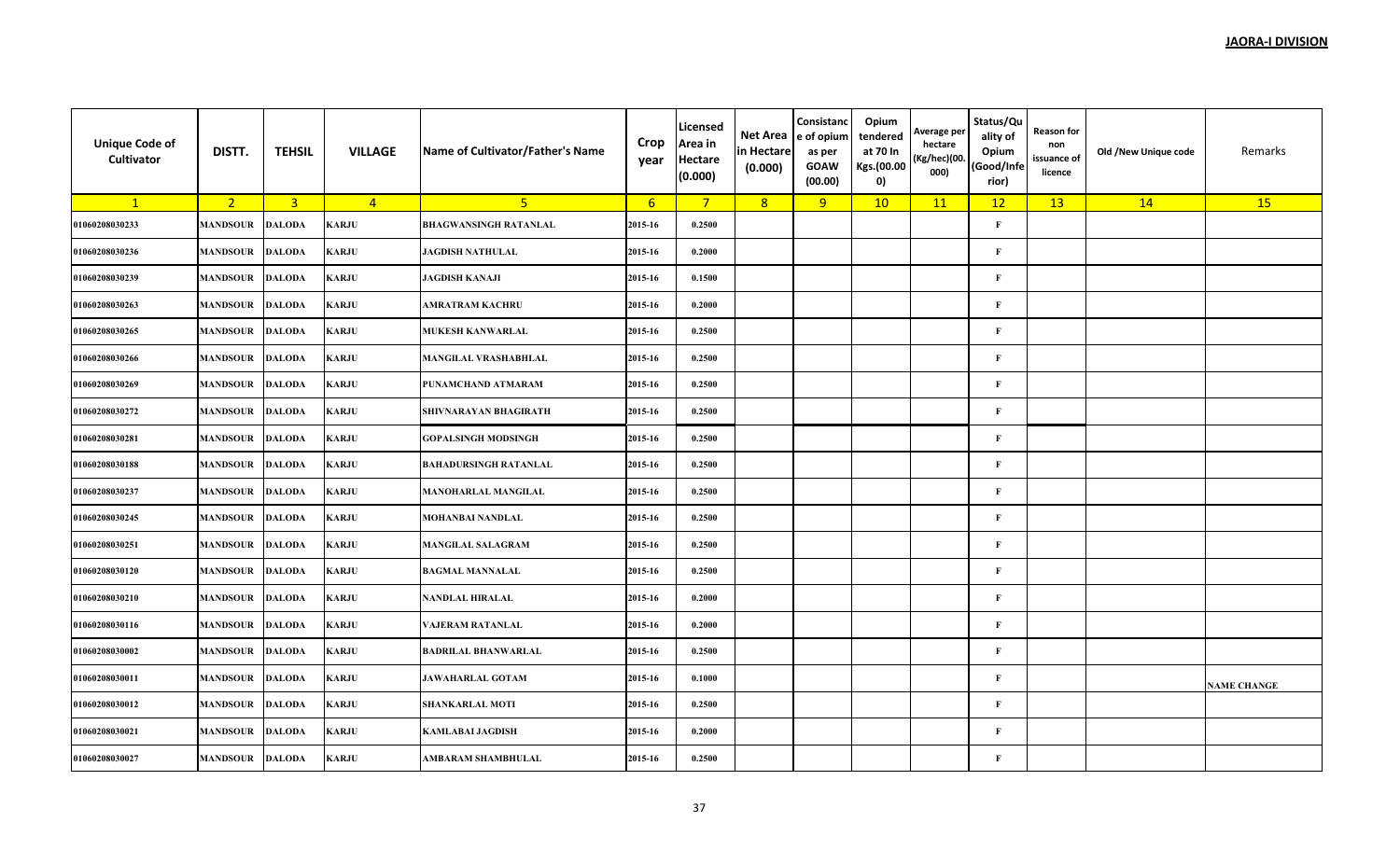| <b>Unique Code of</b><br>Cultivator | DISTT.          | <b>TEHSIL</b>  | <b>VILLAGE</b> | Name of Cultivator/Father's Name | Crop<br>year     | Licensed<br>Area in<br><b>Hectare</b><br>(0.000) | Net Area<br>in Hectare<br>(0.000) | Consistanc<br>e of opium<br>as per<br><b>GOAW</b><br>(00.00) | Opium<br>tendered<br>at 70 In<br>Kgs.(00.00<br>0) | Average per<br>hectare<br>(Kg/hec)(00.<br>000) | Status/Qu<br>ality of<br>Opium<br>(Good/Infe<br>rior) | <b>Reason for</b><br>non<br>issuance of<br>licence | Old /New Unique code | Remarks |
|-------------------------------------|-----------------|----------------|----------------|----------------------------------|------------------|--------------------------------------------------|-----------------------------------|--------------------------------------------------------------|---------------------------------------------------|------------------------------------------------|-------------------------------------------------------|----------------------------------------------------|----------------------|---------|
| $\mathbf{1}$                        | 2 <sup>7</sup>  | $\overline{3}$ | $\overline{4}$ | 5 <sub>1</sub>                   | $6 \overline{6}$ | $\overline{7}$                                   | 8                                 | 9                                                            | 10                                                | 11                                             | 12                                                    | 13                                                 | 14                   | 15      |
| 01060208030047                      | <b>MANDSOUR</b> | <b>DALODA</b>  | KARJU          | <b>GOPAL BALARAM</b>             | 2015-16          | 0.2500                                           |                                   |                                                              |                                                   |                                                | $\mathbf{F}$                                          |                                                    |                      |         |
| 01060208030048                      | <b>MANDSOUR</b> | <b>DALODA</b>  | KARJU          | <b>MANGIBAI DHANNA BALAI</b>     | 2015-16          | 0.2000                                           |                                   |                                                              |                                                   |                                                | $\mathbf{F}$                                          |                                                    |                      |         |
| 01060208030051                      | MANDSOUR        | <b>DALODA</b>  | KARJU          | <b>KESHARBAI NATHULAL</b>        | 2015-16          | 0.2500                                           |                                   |                                                              |                                                   |                                                | $\mathbf{F}$                                          |                                                    |                      |         |
| 01060208030052                      | <b>MANDSOUR</b> | <b>DALODA</b>  | KARJU          | <b>BADRILAL MAGNIRAM</b>         | 2015-16          | 0.2500                                           |                                   |                                                              |                                                   |                                                | $\mathbf{F}$                                          |                                                    |                      |         |
| 01060208030062                      | MANDSOUR        | <b>DALODA</b>  | <b>KARJU</b>   | <b>BAGDIBAI SAGA</b>             | 2015-16          | 0.2000                                           |                                   |                                                              |                                                   |                                                | $\mathbf{F}$                                          |                                                    |                      |         |
| 01060208030064                      | <b>MANDSOUR</b> | <b>DALODA</b>  | KARJU          | <b>DASHRATH MANGILAL</b>         | 2015-16          | 0.2000                                           |                                   |                                                              |                                                   |                                                | $\mathbf{F}$                                          |                                                    |                      |         |
| 01060208030065                      | <b>MANDSOUR</b> | <b>DALODA</b>  | KARJU          | <b>MANGILAL GANPAT</b>           | 2015-16          | 0.2500                                           |                                   |                                                              |                                                   |                                                | $\mathbf{F}$                                          |                                                    |                      |         |
| 01060208030068                      | <b>MANDSOUR</b> | <b>DALODA</b>  | KARJU          | <b>KARULAL NANURAM</b>           | 2015-16          | 0.2500                                           |                                   |                                                              |                                                   |                                                | $\mathbf{F}$                                          |                                                    |                      |         |
| 01060208030071                      | MANDSOUR        | <b>DALODA</b>  | KARJU          | <b>BASANTIBAI SUNDARBAI</b>      | 2015-16          | 0.2500                                           |                                   |                                                              |                                                   |                                                | $\mathbf{F}$                                          |                                                    |                      |         |
| 01060208030215                      | <b>MANDSOUR</b> | <b>DALODA</b>  | KARJU          | RATANBAI AMARSINGH               | 2015-16          | 0.2500                                           |                                   |                                                              |                                                   |                                                | $\mathbf{F}$                                          |                                                    |                      |         |
| 01060208030077                      | <b>MANDSOUR</b> | <b>DALODA</b>  | <b>KARJU</b>   | SHIVNARAYAN MANGILAL             | 2015-16          | 0.1500                                           |                                   |                                                              |                                                   |                                                | $\mathbf{F}$                                          |                                                    |                      |         |
| 01060208030089                      | <b>MANDSOUR</b> | <b>DALODA</b>  | KARJU          | <b>KACHRU DEVRAM</b>             | 2015-16          | 0.2500                                           |                                   |                                                              |                                                   |                                                | $\mathbf{F}$                                          |                                                    |                      |         |
| 01060208030095                      | <b>MANDSOUR</b> | <b>DALODA</b>  | <b>KARJU</b>   | DEVILAL BHANWARBAI SON RATANLAL  | 2015-16          | 0.2500                                           |                                   |                                                              |                                                   |                                                | F                                                     |                                                    |                      |         |
| 01060208030104                      | <b>MANDSOUR</b> | <b>DALODA</b>  | <b>KARJU</b>   | <b>RAJARAM NATHU GAYRI</b>       | 2015-16          | 0.2500                                           |                                   |                                                              |                                                   |                                                | $\mathbf{F}$                                          |                                                    |                      |         |
| 01060208030117                      | <b>MANDSOUR</b> | <b>DALODA</b>  | <b>KARJU</b>   | SAMBANDHBAI GANGARAM             | 2015-16          | 0.2500                                           |                                   |                                                              |                                                   |                                                | $\mathbf{F}$                                          |                                                    |                      |         |
| 01060208030165                      | <b>MANDSOUR</b> | <b>DALODA</b>  | KARJU          | PARASRAM HIRALAL                 | 2015-16          | 0.2000                                           |                                   |                                                              |                                                   |                                                | $\mathbf{F}$                                          |                                                    |                      |         |
| 01060208030176                      | <b>MANDSOUR</b> | <b>DALODA</b>  | KARJU          | <b>KANCHANBAI RAMESHWAR</b>      | 2015-16          | 0.2500                                           |                                   |                                                              |                                                   |                                                | $\mathbf{F}$                                          |                                                    |                      |         |
| 01060208030177                      | <b>MANDSOUR</b> | <b>DALODA</b>  | KARJU          | <b>BADRILAL HIRALAL</b>          | 2015-16          | 0.2000                                           |                                   |                                                              |                                                   |                                                | F                                                     |                                                    |                      |         |
| 01060208030187                      | <b>MANDSOUR</b> | <b>DALODA</b>  | <b>KARJU</b>   | <b>NATHULAL RATANLAL</b>         | 2015-16          | 0.2000                                           |                                   |                                                              |                                                   |                                                | $\mathbf{F}$                                          |                                                    |                      |         |
| 01060208030197                      | <b>MANDSOUR</b> | <b>DALODA</b>  | KARJU          | <b>BAPULAL RAMLAL</b>            | 2015-16          | 0.2500                                           |                                   |                                                              |                                                   |                                                | $\mathbf{F}$                                          |                                                    |                      |         |
| 01060208030202                      | <b>MANDSOUR</b> | <b>DALODA</b>  | KARJU          | VARDICHAND MAGNIRAM              | 2015-16          | 0.2000                                           |                                   |                                                              |                                                   |                                                | $\mathbf{F}$                                          |                                                    |                      |         |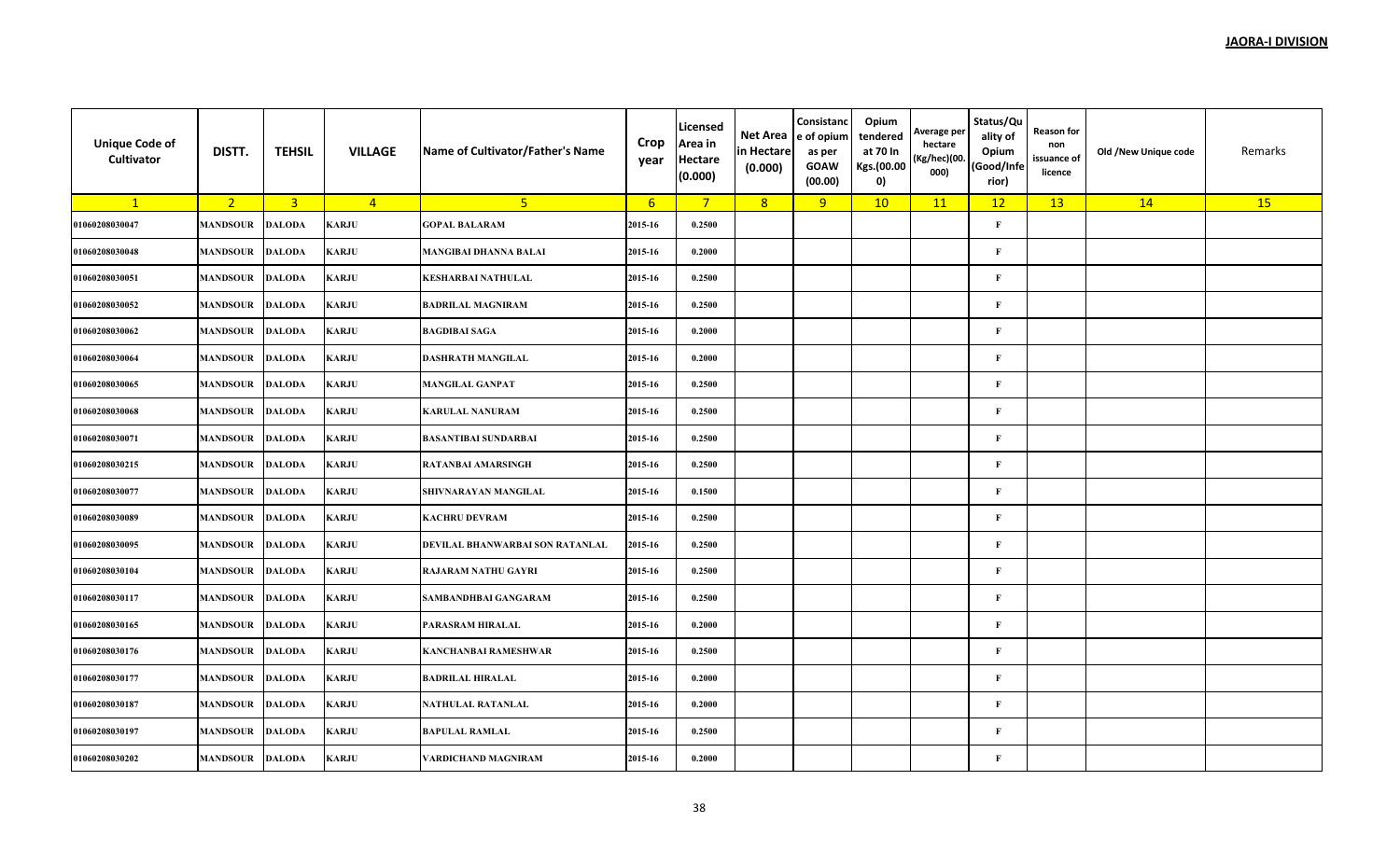| <b>Unique Code of</b><br>Cultivator | DISTT.          | <b>TEHSIL</b>           | <b>VILLAGE</b> | Name of Cultivator/Father's Name | Crop<br>year     | Licensed<br>Area in<br><b>Hectare</b><br>(0.000) | Net Area<br>in Hectare<br>(0.000) | Consistanc<br>e of opium<br>as per<br><b>GOAW</b><br>(00.00) | Opium<br>tendered<br>at 70 In<br>Kgs.(00.00<br>$\mathbf{0}$ | Average per<br>hectare<br>(Kg/hec)(00.<br>000) | Status/Qu<br>ality of<br>Opium<br>Good/Infe)<br>rior) | Reason for<br>non<br>issuance of<br>licence | Old /New Unique code | Remarks |
|-------------------------------------|-----------------|-------------------------|----------------|----------------------------------|------------------|--------------------------------------------------|-----------------------------------|--------------------------------------------------------------|-------------------------------------------------------------|------------------------------------------------|-------------------------------------------------------|---------------------------------------------|----------------------|---------|
| $\mathbf{1}$                        | 2 <sup>7</sup>  | $\overline{\mathbf{3}}$ | $\overline{4}$ | 5 <sub>1</sub>                   | $6 \overline{6}$ | $\overline{7}$                                   | 8                                 | 9                                                            | 10                                                          | 11                                             | 12                                                    | 13                                          | 14                   | 15      |
| 01060208030072                      | <b>MANDSOUR</b> | <b>DALODA</b>           | <b>KARJU</b>   | RAMRATANBAI SHANTILAL            | 2015-16          | 0.2500                                           |                                   |                                                              |                                                             |                                                | $\mathbf{F}$                                          |                                             |                      |         |
| 01060208030217                      | <b>MANDSOUR</b> | <b>DALODA</b>           | <b>KARJU</b>   | <b>RAMDAYAL BAHADURLAL</b>       | 2015-16          | 0.2500                                           |                                   |                                                              |                                                             |                                                | $\bf F$                                               |                                             |                      |         |
| 01060208030222                      | <b>MANDSOUR</b> | <b>DALODA</b>           | KARJU          | <b>LILABAI GIRDHARI</b>          | 2015-16          | 0.2000                                           |                                   |                                                              |                                                             |                                                | $\mathbf{F}$                                          |                                             |                      |         |
| 01060208030228                      | <b>MANDSOUR</b> | <b>DALODA</b>           | KARJU          | <b>BADRILAL BHAGIRATH</b>        | 2015-16          | 0.2500                                           |                                   |                                                              |                                                             |                                                | F                                                     |                                             |                      |         |
| 01060208030229                      | <b>MANDSOUR</b> | <b>DALODA</b>           | <b>KARJU</b>   | SHANTILAL GOTAMLAL               | 2015-16          | 0.2500                                           |                                   |                                                              |                                                             |                                                | $\mathbf{F}$                                          |                                             |                      |         |
| 01060208030230                      | <b>MANDSOUR</b> | <b>DALODA</b>           | <b>KARJU</b>   | <b>BHUWAN RAMA</b>               | 2015-16          | 0.2500                                           |                                   |                                                              |                                                             |                                                | $\bf F$                                               |                                             |                      |         |
| 01060208030235                      | <b>MANDSOUR</b> | <b>DALODA</b>           | <b>KARJU</b>   | RADHESHYAM GOTAMLAL              | 2015-16          | 0.2000                                           |                                   |                                                              |                                                             |                                                | $\bf F$                                               |                                             |                      |         |
| 01060208030243                      | <b>MANDSOUR</b> | <b>DALODA</b>           | <b>KARJU</b>   | <b>AMARSINGH SHANTILAL</b>       | 2015-16          | 0.2500                                           |                                   |                                                              |                                                             |                                                | $\bf F$                                               |                                             |                      |         |
| 01060208030247                      | <b>MANDSOUR</b> | <b>DALODA</b>           | KARJU          | <b>DEVRAM MANGILAL</b>           | 2015-16          | 0.2500                                           |                                   |                                                              |                                                             |                                                | F                                                     |                                             |                      |         |
| 01060208030250                      | <b>MANDSOUR</b> | <b>DALODA</b>           | <b>KARJU</b>   | <b>CHAGANLAL SHOBHARAM</b>       | 2015-16          | 0.2500                                           |                                   |                                                              |                                                             |                                                | $\mathbf{F}$                                          |                                             |                      |         |
| 01060208030254                      | <b>MANDSOUR</b> | <b>DALODA</b>           | <b>KARJU</b>   | NAGULAL RAJARAM                  | 2015-16          | 0.2500                                           |                                   |                                                              |                                                             |                                                | $\bf F$                                               |                                             |                      |         |
| 01060208030262                      | <b>MANDSOUR</b> | <b>DALODA</b>           | <b>KARJU</b>   | NARAYAN BHANWARLAL               | 2015-16          | 0.2500                                           |                                   |                                                              |                                                             |                                                | $\mathbf{F}$                                          |                                             |                      |         |
| 01060208030267                      | <b>MANDSOUR</b> | <b>DALODA</b>           | <b>KARJU</b>   | <b>NANDLAL BAGDIRAM</b>          | 2015-16          | 0.2000                                           |                                   |                                                              |                                                             |                                                | F                                                     |                                             |                      |         |
| 01060208030270                      | <b>MANDSOUR</b> | <b>DALODA</b>           | <b>KARJU</b>   | <b>BHAGWANSINGH BAHADURSINGH</b> | 2015-16          | 0.2000                                           |                                   |                                                              |                                                             |                                                | $\bf F$                                               |                                             |                      |         |
| 01060208030274                      | <b>MANDSOUR</b> | <b>DALODA</b>           | <b>KARJU</b>   | <b>RAMLAL BHAGCHAND</b>          | 2015-16          | 0.2500                                           |                                   |                                                              |                                                             |                                                | $\bf F$                                               |                                             |                      |         |
| 01060208030280                      | <b>MANDSOUR</b> | <b>DALODA</b>           | KARJU          | <b>JASPAL BHERULAL</b>           | 2015-16          | 0.2500                                           |                                   |                                                              |                                                             |                                                | F                                                     |                                             |                      |         |
| 01060208030006                      | <b>MANDSOUR</b> | <b>DALODA</b>           | <b>KARJU</b>   | <b>ISHWARLAL NATHULAL</b>        | 2015-16          | 0.2000                                           |                                   |                                                              |                                                             |                                                | F                                                     |                                             |                      |         |
| 01060208030132                      | <b>MANDSOUR</b> | <b>DALODA</b>           | KARJU          | <b>BHANWARLAL HIRALAL</b>        | 2015-16          | 0.2000                                           |                                   |                                                              |                                                             |                                                | F                                                     |                                             |                      |         |
| 01060208030086                      | <b>MANDSOUR</b> | <b>DALODA</b>           | <b>KARJU</b>   | MOHANBAI GIRDHARILAL             | 2015-16          | 0.2500                                           |                                   |                                                              |                                                             |                                                | F                                                     |                                             |                      |         |
| 01060208030103                      | <b>MANDSOUR</b> | <b>DALODA</b>           | <b>KARJU</b>   | <b>DEVRAM BHERA</b>              | 2015-16          | 0.2500                                           |                                   |                                                              |                                                             |                                                | F                                                     |                                             |                      |         |
| 01060208030198                      | <b>MANDSOUR</b> | <b>DALODA</b>           | KARJU          | SHANKARLAL DEVRAM CHOTA          | 2015-16          | 0.2000                                           |                                   |                                                              |                                                             |                                                | $\bf F$                                               |                                             |                      |         |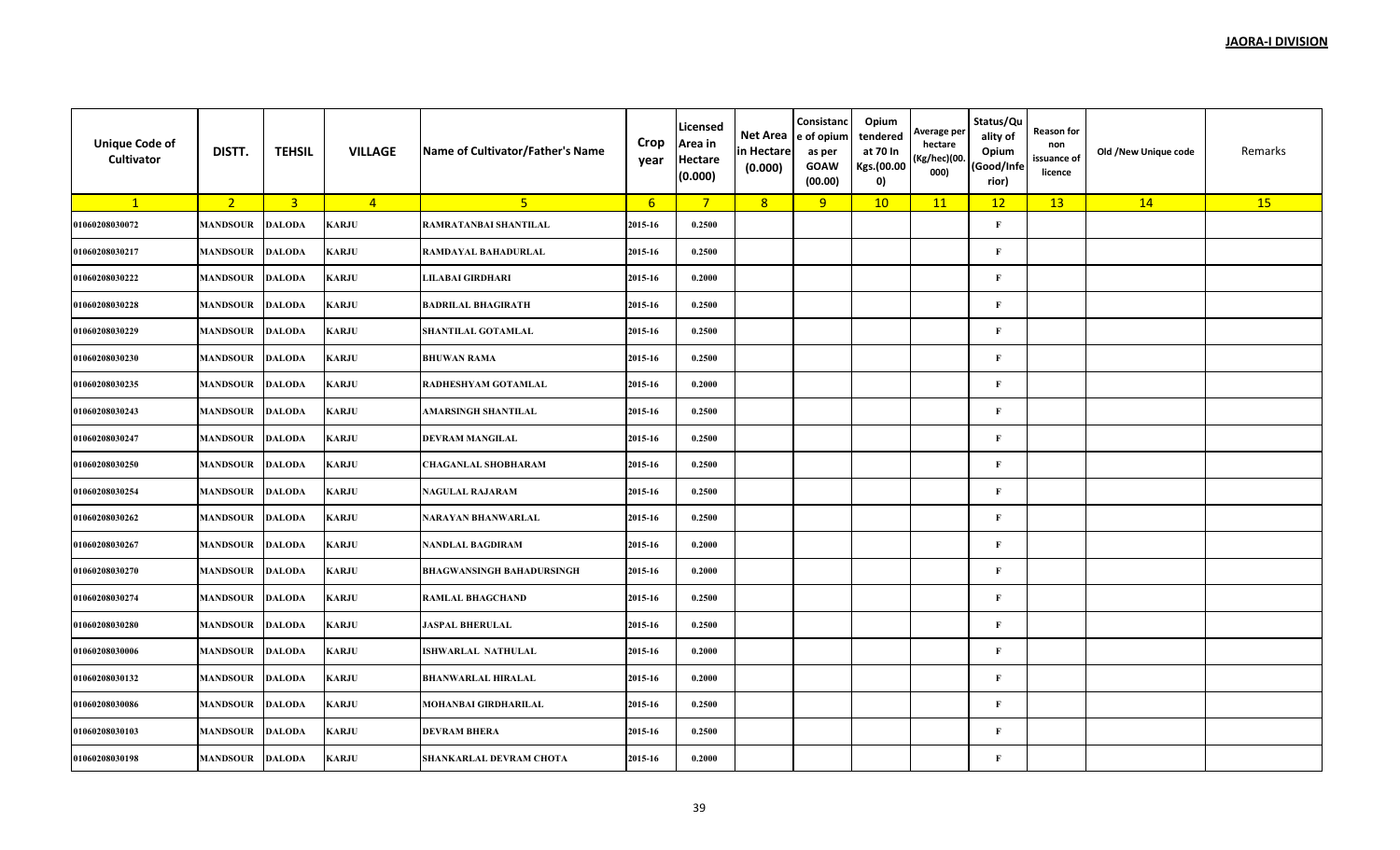| <b>Unique Code of</b><br>Cultivator | DISTT.          | <b>TEHSIL</b>  | <b>VILLAGE</b> | Name of Cultivator/Father's Name | Crop<br>year     | Licensed<br>Area in<br><b>Hectare</b><br>(0.000) | Net Area<br>in Hectare<br>(0.000) | Consistanc<br>e of opium<br>as per<br><b>GOAW</b><br>(00.00) | Opium<br>tendered<br>at 70 In<br>Kgs.(00.00<br>0) | Average per<br>hectare<br>(Kg/hec)(00.<br>000) | Status/Qu<br>ality of<br>Opium<br>(Good/Infe<br>rior) | <b>Reason for</b><br>non<br>issuance of<br>licence | Old /New Unique code | Remarks |
|-------------------------------------|-----------------|----------------|----------------|----------------------------------|------------------|--------------------------------------------------|-----------------------------------|--------------------------------------------------------------|---------------------------------------------------|------------------------------------------------|-------------------------------------------------------|----------------------------------------------------|----------------------|---------|
| $\mathbf{1}$                        | 2 <sup>2</sup>  | $\overline{3}$ | $\overline{4}$ | 5 <sup>1</sup>                   | $6 \overline{6}$ | $7^{\circ}$                                      | 8                                 | 9                                                            | 10                                                | 11                                             | 12                                                    | 13                                                 | 14                   | 15      |
| 01060208030130                      | <b>MANDSOUR</b> | <b>DALODA</b>  | <b>KARJU</b>   | <b>BALARAM CHENRAM</b>           | 2015-16          | 0.2000                                           |                                   |                                                              |                                                   |                                                | $\mathbf{F}$                                          |                                                    |                      |         |
| 01060208030181                      | <b>MANDSOUR</b> | <b>DALODA</b>  | <b>KARJU</b>   | PREMBAI BHERULAL                 | 2015-16          | 0.2500                                           |                                   |                                                              |                                                   |                                                | $\mathbf F$                                           |                                                    |                      |         |
| 01060208030125                      | <b>MANDSOUR</b> | <b>DALODA</b>  | KARJU          | <b>MANJI BHERULAL</b>            | 2015-16          | 0.2500                                           |                                   |                                                              |                                                   |                                                | $\mathbf{F}$                                          |                                                    |                      |         |
| 01060208030283                      | <b>MANDSOUR</b> | <b>DALODA</b>  | <b>KARJU</b>   | <b>DEVRAM CHAMPALAL</b>          | 2015-16          | 0.2000                                           |                                   |                                                              |                                                   |                                                | $\mathbf F$                                           |                                                    |                      |         |
| 01060208030276                      | <b>MANDSOUR</b> | <b>DALODA</b>  | <b>KARJU</b>   | <b>BALARAM ONKARLAL</b>          | 2015-16          | 0.2500                                           |                                   |                                                              |                                                   |                                                | $\mathbf F$                                           |                                                    |                      |         |
| 01060208030028                      | <b>MANDSOUR</b> | <b>DALODA</b>  | <b>KARJU</b>   | <b>SHANKERLAL NAHARJI</b>        | 2015-16          | 0.2500                                           |                                   |                                                              |                                                   |                                                | $\mathbf F$                                           |                                                    |                      |         |
| 01060208030054                      | <b>MANDSOUR</b> | <b>DALODA</b>  | KARJU          | <b>BARDIBAI KISHANLAL</b>        | 2015-16          | 0.2000                                           |                                   |                                                              |                                                   |                                                | $\mathbf{F}$                                          |                                                    |                      |         |
| 01060208030084                      | <b>MANDSOUR</b> | <b>DALODA</b>  | KARJU          | <b>JIWANSINGH BADRILAL</b>       | 2015-16          | 0.2500                                           | 0.0566                            | 69.56                                                        | 3.776                                             | 66.714                                         | ${\bf G}$                                             |                                                    |                      |         |
| 01060208030097                      | <b>MANDSOUR</b> | <b>DALODA</b>  | <b>KARJU</b>   | <b>BHUWAN MAGNIRAM</b>           | 2015-16          | 0.1000                                           |                                   |                                                              |                                                   |                                                | $\mathbf F$                                           |                                                    |                      |         |
| 01060208030151                      | <b>MANDSOUR</b> | <b>DALODA</b>  | <b>KARJU</b>   | <b>BHUWANISINGH BHAWARLAL</b>    | 2015-16          | 0.1000                                           |                                   |                                                              |                                                   |                                                | $\mathbf F$                                           |                                                    |                      |         |
| 01060208030154                      | <b>MANDSOUR</b> | <b>DALODA</b>  | <b>KARJU</b>   | PARWATSINGH KISHANSINGH          | 2015-16          | 0.1000                                           |                                   |                                                              |                                                   |                                                | $\mathbf F$                                           |                                                    |                      |         |
| 01060208030161                      | <b>MANDSOUR</b> | <b>DALODA</b>  | KARJU          | PANNALAL KISHANLAL               | 2015-16          | 0.1000                                           |                                   |                                                              |                                                   |                                                | $\mathbf F$                                           |                                                    |                      |         |
| 01060208030170                      | <b>MANDSOUR</b> | <b>DALODA</b>  | KARJU          | <b>GABRILAL NAHARJI</b>          | 2015-16          | 0.2000                                           |                                   |                                                              |                                                   |                                                | $\mathbf{F}$                                          |                                                    |                      |         |
| 01060208030175                      | <b>MANDSOUR</b> | <b>DALODA</b>  | <b>KARJU</b>   | <b>KACHRULAL NAHARJI</b>         | 2015-16          | 0.1000                                           |                                   |                                                              |                                                   |                                                | $\mathbf F$                                           |                                                    |                      |         |
| 01060208030195                      | <b>MANDSOUR</b> | <b>DALODA</b>  | <b>KARJU</b>   | PRAKASH BAGDIRAM                 | 2015-16          | 0.1000                                           | 0.0937                            | 62.31                                                        | 3.721                                             | 39.712                                         | ${\bf G}$                                             |                                                    |                      |         |
| 01060208030212                      | <b>MANDSOUR</b> | <b>DALODA</b>  | <b>KARJU</b>   | <b>RAMLAL DOLA</b>               | 2015-16          | 0.1000                                           |                                   |                                                              |                                                   |                                                | $\mathbf F$                                           |                                                    |                      |         |
| 01060208030260                      | <b>MANDSOUR</b> | <b>DALODA</b>  | KARJU          | <b>MANJUBAI RATANLAL</b>         | 2015-16          | 0.2500                                           |                                   |                                                              |                                                   |                                                | $\mathbf F$                                           |                                                    |                      |         |
| 01060208030088                      | <b>MANDSOUR</b> | <b>DALODA</b>  | KARJU          | JIWANSINGH RAGHUVIRSINGH         | 2015-16          | 0.1000                                           |                                   |                                                              |                                                   |                                                | $\mathbf{F}$                                          |                                                    |                      |         |
| 01060208030067                      | <b>MANDSOUR</b> | <b>DALODA</b>  | <b>KARJU</b>   | AMRATRAM MOTI                    | 2015-16          | 0.1000                                           |                                   |                                                              |                                                   |                                                | $\mathbf F$                                           |                                                    |                      |         |
| 01060208030105                      | <b>MANDSOUR</b> | <b>DALODA</b>  | <b>KARJU</b>   | <b>RAJARAM HIRA BALAI</b>        | 2015-16          | 0.1000                                           |                                   |                                                              |                                                   |                                                | $\mathbf{F}$                                          |                                                    |                      |         |
| 01060208030093                      | <b>MANDSOUR</b> | <b>DALODA</b>  | KARJU          | <b>SURAJBAI BAGDIRAM</b>         | 2015-16          | 0.1000                                           |                                   |                                                              |                                                   |                                                | $\mathbf F$                                           |                                                    |                      |         |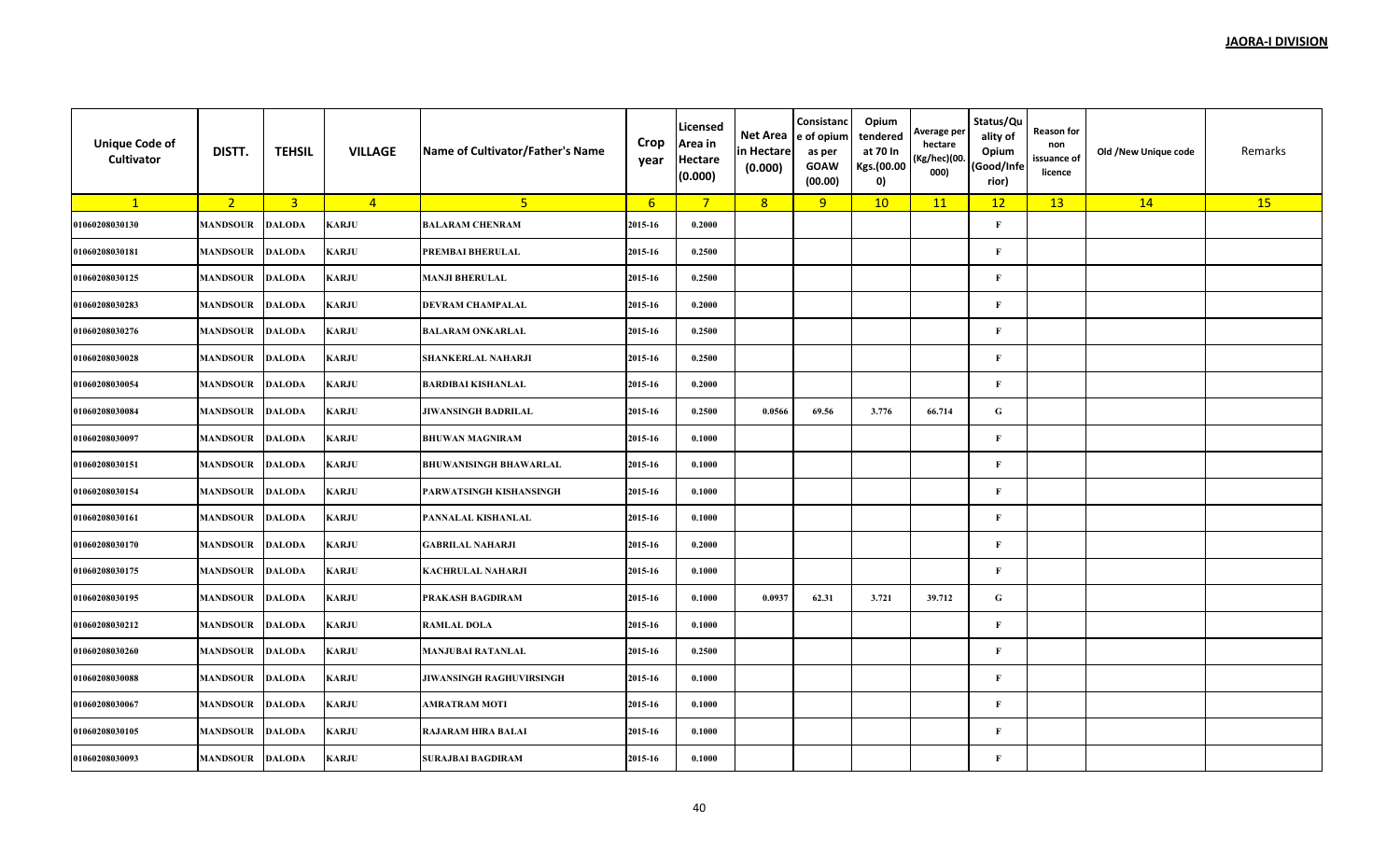| <b>Unique Code of</b><br>Cultivator | DISTT.          | <b>TEHSIL</b>  | <b>VILLAGE</b>      | Name of Cultivator/Father's Name | Crop<br>year | Licensed<br>Area in<br><b>Hectare</b><br>(0.000) | Net Area<br>in Hectare<br>(0.000) | Consistanc<br>e of opium<br>as per<br><b>GOAW</b><br>(00.00) | Opium<br>tendered<br>at 70 In<br>Kgs.(00.00<br>0) | Average per<br>hectare<br>(Kg/hec)(00.<br>000) | Status/Qu<br>ality of<br>Opium<br>(Good/Infe<br>rior) | <b>Reason for</b><br>non<br>issuance of<br>licence | Old /New Unique code | Remarks |
|-------------------------------------|-----------------|----------------|---------------------|----------------------------------|--------------|--------------------------------------------------|-----------------------------------|--------------------------------------------------------------|---------------------------------------------------|------------------------------------------------|-------------------------------------------------------|----------------------------------------------------|----------------------|---------|
| $\mathbf{1}$                        | 2 <sup>1</sup>  | $\overline{3}$ | $\overline{4}$      | 5 <sub>o</sub>                   | 6            | $7^{\circ}$                                      | 8                                 | 9                                                            | 10                                                | 11                                             | 12                                                    | 13                                                 | 14                   | 15      |
| 01060208030286                      | <b>MANDSOUR</b> | <b>DALODA</b>  | KARJU               | <b>RATANBAI RAMSINGH</b>         | 2015-16      | 0.1000                                           |                                   |                                                              |                                                   |                                                | F                                                     |                                                    | 01030208043052       |         |
| 01060208030287                      | <b>MANDSOUR</b> | <b>DALODA</b>  | <b>KARJU</b>        | SAMPATBAI BHAGWANSINGH           | 2015-16      | 0.1000                                           |                                   |                                                              |                                                   |                                                | $\mathbf F$                                           |                                                    | 01030208057104       |         |
| 01060208030148                      | <b>MANDSOUR</b> | <b>DALODA</b>  | KARJU               | <b>BHERULAL SHANKARLAL</b>       | 2015-16      | 0.1000                                           |                                   |                                                              |                                                   |                                                | $\mathbf{F}$                                          |                                                    |                      |         |
| 01060208030234                      | <b>MANDSOUR</b> | <b>DALODA</b>  | KARJU               | KAMALSINGH KACHRULAL             | 2015-16      | 0.1000                                           |                                   |                                                              |                                                   |                                                | $\mathbf F$                                           |                                                    |                      |         |
| 01060208030016                      | <b>MANDSOUR</b> | <b>DALODA</b>  | KARJU               | <b>KAMAL GANGARAM</b>            | 2015-16      | 0.1000                                           |                                   |                                                              |                                                   |                                                | $\mathbf F$                                           |                                                    |                      |         |
| 01060208030241                      | <b>MANDSOUR</b> | <b>DALODA</b>  | <b>KARJU</b>        | ASHUTOSH BHAWARLAL               | 2015-16      | 0.1000                                           |                                   |                                                              |                                                   |                                                | $\mathbf{F}$                                          |                                                    |                      |         |
| 01060208044007                      | <b>MANDSOUR</b> | <b>DALODA</b>  | GURARIYASHAH        | <b>DEVILAL PANNALAL</b>          | 2015-16      | 0.2500                                           |                                   |                                                              |                                                   |                                                | $\mathbf{F}$                                          |                                                    |                      |         |
| 01060208044019                      | <b>MANDSOUR</b> | <b>DALODA</b>  | GURARIYASHAH        | RAMCHANDRA SHANKARLAL            | 2015-16      | 0.2500                                           | 0.2413                            | 67.78                                                        | 3.389                                             | 14.045                                         | ${\bf G}$                                             |                                                    |                      |         |
| 01060208044020                      | <b>MANDSOUR</b> | <b>DALODA</b>  | <b>GURARIYASHAH</b> | <b>BHUWANILAL BHERULAL</b>       | 2015-16      | 0.2500                                           |                                   |                                                              |                                                   |                                                | $\mathbf F$                                           |                                                    |                      |         |
| 01060208044021                      | <b>MANDSOUR</b> | <b>DALODA</b>  | <b>GURARIYASHAH</b> | <b>MANGILAL DEVA</b>             | 2015-16      | 0.1000                                           |                                   |                                                              |                                                   |                                                | F                                                     |                                                    |                      |         |
| 01060208044024                      | <b>MANDSOUR</b> | <b>DALODA</b>  | GURARIYASHAH        | RAMCHADRA BHAGIRATH              | 2015-16      | 0.2000                                           | 0.1985                            | 71.11                                                        | 3.962                                             | 19.960                                         | $\mathbf G$                                           |                                                    |                      |         |
| 01060208044026                      | <b>MANDSOUR</b> | <b>DALODA</b>  | GURARIYASHAH        | <b>NANDIBAI RODA</b>             | 2015-16      | 0.1500                                           |                                   |                                                              |                                                   |                                                | F                                                     |                                                    |                      |         |
| 01060208044029                      | <b>MANDSOUR</b> | <b>DALODA</b>  | GURARIYASHAH        | <b>KAMLABAI BHAGATRAM</b>        | 2015-16      | 0.2000                                           |                                   |                                                              |                                                   |                                                | $\mathbf F$                                           |                                                    |                      |         |
| 01060208044037                      | <b>MANDSOUR</b> | <b>DALODA</b>  | GURARIYASHAH        | <b>SHAMBHUSINGH KARANSINGH</b>   | 2015-16      | 0.2000                                           | 0.1944                            | 70.21                                                        | 9.318                                             | 47.932                                         | G                                                     |                                                    |                      |         |
| 01060208044043                      | <b>MANDSOUR</b> | <b>DALODA</b>  | <b>GURARIYASHAH</b> | <b>RAMSUKH AMBARAM</b>           | 2015-16      | 0.1000                                           |                                   |                                                              |                                                   |                                                | $\mathbf{F}$                                          |                                                    |                      |         |
| 01060208044051                      | <b>MANDSOUR</b> | <b>DALODA</b>  | GURARIYASHAH        | <b>RAMNIVAS GANESHRAM</b>        | 2015-16      | 0.2500                                           |                                   |                                                              |                                                   |                                                | F                                                     |                                                    |                      |         |
| 01060208044055                      | MANDSOUR        | <b>DALODA</b>  | <b>GURARIYASHAH</b> | UMMEDRAM KANHAYYALAL             | 2015-16      | 0.2500                                           |                                   |                                                              |                                                   |                                                | $\mathbf F$                                           |                                                    |                      |         |
| 01060208044013                      | <b>MANDSOUR</b> | <b>DALODA</b>  | GURARIYASHAH        | <b>BHUWANISINGH FUNDALAL</b>     | 2015-16      | 0.2000                                           | 0.0915                            | 65.57                                                        | 5.086                                             | 55.585                                         | $\mathbf G$                                           |                                                    |                      |         |
| 01060208044052                      | <b>MANDSOUR</b> | <b>DALODA</b>  | GURARIYASHAH        | <b>ISHWARLAL RAMNARAYAN</b>      | 2015-16      | 0.2500                                           |                                   |                                                              |                                                   |                                                | $\mathbf F$                                           |                                                    |                      |         |
| 01060208044011                      | <b>MANDSOUR</b> | <b>DALODA</b>  | GURARIYASHAH        | <b>MANGILAL BHERULAL</b>         | 2015-16      | 0.1000                                           |                                   |                                                              |                                                   |                                                | F                                                     |                                                    |                      |         |
| 01060208044046                      | <b>MANDSOUR</b> | <b>DALODA</b>  | GURARIYASHAH        | AMBARAM NANALAL                  | 2015-16      | 0.2000                                           |                                   |                                                              |                                                   |                                                | $\mathbf{F}$                                          |                                                    |                      |         |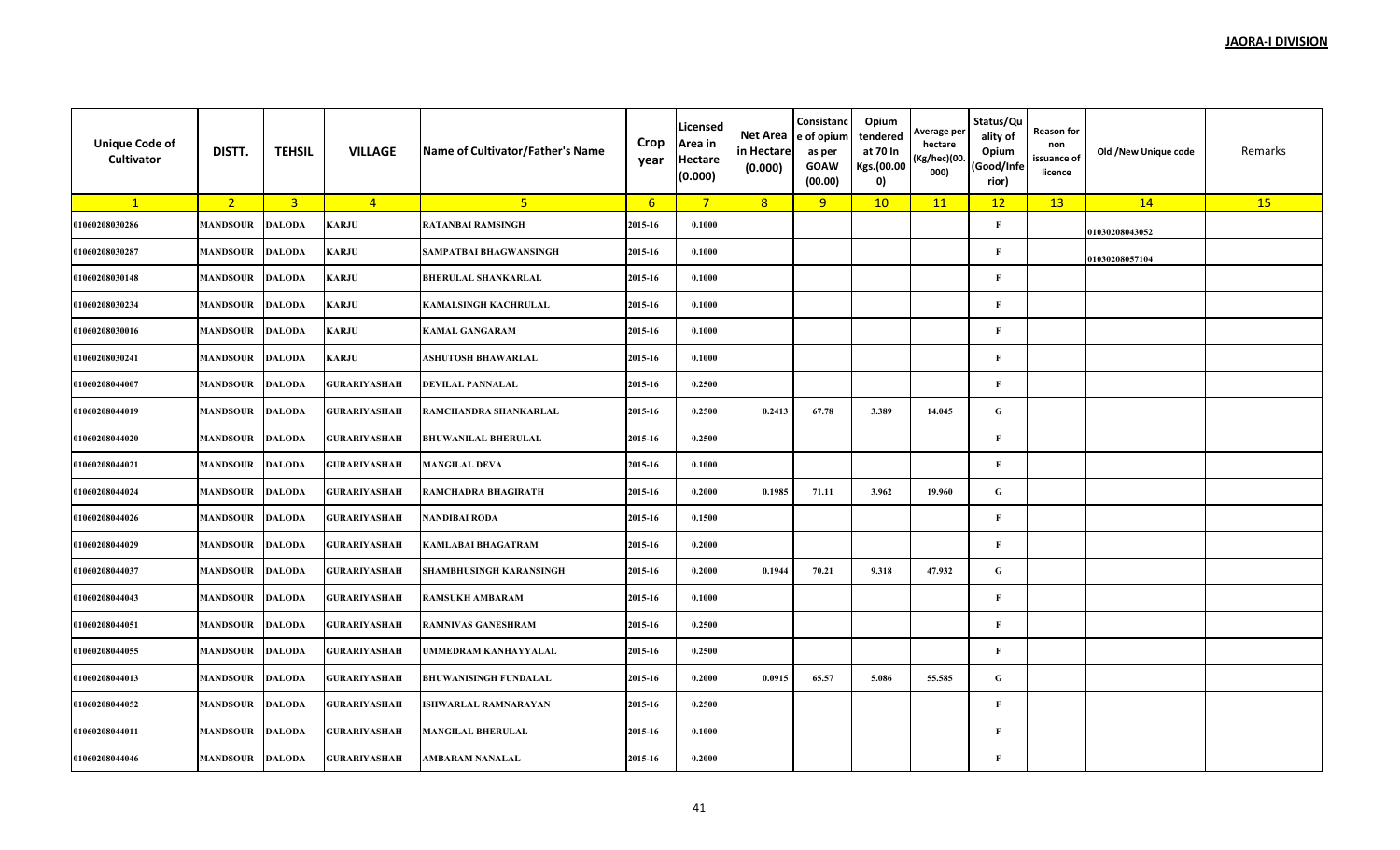| <b>Unique Code of</b><br>Cultivator | DISTT.          | <b>TEHSIL</b>           | <b>VILLAGE</b>      | Name of Cultivator/Father's Name | Crop<br>year | Licensed<br>Area in<br><b>Hectare</b><br>(0.000) | Net Area<br>in Hectare<br>(0.000) | Consistanc<br>e of opium<br>as per<br><b>GOAW</b><br>(00.00) | Opium<br>tendered<br>at 70 In<br>Kgs.(00.00<br>$\mathbf{0}$ | Average per<br>hectare<br>(Kg/hec)(00.<br>000) | Status/Qu<br>ality of<br>Opium<br>Good/Infe)<br>rior) | Reason for<br>non<br>issuance of<br>licence | Old /New Unique code | Remarks |
|-------------------------------------|-----------------|-------------------------|---------------------|----------------------------------|--------------|--------------------------------------------------|-----------------------------------|--------------------------------------------------------------|-------------------------------------------------------------|------------------------------------------------|-------------------------------------------------------|---------------------------------------------|----------------------|---------|
| $\mathbf{1}$                        | 2 <sup>7</sup>  | $\overline{\mathbf{3}}$ | $\overline{4}$      | 5 <sub>1</sub>                   | 6            | $\overline{7}$                                   | 8                                 | 9                                                            | 10                                                          | 11                                             | 12                                                    | 13                                          | 14                   | 15      |
| 01060208044067                      | <b>MANDSOUR</b> | <b>DALODA</b>           | GURARIYASHAH        | SHIVNARAYAN MOHAN                | 2015-16      | 0.2500                                           | 0.2376                            | 72.47                                                        | 14.618                                                      | 61.524                                         | ${\bf G}$                                             |                                             |                      |         |
| 01060208044040                      | <b>MANDSOUR</b> | <b>DALODA</b>           | <b>GURARIYASHAH</b> | <b>BHUWAN LACHIRAM</b>           | 2015-16      | 0.1000                                           |                                   |                                                              |                                                             |                                                | $\bf F$                                               |                                             |                      |         |
| 01060208038005                      | <b>MANDSOUR</b> | <b>DALODA</b>           | <b>NIMBOD</b>       | <b>ONKARLAL RAMLAL</b>           | 2015-16      | 0.2000                                           |                                   |                                                              |                                                             |                                                | $\mathbf{F}$                                          |                                             |                      |         |
| 01060208038007                      | <b>MANDSOUR</b> | <b>DALODA</b>           | NIMBOD              | <b>KESHURAM BAGDIRAM</b>         | 2015-16      | 0.2000                                           |                                   |                                                              |                                                             |                                                | F                                                     |                                             |                      |         |
| 01060208038025                      | <b>MANDSOUR</b> | <b>DALODA</b>           | <b>NIMBOD</b>       | <b>MANGIBAI JITMAL</b>           | 2015-16      | 0.2000                                           |                                   |                                                              |                                                             |                                                | $\mathbf{F}$                                          |                                             |                      |         |
| 01060208038035                      | <b>MANDSOUR</b> | <b>DALODA</b>           | <b>NIMBOD</b>       | <b>KISHANLAL NANURAM</b>         | 2015-16      | 0.2000                                           |                                   |                                                              |                                                             |                                                | $\bf F$                                               |                                             |                      |         |
| 01060208038053                      | <b>MANDSOUR</b> | <b>DALODA</b>           | <b>NIMBOD</b>       | PUNAMCHAND HAKKA JI              | 2015-16      | 0.1500                                           |                                   |                                                              |                                                             |                                                | $\bf F$                                               |                                             |                      |         |
| 01060208038054                      | <b>MANDSOUR</b> | <b>DALODA</b>           | NIMBOD              | <b>JUJHAR SUKKHA</b>             | 2015-16      | 0.2000                                           |                                   |                                                              |                                                             |                                                | $\bf F$                                               |                                             |                      |         |
| 01060208038057                      | <b>MANDSOUR</b> | <b>DALODA</b>           | NIMBOD              | RAMCHANDRA CHAMPALAL             | 2015-16      | 0.2000                                           |                                   |                                                              |                                                             |                                                | F                                                     |                                             |                      |         |
| 01060208038059                      | <b>MANDSOUR</b> | <b>DALODA</b>           | <b>NIMBOD</b>       | <b>CHATARKUNWAR BHARATSINGH</b>  | 2015-16      | 0.2000                                           |                                   |                                                              |                                                             |                                                | $\mathbf{F}$                                          |                                             |                      |         |
| 01060208038061                      | <b>MANDSOUR</b> | <b>DALODA</b>           | <b>NIMBOD</b>       | <b>KACHRU DEPAJI</b>             | 2015-16      | 0.2500                                           |                                   |                                                              |                                                             |                                                | $\bf F$                                               |                                             |                      |         |
| 01060208038111                      | <b>MANDSOUR</b> | <b>DALODA</b>           | <b>NIMBOD</b>       | <b>KANWARLAL NATHULAL</b>        | 2015-16      | 0.2000                                           |                                   |                                                              |                                                             |                                                | $\mathbf{F}$                                          |                                             |                      |         |
| 01060208038139                      | <b>MANDSOUR</b> | <b>DALODA</b>           | NIMBOD              | <b>DASHRATH SAGARMAL</b>         | 2015-16      | 0.2000                                           |                                   |                                                              |                                                             |                                                | F                                                     |                                             |                      |         |
| 01060208038147                      | <b>MANDSOUR</b> | <b>DALODA</b>           | <b>NIMBOD</b>       | ONKARLAL KANHAYYALAL             | 2015-16      | 0.2000                                           |                                   |                                                              |                                                             |                                                | $\bf F$                                               |                                             |                      |         |
| 01060208038148                      | <b>MANDSOUR</b> | <b>DALODA</b>           | NIMBOD              | <b>RADHESHYAM RAMNIVAS</b>       | 2015-16      | 0.2000                                           |                                   |                                                              |                                                             |                                                | $\bf F$                                               |                                             |                      |         |
| 01060208038150                      | <b>MANDSOUR</b> | <b>DALODA</b>           | NIMBOD              | <b>RANCHOD KACHRU</b>            | 2015-16      | 0.2000                                           |                                   |                                                              |                                                             |                                                | F                                                     |                                             |                      |         |
| 01060208038149                      | <b>MANDSOUR</b> | <b>DALODA</b>           | <b>NIMBOD</b>       | KANHAYYALAL RATANLAL             | 2015-16      | 0.2000                                           |                                   |                                                              |                                                             |                                                | F                                                     |                                             |                      |         |
| 01060208038152                      | <b>MANDSOUR</b> | <b>DALODA</b>           | NIMBOD              | <b>RASUL SHUBHANJI</b>           | 2015-16      | 0.2000                                           |                                   |                                                              |                                                             |                                                | F                                                     |                                             |                      |         |
| 01060208038157                      | <b>MANDSOUR</b> | <b>DALODA</b>           | <b>NIMBOD</b>       | <b>GOPAL UMMEDRAM</b>            | 2015-16      | 0.2500                                           |                                   |                                                              |                                                             |                                                | F                                                     |                                             |                      |         |
| 01060208038160                      | <b>MANDSOUR</b> | <b>DALODA</b>           | NIMBOD              | <b>BHUWANIRAM MANGILAL</b>       | 2015-16      | 0.1000                                           |                                   |                                                              |                                                             |                                                | F                                                     |                                             |                      |         |
| 01060208038161                      | <b>MANDSOUR</b> | <b>DALODA</b>           | NIMBOD              | PUNAMCHAND RAMNARAYAN            | 2015-16      | 0.2000                                           |                                   |                                                              |                                                             |                                                | $\bf F$                                               |                                             |                      |         |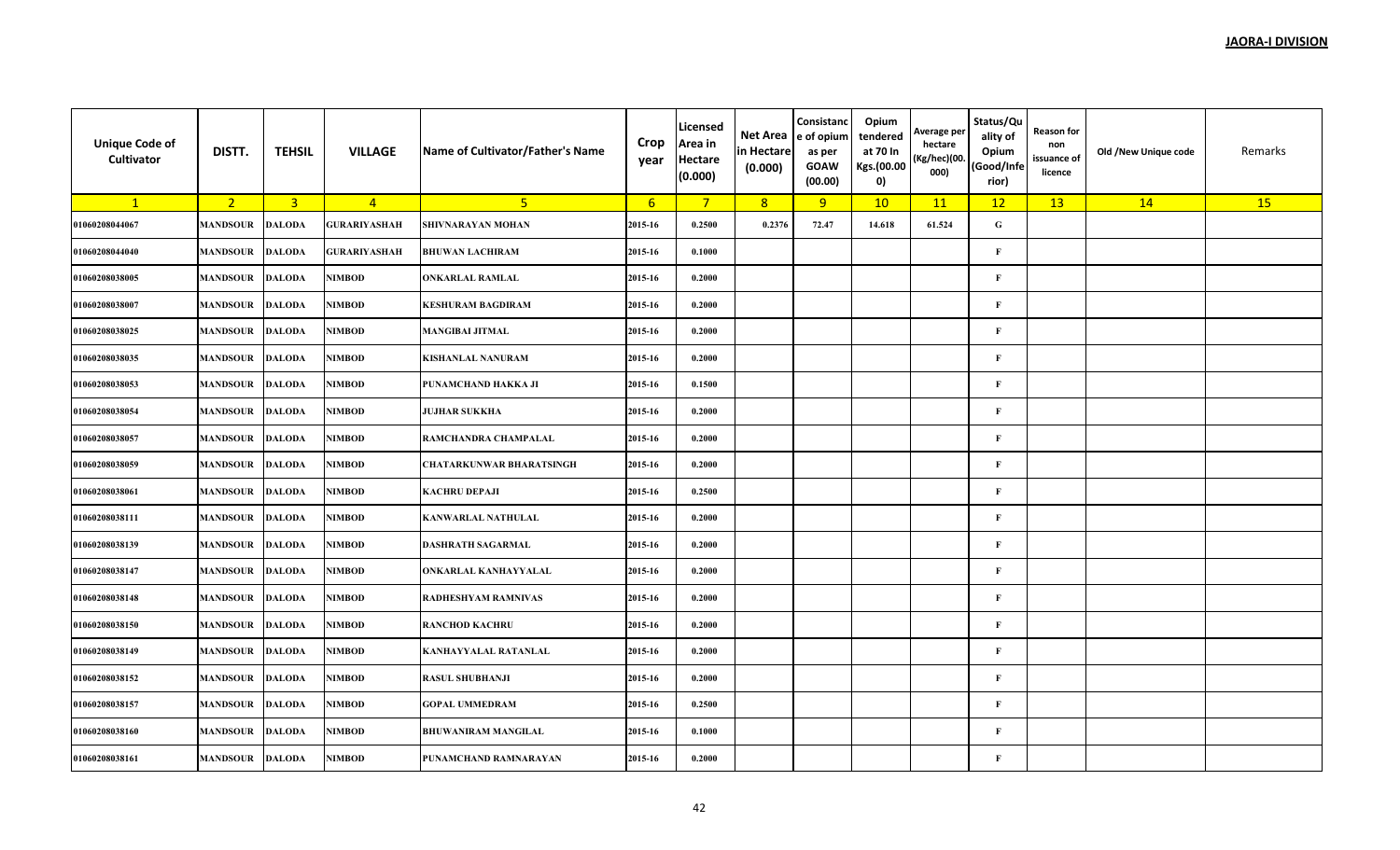| <b>Unique Code of</b><br><b>Cultivator</b> | DISTT.          | <b>TEHSIL</b>  | <b>VILLAGE</b> | Name of Cultivator/Father's Name | Crop<br>year | Licensed<br>Area in<br>Hectare<br>(0.000) | Net Area<br>in Hectare<br>(0.000) | Consistanc<br>e of opium<br>as per<br><b>GOAW</b><br>(00.00) | Opium<br>tendered<br>at 70 In<br>Kgs.(00.00<br>0) | Average per<br>hectare<br>(Kg/hec)(00.<br>000) | Status/Qu<br>ality of<br>Opium<br>(Good/Infe<br>rior) | <b>Reason for</b><br>non<br>issuance of<br>licence | Old /New Unique code | Remarks |
|--------------------------------------------|-----------------|----------------|----------------|----------------------------------|--------------|-------------------------------------------|-----------------------------------|--------------------------------------------------------------|---------------------------------------------------|------------------------------------------------|-------------------------------------------------------|----------------------------------------------------|----------------------|---------|
| $\mathbf{1}$                               | 2 <sup>2</sup>  | $\overline{3}$ | $\overline{4}$ | 5 <sup>1</sup>                   | 6            | $7^{\circ}$                               | 8                                 | 9                                                            | 10                                                | 11                                             | 12                                                    | 13                                                 | 14                   | 15      |
| 01060208038165                             | <b>MANDSOUR</b> | <b>DALODA</b>  | NIMBOD         | SHOBHARAM MANGILAL               | 2015-16      | 0.1500                                    |                                   |                                                              |                                                   |                                                | $\mathbf{F}$                                          |                                                    |                      |         |
| 01060208038166                             | <b>MANDSOUR</b> | <b>DALODA</b>  | NIMBOD         | <b>SAGARMAL BALURAM</b>          | 2015-16      | 0.2000                                    |                                   |                                                              |                                                   |                                                | $\mathbf{F}$                                          |                                                    |                      |         |
| 01060208038175                             | MANDSOUR        | <b>DALODA</b>  | NIMBOD         | <b>GOPAL KACHRU</b>              | 2015-16      | 0.2000                                    |                                   |                                                              |                                                   |                                                | $\mathbf{F}$                                          |                                                    |                      |         |
| 01060208038085                             | <b>MANDSOUR</b> | <b>DALODA</b>  | NIMBOD         | <b>MOHANLAL BAGDIRAM</b>         | 2015-16      | 0.1500                                    |                                   |                                                              |                                                   |                                                | $\mathbf{F}$                                          |                                                    |                      |         |
| 01060208038027                             | MANDSOUR        | <b>DALODA</b>  | NIMBOD         | VARDICHAND BHAGWAN               | 2015-16      | 0.2000                                    |                                   |                                                              |                                                   |                                                | $\mathbf{F}$                                          |                                                    |                      |         |
| 01060208038047                             | <b>MANDSOUR</b> | <b>DALODA</b>  | NIMBOD         | YASHWANTLAL VARDICHAND           | 2015-16      | 0.2000                                    |                                   |                                                              |                                                   |                                                | $\mathbf{F}$                                          |                                                    |                      |         |
| 01060208038068                             | MANDSOUR        | <b>DALODA</b>  | <b>NIMBOD</b>  | <b>CHADAMBAI AMRITRAM</b>        | 2015-16      | 0.2000                                    |                                   |                                                              |                                                   |                                                | $\mathbf{F}$                                          |                                                    |                      |         |
| 01060208038086                             | <b>MANDSOUR</b> | <b>DALODA</b>  | NIMBOD         | <b>LAXMAN BAGDIRAM</b>           | 2015-16      | 0.2000                                    |                                   |                                                              |                                                   |                                                | $\mathbf{F}$                                          |                                                    |                      |         |
| 01060208038101                             | MANDSOUR        | <b>DALODA</b>  | NIMBOD         | <b>SHANTILAL PANNALAL</b>        | 2015-16      | 0.1500                                    |                                   |                                                              |                                                   |                                                | $\mathbf{F}$                                          |                                                    |                      |         |
| 01060208038170                             | <b>MANDSOUR</b> | <b>DALODA</b>  | NIMBOD         | <b>CHUNNILAL BHAGGA</b>          | 2015-16      | 0.2000                                    |                                   |                                                              |                                                   |                                                | $\mathbf{F}$                                          |                                                    |                      |         |
| 01060208038181                             | <b>MANDSOUR</b> | <b>DALODA</b>  | NIMBOD         | <b>RUGHNATH KACHRULAL</b>        | 2015-16      | 0.2000                                    |                                   |                                                              |                                                   |                                                | $\mathbf{F}$                                          |                                                    |                      |         |
| 01060208038127                             | <b>MANDSOUR</b> | <b>DALODA</b>  | NIMBOD         | <b>KESHRIBAI BHAGIRATH</b>       | 2015-16      | 0.1000                                    |                                   |                                                              |                                                   |                                                | $\mathbf{F}$                                          |                                                    |                      |         |
| 01060208038146                             | <b>MANDSOUR</b> | <b>DALODA</b>  | NIMBOD         | MOHANLAL KANHAYYALAL             | 2015-16      | 0.1000                                    | 0.1008                            | 64.40                                                        | 4.793                                             | 47.550                                         | ${\bf G}$                                             |                                                    |                      |         |
| 01060208038026                             | <b>MANDSOUR</b> | <b>DALODA</b>  | NIMBOD         | <b>IBRAHIM SHUBHANKAHN</b>       | 2015-16      | 0.2000                                    |                                   |                                                              |                                                   |                                                | $\mathbf{F}$                                          |                                                    |                      |         |
| 01060208038067                             | <b>MANDSOUR</b> | <b>DALODA</b>  | NIMBOD         | <b>KAMLABAI NANDA</b>            | 2015-16      | 0.2000                                    |                                   |                                                              |                                                   |                                                | $\mathbf{F}$                                          |                                                    |                      |         |
| 01060208038189                             | <b>MANDSOUR</b> | <b>DALODA</b>  | NIMBOD         | <b>MANGUBAI RAMNIWAS</b>         | 2015-16      | 0.2000                                    |                                   |                                                              |                                                   |                                                | $\mathbf{F}$                                          |                                                    |                      |         |
| 01060208038151                             | <b>MANDSOUR</b> | <b>DALODA</b>  | <b>NIMBOD</b>  | SHANKARLAL CHODHRAM              | 2015-16      | 0.2000                                    |                                   |                                                              |                                                   |                                                | $\mathbf{F}$                                          |                                                    |                      |         |
| 01060208038185                             | <b>MANDSOUR</b> | <b>DALODA</b>  | NIMBOD         | <b>JAGDISH ONKAR</b>             | 2015-16      | 0.2000                                    |                                   |                                                              |                                                   |                                                | $\mathbf{F}$                                          |                                                    |                      |         |
| 01060208038137                             | <b>MANDSOUR</b> | <b>DALODA</b>  | NIMBOD         | HIRABAI JAGANNATH                | 2015-16      | 0.2000                                    |                                   |                                                              |                                                   |                                                | $\mathbf{F}$                                          |                                                    |                      |         |
| 01060208038174                             | <b>MANDSOUR</b> | <b>DALODA</b>  | NIMBOD         | UDDEYKUNWAR RAMSINGH             | 2015-16      | 0.2000                                    |                                   |                                                              |                                                   |                                                | $\mathbf{F}$                                          |                                                    |                      |         |
| 01060208038115                             | <b>MANDSOUR</b> | <b>DALODA</b>  | NIMBOD         | <b>GHANSHYAM BHERULAL</b>        | 2015-16      | 0.2000                                    |                                   |                                                              |                                                   |                                                | $\mathbf{F}$                                          |                                                    |                      |         |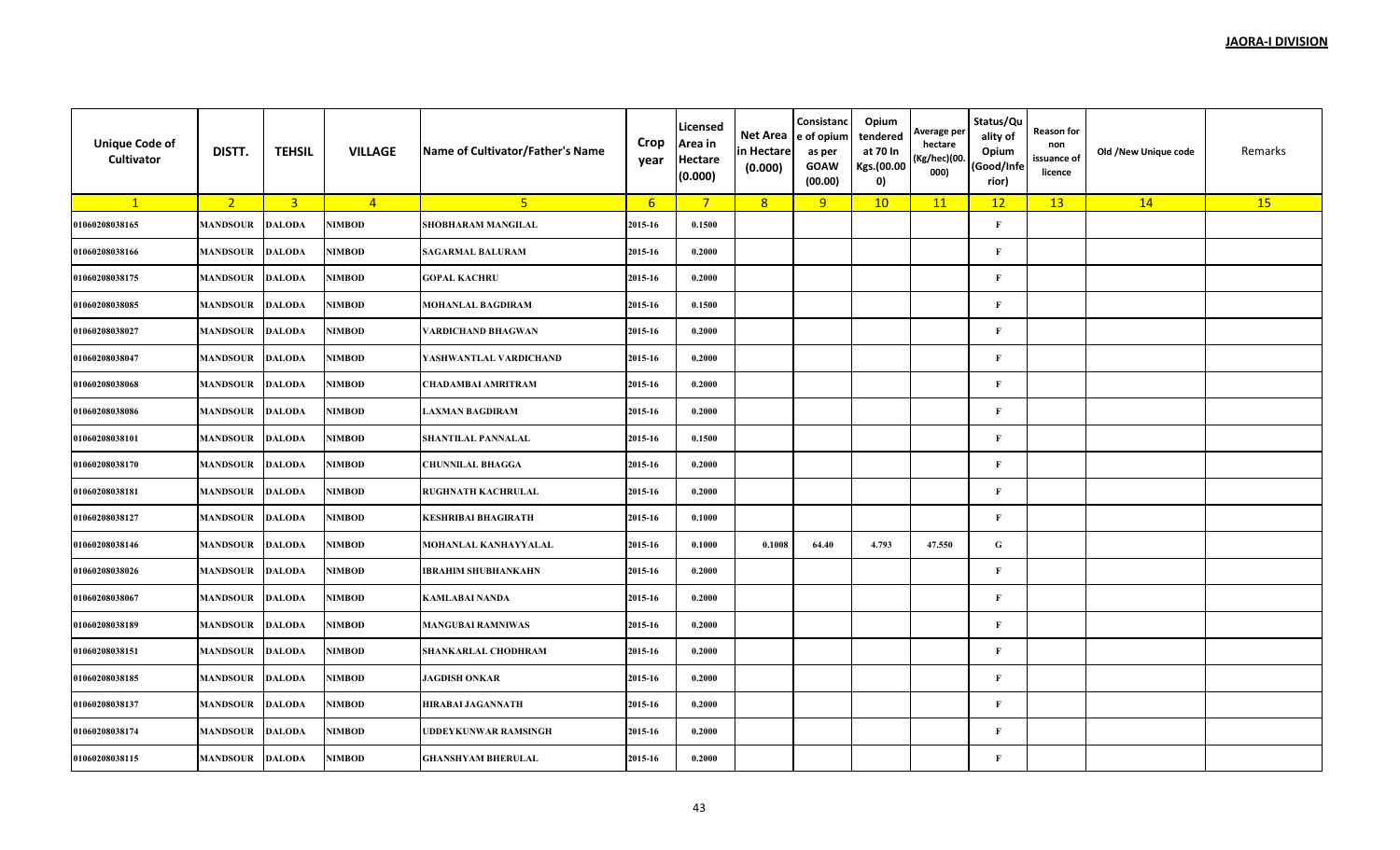| <b>Unique Code of</b><br>Cultivator | DISTT.          | <b>TEHSIL</b>  | <b>VILLAGE</b>      | Name of Cultivator/Father's Name | Crop<br>year     | Licensed<br>Area in<br><b>Hectare</b><br>(0.000) | Net Area<br>in Hectare<br>(0.000) | Consistanc<br>e of opium<br>as per<br><b>GOAW</b><br>(00.00) | Opium<br>tendered<br>at 70 In<br>Kgs.(00.00<br>0) | Average per<br>hectare<br>(Kg/hec)(00.<br>000) | Status/Qu<br>ality of<br>Opium<br>(Good/Infe<br>rior) | <b>Reason for</b><br>non<br>issuance of<br>licence | Old /New Unique code | Remarks            |
|-------------------------------------|-----------------|----------------|---------------------|----------------------------------|------------------|--------------------------------------------------|-----------------------------------|--------------------------------------------------------------|---------------------------------------------------|------------------------------------------------|-------------------------------------------------------|----------------------------------------------------|----------------------|--------------------|
| $\mathbf{1}$                        | 2 <sup>2</sup>  | $\overline{3}$ | $\overline{4}$      | 5 <sup>1</sup>                   | $6 \overline{6}$ | $7^{\circ}$                                      | 8                                 | 9                                                            | 10                                                | 11                                             | 12                                                    | 13                                                 | 14                   | 15                 |
| 01060208038186                      | <b>MANDSOUR</b> | <b>DALODA</b>  | <b>NIMBOD</b>       | <b>HARIRAM GAMERA</b>            | 2015-16          | 0.2000                                           |                                   |                                                              |                                                   |                                                | $\mathbf{F}$                                          |                                                    |                      |                    |
| 01060208038087                      | <b>MANDSOUR</b> | <b>DALODA</b>  | NIMBOD              | <b>GITABAI VANIRAM</b>           | 2015-16          | 0.1000                                           |                                   |                                                              |                                                   |                                                | $\mathbf F$                                           |                                                    |                      |                    |
| 01060208038107                      | <b>MANDSOUR</b> | <b>DALODA</b>  | <b>NIMBOD</b>       | <b>SURAJBAI MANGILAL</b>         | 2015-16          | 0.1000                                           |                                   |                                                              |                                                   |                                                | $\mathbf{F}$                                          |                                                    |                      |                    |
| 01060208038173                      | <b>MANDSOUR</b> | <b>DALODA</b>  | <b>NIMBOD</b>       | RAMKISHAN ONKARLAL               | 2015-16          | 0.1000                                           |                                   |                                                              |                                                   |                                                | $\mathbf F$                                           |                                                    |                      |                    |
| 01060208038177                      | <b>MANDSOUR</b> | <b>DALODA</b>  | <b>NIMBOD</b>       | RAMKISHAN AMRATRAM               | 2015-16          | 0.2500                                           |                                   |                                                              |                                                   |                                                | $\mathbf{F}$                                          |                                                    |                      |                    |
| 01060208038164                      | <b>MANDSOUR</b> | <b>DALODA</b>  | <b>NIMBOD</b>       | <b>MANGILAL KANIRAM</b>          | 2015-16          | 0.1000                                           |                                   |                                                              |                                                   |                                                | $\mathbf F$                                           |                                                    |                      |                    |
| 01060208038058                      | <b>MANDSOUR</b> | <b>DALODA</b>  | NIMBOD              | <b>BHERULAL BAGDIRAM</b>         | 2015-16          | 0.1000                                           |                                   |                                                              |                                                   |                                                | $\mathbf F$                                           |                                                    |                      |                    |
| 01060208038078                      | <b>MANDSOUR</b> | <b>DALODA</b>  | <b>NIMBOD</b>       | <b>RAMKISHAN HARIRAM</b>         | 2015-16          | 0.1000                                           |                                   |                                                              |                                                   |                                                | $\mathbf{F}$                                          |                                                    |                      | <b>NAME CHANGE</b> |
| 01060208038092                      | <b>MANDSOUR</b> | <b>DALODA</b>  | <b>NIMBOD</b>       | PARMANAND TULSIRAM               | 2015-16          | 0.1000                                           |                                   |                                                              |                                                   |                                                | $\mathbf F$                                           |                                                    |                      |                    |
| 01060208038114                      | <b>MANDSOUR</b> | <b>DALODA</b>  | <b>NIMBOD</b>       | <b>TULSIRAM HARIRAM</b>          | 2015-16          | 0.1000                                           |                                   |                                                              |                                                   |                                                | $\mathbf{F}$                                          |                                                    |                      |                    |
| 01060208038117                      | <b>MANDSOUR</b> | <b>DALODA</b>  | <b>NIMBOD</b>       | <b>DEVRAM BADRILAL</b>           | 2015-16          | 0.2500                                           |                                   |                                                              |                                                   |                                                | $\mathbf F$                                           |                                                    |                      |                    |
| 01060208038110                      | <b>MANDSOUR</b> | <b>DALODA</b>  | NIMBOD              | <b>MANGUBAI BAGDIRAM</b>         | 2015-16          | 0.2500                                           |                                   |                                                              |                                                   |                                                | $\mathbf{F}$                                          |                                                    |                      |                    |
| 01060208038072                      | <b>MANDSOUR</b> | <b>DALODA</b>  | <b>NIMBOD</b>       | <b>SITABAI MODIRAM</b>           | 2015-16          | 0.1000                                           |                                   |                                                              |                                                   |                                                | $\mathbf{F}$                                          |                                                    |                      |                    |
| 01060208049005                      | <b>MANDSOUR</b> | <b>DALODA</b>  | DALODASANGRA        | <b>BALARAM DEVRAM</b>            | 2015-16          | 0.2500                                           |                                   |                                                              |                                                   |                                                | $\mathbf F$                                           |                                                    |                      |                    |
| 01060208049009                      | <b>MANDSOUR</b> | <b>DALODA</b>  | DALODASANGRA        | <b>MAGNIRAM NATHURAM</b>         | 2015-16          | 0.1000                                           | 0.1020                            | 64.11                                                        | 4.451                                             | 43.637                                         | ${\bf G}$                                             |                                                    |                      |                    |
| 01060208049019                      | <b>MANDSOUR</b> | <b>DALODA</b>  | <b>DALODASANGRA</b> | <b>NAGURAM RATANLAL</b>          | 2015-16          | 0.2000                                           |                                   |                                                              |                                                   |                                                | $\mathbf F$                                           |                                                    |                      |                    |
| 01060208049025                      | <b>MANDSOUR</b> | <b>DALODA</b>  | DALODASANGRA        | JAGDISHCHANDRA SURATRAM          | 2015-16          | 0.2000                                           |                                   |                                                              |                                                   |                                                | $\mathbf F$                                           |                                                    |                      |                    |
| 01060208049026                      | <b>MANDSOUR</b> | <b>DALODA</b>  | DALODASANGRA        | SAHELIBAI BHUWANIRAM             | 2015-16          | 0.2000                                           |                                   |                                                              |                                                   |                                                | $\mathbf{F}$                                          |                                                    |                      |                    |
| 01060208049033                      | <b>MANDSOUR</b> | <b>DALODA</b>  | DALODASANGRA        | LAXMINARAYAN HIRALAL             | 2015-16          | 0.2000                                           |                                   |                                                              |                                                   |                                                | $\mathbf F$                                           |                                                    |                      |                    |
| 01060208049036                      | <b>MANDSOUR</b> | <b>DALODA</b>  | DALODASANGRA        | PANNALAL GANESHRAM               | 2015-16          | 0.1000                                           |                                   |                                                              |                                                   |                                                | $\mathbf{F}$                                          |                                                    |                      |                    |
| 01060208049047                      | <b>MANDSOUR</b> | <b>DALODA</b>  | <b>DALODASANGRA</b> | SAMANBAI AMBARAM                 | 2015-16          | 0.2000                                           |                                   |                                                              |                                                   |                                                | $\mathbf{F}$                                          |                                                    |                      |                    |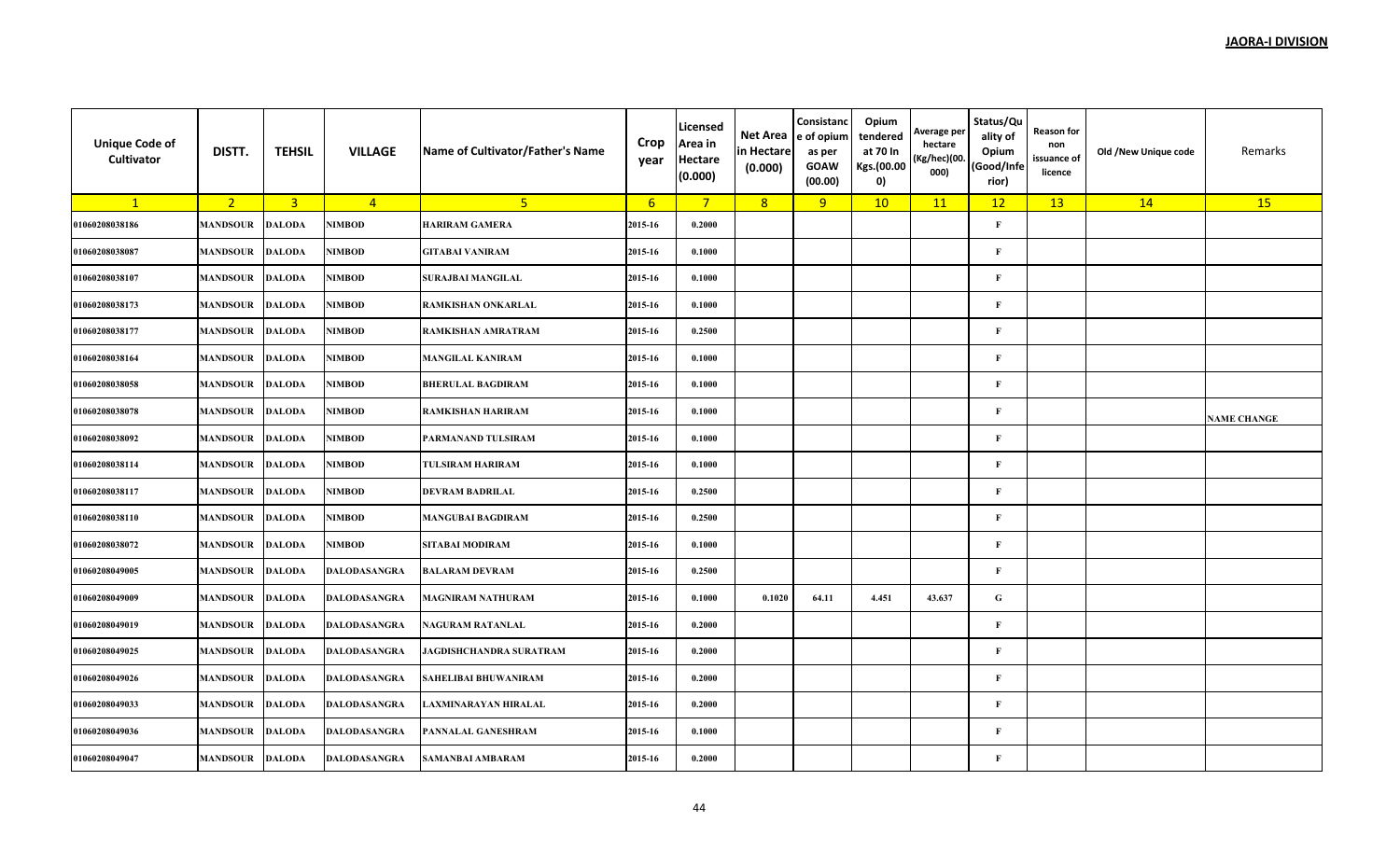| <b>Unique Code of</b><br>Cultivator | DISTT.          | <b>TEHSIL</b>  | <b>VILLAGE</b>      | Name of Cultivator/Father's Name | Crop<br>year | Licensed<br>Area in<br><b>Hectare</b><br>(0.000) | Net Area<br>in Hectare<br>(0.000) | Consistanc<br>e of opium<br>as per<br><b>GOAW</b><br>(00.00) | Opium<br>tendered<br>at 70 In<br>Kgs.(00.00<br>0) | Average per<br>hectare<br>(Kg/hec)(00.<br>000) | Status/Qu<br>ality of<br>Opium<br>(Good/Infe<br>rior) | <b>Reason for</b><br>non<br>issuance of<br>licence | Old /New Unique code | Remarks |
|-------------------------------------|-----------------|----------------|---------------------|----------------------------------|--------------|--------------------------------------------------|-----------------------------------|--------------------------------------------------------------|---------------------------------------------------|------------------------------------------------|-------------------------------------------------------|----------------------------------------------------|----------------------|---------|
| $\mathbf{1}$                        | 2 <sup>2</sup>  | $\overline{3}$ | $\overline{4}$      | 5 <sup>2</sup>                   | $6^{\circ}$  | $7^{\circ}$                                      | 8                                 | 9                                                            | 10                                                | 11                                             | 12                                                    | 13                                                 | 14                   | 15      |
| 01060208049048                      | <b>MANDSOUR</b> | <b>DALODA</b>  | <b>DALODASANGRA</b> | <b>NAGU SALAGRAM</b>             | 2015-16      | 0.1000                                           |                                   |                                                              |                                                   |                                                | $\mathbf{F}$                                          |                                                    |                      |         |
| 01060208049051                      | <b>MANDSOUR</b> | <b>DALODA</b>  | DALODASANGRA        | <b>JAMNABAI KACHRU</b>           | 2015-16      | 0.2000                                           |                                   |                                                              |                                                   |                                                | $\mathbf F$                                           |                                                    |                      |         |
| 01060208049073                      | <b>MANDSOUR</b> | <b>DALODA</b>  | DALODASANGRA        | <b>UDERAM GOTAM</b>              | 2015-16      | 0.2000                                           |                                   |                                                              |                                                   |                                                | $\mathbf{F}$                                          |                                                    |                      |         |
| 01060208049083                      | <b>MANDSOUR</b> | <b>DALODA</b>  | DALODASANGRA        | <b>NATHULAL SAWA</b>             | 2015-16      | 0.2000                                           |                                   |                                                              |                                                   |                                                | $\mathbf F$                                           |                                                    |                      |         |
| 01060208049085                      | <b>MANDSOUR</b> | <b>DALODA</b>  | DALODASANGRA        | PRABHULAL HIRALAL                | 2015-16      | 0.2000                                           |                                   |                                                              |                                                   |                                                | $\mathbf{F}$                                          |                                                    |                      |         |
| 01060208049090                      | <b>MANDSOUR</b> | <b>DALODA</b>  | <b>DALODASANGRA</b> | <b>GANGABAI KELASHCHAND</b>      | 2015-16      | 0.2000                                           |                                   |                                                              |                                                   |                                                | $\mathbf F$                                           |                                                    |                      |         |
| 01060208049052                      | <b>MANDSOUR</b> | <b>DALODA</b>  | DALODASANGRA        | <b>DOLIBAI PANNALAL</b>          | 2015-16      | 0.1000                                           |                                   |                                                              |                                                   |                                                | $\mathbf F$                                           |                                                    |                      |         |
| 01060208049080                      | <b>MANDSOUR</b> | <b>DALODA</b>  | DALODASANGRA        | MOHANKUNWAR CHATTARSINGH         | 2015-16      | 0.1000                                           |                                   |                                                              |                                                   |                                                | $\mathbf{F}$                                          |                                                    |                      |         |
| 01060208049098                      | <b>MANDSOUR</b> | <b>DALODA</b>  | <b>DALODASANGRA</b> | PARWATSINGH BHANWARSINGH         | 2015-16      | 0.2500                                           |                                   |                                                              |                                                   |                                                | $\mathbf F$                                           |                                                    |                      |         |
| 01060208049003                      | <b>MANDSOUR</b> | <b>DALODA</b>  | DALODASANGRA        | <b>RAMESHWAR JAGANNATH</b>       | 2015-16      | 0.2000                                           |                                   |                                                              |                                                   |                                                | $\mathbf F$                                           |                                                    |                      |         |
| 01060208049006                      | <b>MANDSOUR</b> | <b>DALODA</b>  | <b>DALODASANGRA</b> | RAMCHANDRA PANNALAL              | 2015-16      | 0.2500                                           |                                   |                                                              |                                                   |                                                | $\mathbf F$                                           |                                                    |                      |         |
| 01060208049010                      | <b>MANDSOUR</b> | <b>DALODA</b>  | DALODASANGRA        | <b>VIMLABAI JIWAN BALU</b>       | 2015-16      | 0.1000                                           |                                   |                                                              |                                                   |                                                | $\mathbf F$                                           |                                                    |                      |         |
| 01060208049043                      | <b>MANDSOUR</b> | <b>DALODA</b>  | <b>DALODASANGRA</b> | RAMESHCHANDRA RADHAKISHAN        | 2015-16      | 0.1000                                           |                                   |                                                              |                                                   |                                                | $\mathbf F$                                           |                                                    |                      |         |
| 01060208049045                      | <b>MANDSOUR</b> | <b>DALODA</b>  | DALODASANGRA        | <b>RAMESHWAR BALARAM</b>         | 2015-16      | 0.1000                                           |                                   |                                                              |                                                   |                                                | $\mathbf F$                                           |                                                    |                      |         |
| 01060208049069                      | <b>MANDSOUR</b> | <b>DALODA</b>  | DALODASANGRA        | <b>GENDALAL BHAGIRATH</b>        | 2015-16      | 0.1000                                           |                                   |                                                              |                                                   |                                                | $\mathbf{F}$                                          |                                                    |                      |         |
| 01060208049076                      | <b>MANDSOUR</b> | <b>DALODA</b>  | <b>DALODASANGRA</b> | ANANNDILAL PRABHULAL             | 2015-16      | 0.1000                                           |                                   |                                                              |                                                   |                                                | $\mathbf F$                                           |                                                    |                      |         |
| 01060208049078                      | <b>MANDSOUR</b> | <b>DALODA</b>  | DALODASANGRA        | <b>RATANLAL PANNALAL</b>         | 2015-16      | 0.2000                                           |                                   |                                                              |                                                   |                                                | $\mathbf F$                                           |                                                    |                      |         |
| 01060208049096                      | <b>MANDSOUR</b> | <b>DALODA</b>  | <b>DALODASANGRA</b> | <b>BHANWARLAL NANDA</b>          | 2015-16      | 0.2000                                           |                                   |                                                              |                                                   |                                                | $\mathbf F$                                           |                                                    |                      |         |
| 01060208049100                      | <b>MANDSOUR</b> | <b>DALODA</b>  | DALODASANGRA        | <b>AMARCHAND BHANWARLAL</b>      | 2015-16      | 0.2500                                           |                                   |                                                              |                                                   |                                                | $\mathbf F$                                           |                                                    |                      |         |
| 01060208049072                      | <b>MANDSOUR</b> | <b>DALODA</b>  | DALODASANGRA        | AMBARAM BHUWAN                   | 2015-16      | 0.1000                                           |                                   |                                                              |                                                   |                                                | $\mathbf{F}$                                          |                                                    |                      |         |
| 01060208045002                      | <b>MANDSOUR</b> | <b>DALODA</b>  | CHANDAKHEDI         | <b>GOVARDHANLAL UMMEDRAM</b>     | 2015-16      | 0.2000                                           |                                   |                                                              |                                                   |                                                | $\mathbf{F}$                                          |                                                    |                      |         |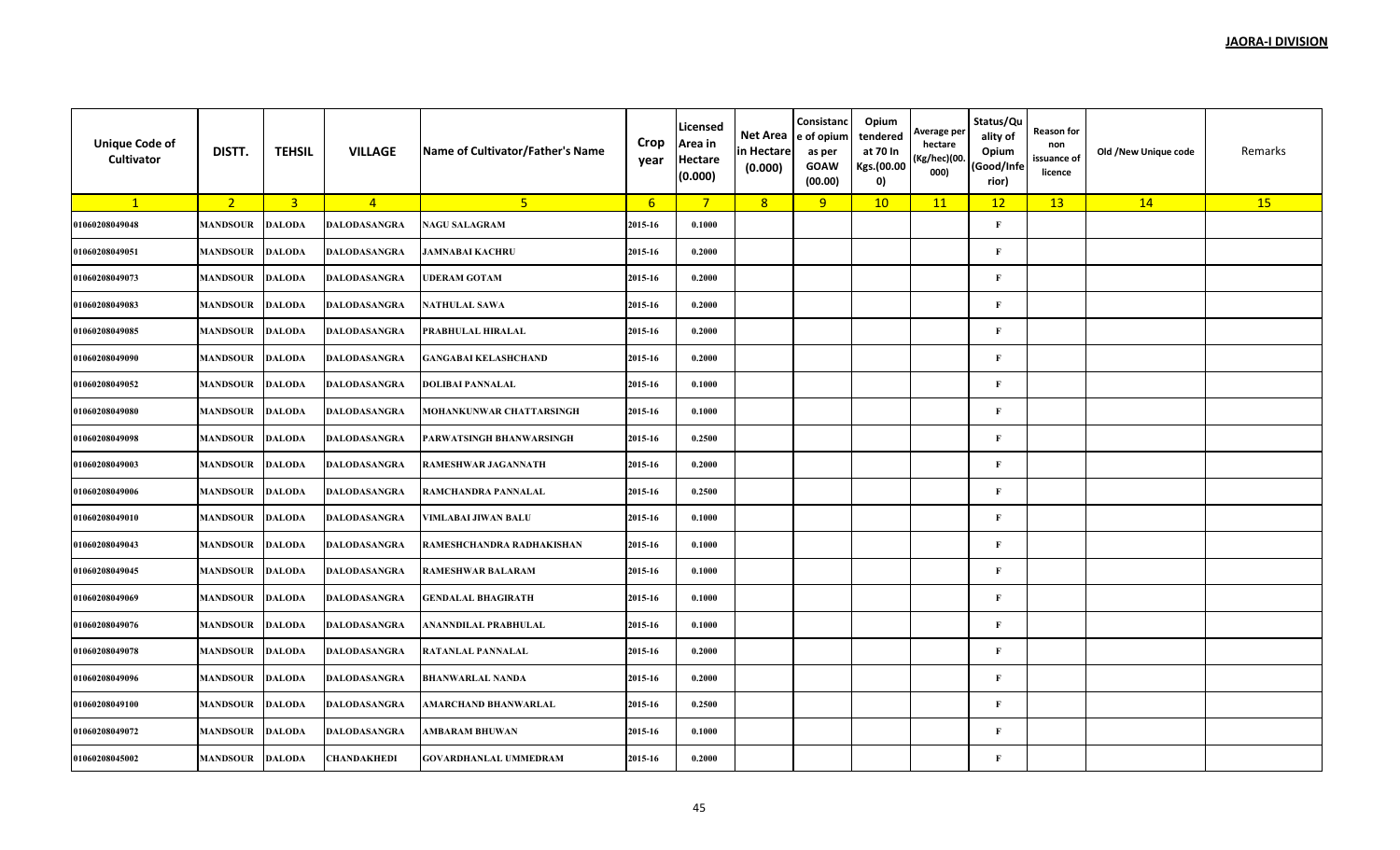| <b>Unique Code of</b><br>Cultivator | DISTT.          | <b>TEHSIL</b>  | <b>VILLAGE</b> | Name of Cultivator/Father's Name | Crop<br>year     | Licensed<br>Area in<br><b>Hectare</b><br>(0.000) | Net Area<br>in Hectare<br>(0.000) | Consistanc<br>e of opium<br>as per<br><b>GOAW</b><br>(00.00) | Opium<br>tendered<br>at 70 In<br>Kgs.(00.00<br>0) | Average per<br>hectare<br>(Kg/hec)(00.<br>000) | Status/Qu<br>ality of<br>Opium<br>(Good/Infe<br>rior) | <b>Reason for</b><br>non<br>issuance of<br>licence | Old /New Unique code | Remarks            |
|-------------------------------------|-----------------|----------------|----------------|----------------------------------|------------------|--------------------------------------------------|-----------------------------------|--------------------------------------------------------------|---------------------------------------------------|------------------------------------------------|-------------------------------------------------------|----------------------------------------------------|----------------------|--------------------|
| $\mathbf{1}$                        | 2 <sup>2</sup>  | $\overline{3}$ | $\overline{4}$ | 5 <sup>1</sup>                   | $6 \overline{6}$ | $7^{\circ}$                                      | 8                                 | 9                                                            | 10                                                | 11                                             | 12                                                    | 13                                                 | 14                   | 15                 |
| 01060208045012                      | <b>MANDSOUR</b> | <b>DALODA</b>  | CHANDAKHEDI    | NATHULAL MADHOLAL                | 2015-16          | 0.2000                                           |                                   |                                                              |                                                   |                                                | $\mathbf{F}$                                          |                                                    |                      |                    |
| 01060208045015                      | <b>MANDSOUR</b> | <b>DALODA</b>  | CHANDAKHEDI    | <b>RUGHNATH BHERULAL</b>         | 2015-16          | 0.1500                                           |                                   |                                                              |                                                   |                                                | $\mathbf F$                                           |                                                    |                      |                    |
| 01060208045016                      | <b>MANDSOUR</b> | <b>DALODA</b>  | CHANDAKHEDI    | <b>KODARSINGH NATHU</b>          | 2015-16          | 0.2000                                           |                                   |                                                              |                                                   |                                                | $\mathbf{F}$                                          |                                                    |                      |                    |
| 01060208045018                      | <b>MANDSOUR</b> | <b>DALODA</b>  | CHANDAKHEDI    | <b>RAJKUNWAR KANSINGH</b>        | 2015-16          | 0.1000                                           |                                   |                                                              |                                                   |                                                | $\mathbf F$                                           |                                                    |                      | <b>NAME CHANGE</b> |
| 01060208045019                      | <b>MANDSOUR</b> | <b>DALODA</b>  | CHANDAKHEDI    | <b>BAHADURSINGH MADHOSINGH</b>   | 2015-16          | 0.1000                                           |                                   |                                                              |                                                   |                                                | $\mathbf F$                                           |                                                    |                      |                    |
| 01060208045022                      | <b>MANDSOUR</b> | <b>DALODA</b>  | CHANDAKHEDI    | <b>MANGU BHANWARLAL</b>          | 2015-16          | 0.2500                                           |                                   |                                                              |                                                   |                                                | $\mathbf F$                                           |                                                    |                      |                    |
| 01060208045027                      | <b>MANDSOUR</b> | <b>DALODA</b>  | CHANDAKHEDI    | <b>KANCHANBAI DEVKARAN</b>       | 2015-16          | 0.2000                                           |                                   |                                                              |                                                   |                                                | $\mathbf F$                                           |                                                    |                      |                    |
| 01060208045030                      | <b>MANDSOUR</b> | <b>DALODA</b>  | CHANDAKHEDI    | <b>BHARATRAM BHANWARLAL</b>      | 2015-16          | 0.2500                                           |                                   |                                                              |                                                   |                                                | $\mathbf{F}$                                          |                                                    |                      |                    |
| 01060208045033                      | <b>MANDSOUR</b> | <b>DALODA</b>  | CHANDAKHEDI    | <b>BHARATSINGH BHERUSINGH</b>    | 2015-16          | 0.2000                                           |                                   |                                                              |                                                   |                                                | $\mathbf F$                                           |                                                    |                      |                    |
| 01060208045046                      | <b>MANDSOUR</b> | <b>DALODA</b>  | CHANDAKHEDI    | <b>GORDHANLAL MOHANLAL</b>       | 2015-16          | 0.2500                                           |                                   |                                                              |                                                   |                                                | $\mathbf{F}$                                          |                                                    |                      |                    |
| 01060208045055                      | <b>MANDSOUR</b> | <b>DALODA</b>  | CHANDAKHEDI    | <b>BHERULAL RAMA</b>             | 2015-16          | 0.2000                                           |                                   |                                                              |                                                   |                                                | $\mathbf F$                                           |                                                    |                      |                    |
| 01060208045065                      | <b>MANDSOUR</b> | <b>DALODA</b>  | CHANDAKHEDI    | <b>BADRILAL RANCHODDAS</b>       | 2015-16          | 0.1500                                           |                                   |                                                              |                                                   |                                                | $\mathbf{F}$                                          |                                                    |                      |                    |
| 01060208045067                      | <b>MANDSOUR</b> | <b>DALODA</b>  | CHANDAKHEDI    | <b>BISMILLABAI NAJIRKHAN</b>     | 2015-16          | 0.2000                                           |                                   |                                                              |                                                   |                                                | $\mathbf F$                                           |                                                    |                      |                    |
| 01060208045071                      | <b>MANDSOUR</b> | <b>DALODA</b>  | CHANDAKHEDI    | VIKRAMSINGH NAHARSINGH           | 2015-16          | 0.2000                                           |                                   |                                                              |                                                   |                                                | $\mathbf F$                                           |                                                    |                      |                    |
| 01060208045074                      | <b>MANDSOUR</b> | <b>DALODA</b>  | CHANDAKHEDI    | RAGHUVEERSINGH JUJHARSINGH       | 2015-16          | 0.1000                                           |                                   |                                                              |                                                   |                                                | $\mathbf F$                                           |                                                    |                      |                    |
| 01060208045076                      | <b>MANDSOUR</b> | <b>DALODA</b>  | CHANDAKHEDI    | <b>GIRDHARI HIRALAL</b>          | 2015-16          | 0.2000                                           |                                   |                                                              |                                                   |                                                | $\mathbf F$                                           |                                                    |                      |                    |
| 01060208045080                      | <b>MANDSOUR</b> | <b>DALODA</b>  | CHANDAKHEDI    | JAYANDRASINGH KODARSINGH         | 2015-16          | 0.2500                                           |                                   |                                                              |                                                   |                                                | $\mathbf F$                                           |                                                    |                      |                    |
| 01060208045083                      | <b>MANDSOUR</b> | <b>DALODA</b>  | CHANDAKHEDI    | <b>RAMDAYAL MANGILAL</b>         | 2015-16          | 0.2500                                           |                                   |                                                              |                                                   |                                                | $\mathbf{F}$                                          |                                                    |                      |                    |
| 01060208045084                      | <b>MANDSOUR</b> | <b>DALODA</b>  | CHANDAKHEDI    | AIMANKUNWAR JUJHARSINGH          | 2015-16          | 0.1000                                           |                                   |                                                              |                                                   |                                                | $\mathbf F$                                           |                                                    |                      |                    |
| 01060208045086                      | <b>MANDSOUR</b> | <b>DALODA</b>  | CHANDAKHEDI    | <b>SHANKARLAL RAMKARAN</b>       | 2015-16          | 0.2500                                           |                                   |                                                              |                                                   |                                                | $\mathbf{F}$                                          |                                                    |                      |                    |
| 01060208045092                      | <b>MANDSOUR</b> | <b>DALODA</b>  | CHANDAKHEDI    | <b>MANGUSINGH KODARSINGH</b>     | 2015-16          | 0.2000                                           |                                   |                                                              |                                                   |                                                | $\mathbf{F}$                                          |                                                    |                      |                    |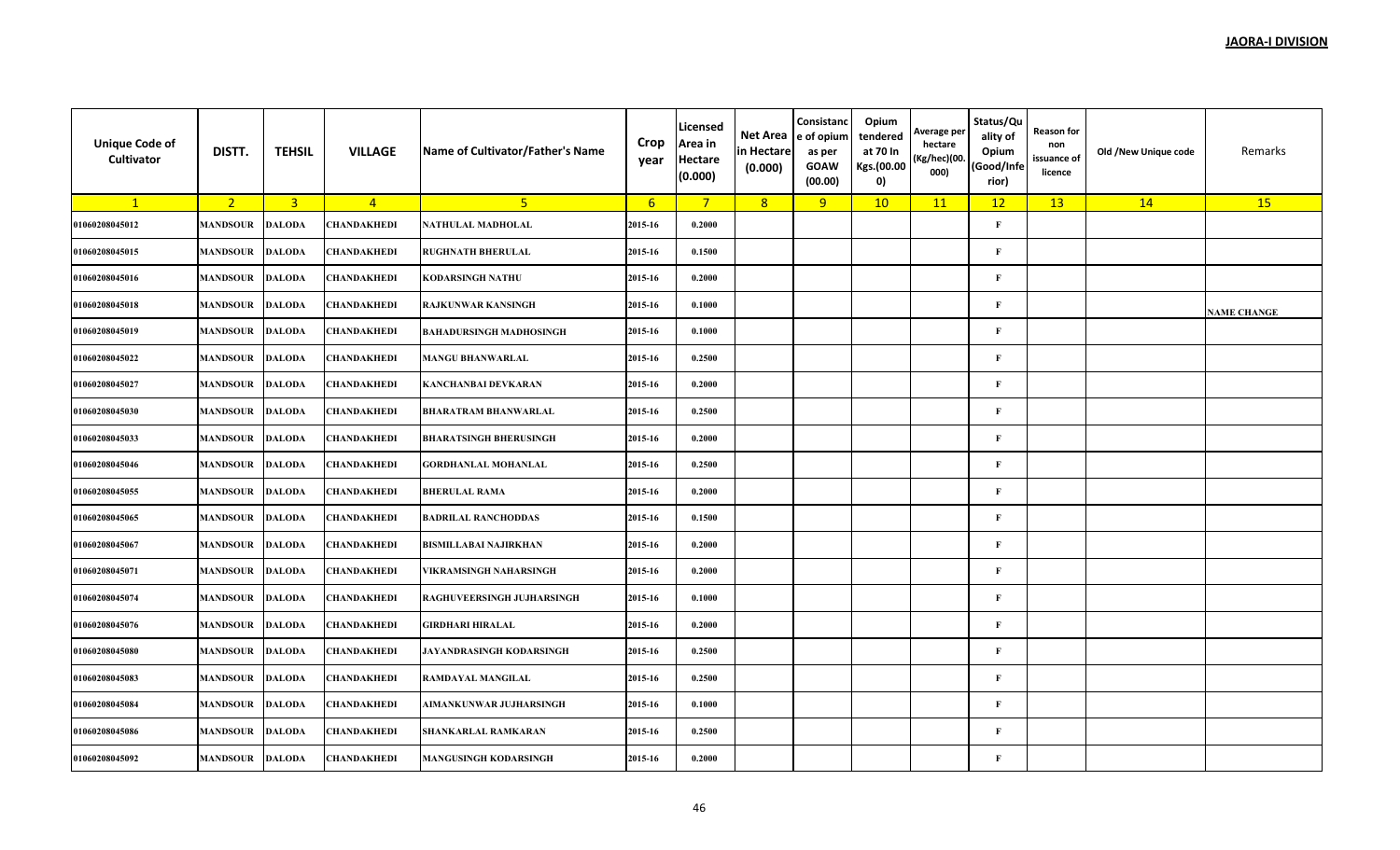| <b>Unique Code of</b><br>Cultivator | DISTT.          | <b>TEHSIL</b>  | <b>VILLAGE</b> | Name of Cultivator/Father's Name | Crop<br>year    | Licensed<br>Area in<br><b>Hectare</b><br>(0.000) | Net Area<br>in Hectare<br>(0.000) | Consistanc<br>e of opium<br>as per<br><b>GOAW</b><br>(00.00) | Opium<br>tendered<br>at 70 In<br>Kgs.(00.00<br>0) | Average per<br>hectare<br>(Kg/hec)(00.<br>000) | Status/Qu<br>ality of<br>Opium<br>(Good/Infe<br>rior) | <b>Reason for</b><br>non<br>issuance of<br>licence | Old /New Unique code | Remarks            |
|-------------------------------------|-----------------|----------------|----------------|----------------------------------|-----------------|--------------------------------------------------|-----------------------------------|--------------------------------------------------------------|---------------------------------------------------|------------------------------------------------|-------------------------------------------------------|----------------------------------------------------|----------------------|--------------------|
| $\mathbf{1}$                        | 2 <sup>2</sup>  | $\overline{3}$ | $\overline{4}$ | 5 <sup>1</sup>                   | $6\overline{6}$ | $7^{\circ}$                                      | 8                                 | 9                                                            | 10                                                | 11                                             | 12                                                    | 13                                                 | 14                   | 15                 |
| 01060208045094                      | <b>MANDSOUR</b> | <b>DALODA</b>  | CHANDAKHEDI    | <b>BHAGWANSINGH HARESINGH</b>    | 2015-16         | 0.2000                                           |                                   |                                                              |                                                   |                                                | $\mathbf{F}$                                          |                                                    |                      |                    |
| 01060208045097                      | <b>MANDSOUR</b> | <b>DALODA</b>  | CHANDAKHEDI    | <b>KARULAL NANURAM</b>           | 2015-16         | 0.2000                                           |                                   |                                                              |                                                   |                                                | $\mathbf F$                                           |                                                    |                      |                    |
| 01060208045096                      | <b>MANDSOUR</b> | <b>DALODA</b>  | CHANDAKHEDI    | <b>FATEHSINGH HARESINGH</b>      | 2015-16         | 0.1500                                           |                                   |                                                              |                                                   |                                                | $\mathbf{F}$                                          |                                                    |                      |                    |
| 01060208045098                      | <b>MANDSOUR</b> | <b>DALODA</b>  | CHANDAKHEDI    | <b>TULSIBAI BAGDIRAM</b>         | 2015-16         | 0.1500                                           |                                   |                                                              |                                                   |                                                | $\mathbf F$                                           |                                                    |                      |                    |
| 01060208045100                      | <b>MANDSOUR</b> | <b>DALODA</b>  | CHANDAKHEDI    | <b>BHARATSINGH VAKTAWARSINGH</b> | 2015-16         | 0.2000                                           |                                   |                                                              |                                                   |                                                | $\mathbf F$                                           |                                                    |                      |                    |
| 01060208045070                      | <b>MANDSOUR</b> | <b>DALODA</b>  | CHANDAKHEDI    | <b>KRASHNKUNWAR MANSINGH</b>     | 2015-16         | 0.1500                                           |                                   |                                                              |                                                   |                                                | $\mathbf F$                                           |                                                    |                      |                    |
| 01060208045091                      | <b>MANDSOUR</b> | <b>DALODA</b>  | CHANDAKHEDI    | <b>ISHWARLAL RAMKARAN</b>        | 2015-16         | 0.2000                                           |                                   |                                                              |                                                   |                                                | $\mathbf F$                                           |                                                    |                      |                    |
| 01060208045039                      | <b>MANDSOUR</b> | <b>DALODA</b>  | CHANDAKHEDI    | <b>RAMNIVAS SHANTILAL</b>        | 2015-16         | 0.1500                                           |                                   |                                                              |                                                   |                                                | $\mathbf{F}$                                          |                                                    |                      |                    |
| 01060208045041                      | <b>MANDSOUR</b> | <b>DALODA</b>  | CHANDAKHEDI    | <b>MOHANLAL HIRA</b>             | 2015-16         | 0.2000                                           |                                   |                                                              |                                                   |                                                | $\mathbf F$                                           |                                                    |                      |                    |
| 01060208045042                      | <b>MANDSOUR</b> | <b>DALODA</b>  | CHANDAKHEDI    | <b>KELASHBAI MANGILAL</b>        | 2015-16         | 0.2000                                           |                                   |                                                              |                                                   |                                                | $\mathbf F$                                           |                                                    |                      |                    |
| 01060208045061                      | <b>MANDSOUR</b> | <b>DALODA</b>  | CHANDAKHEDI    | <b>KANWARLAL UMMEDRAM</b>        | 2015-16         | 0.2000                                           |                                   |                                                              |                                                   |                                                | $\mathbf F$                                           |                                                    |                      |                    |
| 01060208045063                      | <b>MANDSOUR</b> | <b>DALODA</b>  | CHANDAKHEDI    | AMRATRAM UMMEDRAM                | 2015-16         | 0.2500                                           |                                   |                                                              |                                                   |                                                | $\mathbf F$                                           |                                                    |                      |                    |
| 01060208045105                      | <b>MANDSOUR</b> | <b>DALODA</b>  | CHANDAKHEDI    | <b>RAMESHWAR TORIRAM</b>         | 2015-16         | 0.2000                                           |                                   |                                                              |                                                   |                                                | $\mathbf F$                                           |                                                    |                      |                    |
| 01060208045001                      | <b>MANDSOUR</b> | <b>DALODA</b>  | CHANDAKHEDI    | NANDRAM BAGDIRAM                 | 2015-16         | 0.2500                                           |                                   |                                                              |                                                   |                                                | $\mathbf F$                                           |                                                    |                      |                    |
| 01060208045005                      | <b>MANDSOUR</b> | <b>DALODA</b>  | CHANDAKHEDI    | <b>DEVILAL SUNDARLAL</b>         | 2015-16         | 0.2500                                           |                                   |                                                              |                                                   |                                                | $\mathbf F$                                           |                                                    |                      | <b>NAME CHANGE</b> |
| 01060208045007                      | <b>MANDSOUR</b> | <b>DALODA</b>  | CHANDAKHEDI    | RAMSURATBAI MANGILAL             | 2015-16         | 0.2000                                           |                                   |                                                              |                                                   |                                                | $\mathbf F$                                           |                                                    |                      |                    |
| 01060208045026                      | <b>MANDSOUR</b> | <b>DALODA</b>  | CHANDAKHEDI    | <b>JAGDISH BHUWANJI</b>          | 2015-16         | 0.1000                                           |                                   |                                                              |                                                   |                                                | $\mathbf F$                                           |                                                    |                      |                    |
| 01060208045037                      | <b>MANDSOUR</b> | <b>DALODA</b>  | CHANDAKHEDI    | DASHRATHLAL MATHURALAL           | 2015-16         | 0.1500                                           |                                   |                                                              |                                                   |                                                | $\mathbf{F}$                                          |                                                    |                      |                    |
| 01060208045048                      | <b>MANDSOUR</b> | <b>DALODA</b>  | CHANDAKHEDI    | <b>MUNNIBAI LAXMAN</b>           | 2015-16         | 0.1000                                           |                                   |                                                              |                                                   |                                                | $\mathbf F$                                           |                                                    |                      |                    |
| 01060208045058                      | <b>MANDSOUR</b> | <b>DALODA</b>  | CHANDAKHEDI    | <b>TAKHATSINGH PADAMSINGH</b>    | 2015-16         | 0.1500                                           |                                   |                                                              |                                                   |                                                | $\mathbf{F}$                                          |                                                    |                      |                    |
| 01060208045078                      | <b>MANDSOUR</b> | <b>DALODA</b>  | CHANDAKHEDI    | MOHABBATSINGH UMRAVSINGH         | 2015-16         | 0.1000                                           |                                   |                                                              |                                                   |                                                | $\mathbf{F}$                                          |                                                    |                      |                    |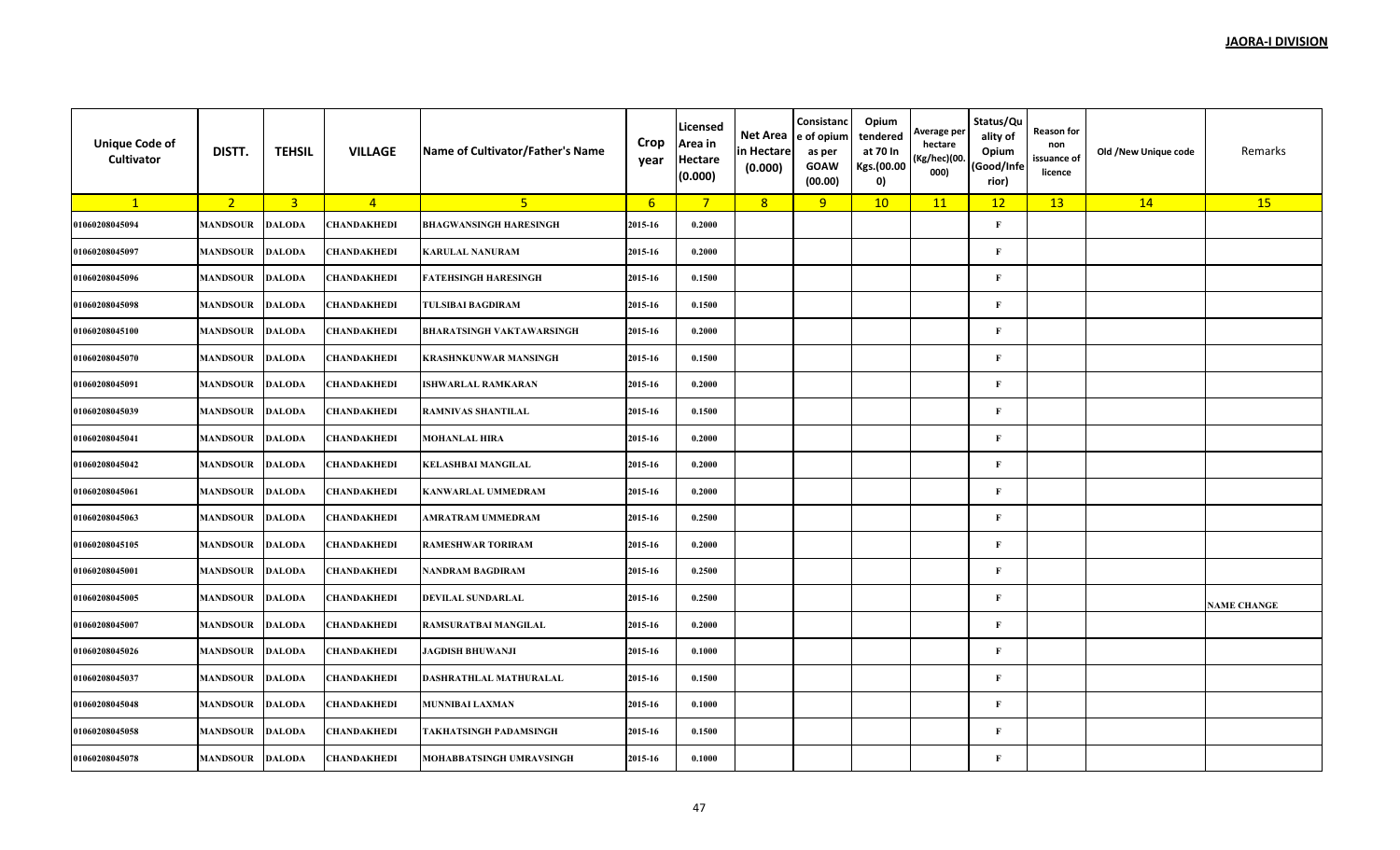| <b>Unique Code of</b><br>Cultivator | DISTT.          | <b>TEHSIL</b>  | <b>VILLAGE</b>  | Name of Cultivator/Father's Name | Crop<br>year    | Licensed<br>Area in<br><b>Hectare</b><br>(0.000) | Net Area<br>in Hectare<br>(0.000) | Consistanc<br>e of opium<br>as per<br><b>GOAW</b><br>(00.00) | Opium<br>tendered<br>at 70 In<br>Kgs.(00.00<br>0) | Average per<br>hectare<br>(Kg/hec)(00.<br>000) | Status/Qu<br>ality of<br>Opium<br>(Good/Infe<br>rior) | <b>Reason for</b><br>non<br>issuance of<br>licence | Old /New Unique code | Remarks |
|-------------------------------------|-----------------|----------------|-----------------|----------------------------------|-----------------|--------------------------------------------------|-----------------------------------|--------------------------------------------------------------|---------------------------------------------------|------------------------------------------------|-------------------------------------------------------|----------------------------------------------------|----------------------|---------|
| $\mathbf{1}$                        | 2 <sub>1</sub>  | $\overline{3}$ | $\overline{4}$  | 5 <sup>1</sup>                   | $6\overline{6}$ | $7^{\circ}$                                      | 8                                 | 9                                                            | 10                                                | 11                                             | 12                                                    | 13                                                 | 14                   | 15      |
| 01060208045089                      | <b>MANDSOUR</b> | <b>DALODA</b>  | CHANDAKHEDI     | <b>GATTUKUWAR KAMALSINGH</b>     | 2015-16         | 0.1500                                           |                                   |                                                              |                                                   |                                                | $\mathbf{F}$                                          |                                                    |                      |         |
| 01060208045093                      | <b>MANDSOUR</b> | <b>DALODA</b>  | CHANDAKHEDI     | <b>NAGUSINGH DEVISINGH</b>       | 2015-16         | 0.1000                                           |                                   |                                                              |                                                   |                                                | $\mathbf{F}$                                          |                                                    |                      |         |
| 01060208045102                      | MANDSOUR        | <b>DALODA</b>  | CHANDAKHEDI     | <b>BASANTIBAI KANWARLAL</b>      | 2015-16         | 0.1500                                           |                                   |                                                              |                                                   |                                                | F                                                     |                                                    |                      |         |
| 01060208045104                      | <b>MANDSOUR</b> | <b>DALODA</b>  | CHANDAKHEDI     | PRATHVIRAJ KISHANLAL             | 2015-16         | 0.2500                                           |                                   |                                                              |                                                   |                                                | $\mathbf{F}$                                          |                                                    |                      |         |
| 01060208045020                      | <b>MANDSOUR</b> | <b>DALODA</b>  | CHANDAKHEDI     | <b>BHAGIRATH DEVA</b>            | 2015-16         | 0.1000                                           |                                   |                                                              |                                                   |                                                | $\mathbf{F}$                                          |                                                    |                      |         |
| 01060208045056                      | <b>MANDSOUR</b> | <b>DALODA</b>  | CHANDAKHEDI     | DATARSINGH VAKTAVARSINGH         | 2015-16         | 0.1000                                           |                                   |                                                              |                                                   |                                                | $\mathbf{F}$                                          |                                                    |                      |         |
| 01060208045073                      | <b>MANDSOUR</b> | <b>DALODA</b>  | CHANDAKHEDI     | <b>SHANTILAL HIRALAL</b>         | 2015-16         | 0.2000                                           |                                   |                                                              |                                                   |                                                | $\mathbf{F}$                                          |                                                    |                      |         |
| 01060208045087                      | <b>MANDSOUR</b> | <b>DALODA</b>  | CHANDAKHEDI     | <b>SURAJBAI BHERULAL</b>         | 2015-16         | 0.1500                                           |                                   |                                                              |                                                   |                                                | $\mathbf{F}$                                          |                                                    |                      |         |
| 01060208045044                      | <b>MANDSOUR</b> | <b>DALODA</b>  | CHANDAKHEDI     | <b>MADHULAL GANGARAM</b>         | 2015-16         | 0.2500                                           |                                   |                                                              |                                                   |                                                | $\mathbf{F}$                                          |                                                    |                      |         |
| 01060208045082                      | <b>MANDSOUR</b> | <b>DALODA</b>  | CHANDAKHEDI     | <b>GOTAMLAL PANNALAL</b>         | 2015-16         | 0.2500                                           |                                   |                                                              |                                                   |                                                | $\mathbf{F}$                                          |                                                    |                      |         |
| 01060208045075                      | <b>MANDSOUR</b> | <b>DALODA</b>  | CHANDAKHEDI     | <b>MADANSINGH PRATAPSINGH</b>    | 2015-16         | 0.1000                                           |                                   |                                                              |                                                   |                                                | $\mathbf{F}$                                          |                                                    |                      |         |
| 01060208045004                      | <b>MANDSOUR</b> | <b>DALODA</b>  | CHANDAKHEDI     | <b>BHARATRAM RUGHNATH</b>        | 2015-16         | 0.2500                                           |                                   |                                                              |                                                   |                                                | $\mathbf{F}$                                          |                                                    |                      |         |
| 01060208045107                      | <b>MANDSOUR</b> | <b>DALODA</b>  | CHANDAKHEDI     | <b>JAGARNATH BAGDIRAM</b>        | 2015-16         | 0.2000                                           |                                   |                                                              |                                                   |                                                | $\mathbf{F}$                                          |                                                    |                      |         |
| 01060208050009                      | <b>MANDSOUR</b> | <b>DALODA</b>  | <b>KACHNARA</b> | <b>DHAPUBAI BHERULAL</b>         | 2015-16         | 0.2000                                           |                                   |                                                              |                                                   |                                                | $\mathbf{F}$                                          |                                                    |                      |         |
| 01060208050038                      | <b>MANDSOUR</b> | <b>DALODA</b>  | <b>KACHNARA</b> | <b>FATEHSINGH BHERULAL</b>       | 2015-16         | 0.2000                                           |                                   |                                                              |                                                   |                                                | $\mathbf{F}$                                          |                                                    |                      |         |
| 01060208050057                      | <b>MANDSOUR</b> | <b>DALODA</b>  | <b>KACHNARA</b> | <b>BRAJLAL KOSHALYYABAI</b>      | 2015-16         | 0.1500                                           |                                   |                                                              |                                                   |                                                | $\mathbf{F}$                                          |                                                    |                      |         |
| 01060208050109                      | MANDSOUR        | <b>DALODA</b>  | <b>KACHNARA</b> | <b>SHABBIRKHAN HUSSAIN</b>       | 2015-16         | 0.2500                                           |                                   |                                                              |                                                   |                                                | $\mathbf{F}$                                          |                                                    |                      |         |
| 01060208050110                      | <b>MANDSOUR</b> | <b>DALODA</b>  | KACHNARA        | <b>MANGU HIRA</b>                | 2015-16         | 0.2000                                           |                                   |                                                              |                                                   |                                                | $\mathbf{F}$                                          |                                                    |                      |         |
| 01060208050052                      | <b>MANDSOUR</b> | <b>DALODA</b>  | <b>KACHNARA</b> | <b>ASLAM GAFUR</b>               | 2015-16         | 0.2000                                           |                                   |                                                              |                                                   |                                                | $\mathbf{F}$                                          |                                                    |                      |         |
| 01060208050081                      | <b>MANDSOUR</b> | <b>DALODA</b>  | <b>KACHNARA</b> | YAKUB GAFURKHAN                  | 2015-16         | 0.2000                                           |                                   |                                                              |                                                   |                                                | $\mathbf{F}$                                          |                                                    |                      |         |
| 01060208050035                      | <b>MANDSOUR</b> | <b>DALODA</b>  | <b>KACHNARA</b> | KANCHANBAI PRABHULAL             | 2015-16         | 0.2500                                           |                                   |                                                              |                                                   |                                                | $\mathbf{F}$                                          |                                                    |                      |         |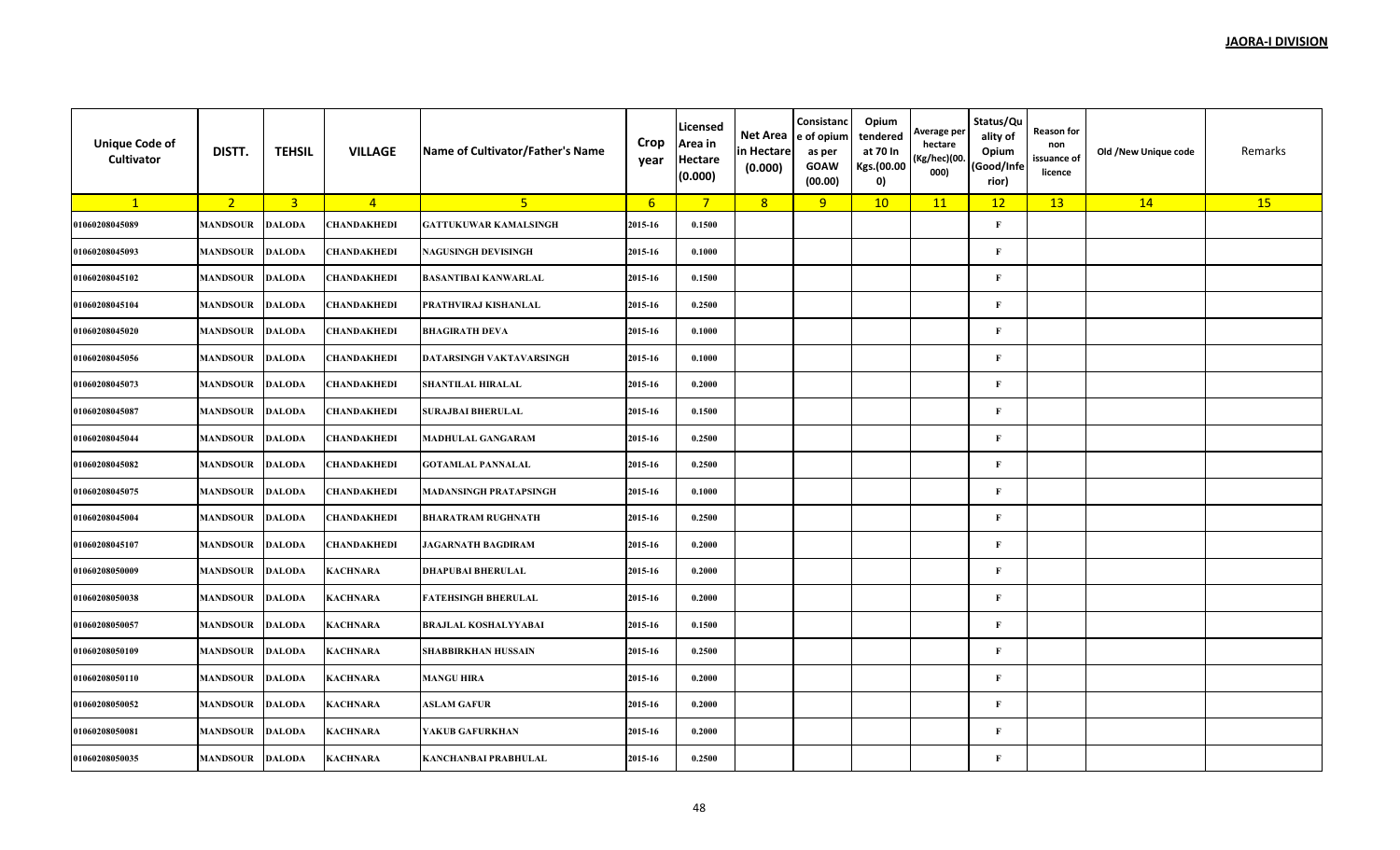| <b>Unique Code of</b><br><b>Cultivator</b> | DISTT.                 | <b>TEHSIL</b>  | <b>VILLAGE</b>      | Name of Cultivator/Father's Name | Crop<br>year | Licensed<br>Area in<br>Hectare<br>(0.000) | Net Area<br>in Hectare<br>(0.000) | Consistanc<br>e of opium<br>as per<br><b>GOAW</b><br>(00.00) | Opium<br>tendered<br>at 70 In<br>Kgs.(00.00<br>0) | Average per<br>hectare<br>(Kg/hec)(00.<br>000) | Status/Qu<br>ality of<br>Opium<br>(Good/Infe<br>rior) | <b>Reason for</b><br>non<br>issuance of<br>licence | Old /New Unique code | Remarks   |
|--------------------------------------------|------------------------|----------------|---------------------|----------------------------------|--------------|-------------------------------------------|-----------------------------------|--------------------------------------------------------------|---------------------------------------------------|------------------------------------------------|-------------------------------------------------------|----------------------------------------------------|----------------------|-----------|
| $\mathbf{1}$                               | 2 <sup>1</sup>         | $\overline{3}$ | $\overline{4}$      | 5                                | 6            | $7^{\circ}$                               | 8                                 | 9                                                            | 10                                                | 11                                             | 12                                                    | 13                                                 | 14                   | <b>15</b> |
| 01060208050078                             | <b>MANDSOUR</b>        | <b>DALODA</b>  | <b>KACHNARA</b>     | <b>SULEMAN VALIMOHAMMAD</b>      | 2015-16      | 0.2000                                    | 0.1484                            | 64.52                                                        | 7.429                                             | 50.061                                         | G                                                     |                                                    |                      |           |
| 01060208050055                             | <b>MANDSOUR</b>        | <b>DALODA</b>  | <b>KACHNARA</b>     | <b>KASHIRAM KISHAN</b>           | 2015-16      | 0.1000                                    |                                   |                                                              |                                                   |                                                | F                                                     |                                                    |                      |           |
| 01060208050032                             | <b>MANDSOUR</b>        | <b>DALODA</b>  | <b>KACHNARA</b>     | <b>MANGILAL RAMACHAMAR</b>       | 2015-16      | 0.1000                                    |                                   |                                                              |                                                   |                                                | $\mathbf F$                                           |                                                    |                      |           |
| 01060208050012                             | <b>MANDSOUR</b>        | <b>DALODA</b>  | <b>KACHNARA</b>     | NAJIRMOHAMMAD SHAHIDA            | 2015-16      | 0.1000                                    |                                   |                                                              |                                                   |                                                | $\mathbf{F}$                                          |                                                    |                      |           |
| 01060208029004                             | <b>MANDSOUR</b>        | <b>DALODA</b>  | RICHALALMUHA        | SHANKARLAL AMBARAM               | 2015-16      | 0.2000                                    |                                   |                                                              |                                                   |                                                | $\mathbf F$                                           |                                                    |                      |           |
| 01060208029007                             | <b>MANDSOUR</b>        | <b>DALODA</b>  | <b>RICHALALMUHA</b> | SHIVNARAYAN RAMDAYAL             | 2015-16      | 0.2500                                    |                                   |                                                              |                                                   |                                                | $\mathbf F$                                           |                                                    |                      |           |
| 01060208029071                             | <b>MANDSOUR DALODA</b> |                | <b>RICHALALMUHA</b> | <b>FULCHAND SHIVRAM</b>          | 2015-16      | 0.2000                                    |                                   |                                                              |                                                   |                                                | $\mathbf F$                                           |                                                    |                      |           |
| 01060208029078                             | <b>MANDSOUR</b>        | <b>DALODA</b>  | <b>RICHALALMUHA</b> | UMASHANKAR RAMNARAYAN            | 2015-16      | 0.2500                                    |                                   |                                                              |                                                   |                                                | F                                                     |                                                    |                      |           |
| 01060208029123                             | <b>MANDSOUR</b>        | <b>DALODA</b>  | <b>RICHALALMUHA</b> | <b>SURESHCHAND CHAMPALAL</b>     | 2015-16      | 0.2500                                    |                                   |                                                              |                                                   |                                                | $\mathbf{F}$                                          |                                                    |                      |           |
| 01060208029137                             | <b>MANDSOUR</b>        | <b>DALODA</b>  | RICHALALMUHA        | <b>SURESHCHAND KHYALIRAM</b>     | 2015-16      | 0.2500                                    |                                   |                                                              |                                                   |                                                | $\mathbf{F}$                                          |                                                    |                      |           |
| 01060208029145                             | <b>MANDSOUR</b>        | <b>DALODA</b>  | <b>RICHALALMUHA</b> | <b>KHEMRAJ RAMPRASAD</b>         | 2015-16      | 0.2500                                    | 0.2418                            | 57.17                                                        | 5.390                                             | 22.291                                         | G                                                     |                                                    |                      |           |
| 01060208029196                             | <b>MANDSOUR</b>        | <b>DALODA</b>  | <b>RICHALALMUHA</b> | <b>KHEMRAJ FAKIRCHAND</b>        | 2015-16      | 0.2500                                    |                                   |                                                              |                                                   |                                                | $\mathbf F$                                           |                                                    |                      |           |
| 01060208029075                             | MANDSOUR               | <b>DALODA</b>  | <b>RICHALALMUHA</b> | <b>SHIVKARAN KHYALIRAM</b>       | 2015-16      | 0.2000                                    |                                   |                                                              |                                                   |                                                | $\mathbf{F}$                                          |                                                    |                      |           |
| 01060208029006                             | <b>MANDSOUR</b>        | <b>DALODA</b>  | RICHALALMUHA        | <b>KELASH FAKIRCHAND</b>         | 2015-16      | 0.2000                                    | 0.2012                            | 64.74                                                        | 11.209                                            | 55.711                                         | G                                                     |                                                    |                      |           |
| 01060208029010                             | <b>MANDSOUR</b>        | <b>DALODA</b>  | <b>RICHALALMUHA</b> | <b>KRASHNGOPAL DOLATRAM</b>      | 2015-16      | 0.2500                                    |                                   |                                                              |                                                   |                                                | $\mathbf{F}$                                          |                                                    |                      |           |
| 01060208029012                             | <b>MANDSOUR</b>        | <b>DALODA</b>  | RICHALALMUHA        | <b>NANDLAL KESHAR</b>            | 2015-16      | 0.2500                                    |                                   |                                                              |                                                   |                                                | F                                                     |                                                    |                      |           |
| 01060208029013                             | <b>MANDSOUR DALODA</b> |                | RICHALALMUHA        | <b>BALU NAGGA</b>                | 2015-16      | 0.2000                                    |                                   |                                                              |                                                   |                                                | $\mathbf F$                                           |                                                    |                      |           |
| 01060208029015                             | <b>MANDSOUR</b>        | <b>DALODA</b>  | <b>RICHALALMUHA</b> | <b>SHIVRAM BHANWARLAL</b>        | 2015-16      | 0.2000                                    |                                   |                                                              |                                                   |                                                | $\mathbf{F}$                                          |                                                    |                      |           |
| 01060208029016                             | <b>MANDSOUR</b>        | <b>DALODA</b>  | <b>RICHALALMUHA</b> | NATHULAL BHANWARLAL              | 2015-16      | 0.2000                                    |                                   |                                                              |                                                   |                                                | $\mathbf F$                                           |                                                    |                      |           |
| 01060208029018                             | <b>MANDSOUR</b>        | <b>DALODA</b>  | <b>RICHALALMUHA</b> | PARASRAM GANESHRAM               | 2015-16      | 0.2500                                    |                                   |                                                              |                                                   |                                                | F                                                     |                                                    |                      |           |
| 01060208029020                             | <b>MANDSOUR</b>        | <b>DALODA</b>  | <b>RICHALALMUHA</b> | <b>GANGARAM GANGABAI</b>         | 2015-16      | 0.2500                                    |                                   |                                                              |                                                   |                                                | $\mathbf{F}$                                          |                                                    |                      |           |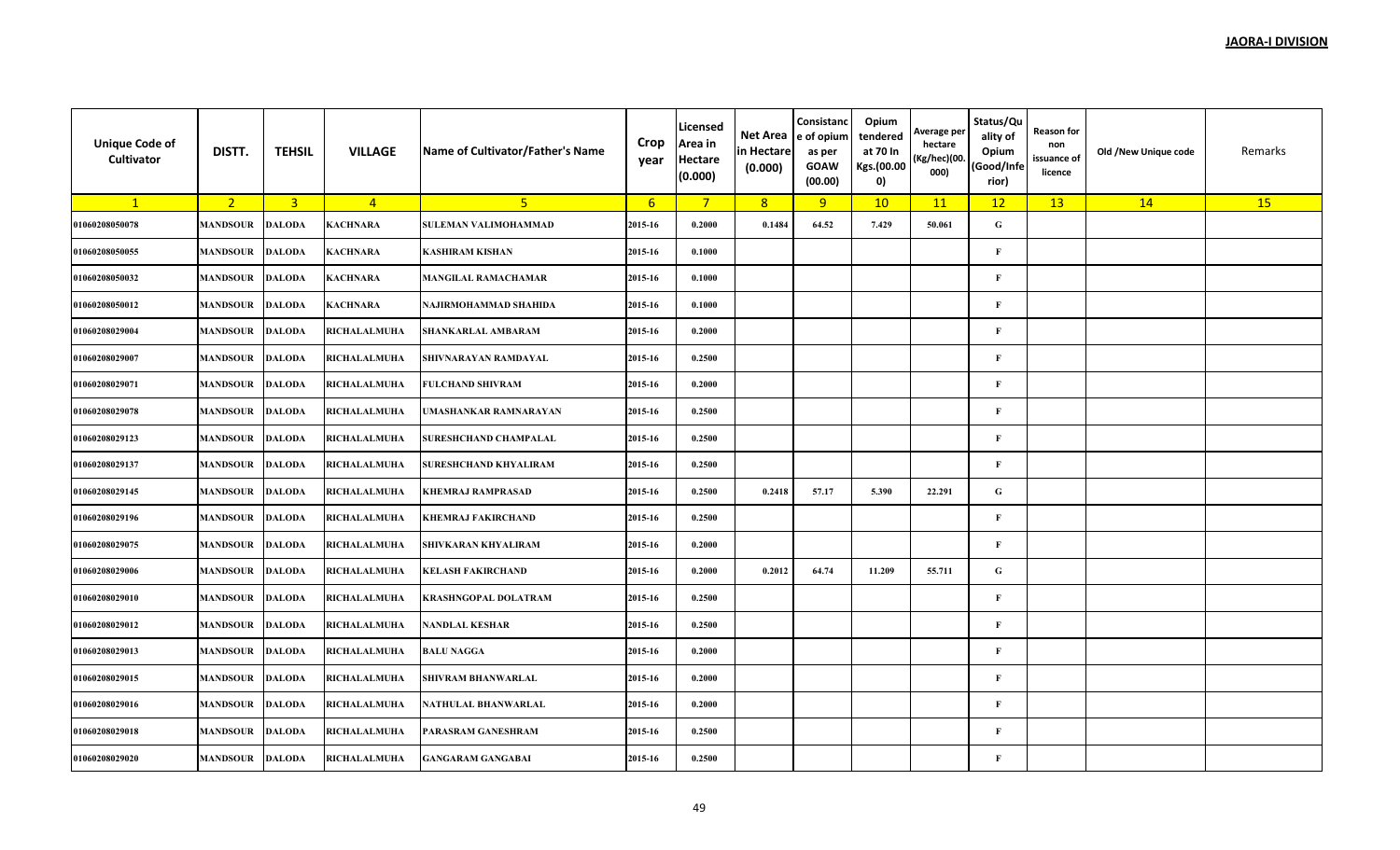| <b>Unique Code of</b><br>Cultivator | DISTT.          | <b>TEHSIL</b>  | <b>VILLAGE</b>      | Name of Cultivator/Father's Name | Crop<br>year | Licensed<br>Area in<br><b>Hectare</b><br>(0.000) | Net Area<br>in Hectare<br>(0.000) | Consistanc<br>e of opium<br>as per<br><b>GOAW</b><br>(00.00) | Opium<br>tendered<br>at 70 In<br>Kgs.(00.00<br>0) | Average per<br>hectare<br>(Kg/hec)(00.<br>000) | Status/Qu<br>ality of<br>Opium<br>(Good/Infe<br>rior) | <b>Reason for</b><br>non<br>issuance of<br>licence | Old /New Unique code | Remarks |
|-------------------------------------|-----------------|----------------|---------------------|----------------------------------|--------------|--------------------------------------------------|-----------------------------------|--------------------------------------------------------------|---------------------------------------------------|------------------------------------------------|-------------------------------------------------------|----------------------------------------------------|----------------------|---------|
| $\mathbf{1}$                        | 2 <sup>2</sup>  | $\overline{3}$ | $\overline{4}$      | 5 <sup>1</sup>                   | $6^{\circ}$  | $7^{\circ}$                                      | 8                                 | 9                                                            | 10                                                | 11                                             | 12                                                    | 13                                                 | 14                   | 15      |
| 01060208029022                      | <b>MANDSOUR</b> | <b>DALODA</b>  | <b>RICHALALMUHA</b> | <b>RAMESHWAR SHIVRAM</b>         | 2015-16      | 0.2000                                           |                                   |                                                              |                                                   |                                                | $\mathbf{F}$                                          |                                                    |                      |         |
| 01060208029023                      | <b>MANDSOUR</b> | <b>DALODA</b>  | RICHALALMUHA        | <b>ISHWARLAL KHEMRAJ</b>         | 2015-16      | 0.2500                                           |                                   |                                                              |                                                   |                                                | $\mathbf F$                                           |                                                    |                      |         |
| 01060208029024                      | <b>MANDSOUR</b> | <b>DALODA</b>  | <b>RICHALALMUHA</b> | <b>OMPRAKASH RAJARAM</b>         | 2015-16      | 0.2000                                           |                                   |                                                              |                                                   |                                                | $\mathbf F$                                           |                                                    |                      |         |
| 01060208029027                      | <b>MANDSOUR</b> | <b>DALODA</b>  | RICHALALMUHA        | <b>MADANLAL RANCHOD</b>          | 2015-16      | 0.2500                                           |                                   |                                                              |                                                   |                                                | $\mathbf F$                                           |                                                    |                      |         |
| 01060208029031                      | <b>MANDSOUR</b> | <b>DALODA</b>  | RICHALALMUHA        | <b>BALARAM PUNAMCHAND</b>        | 2015-16      | 0.2000                                           |                                   |                                                              |                                                   |                                                | $\mathbf{F}$                                          |                                                    |                      |         |
| 01060208029044                      | <b>MANDSOUR</b> | <b>DALODA</b>  | <b>RICHALALMUHA</b> | <b>MADHULAL BALAJI</b>           | 2015-16      | 0.2500                                           |                                   |                                                              |                                                   |                                                | $\mathbf F$                                           |                                                    |                      |         |
| 01060208029045                      | <b>MANDSOUR</b> | <b>DALODA</b>  | RICHALALMUHA        | HARDEVRAM RATANLAL               | 2015-16      | 0.2500                                           |                                   |                                                              |                                                   |                                                | $\mathbf F$                                           |                                                    |                      |         |
| 01060208029056                      | <b>MANDSOUR</b> | <b>DALODA</b>  | RICHALALMUHA        | <b>GENDALAL TULSIRAM</b>         | 2015-16      | 0.2500                                           |                                   |                                                              |                                                   |                                                | $\mathbf{F}$                                          |                                                    |                      |         |
| 01060208029058                      | <b>MANDSOUR</b> | <b>DALODA</b>  | RICHALALMUHA        | <b>KAMLABAI SHOBHARAM</b>        | 2015-16      | 0.2500                                           |                                   |                                                              |                                                   |                                                | $\mathbf F$                                           |                                                    |                      |         |
| 01060208029059                      | <b>MANDSOUR</b> | <b>DALODA</b>  | RICHALALMUHA        | <b>NANURAM RATANLAL</b>          | 2015-16      | 0.2500                                           | 0.2475                            | 64.78                                                        | 13.706                                            | 55.378                                         | ${\bf G}$                                             |                                                    |                      |         |
| 01060208029060                      | <b>MANDSOUR</b> | <b>DALODA</b>  | <b>RICHALALMUHA</b> | PANNALAL MADHOLAL                | 2015-16      | 0.2500                                           |                                   |                                                              |                                                   |                                                | $\mathbf F$                                           |                                                    |                      |         |
| 01060208029061                      | <b>MANDSOUR</b> | <b>DALODA</b>  | RICHALALMUHA        | <b>TULSIRAM KASHIRAM</b>         | 2015-16      | 0.2000                                           | 0.0490                            | 64.33                                                        | 2.840                                             | 57.959                                         | ${\bf G}$                                             |                                                    |                      |         |
| 01060208029063                      | <b>MANDSOUR</b> | <b>DALODA</b>  | RICHALALMUHA        | <b>BANSHILAL ONKARLAL</b>        | 2015-16      | 0.2500                                           | 0.0310                            | 66.28                                                        | 1.969                                             | 63.516                                         | ${\bf G}$                                             |                                                    |                      |         |
| 01060208029064                      | <b>MANDSOUR</b> | <b>DALODA</b>  | RICHALALMUHA        | ANANNDILAL KESAR                 | 2015-16      | 0.2500                                           |                                   |                                                              |                                                   |                                                | $\mathbf F$                                           |                                                    |                      |         |
| 01060208029066                      | <b>MANDSOUR</b> | <b>DALODA</b>  | RICHALALMUHA        | RAMNARAYAN KASHIRAM              | 2015-16      | 0.2500                                           |                                   |                                                              |                                                   |                                                | $\mathbf{F}$                                          |                                                    |                      |         |
| 01060208029068                      | <b>MANDSOUR</b> | <b>DALODA</b>  | <b>RICHALALMUHA</b> | <b>OKARLAL BHAGWAN</b>           | 2015-16      | 0.2000                                           |                                   |                                                              |                                                   |                                                | $\mathbf F$                                           |                                                    |                      |         |
| 01060208029073                      | <b>MANDSOUR</b> | <b>DALODA</b>  | RICHALALMUHA        | <b>GHANSHYAM BADRILAL</b>        | 2015-16      | 0.2500                                           |                                   |                                                              |                                                   |                                                | $\mathbf F$                                           |                                                    |                      |         |
| 01060208029081                      | <b>MANDSOUR</b> | <b>DALODA</b>  | RICHALALMUHA        | <b>BALMUKAND BHANWARLAL</b>      | 2015-16      | 0.2500                                           |                                   |                                                              |                                                   |                                                | $\mathbf F$                                           |                                                    |                      |         |
| 01060208029082                      | <b>MANDSOUR</b> | <b>DALODA</b>  | RICHALALMUHA        | <b>BANSHILAL BHERULAL</b>        | 2015-16      | 0.2500                                           |                                   |                                                              |                                                   |                                                | $\mathbf{F}$                                          |                                                    |                      |         |
| 01060208029085                      | <b>MANDSOUR</b> | <b>DALODA</b>  | RICHALALMUHA        | PRAHLAAD MANGILAL                | 2015-16      | 0.2500                                           | 0.2079                            | 63.32                                                        | 8.856                                             | 42.597                                         | ${\bf G}$                                             |                                                    |                      |         |
| 01060208029090                      | <b>MANDSOUR</b> | <b>DALODA</b>  | <b>RICHALALMUHA</b> | SHANTILAL JAGANNATH              | 2015-16      | 0.2000                                           |                                   |                                                              |                                                   |                                                | $\mathbf{F}$                                          |                                                    |                      |         |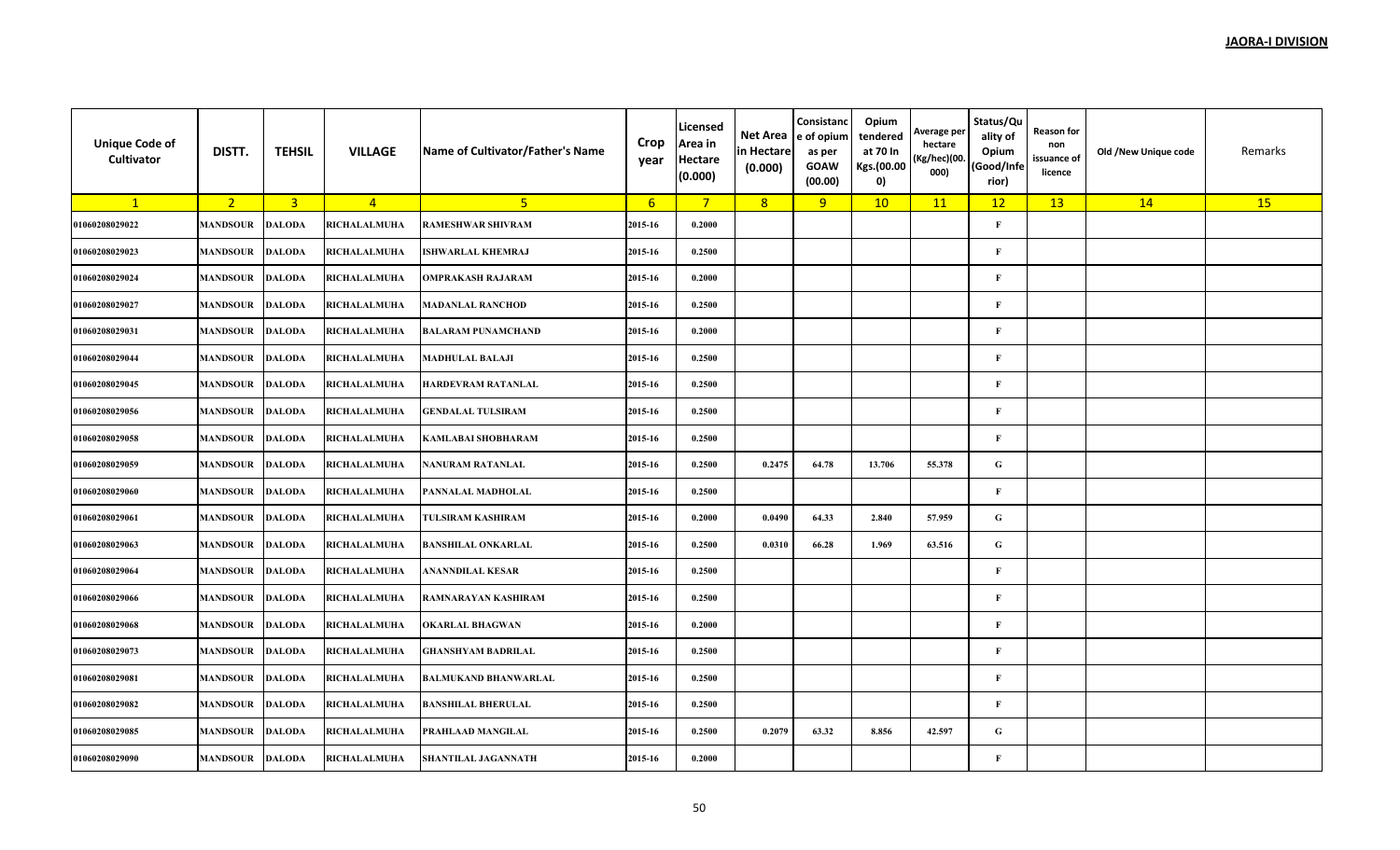| <b>Unique Code of</b><br><b>Cultivator</b> | DISTT.                 | <b>TEHSIL</b>  | <b>VILLAGE</b>      | Name of Cultivator/Father's Name | Crop<br>year | Licensed<br>Area in<br>Hectare<br>(0.000) | Net Area<br>in Hectare<br>(0.000) | Consistanc<br>e of opium<br>as per<br><b>GOAW</b><br>(00.00) | Opium<br>tendered<br>at 70 In<br>Kgs.(00.00<br>0) | Average per<br>hectare<br>(Kg/hec)(00.<br>000) | Status/Qu<br>ality of<br>Opium<br>(Good/Infe<br>rior) | <b>Reason for</b><br>non<br>issuance of<br>licence | Old /New Unique code | Remarks |
|--------------------------------------------|------------------------|----------------|---------------------|----------------------------------|--------------|-------------------------------------------|-----------------------------------|--------------------------------------------------------------|---------------------------------------------------|------------------------------------------------|-------------------------------------------------------|----------------------------------------------------|----------------------|---------|
| $\mathbf{1}$                               | 2 <sup>1</sup>         | $\overline{3}$ | $\overline{4}$      | 5                                | 6            | $7^{\circ}$                               | 8                                 | 9                                                            | 10                                                | 11                                             | 12                                                    | 13                                                 | 14                   | 15      |
| 01060208029091                             | <b>MANDSOUR</b>        | <b>DALODA</b>  | RICHALALMUHA        | <b>MANGILAL CHENRAM</b>          | 2015-16      | 0.2500                                    |                                   |                                                              |                                                   |                                                | $\mathbf F$                                           |                                                    |                      |         |
| 01060208029098                             | <b>MANDSOUR</b>        | <b>DALODA</b>  | <b>RICHALALMUHA</b> | RAMNARAYAN DALURAM               | 2015-16      | 0.2000                                    |                                   |                                                              |                                                   |                                                | $\mathbf{F}$                                          |                                                    |                      |         |
| 01060208029100                             | <b>MANDSOUR</b>        | <b>DALODA</b>  | <b>RICHALALMUHA</b> | <b>RAMKUNWAR BALMUKUND</b>       | 2015-16      | 0.2000                                    |                                   |                                                              |                                                   |                                                | $\mathbf F$                                           |                                                    |                      |         |
| 01060208029103                             | <b>MANDSOUR</b>        | <b>DALODA</b>  | RICHALALMUHA        | <b>DEVRAM SHIVNARAYAN</b>        | 2015-16      | 0.2000                                    |                                   |                                                              |                                                   |                                                | $\mathbf{F}$                                          |                                                    |                      |         |
| 01060208029106                             | <b>MANDSOUR</b>        | <b>DALODA</b>  | RICHALALMUHA        | <b>ONKARLAL RAMNIVAS</b>         | 2015-16      | 0.2500                                    |                                   |                                                              |                                                   |                                                | $\mathbf F$                                           |                                                    |                      |         |
| 01060208029108                             | <b>MANDSOUR</b>        | <b>DALODA</b>  | <b>RICHALALMUHA</b> | <b>BRAJESHKUMAR RAMGOPAL</b>     | 2015-16      | 0.2500                                    |                                   |                                                              |                                                   |                                                | $\mathbf F$                                           |                                                    |                      |         |
| 01060208029109                             | <b>MANDSOUR DALODA</b> |                | <b>RICHALALMUHA</b> | <b>MANGILAL RAMCHANDRA</b>       | 2015-16      | 0.2000                                    |                                   |                                                              |                                                   |                                                | $\mathbf F$                                           |                                                    |                      |         |
| 01060208029113                             | <b>MANDSOUR</b>        | <b>DALODA</b>  | RICHALALMUHA        | LEELASHANKER KANHAYYALAL         | 2015-16      | 0.2500                                    |                                   |                                                              |                                                   |                                                | F                                                     |                                                    |                      |         |
| 01060208029119                             | <b>MANDSOUR</b>        | <b>DALODA</b>  | RICHALALMUHA        | <b>BASANTILAL LAXMINARAYAN</b>   | 2015-16      | 0.2500                                    |                                   |                                                              |                                                   |                                                | $\mathbf{F}$                                          |                                                    |                      |         |
| 01060208029121                             | <b>MANDSOUR</b>        | <b>DALODA</b>  | RICHALALMUHA        | <b>ISHAK VALIMOHAMMAD</b>        | 2015-16      | 0.2000                                    |                                   |                                                              |                                                   |                                                | $\mathbf F$                                           |                                                    |                      |         |
| 01060208029126                             | <b>MANDSOUR</b>        | <b>DALODA</b>  | <b>RICHALALMUHA</b> | <b>BHAGWANTABAI DEVICHAND</b>    | 2015-16      | 0.2000                                    |                                   |                                                              |                                                   |                                                | N                                                     |                                                    |                      |         |
| 01060208029133                             | <b>MANDSOUR</b>        | <b>DALODA</b>  | RICHALALMUHA        | SATYANARAYAN VARDICHAND          | 2015-16      | 0.2000                                    |                                   |                                                              |                                                   |                                                | $\mathbf F$                                           |                                                    |                      |         |
| 01060208029135                             | MANDSOUR               | <b>DALODA</b>  | <b>RICHALALMUHA</b> | <b>DEVRAM MANGILAL NAI</b>       | 2015-16      | 0.2000                                    |                                   |                                                              |                                                   |                                                | $\mathbf F$                                           |                                                    |                      |         |
| 01060208029136                             | <b>MANDSOUR</b>        | <b>DALODA</b>  | RICHALALMUHA        | PARMANAND BHAGIRATH              | 2015-16      | 0.2000                                    |                                   |                                                              |                                                   |                                                | $\mathbf F$                                           |                                                    |                      |         |
| 01060208029138                             | <b>MANDSOUR</b>        | <b>DALODA</b>  | <b>RICHALALMUHA</b> | <b>DHANSUKH JAYRAJ</b>           | 2015-16      | 0.2000                                    | 0.2025                            | 62.86                                                        | 11.575                                            | 57.160                                         | $\mathbf I$                                           |                                                    |                      |         |
| 01060208029142                             | <b>MANDSOUR</b>        | <b>DALODA</b>  | <b>RICHALALMUHA</b> | ATMARAM DOLATRAM                 | 2015-16      | 0.2500                                    |                                   |                                                              |                                                   |                                                | F                                                     |                                                    |                      |         |
| 01060208029143                             | <b>MANDSOUR</b>        | <b>DALODA</b>  | <b>RICHALALMUHA</b> | SURESHCHANDRA LAXMINARAYAN       | 2015-16      | 0.2000                                    |                                   |                                                              |                                                   |                                                | $\mathbf F$                                           |                                                    |                      |         |
| 01060208029148                             | <b>MANDSOUR</b>        | <b>DALODA</b>  | <b>RICHALALMUHA</b> | VARDIBAI MANGILAL                | 2015-16      | 0.2000                                    |                                   |                                                              |                                                   |                                                | $\mathbf{F}$                                          |                                                    |                      |         |
| 01060208029149                             | <b>MANDSOUR</b>        | <b>DALODA</b>  | <b>RICHALALMUHA</b> | RAMPRAHLAD UDDERAM               | 2015-16      | 0.2500                                    | 0.2395                            | 67.59                                                        | 14.097                                            | 58.860                                         | G                                                     |                                                    |                      |         |
| 01060208029150                             | <b>MANDSOUR</b>        | <b>DALODA</b>  | <b>RICHALALMUHA</b> | <b>SHANTILAL KANWARLAL</b>       | 2015-16      | 0.2500                                    | 0.1064                            | 71.08                                                        | 5.991                                             | 56.306                                         | G                                                     |                                                    |                      |         |
| 01060208029151                             | <b>MANDSOUR</b>        | <b>DALODA</b>  | <b>RICHALALMUHA</b> | NABINOOR VAJIRMOHAMMAD           | 2015-16      | 0.2000                                    |                                   |                                                              |                                                   |                                                | $\mathbf{F}$                                          |                                                    |                      |         |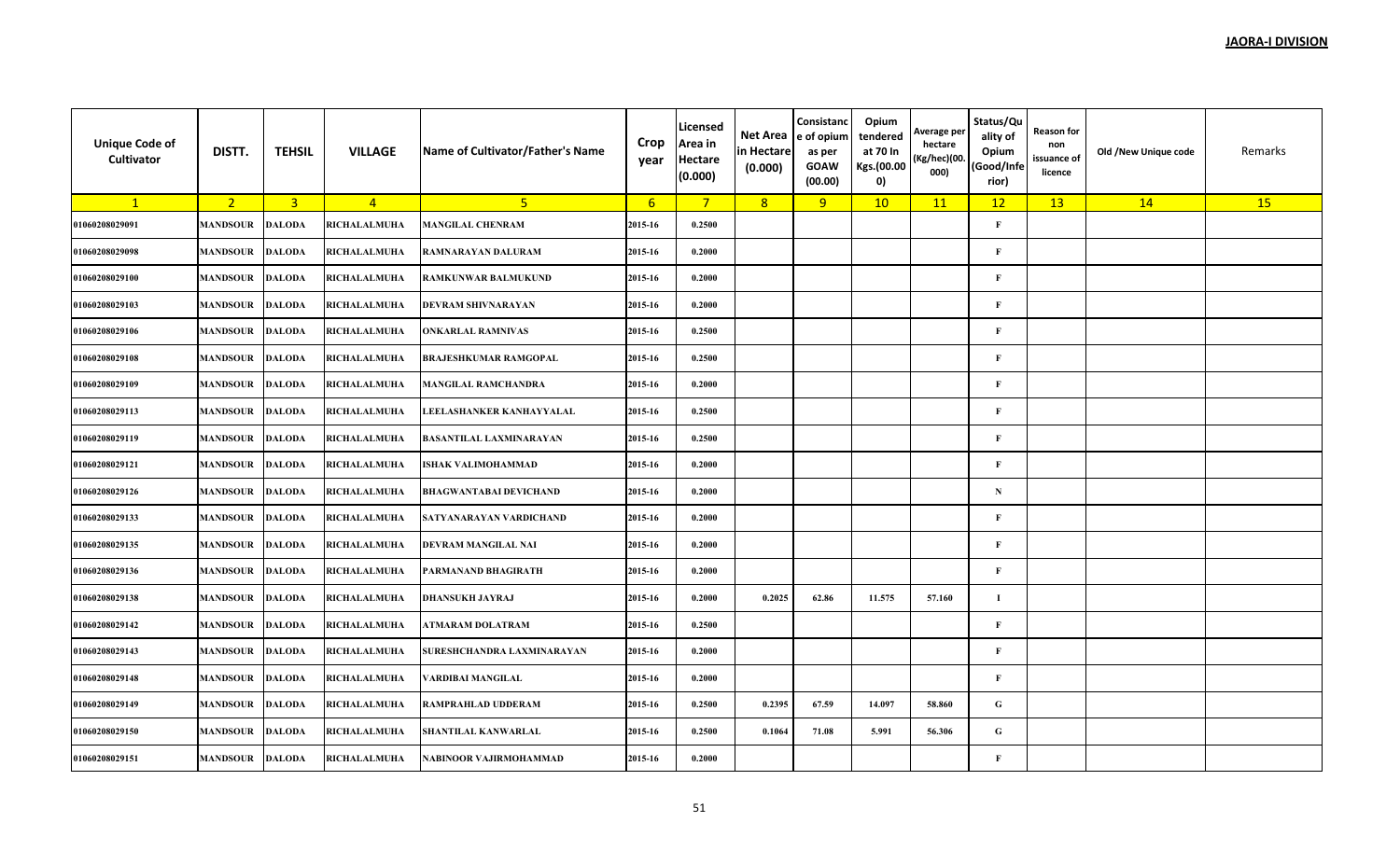| <b>Unique Code of</b><br>Cultivator | DISTT.          | <b>TEHSIL</b>  | <b>VILLAGE</b>      | Name of Cultivator/Father's Name | Crop<br>year | Licensed<br>Area in<br><b>Hectare</b><br>(0.000) | Net Area<br>in Hectare<br>(0.000) | Consistanc<br>e of opium<br>as per<br><b>GOAW</b><br>(00.00) | Opium<br>tendered<br>at 70 In<br>Kgs.(00.00<br>0) | Average per<br>hectare<br>(Kg/hec)(00.<br>000) | Status/Qu<br>ality of<br>Opium<br>(Good/Infe<br>rior) | Reason for<br>non<br>issuance of<br>licence | Old /New Unique code | Remarks |
|-------------------------------------|-----------------|----------------|---------------------|----------------------------------|--------------|--------------------------------------------------|-----------------------------------|--------------------------------------------------------------|---------------------------------------------------|------------------------------------------------|-------------------------------------------------------|---------------------------------------------|----------------------|---------|
| $\mathbf{1}$                        | 2 <sup>1</sup>  | $\overline{3}$ | $\overline{4}$      | 5 <sub>1</sub>                   | 6            | $7^{\circ}$                                      | 8                                 | 9                                                            | 10                                                | 11                                             | 12                                                    | 13                                          | 14                   | 15      |
| 01060208029157                      | <b>MANDSOUR</b> | <b>DALODA</b>  | RICHALALMUHA        | RAVINDRAKUMAR RAMESHWAR          | 2015-16      | 0.2000                                           |                                   |                                                              |                                                   |                                                | $\mathbf{F}$                                          |                                             |                      |         |
| 01060208029005                      | <b>MANDSOUR</b> | <b>DALODA</b>  | <b>RICHALALMUHA</b> | MOHANLAL MADHOLAL                | 2015-16      | 0.2000                                           |                                   |                                                              |                                                   |                                                | $\mathbf F$                                           |                                             |                      |         |
| 01060208029003                      | <b>MANDSOUR</b> | <b>DALODA</b>  | <b>RICHALALMUHA</b> | RAMESHWAR RAMNARAYAN             | 2015-16      | 0.2000                                           |                                   |                                                              |                                                   |                                                | $\mathbf F$                                           |                                             |                      |         |
| 01060208029080                      | <b>MANDSOUR</b> | <b>DALODA</b>  | RICHALALMUHA        | <b>BALMUKUND PANNALAL</b>        | 2015-16      | 0.2000                                           |                                   |                                                              |                                                   |                                                | $\mathbf F$                                           |                                             |                      |         |
| 01060208029034                      | <b>MANDSOUR</b> | <b>DALODA</b>  | <b>RICHALALMUHA</b> | RAMCHANDRA DHAPUBAI              | 2015-16      | 0.2500                                           |                                   |                                                              |                                                   |                                                | $\mathbf F$                                           |                                             |                      |         |
| 01060208029077                      | <b>MANDSOUR</b> | <b>DALODA</b>  | <b>RICHALALMUHA</b> | <b>BADRILAL SHIVRAM</b>          | 2015-16      | 0.2500                                           |                                   |                                                              |                                                   |                                                | $\mathbf{F}$                                          |                                             |                      |         |
| 01060208029065                      | <b>MANDSOUR</b> | <b>DALODA</b>  | <b>RICHALALMUHA</b> | <b>SONABAI KELASH</b>            | 2015-16      | 0.2000                                           |                                   |                                                              |                                                   |                                                | $\mathbf{F}$                                          |                                             |                      |         |
| 01060208029171                      | <b>MANDSOUR</b> | <b>DALODA</b>  | <b>RICHALALMUHA</b> | DEVKARAN RAMNARAYAN              | 2015-16      | 0.2500                                           | 0.1500                            | 66.92                                                        | 8.919                                             | 59.460                                         | $\mathbf I$                                           |                                             |                      |         |
| 01060208029008                      | <b>MANDSOUR</b> | <b>DALODA</b>  | <b>RICHALALMUHA</b> | <b>SALAGRAM BAPULAL</b>          | 2015-16      | 0.2500                                           |                                   |                                                              |                                                   |                                                | $\mathbf F$                                           |                                             |                      |         |
| 01060208029021                      | <b>MANDSOUR</b> | <b>DALODA</b>  | <b>RICHALALMUHA</b> | PRAMODKUMAR BALMUKUND            | 2015-16      | 0.2500                                           |                                   |                                                              |                                                   |                                                | $\mathbf{F}$                                          |                                             |                      |         |
| 01060208029140                      | <b>MANDSOUR</b> | <b>DALODA</b>  | <b>RICHALALMUHA</b> | <b>SURAJBAI MANGILAL</b>         | 2015-16      | 0.2500                                           | 0.1300                            | 66.32                                                        | 7.655                                             | 58.885                                         | $\mathbf G$                                           |                                             |                      |         |
| 01060208029057                      | <b>MANDSOUR</b> | <b>DALODA</b>  | RICHALALMUHA        | DEVICHAND RAMNARAYAN             | 2015-16      | 0.2000                                           |                                   |                                                              |                                                   |                                                | F                                                     |                                             |                      |         |
| 01060208029054                      | <b>MANDSOUR</b> | <b>DALODA</b>  | RICHALALMUHA        | NATHULAL CHATURBHUJ              | 2015-16      | 0.2000                                           |                                   |                                                              |                                                   |                                                | $\mathbf F$                                           |                                             |                      |         |
| 01060208029178                      | <b>MANDSOUR</b> | <b>DALODA</b>  | RICHALALMUHA        | <b>KAMLASHANKAR GULABCHAND</b>   | 2015-16      | 0.2000                                           |                                   |                                                              |                                                   |                                                | $\mathbf{F}$                                          |                                             |                      |         |
| 01060208029192                      | <b>MANDSOUR</b> | <b>DALODA</b>  | <b>RICHALALMUHA</b> | NIRBHAYRAM PANNALAL              | 2015-16      | 0.2500                                           |                                   |                                                              |                                                   |                                                | $\mathbf F$                                           |                                             |                      |         |
| 01060208029036                      | <b>MANDSOUR</b> | <b>DALODA</b>  | RICHALALMUHA        | <b>KACHRULAL RAMCHANDRA</b>      | 2015-16      | 0.2000                                           |                                   |                                                              |                                                   |                                                | $\mathbf{F}$                                          |                                             |                      |         |
| 01060208029156                      | <b>MANDSOUR</b> | <b>DALODA</b>  | RICHALALMUHA        | <b>RAJARAM MANGILAL</b>          | 2015-16      | 0.2000                                           |                                   |                                                              |                                                   |                                                | $\mathbf F$                                           |                                             |                      |         |
| 01060208029050                      | <b>MANDSOUR</b> | <b>DALODA</b>  | RICHALALMUHA        | <b>ASHOKKUMAR SURATRAM</b>       | 2015-16      | 0.2000                                           |                                   |                                                              |                                                   |                                                | $\mathbf{F}$                                          |                                             |                      |         |
| 01060208029128                      | <b>MANDSOUR</b> | <b>DALODA</b>  | RICHALALMUHA        | <b>ISHWARDAS MANOHARDAS</b>      | 2015-16      | 0.2500                                           |                                   |                                                              |                                                   |                                                | $\mathbf F$                                           |                                             |                      |         |
| 01060208029183                      | <b>MANDSOUR</b> | <b>DALODA</b>  | RICHALALMUHA        | <b>BALARAM MANGILAL</b>          | 2015-16      | 0.2000                                           |                                   |                                                              |                                                   |                                                | F                                                     |                                             |                      |         |
| 01060208029019                      | <b>MANDSOUR</b> | <b>DALODA</b>  | <b>RICHALALMUHA</b> | <b>RAMPRASAD MAGNIRAM</b>        | 2015-16      | 0.2500                                           |                                   |                                                              |                                                   |                                                | $\mathbf{F}$                                          |                                             |                      |         |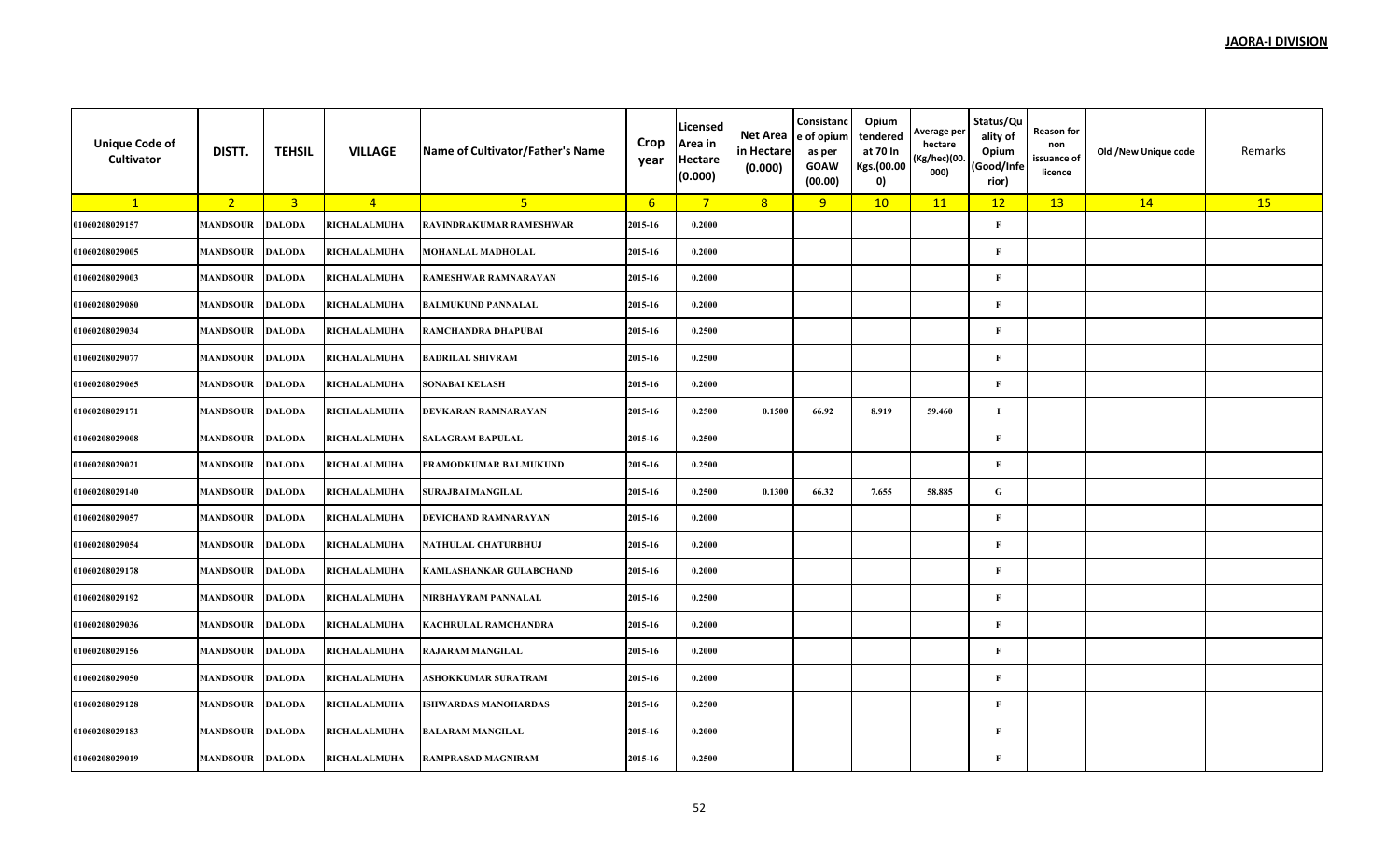| <b>Unique Code of</b><br>Cultivator | DISTT.          | <b>TEHSIL</b>  | <b>VILLAGE</b>      | Name of Cultivator/Father's Name | Crop<br>year | Licensed<br>Area in<br><b>Hectare</b><br>(0.000) | Net Area<br>in Hectare<br>(0.000) | Consistanc<br>e of opium<br>as per<br><b>GOAW</b><br>(00.00) | Opium<br>tendered<br>at 70 In<br>Kgs.(00.00<br>0) | Average per<br>hectare<br>(Kg/hec)(00.<br>000) | Status/Qu<br>ality of<br>Opium<br>(Good/Infe<br>rior) | Reason for<br>non<br>issuance of<br>licence | Old /New Unique code | Remarks            |
|-------------------------------------|-----------------|----------------|---------------------|----------------------------------|--------------|--------------------------------------------------|-----------------------------------|--------------------------------------------------------------|---------------------------------------------------|------------------------------------------------|-------------------------------------------------------|---------------------------------------------|----------------------|--------------------|
| $\mathbf{1}$                        | 2 <sup>1</sup>  | $\overline{3}$ | $\overline{4}$      | 5 <sup>1</sup>                   | 6            | $7^{\circ}$                                      | 8                                 | 9                                                            | 10                                                | 11                                             | 12                                                    | 13                                          | 14                   | 15                 |
| 01060208029166                      | <b>MANDSOUR</b> | <b>DALODA</b>  | RICHALALMUHA        | <b>BHAGIRATH SUKHLAL</b>         | 2015-16      | 0.2500                                           |                                   |                                                              |                                                   |                                                | $\mathbf{F}$                                          |                                             |                      |                    |
| 01060208029195                      | <b>MANDSOUR</b> | <b>DALODA</b>  | RICHALALMUHA        | <b>RAMPRASAD JAGANNATH</b>       | 2015-16      | 0.2500                                           |                                   |                                                              |                                                   |                                                | $\mathbf F$                                           |                                             |                      |                    |
| 01060208029170                      | <b>MANDSOUR</b> | <b>DALODA</b>  | RICHALALMUHA        | <b>DEVILAL FAKIRCHAND</b>        | 2015-16      | 0.2500                                           |                                   |                                                              |                                                   |                                                | $\mathbf F$                                           |                                             |                      |                    |
| 01060208029179                      | <b>MANDSOUR</b> | <b>DALODA</b>  | <b>RICHALALMUHA</b> | <b>KAMLASHANKER FAKIRCHAND</b>   | 2015-16      | 0.2000                                           |                                   |                                                              |                                                   |                                                | $\mathbf F$                                           |                                             |                      |                    |
| 01060208029167                      | <b>MANDSOUR</b> | <b>DALODA</b>  | <b>RICHALALMUHA</b> | <b>CHANDRAKALABAI SITARAM</b>    | 2015-16      | 0.2500                                           |                                   |                                                              |                                                   |                                                | $\mathbf F$                                           |                                             |                      |                    |
| 01060208029193                      | <b>MANDSOUR</b> | <b>DALODA</b>  | RICHALALMUHA        | RADHEYSHYAM MOTILAL              | 2015-16      | 0.2000                                           |                                   |                                                              |                                                   |                                                | F                                                     |                                             |                      |                    |
| 01060208029191                      | <b>MANDSOUR</b> | <b>DALODA</b>  | RICHALALMUHA        | NIRANJAN BHERULAL                | 2015-16      | 0.2000                                           |                                   |                                                              |                                                   |                                                | $\mathbf F$                                           |                                             |                      |                    |
| 01060208029001                      | <b>MANDSOUR</b> | <b>DALODA</b>  | RICHALALMUHA        | RADHEYSHYAM JAGGANATH            | 2015-16      | 0.2000                                           |                                   |                                                              |                                                   |                                                | $\mathbf{F}$                                          |                                             |                      |                    |
| 01060208029160                      | <b>MANDSOUR</b> | <b>DALODA</b>  | RICHALALMUHA        | <b>VENIRAM RATANLAL</b>          | 2015-16      | 0.2000                                           |                                   |                                                              |                                                   |                                                | $\mathbf F$                                           |                                             |                      |                    |
| 01060208029175                      | <b>MANDSOUR</b> | <b>DALODA</b>  | RICHALALMUHA        | <b>GHANSHYAM RAMGOPAL</b>        | 2015-16      | 0.2000                                           | 0.0760                            | 64.73                                                        | 4.309                                             | 56.697                                         | $\mathbf G$                                           |                                             |                      |                    |
| 01060208029161                      | <b>MANDSOUR</b> | <b>DALODA</b>  | <b>RICHALALMUHA</b> | VISHNUPRASAD RAMGOPAL            | 2015-16      | 0.2000                                           |                                   |                                                              |                                                   |                                                | $\mathbf F$                                           |                                             |                      |                    |
| 01060208029173                      | <b>MANDSOUR</b> | <b>DALODA</b>  | RICHALALMUHA        | <b>GANGARAM VENIRAM</b>          | 2015-16      | 0.2000                                           |                                   |                                                              |                                                   |                                                | $\mathbf F$                                           |                                             |                      |                    |
| 01060208029186                      | <b>MANDSOUR</b> | <b>DALODA</b>  | RICHALALMUHA        | <b>MANGILAL KHEMRAJ</b>          | 2015-16      | 0.2500                                           |                                   |                                                              |                                                   |                                                | $\mathbf F$                                           |                                             |                      |                    |
| 01060208029172                      | <b>MANDSOUR</b> | <b>DALODA</b>  | RICHALALMUHA        | <b>DINESH RAMPRASAD</b>          | 2015-16      | 0.2500                                           |                                   |                                                              |                                                   |                                                | $\mathbf{F}$                                          |                                             |                      |                    |
| 01060208029187                      | <b>MANDSOUR</b> | <b>DALODA</b>  | <b>RICHALALMUHA</b> | <b>MITHUBAI CHAINRAM</b>         | 2015-16      | 0.1500                                           |                                   |                                                              |                                                   |                                                | $\mathbf F$                                           |                                             |                      |                    |
| 01060208029202                      | <b>MANDSOUR</b> | <b>DALODA</b>  | RICHALALMUHA        | JAGDISHCHANDRA KHAYALIRAM        | 2015-16      | 0.2000                                           |                                   |                                                              |                                                   |                                                | $\mathbf{F}$                                          |                                             |                      |                    |
| 01060208029177                      | <b>MANDSOUR</b> | <b>DALODA</b>  | RICHALALMUHA        | <b>JAGDISH BANSILAL</b>          | 2015-16      | 0.2000                                           | 0.0340                            | 69.60                                                        | 2.207                                             | 64.912                                         | $\mathbf G$                                           |                                             |                      |                    |
| 01060208029181                      | <b>MANDSOUR</b> | <b>DALODA</b>  | RICHALALMUHA        | <b>KHEMRAJ RAMKISHAN</b>         | 2015-16      | 0.2000                                           |                                   |                                                              |                                                   |                                                | $\mathbf{F}$                                          |                                             |                      |                    |
| 01060208029190                      | <b>MANDSOUR</b> | <b>DALODA</b>  | <b>RICHALALMUHA</b> | <b>MULCHAND CHUNILAL</b>         | 2015-16      | 0.2000                                           |                                   |                                                              |                                                   |                                                | $\mathbf F$                                           |                                             |                      |                    |
| 01060208029165                      | <b>MANDSOUR</b> | <b>DALODA</b>  | RICHALALMUHA        | <b>KAMLABAI BALMUKUND</b>        | 2015-16      | 0.1000                                           |                                   |                                                              |                                                   |                                                | F                                                     |                                             |                      | <b>NAME CHANGE</b> |
| 01060208029200                      | <b>MANDSOUR</b> | <b>DALODA</b>  | <b>RICHALALMUHA</b> | <b>RUPRAM RAMKISHAN</b>          | 2015-16      | 0.2000                                           |                                   |                                                              |                                                   |                                                | $\mathbf{F}$                                          |                                             |                      |                    |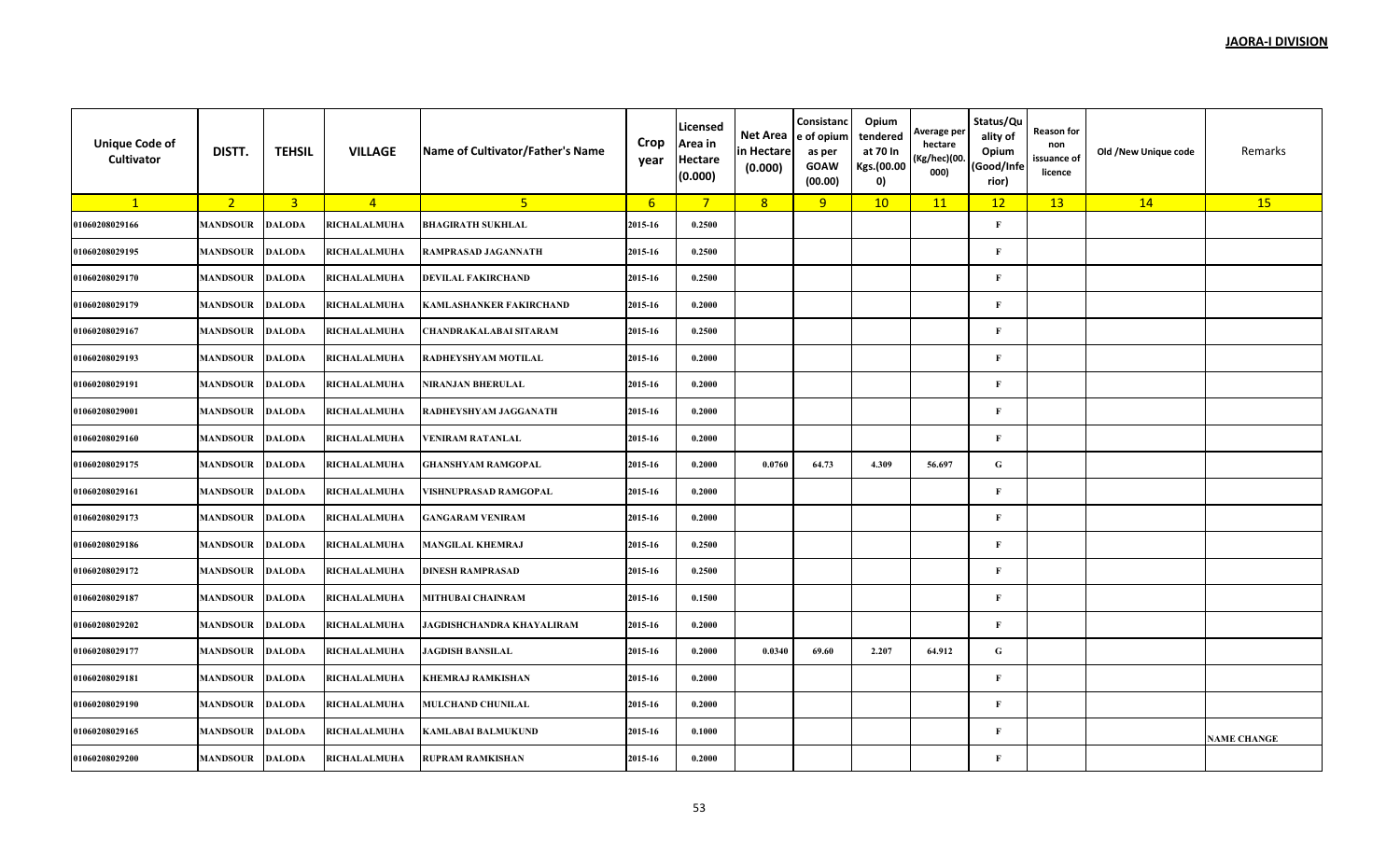| <b>Unique Code of</b><br>Cultivator | DISTT.          | <b>TEHSIL</b>  | <b>VILLAGE</b>      | Name of Cultivator/Father's Name | Crop<br>year | Licensed<br>Area in<br><b>Hectare</b><br>(0.000) | Net Area<br>in Hectare<br>(0.000) | Consistanc<br>e of opium<br>as per<br><b>GOAW</b><br>(00.00) | Opium<br>tendered<br>at 70 In<br>Kgs.(00.00<br>0) | Average per<br>hectare<br>(Kg/hec)(00.<br>000) | Status/Qu<br>ality of<br>Opium<br>(Good/Infe<br>rior) | <b>Reason for</b><br>non<br>issuance of<br>licence | Old /New Unique code | Remarks |
|-------------------------------------|-----------------|----------------|---------------------|----------------------------------|--------------|--------------------------------------------------|-----------------------------------|--------------------------------------------------------------|---------------------------------------------------|------------------------------------------------|-------------------------------------------------------|----------------------------------------------------|----------------------|---------|
| $\mathbf{1}$                        | 2 <sup>2</sup>  | $\overline{3}$ | $\overline{4}$      | 5 <sup>2</sup>                   | $6^{\circ}$  | $7^{\circ}$                                      | 8                                 | 9                                                            | 10                                                | 11                                             | 12                                                    | 13                                                 | 14                   | 15      |
| 01060208029189                      | <b>MANDSOUR</b> | <b>DALODA</b>  | <b>RICHALALMUHA</b> | <b>MOHANLAL RAMRATAN</b>         | 2015-16      | 0.2500                                           |                                   |                                                              |                                                   |                                                | $\mathbf{F}$                                          |                                                    |                      |         |
| 01060208029162                      | <b>MANDSOUR</b> | <b>DALODA</b>  | RICHALALMUHA        | SHIVNARAYAN RAMRATAN             | 2015-16      | 0.2500                                           |                                   |                                                              |                                                   |                                                | $\mathbf F$                                           |                                                    |                      |         |
| 01060208029163                      | <b>MANDSOUR</b> | <b>DALODA</b>  | <b>RICHALALMUHA</b> | AMRITRAM NANDRAM                 | 2015-16      | 0.2500                                           |                                   |                                                              |                                                   |                                                | $\mathbf F$                                           |                                                    |                      |         |
| 01060208029168                      | <b>MANDSOUR</b> | <b>DALODA</b>  | RICHALALMUHA        | <b>DAMARLAL CHUNILAL</b>         | 2015-16      | 0.2000                                           |                                   |                                                              |                                                   |                                                | $\mathbf F$                                           |                                                    |                      |         |
| 01060208029169                      | <b>MANDSOUR</b> | <b>DALODA</b>  | RICHALALMUHA        | <b>DEVBAI RAMLAL BALAI</b>       | 2015-16      | 0.2000                                           |                                   |                                                              |                                                   |                                                | $\mathbf{F}$                                          |                                                    |                      |         |
| 01060208029188                      | <b>MANDSOUR</b> | <b>DALODA</b>  | <b>RICHALALMUHA</b> | <b>MOHANBAI UMMEDRAM</b>         | 2015-16      | 0.2000                                           |                                   |                                                              |                                                   |                                                | $\mathbf F$                                           |                                                    |                      |         |
| 01060208029184                      | <b>MANDSOUR</b> | <b>DALODA</b>  | RICHALALMUHA        | LAXMINARAYAN BABULAL             | 2015-16      | 0.2000                                           |                                   |                                                              |                                                   |                                                | $\mathbf F$                                           |                                                    |                      |         |
| 01060208029182                      | <b>MANDSOUR</b> | <b>DALODA</b>  | RICHALALMUHA        | KHUSHALIRAM KESHARLAL            | 2015-16      | 0.2000                                           |                                   |                                                              |                                                   |                                                | $\mathbf{F}$                                          |                                                    |                      |         |
| 01060208029029                      | <b>MANDSOUR</b> | <b>DALODA</b>  | RICHALALMUHA        | <b>ONKARLAL SIVRAM</b>           | 2015-16      | 0.1000                                           |                                   |                                                              |                                                   |                                                | $\mathbf F$                                           |                                                    |                      |         |
| 01060208029083                      | <b>MANDSOUR</b> | <b>DALODA</b>  | RICHALALMUHA        | <b>RAMESHWAR CHOTELAL</b>        | 2015-16      | 0.2000                                           | 0.0990                            | 65.43                                                        | 5.917                                             | 59.768                                         | $\mathbf I$                                           |                                                    |                      |         |
| 01060208029032                      | <b>MANDSOUR</b> | <b>DALODA</b>  | RICHALALMUHA        | AMBARAM NANURAM                  | 2015-16      | 0.2000                                           | 0.0552                            | 68.38                                                        | 3.214                                             | 58.225                                         | ${\bf G}$                                             |                                                    |                      |         |
| 01060208029047                      | <b>MANDSOUR</b> | <b>DALODA</b>  | RICHALALMUHA        | <b>JAYCHAND CHOTELAL</b>         | 2015-16      | 0.2000                                           |                                   |                                                              |                                                   |                                                | $\mathbf F$                                           |                                                    |                      |         |
| 01060208029070                      | <b>MANDSOUR</b> | <b>DALODA</b>  | <b>RICHALALMUHA</b> | PARMESHWAR VANIRAM               | 2015-16      | 0.1000                                           |                                   |                                                              |                                                   |                                                | $\mathbf F$                                           |                                                    |                      |         |
| 01060208029089                      | <b>MANDSOUR</b> | <b>DALODA</b>  | RICHALALMUHA        | SHASHIKUMAR DURGASHANKAR         | 2015-16      | 0.1000                                           |                                   |                                                              |                                                   |                                                | $\mathbf F$                                           |                                                    |                      |         |
| 01060208029112                      | <b>MANDSOUR</b> | <b>DALODA</b>  | RICHALALMUHA        | <b>BAGDIRAM BHERULAL</b>         | 2015-16      | 0.2500                                           |                                   |                                                              |                                                   |                                                | $\mathbf{F}$                                          |                                                    |                      |         |
| 01060208029127                      | <b>MANDSOUR</b> | <b>DALODA</b>  | <b>RICHALALMUHA</b> | <b>MANGUBAI RANCHORDAS</b>       | 2015-16      | 0.1000                                           |                                   |                                                              |                                                   |                                                | $\mathbf F$                                           |                                                    |                      |         |
| 01060208029130                      | <b>MANDSOUR</b> | <b>DALODA</b>  | RICHALALMUHA        | <b>BALARAM BHUWANIRAM</b>        | 2015-16      | 0.2000                                           | 0.1100                            | 63.31                                                        | 2.795                                             | 25.409                                         | ${\bf G}$                                             |                                                    |                      |         |
| 01060208029132                      | <b>MANDSOUR</b> | <b>DALODA</b>  | RICHALALMUHA        | PUSHKARLAL KANHAYYALAL           | 2015-16      | 0.2500                                           |                                   |                                                              |                                                   |                                                | $\mathbf F$                                           |                                                    |                      |         |
| 01060208029139                      | <b>MANDSOUR</b> | <b>DALODA</b>  | RICHALALMUHA        | CHANDKHAN KHAJUKHAN              | 2015-16      | 0.1500                                           |                                   |                                                              |                                                   |                                                | $\mathbf F$                                           |                                                    |                      |         |
| 01060208029093                      | <b>MANDSOUR</b> | <b>DALODA</b>  | RICHALALMUHA        | <b>MANGILAL ONKARLAL</b>         | 2015-16      | 0.2000                                           |                                   |                                                              |                                                   |                                                | $\mathbf{F}$                                          |                                                    |                      |         |
| 01060208029176                      | <b>MANDSOUR</b> | <b>DALODA</b>  | <b>RICHALALMUHA</b> | <b>GITABAI GOBARCHAND</b>        | 2015-16      | 0.1500                                           |                                   |                                                              |                                                   |                                                | $\mathbf F$                                           |                                                    |                      |         |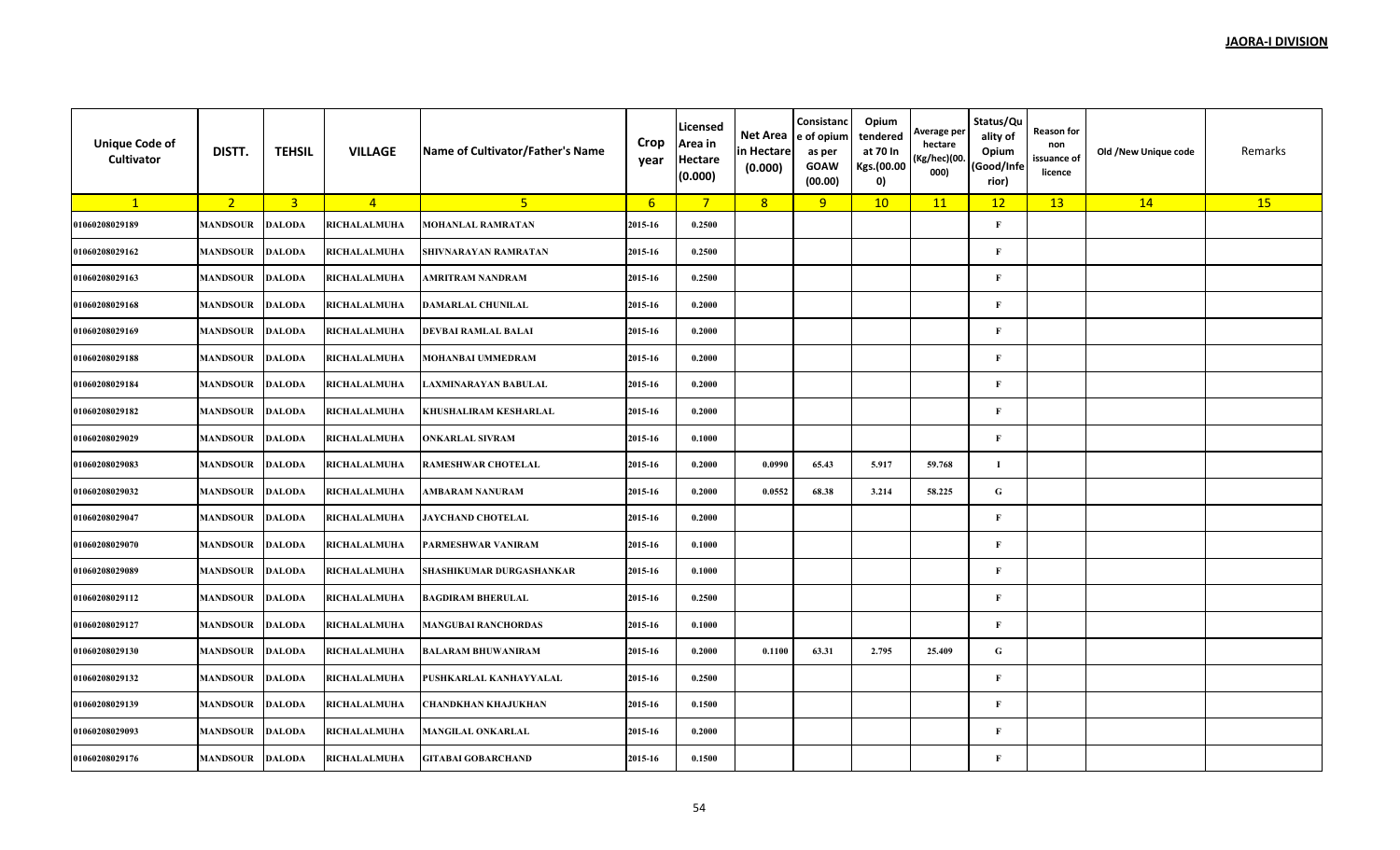| <b>Unique Code of</b><br>Cultivator | DISTT.          | <b>TEHSIL</b>  | <b>VILLAGE</b>      | Name of Cultivator/Father's Name | Crop<br>year     | Licensed<br>Area in<br><b>Hectare</b><br>(0.000) | Net Area<br>in Hectare<br>(0.000) | Consistanc<br>e of opium<br>as per<br><b>GOAW</b><br>(00.00) | Opium<br>tendered<br>at 70 In<br>Kgs.(00.00<br>0) | Average per<br>hectare<br>(Kg/hec)(00.<br>000) | Status/Qu<br>ality of<br>Opium<br>(Good/Infe<br>rior) | <b>Reason for</b><br>non<br>issuance of<br>licence | Old /New Unique code | Remarks |
|-------------------------------------|-----------------|----------------|---------------------|----------------------------------|------------------|--------------------------------------------------|-----------------------------------|--------------------------------------------------------------|---------------------------------------------------|------------------------------------------------|-------------------------------------------------------|----------------------------------------------------|----------------------|---------|
| $\mathbf{1}$                        | 2 <sup>7</sup>  | $\overline{3}$ | $\overline{4}$      | 5 <sub>o</sub>                   | $6 \overline{6}$ | $7^{\circ}$                                      | 8                                 | 9                                                            | 10                                                | 11                                             | 12                                                    | 13                                                 | 14                   | 15      |
| 01060208029087                      | <b>MANDSOUR</b> | <b>DALODA</b>  | RICHALALMUHA        | <b>JAGDISH FAKIRCHAND</b>        | 2015-16          | 0.2500                                           |                                   |                                                              |                                                   |                                                | $\mathbf{F}$                                          |                                                    |                      |         |
| 01060208029122                      | <b>MANDSOUR</b> | <b>DALODA</b>  | RICHALALMUHA        | PRAYAGBAI RAMKARAN               | 2015-16          | 0.1000                                           |                                   |                                                              |                                                   |                                                | $\mathbf{F}$                                          |                                                    |                      |         |
| 01060208029185                      | MANDSOUR        | <b>DALODA</b>  | RICHALALMUHA        | <b>DEVRAM NIRBHAYRAM</b>         | 2015-16          | 0.1000                                           |                                   |                                                              |                                                   |                                                | $\mathbf{F}$                                          |                                                    |                      |         |
| 01060208029174                      | <b>MANDSOUR</b> | <b>DALODA</b>  | RICHALALMUHA        | <b>GHANSHYAM MOTILAL</b>         | 2015-16          | 0.2000                                           |                                   |                                                              |                                                   |                                                | $\mathbf{F}$                                          |                                                    |                      |         |
| 01060208029180                      | <b>MANDSOUR</b> | <b>DALODA</b>  | RICHALALMUHA        | <b>KANHAIYALAL SHIVRAM</b>       | 2015-16          | 0.1000                                           |                                   |                                                              |                                                   |                                                | $\mathbf{F}$                                          |                                                    |                      |         |
| 01060208029201                      | <b>MANDSOUR</b> | <b>DALODA</b>  | <b>RICHALALMUHA</b> | <b>JAGDISH TIKAMCHAND</b>        | 2015-16          | 0.1000                                           |                                   |                                                              |                                                   |                                                | $\mathbf{F}$                                          |                                                    |                      |         |
| 01060208043005                      | <b>MANDSOUR</b> | <b>DALODA</b>  | <b>SARSOD</b>       | PRAKASHCHAND MOTILAL JAIN        | 2015-16          | 0.1000                                           |                                   |                                                              |                                                   |                                                | $\mathbf{F}$                                          |                                                    |                      |         |
| 01060208043010                      | <b>MANDSOUR</b> | <b>DALODA</b>  | <b>SARSOD</b>       | <b>RAMCHANDRA TORIRAM</b>        | 2015-16          | 0.2000                                           |                                   |                                                              |                                                   |                                                | $\mathbf{F}$                                          |                                                    |                      |         |
| 01060208043022                      | MANDSOUR        | <b>DALODA</b>  | <b>SARSOD</b>       | <b>BHAGWANTABAI HIRALAL</b>      | 2015-16          | 0.2500                                           |                                   |                                                              |                                                   |                                                | $\mathbf{F}$                                          |                                                    |                      |         |
| 01060208043050                      | <b>MANDSOUR</b> | <b>DALODA</b>  | <b>SARSOD</b>       | <b>MANGILAL KESHORAM</b>         | 2015-16          | 0.2000                                           |                                   |                                                              |                                                   |                                                | $\mathbf{F}$                                          |                                                    |                      |         |
| 01060208043110                      | <b>MANDSOUR</b> | <b>DALODA</b>  | <b>SARSOD</b>       | <b>SUHAGBAI ONKARLAL</b>         | 2015-16          | 0.2000                                           |                                   |                                                              |                                                   |                                                | $\mathbf{F}$                                          |                                                    |                      |         |
| 01060208043063                      | <b>MANDSOUR</b> | <b>DALODA</b>  | <b>SARSOD</b>       | NANDIBAI PARMANAND               | 2015-16          | 0.2000                                           |                                   |                                                              |                                                   |                                                | $\mathbf{F}$                                          |                                                    |                      |         |
| 01060208043071                      | <b>MANDSOUR</b> | <b>DALODA</b>  | <b>SARSOD</b>       | RAMCHANDRA MANGILAL              | 2015-16          | 0.2500                                           |                                   |                                                              |                                                   |                                                | F                                                     |                                                    |                      |         |
| 01060208043080                      | <b>MANDSOUR</b> | <b>DALODA</b>  | <b>SARSOD</b>       | <b>BASANTILAL MOTILAL</b>        | 2015-16          | 0.2000                                           |                                   |                                                              |                                                   |                                                | $\mathbf{F}$                                          |                                                    |                      |         |
| 01060208043096                      | <b>MANDSOUR</b> | <b>DALODA</b>  | <b>SARSOD</b>       | <b>BALARAM CHUNNILAL</b>         | 2015-16          | 0.1500                                           |                                   |                                                              |                                                   |                                                | $\mathbf{F}$                                          |                                                    |                      |         |
| 01060208043111                      | <b>MANDSOUR</b> | <b>DALODA</b>  | SARSOD              | ASHARAM NANDRAM                  | 2015-16          | 0.2000                                           |                                   |                                                              |                                                   |                                                | $\mathbf{F}$                                          |                                                    |                      |         |
| 01060208043149                      | <b>MANDSOUR</b> | <b>DALODA</b>  | <b>SARSOD</b>       | <b>UDEYLAL BHERULAL</b>          | 2015-16          | 0.2000                                           |                                   |                                                              |                                                   |                                                | $\mathbf{F}$                                          |                                                    |                      |         |
| 01060208043135                      | <b>MANDSOUR</b> | <b>DALODA</b>  | <b>SARSOD</b>       | <b>NANALAL BHERULAL</b>          | 2015-16          | 0.2000                                           |                                   |                                                              |                                                   |                                                | F                                                     |                                                    |                      |         |
| 01060208043144                      | <b>MANDSOUR</b> | <b>DALODA</b>  | <b>SARSOD</b>       | RAMGOPAL GENDALAL                | 2015-16          | 0.2500                                           |                                   |                                                              |                                                   |                                                | $\mathbf{F}$                                          |                                                    |                      |         |
| 01060208043115                      | <b>MANDSOUR</b> | <b>DALODA</b>  | <b>SARSOD</b>       | <b>BALARAM RAMCHANDRA</b>        | 2015-16          | 0.2000                                           |                                   |                                                              |                                                   |                                                | $\mathbf{F}$                                          |                                                    |                      |         |
| 01060208043118                      | <b>MANDSOUR</b> | <b>DALODA</b>  | <b>SARSOD</b>       | <b>BHERULAL PRATHVIRAJ</b>       | 2015-16          | 0.1500                                           |                                   |                                                              |                                                   |                                                | F                                                     |                                                    |                      |         |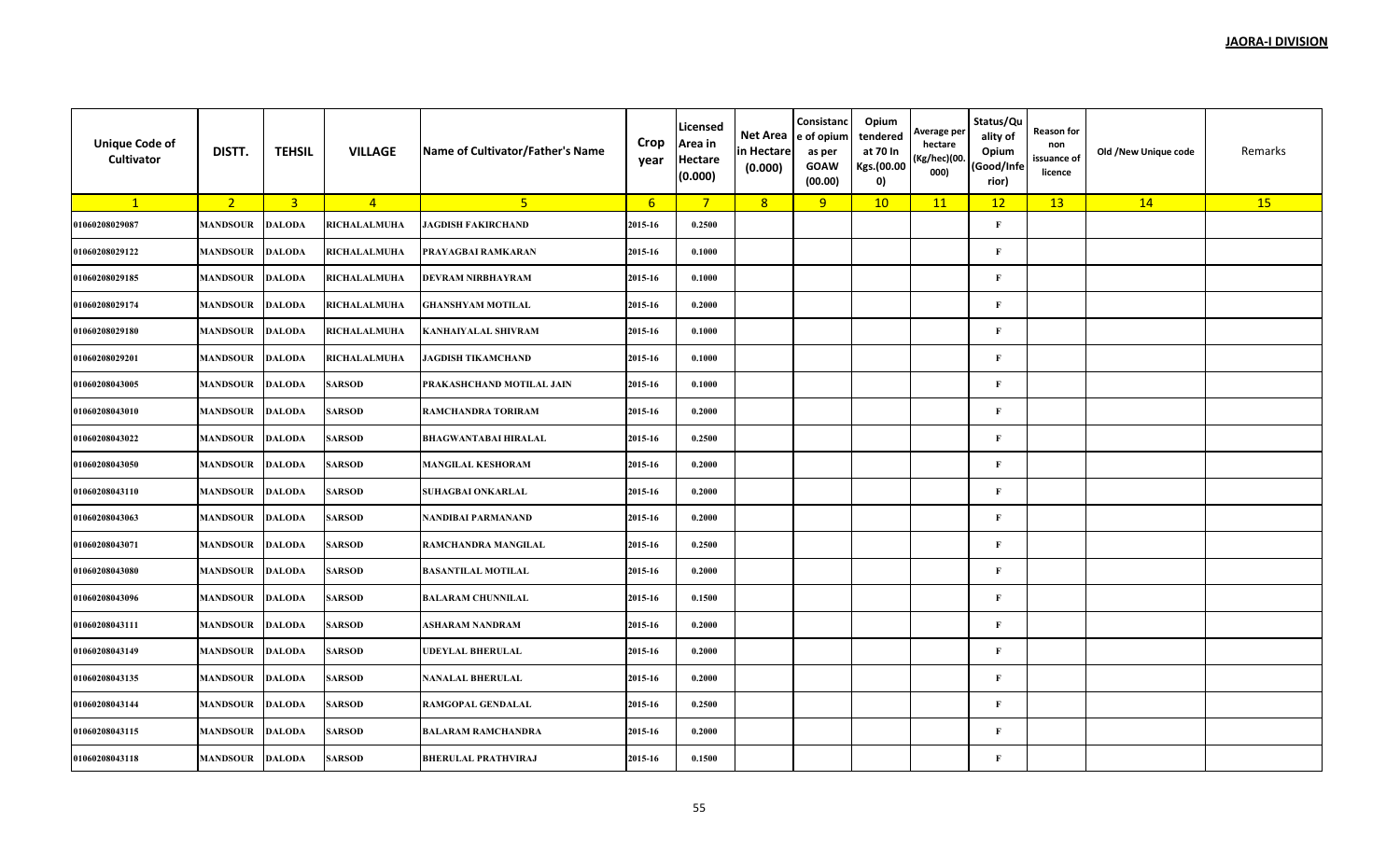| <b>Unique Code of</b><br>Cultivator | DISTT.          | <b>TEHSIL</b>  | <b>VILLAGE</b>      | Name of Cultivator/Father's Name | Crop<br>year    | Licensed<br>Area in<br><b>Hectare</b><br>(0.000) | Net Area<br>in Hectare<br>(0.000) | Consistanc<br>e of opium<br>as per<br><b>GOAW</b><br>(00.00) | Opium<br>tendered<br>at 70 In<br>Kgs.(00.00<br>0) | Average per<br>hectare<br>(Kg/hec)(00.<br>000) | Status/Qu<br>ality of<br>Opium<br>(Good/Infe<br>rior) | Reason for<br>non<br>issuance of<br>licence | Old /New Unique code | Remarks |
|-------------------------------------|-----------------|----------------|---------------------|----------------------------------|-----------------|--------------------------------------------------|-----------------------------------|--------------------------------------------------------------|---------------------------------------------------|------------------------------------------------|-------------------------------------------------------|---------------------------------------------|----------------------|---------|
| $\mathbf{1}$                        | 2 <sup>2</sup>  | $\overline{3}$ | $\overline{4}$      | 5 <sup>1</sup>                   | $6\overline{6}$ | $7^{\circ}$                                      | 8                                 | 9                                                            | 10                                                | 11                                             | 12                                                    | 13                                          | 14                   | 15      |
| 01060208043134                      | <b>MANDSOUR</b> | <b>DALODA</b>  | <b>SARSOD</b>       | <b>MANGILAL RAMLAL</b>           | 2015-16         | 0.2000                                           |                                   |                                                              |                                                   |                                                | $\mathbf{F}$                                          |                                             |                      |         |
| 01060208043137                      | <b>MANDSOUR</b> | <b>DALODA</b>  | <b>SARSOD</b>       | PARMANAND MOTI                   | 2015-16         | 0.2500                                           |                                   |                                                              |                                                   |                                                | $\mathbf F$                                           |                                             |                      |         |
| 01060208043148                      | <b>MANDSOUR</b> | <b>DALODA</b>  | <b>SARSOD</b>       | <b>SHAMBHUSINGH NIRBHAYSINGH</b> | 2015-16         | 0.2000                                           |                                   |                                                              |                                                   |                                                | $\mathbf{F}$                                          |                                             |                      |         |
| 01060208043119                      | <b>MANDSOUR</b> | <b>DALODA</b>  | <b>SARSOD</b>       | CHUNNILAL MATHURALAL             | 2015-16         | 0.2500                                           |                                   |                                                              |                                                   |                                                | $\mathbf F$                                           |                                             |                      |         |
| 01060208043132                      | <b>MANDSOUR</b> | <b>DALODA</b>  | <b>SARSOD</b>       | <b>LAXMINARAYAN TULSIRAM</b>     | 2015-16         | 0.1000                                           |                                   |                                                              |                                                   |                                                | $\mathbf{F}$                                          |                                             |                      |         |
| 01060208043045                      | <b>MANDSOUR</b> | <b>DALODA</b>  | <b>SARSOD</b>       | DHAPUBAI RAMNARAYAN              | 2015-16         | 0.2000                                           |                                   |                                                              |                                                   |                                                | $\mathbf F$                                           |                                             |                      |         |
| 01060208043151                      | <b>MANDSOUR</b> | <b>DALODA</b>  | <b>SARSOD</b>       | <b>JADURAM NANURAM</b>           | 2015-16         | 0.2000                                           |                                   |                                                              |                                                   |                                                | $\mathbf F$                                           |                                             |                      |         |
| 01060208043125                      | <b>MANDSOUR</b> | <b>DALODA</b>  | <b>SARSOD</b>       | <b>JAGDISH RAMKISHAN</b>         | 2015-16         | 0.2000                                           |                                   |                                                              |                                                   |                                                | $\mathbf{F}$                                          |                                             |                      |         |
| 01060208043039                      | <b>MANDSOUR</b> | <b>DALODA</b>  | <b>SARSOD</b>       | <b>HIRALAL CHAMPALAL</b>         | 2015-16         | 0.1000                                           |                                   |                                                              |                                                   |                                                | $\mathbf F$                                           |                                             |                      |         |
| 01060208043044                      | <b>MANDSOUR</b> | <b>DALODA</b>  | <b>SARSOD</b>       | <b>GANGABAI SHRILAL</b>          | 2015-16         | 0.2500                                           |                                   |                                                              |                                                   |                                                | $\mathbf F$                                           |                                             |                      |         |
| 01060208043120                      | <b>MANDSOUR</b> | <b>DALODA</b>  | <b>SARSOD</b>       | <b>RADHABAI DEVRAM</b>           | 2015-16         | 0.1000                                           |                                   |                                                              |                                                   |                                                | $\mathbf F$                                           |                                             |                      |         |
| 01060208043142                      | <b>MANDSOUR</b> | <b>DALODA</b>  | <b>SARSOD</b>       | RAMCHANDRA CHABILAL              | 2015-16         | 0.1000                                           |                                   |                                                              |                                                   |                                                | $\mathbf{F}$                                          |                                             |                      |         |
| 01060208051005                      | <b>MANDSOUR</b> | <b>DALODA</b>  | <b>AAKYAUMAHEDA</b> | <b>TULSIBAI BHAGIRATH</b>        | 2015-16         | 0.2500                                           |                                   |                                                              |                                                   |                                                | $\mathbf F$                                           |                                             |                      |         |
| 01060208051009                      | <b>MANDSOUR</b> | <b>DALODA</b>  | AAKYAUMAHEDA        | <b>GATTUBAI LALU</b>             | 2015-16         | 0.1500                                           |                                   |                                                              |                                                   |                                                | $\mathbf F$                                           |                                             |                      |         |
| 01060208051015                      | <b>MANDSOUR</b> | <b>DALODA</b>  | <b>AAKYAUMAHEDA</b> | <b>MOTILAL RAMCHANDRA</b>        | 2015-16         | 0.1500                                           |                                   |                                                              |                                                   |                                                | $\mathbf{F}$                                          |                                             |                      |         |
| 01060208051018                      | <b>MANDSOUR</b> | <b>DALODA</b>  | AAKYAUMAHEDA        | <b>MUNNIBAI BALMUKUND</b>        | 2015-16         | 0.2000                                           |                                   |                                                              |                                                   |                                                | $\mathbf F$                                           |                                             |                      |         |
| 01060208051021                      | <b>MANDSOUR</b> | <b>DALODA</b>  | AAKYAUMAHEDA        | SHANKARLAL KESHORAM              | 2015-16         | 0.2500                                           |                                   |                                                              |                                                   |                                                | $\mathbf F$                                           |                                             |                      |         |
| 01060208051025                      | <b>MANDSOUR</b> | <b>DALODA</b>  | <b>AAKYAUMAHEDA</b> | <b>RATANLAL HARIRAM</b>          | 2015-16         | 0.2000                                           |                                   |                                                              |                                                   |                                                | $\mathbf{F}$                                          |                                             |                      |         |
| 01060208051026                      | <b>MANDSOUR</b> | <b>DALODA</b>  | AAKYAUMAHEDA        | <b>HARIRAM JAGGA</b>             | 2015-16         | 0.2500                                           |                                   |                                                              |                                                   |                                                | $\mathbf F$                                           |                                             |                      |         |
| 01060208051040                      | <b>MANDSOUR</b> | <b>DALODA</b>  | <b>AAKYAUMAHEDA</b> | PARMANAND ONKARLAL               | 2015-16         | 0.2000                                           |                                   |                                                              |                                                   |                                                | $\mathbf{F}$                                          |                                             |                      |         |
| 01060208051059                      | <b>MANDSOUR</b> | <b>DALODA</b>  | AAKYAUMAHEDA        | RADHIBAI KACHRU                  | 2015-16         | 0.2500                                           |                                   |                                                              |                                                   |                                                | $\mathbf{F}$                                          |                                             |                      |         |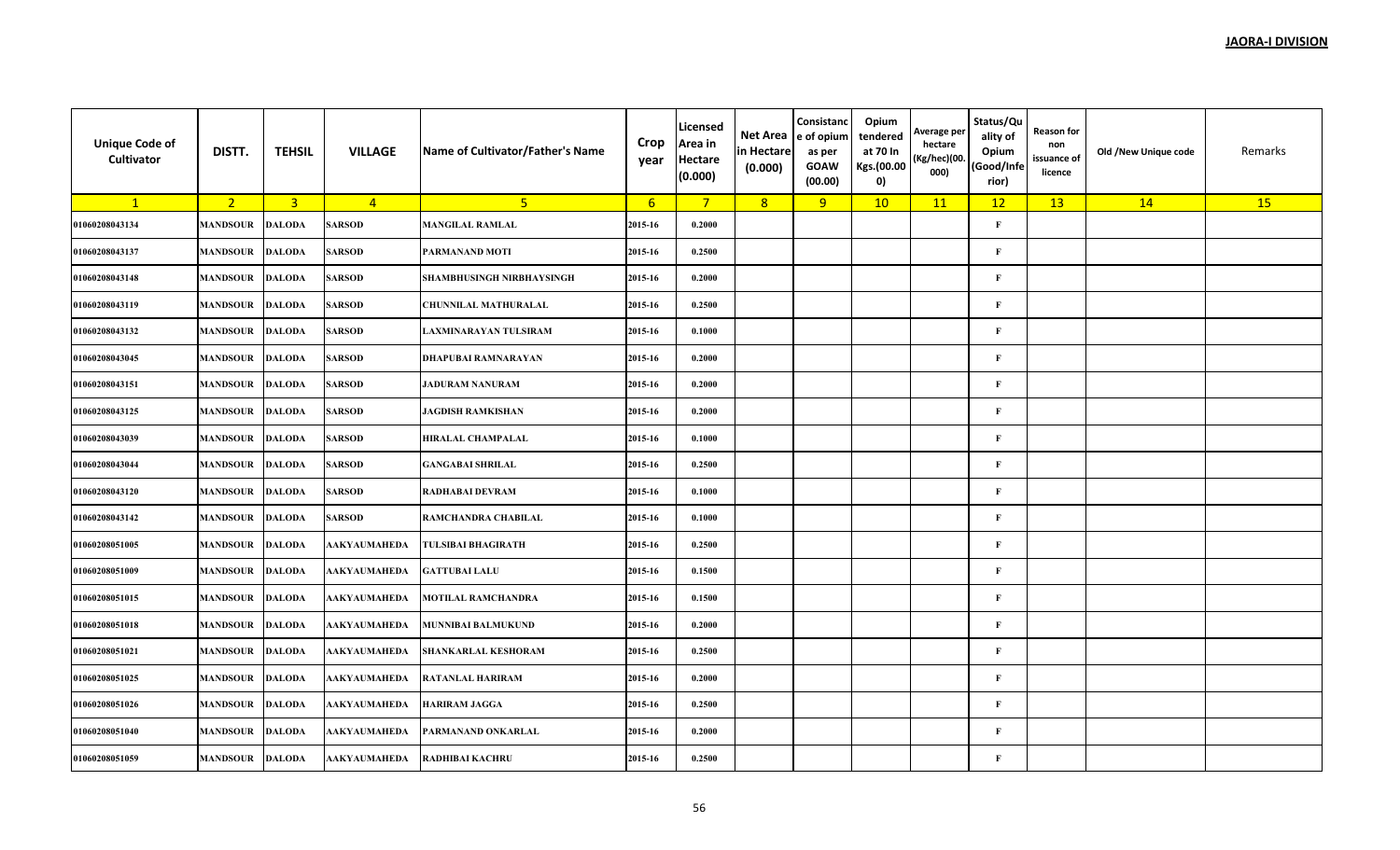| <b>Unique Code of</b><br>Cultivator | DISTT.          | <b>TEHSIL</b>  | <b>VILLAGE</b>      | Name of Cultivator/Father's Name | Crop<br>year    | Licensed<br>Area in<br><b>Hectare</b><br>(0.000) | Net Area<br>in Hectare<br>(0.000) | Consistanc<br>e of opium<br>as per<br><b>GOAW</b><br>(00.00) | Opium<br>tendered<br>at 70 In<br>Kgs.(00.00<br>0) | Average per<br>hectare<br>(Kg/hec)(00.<br>000) | Status/Qu<br>ality of<br>Opium<br>(Good/Infe<br>rior) | Reason for<br>non<br>issuance of<br>licence | Old /New Unique code | Remarks |
|-------------------------------------|-----------------|----------------|---------------------|----------------------------------|-----------------|--------------------------------------------------|-----------------------------------|--------------------------------------------------------------|---------------------------------------------------|------------------------------------------------|-------------------------------------------------------|---------------------------------------------|----------------------|---------|
| $\mathbf{1}$                        | 2 <sup>2</sup>  | $\overline{3}$ | $\overline{4}$      | 5 <sup>2</sup>                   | $6\overline{6}$ | $7^{\circ}$                                      | 8                                 | 9                                                            | 10                                                | 11                                             | 12                                                    | 13                                          | 14                   | 15      |
| 01060208051069                      | <b>MANDSOUR</b> | <b>DALODA</b>  | <b>AAKYAUMAHEDA</b> | <b>SITARAM BHUWAN</b>            | 2015-16         | 0.1000                                           |                                   |                                                              |                                                   |                                                | $\mathbf{F}$                                          |                                             |                      |         |
| 01060208051071                      | <b>MANDSOUR</b> | <b>DALODA</b>  | <b>AAKYAUMAHEDA</b> | NANDLAL KHEMRAJ                  | 2015-16         | 0.2000                                           |                                   |                                                              |                                                   |                                                | $\mathbf F$                                           |                                             |                      |         |
| 01060208051127                      | <b>MANDSOUR</b> | <b>DALODA</b>  | AAKYAUMAHEDA        | UDDERAM DHANNA                   | 2015-16         | 0.2000                                           |                                   |                                                              |                                                   |                                                | $\mathbf{F}$                                          |                                             |                      |         |
| 01060208051145                      | <b>MANDSOUR</b> | <b>DALODA</b>  | <b>AAKYAUMAHEDA</b> | PRABHULAL BHUWAN                 | 2015-16         | 0.2500                                           |                                   |                                                              |                                                   |                                                | $\mathbf F$                                           |                                             |                      |         |
| 01060208051146                      | <b>MANDSOUR</b> | <b>DALODA</b>  | <b>AAKYAUMAHEDA</b> | <b>RUKMANIBAI KACHRU</b>         | 2015-16         | 0.2500                                           |                                   |                                                              |                                                   |                                                | $\mathbf{F}$                                          |                                             |                      |         |
| 01060208051156                      | <b>MANDSOUR</b> | <b>DALODA</b>  | AAKYAUMAHEDA        | SOHANBAI KASHIRAM                | 2015-16         | 0.1000                                           |                                   |                                                              |                                                   |                                                | $\mathbf F$                                           |                                             |                      |         |
| 01060208051158                      | <b>MANDSOUR</b> | <b>DALODA</b>  | AAKYAUMAHEDA        | <b>GANGARAM MEDHA</b>            | 2015-16         | 0.2000                                           |                                   |                                                              |                                                   |                                                | $\mathbf F$                                           |                                             |                      |         |
| 01060208051163                      | <b>MANDSOUR</b> | <b>DALODA</b>  | <b>AAKYAUMAHEDA</b> | SHIVNARAYAN MOTI                 | 2015-16         | 0.2500                                           |                                   |                                                              |                                                   |                                                | $\mathbf{F}$                                          |                                             |                      |         |
| 01060208051154                      | <b>MANDSOUR</b> | <b>DALODA</b>  | AAKYAUMAHEDA        | <b>VANIRAM BALU</b>              | 2015-16         | 0.1000                                           |                                   |                                                              |                                                   |                                                | $\mathbf F$                                           |                                             |                      |         |
| 01060208051057                      | <b>MANDSOUR</b> | <b>DALODA</b>  | AAKYAUMAHEDA        | PRABHULAL SALAGRAM               | 2015-16         | 0.2500                                           |                                   |                                                              |                                                   |                                                | $\mathbf{F}$                                          |                                             |                      |         |
| 01060208051072                      | <b>MANDSOUR</b> | <b>DALODA</b>  | AAKYAUMAHEDA        | <b>DHAPUBAI RAMNARAYAN</b>       | 2015-16         | 0.2500                                           |                                   |                                                              |                                                   |                                                | $\mathbf F$                                           |                                             |                      |         |
| 01060208051019                      | <b>MANDSOUR</b> | <b>DALODA</b>  | <b>AAKYAUMAHEDA</b> | PRABHULAL VAJERAM                | 2015-16         | 0.2000                                           |                                   |                                                              |                                                   |                                                | $\mathbf{F}$                                          |                                             |                      |         |
| 01060208051017                      | <b>MANDSOUR</b> | <b>DALODA</b>  | AAKYAUMAHEDA        | NANDLAL KHEMAJI                  | 2015-16         | 0.2500                                           |                                   |                                                              |                                                   |                                                | $\mathbf F$                                           |                                             |                      |         |
| 01060208051128                      | <b>MANDSOUR</b> | <b>DALODA</b>  | <b>AAKYAUMAHEDA</b> | <b>MENABAI BADRILAL</b>          | 2015-16         | 0.2000                                           |                                   |                                                              |                                                   |                                                | $\mathbf F$                                           |                                             |                      |         |
| 01060208051045                      | <b>MANDSOUR</b> | <b>DALODA</b>  | <b>AAKYAUMAHEDA</b> | NANDA NANURAM                    | 2015-16         | 0.2000                                           |                                   |                                                              |                                                   |                                                | $\mathbf F$                                           |                                             |                      |         |
| 01060208051006                      | <b>MANDSOUR</b> | <b>DALODA</b>  | AAKYAUMAHEDA        | <b>SHIVLAL BHUWAN</b>            | 2015-16         | 0.2000                                           |                                   |                                                              |                                                   |                                                | $\mathbf F$                                           |                                             |                      |         |
| 01060208051023                      | <b>MANDSOUR</b> | <b>DALODA</b>  | AAKYAUMAHEDA        | <b>BHERUDAS SALAGRAM</b>         | 2015-16         | 0.2000                                           |                                   |                                                              |                                                   |                                                | $\mathbf F$                                           |                                             |                      |         |
| 01060208051028                      | <b>MANDSOUR</b> | <b>DALODA</b>  | <b>AAKYAUMAHEDA</b> | <b>TULSIBAI VARDIBAI</b>         | 2015-16         | 0.1000                                           |                                   |                                                              |                                                   |                                                | $\mathbf{F}$                                          |                                             |                      |         |
| 01060208051066                      | <b>MANDSOUR</b> | <b>DALODA</b>  | <b>AAKYAUMAHEDA</b> | <b>BHAGWANLAL SALAGRAM</b>       | 2015-16         | 0.1000                                           |                                   |                                                              |                                                   |                                                | $\mathbf F$                                           |                                             |                      |         |
| 01060208051067                      | <b>MANDSOUR</b> | <b>DALODA</b>  | <b>AAKYAUMAHEDA</b> | <b>BHERUSINGH RUPSINGH</b>       | 2015-16         | 0.2000                                           |                                   |                                                              |                                                   |                                                | $\mathbf{F}$                                          |                                             |                      |         |
| 01060208051074                      | <b>MANDSOUR</b> | <b>DALODA</b>  | AAKYAUMAHEDA        | <b>MAGNIRAM RAMAJI</b>           | 2015-16         | 0.2500                                           |                                   |                                                              |                                                   |                                                | $\mathbf{F}$                                          |                                             |                      |         |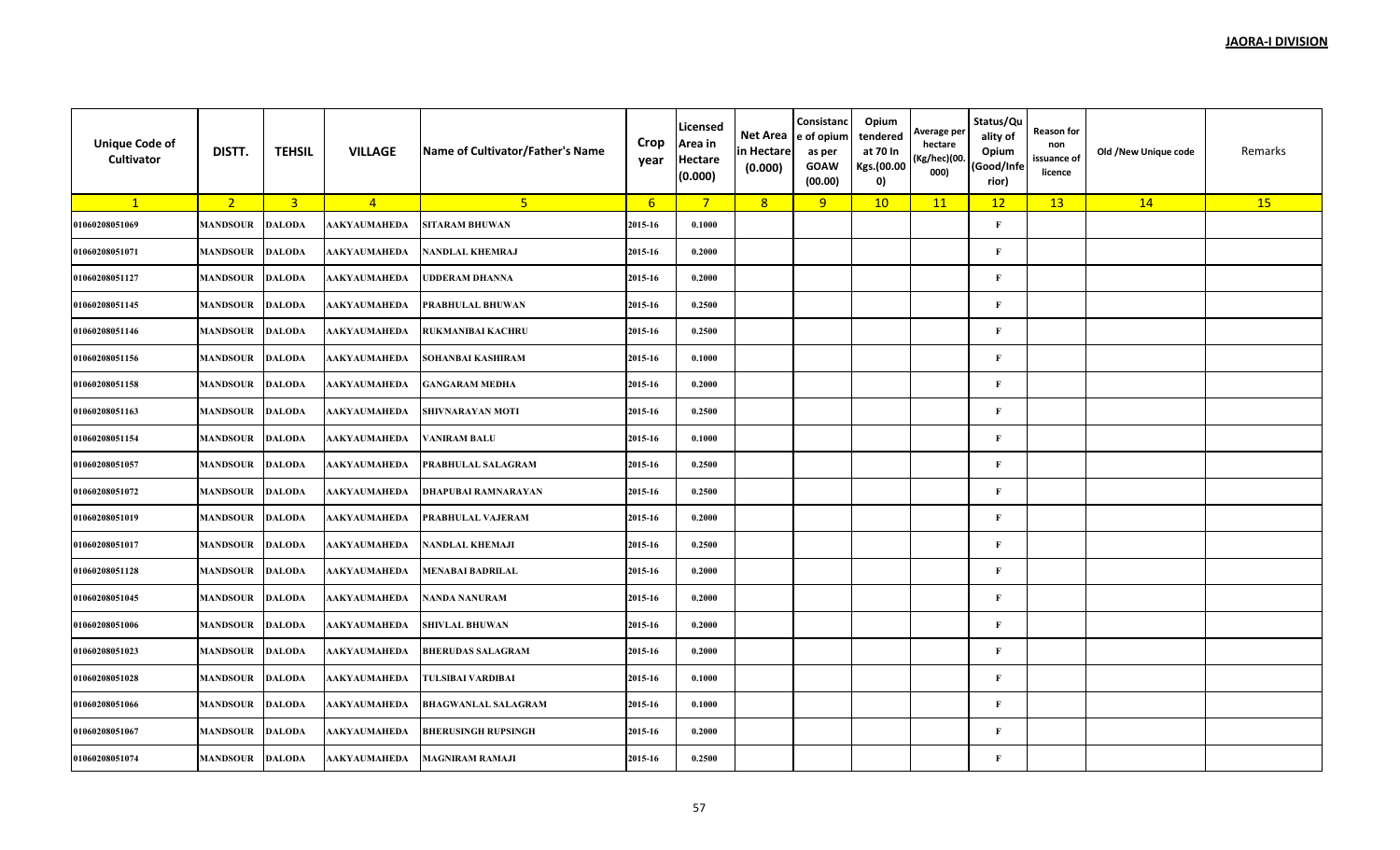| <b>Unique Code of</b><br>Cultivator | DISTT.          | <b>TEHSIL</b>           | <b>VILLAGE</b>   | Name of Cultivator/Father's Name   | Crop<br>year | Licensed<br>Area in<br><b>Hectare</b><br>(0.000) | Net Area<br>in Hectare<br>(0.000) | Consistanc<br>e of opium<br>as per<br><b>GOAW</b><br>(00.00) | Opium<br>tendered<br>at 70 In<br>Kgs.(00.00<br>$\mathbf{0}$ | Average per<br>hectare<br>(Kg/hec)(00.<br>000) | Status/Qu<br>ality of<br>Opium<br>(Good/Infe<br>rior) | <b>Reason for</b><br>non<br>issuance of<br>licence | Old /New Unique code | Remarks |
|-------------------------------------|-----------------|-------------------------|------------------|------------------------------------|--------------|--------------------------------------------------|-----------------------------------|--------------------------------------------------------------|-------------------------------------------------------------|------------------------------------------------|-------------------------------------------------------|----------------------------------------------------|----------------------|---------|
| $\mathbf{1}$                        | 2 <sub>1</sub>  | $\overline{\mathbf{3}}$ | $\overline{4}$   | 5 <sup>1</sup>                     | $6^{\circ}$  | $7^{\circ}$                                      | 8                                 | 9                                                            | 10                                                          | 11                                             | 12                                                    | 13                                                 | 14                   | 15      |
| 01060208051088                      | <b>MANDSOUR</b> | <b>DALODA</b>           | AAKYAUMAHEDA     | RAMCHANDRA BHUWAN                  | 2015-16      | 0.1500                                           |                                   |                                                              |                                                             |                                                | $\mathbf{F}$                                          |                                                    |                      |         |
| 01060208051096                      | <b>MANDSOUR</b> | <b>DALODA</b>           | AAKYAUMAHEDA     | <b>MANKUNWAR UDAYSINGH</b>         | 2015-16      | 0.1000                                           |                                   |                                                              |                                                             |                                                | $\mathbf{F}$                                          |                                                    |                      |         |
| 01060208024007                      | MANDSOUR        | <b>DALODA</b>           | <b>MAJESHREE</b> | AMRATRAM NAHARJI                   | 2015-16      | 0.2500                                           |                                   |                                                              |                                                             |                                                | F                                                     |                                                    |                      |         |
| 01060208024014                      | <b>MANDSOUR</b> | <b>DALODA</b>           | <b>MAJESHREE</b> | TEJKUNWAR HIMMATSINGH              | 2015-16      | 0.2000                                           |                                   |                                                              |                                                             |                                                | $\mathbf{F}$                                          |                                                    |                      |         |
| 01060208024015                      | <b>MANDSOUR</b> | <b>DALODA</b>           | <b>MAJESHREE</b> | AMRIBAI SUKHKHA                    | 2015-16      | 0.2000                                           |                                   |                                                              |                                                             |                                                | $\mathbf{F}$                                          |                                                    |                      |         |
| 01060208024001                      | <b>MANDSOUR</b> | <b>DALODA</b>           | <b>MAJESHREE</b> | <b>MANGILAL DEUBAI (BHARATRAM)</b> | 2015-16      | 0.1000                                           |                                   |                                                              |                                                             |                                                | $\mathbf{F}$                                          |                                                    |                      |         |
| 01060208024006                      | <b>MANDSOUR</b> | <b>DALODA</b>           | <b>MAJESHREE</b> | <b>SOHANBAI DEVRAM</b>             | 2015-16      | 0.1000                                           |                                   |                                                              |                                                             |                                                | $\mathbf{F}$                                          |                                                    |                      |         |
| 01060208048019                      | <b>MANDSOUR</b> | <b>DALODA</b>           | LAKHMAKHEDI      | <b>BHAGATRAM GORDHAN</b>           | 2015-16      | 0.2000                                           |                                   |                                                              |                                                             |                                                | $\mathbf{F}$                                          |                                                    |                      |         |
| 01060208048012                      | <b>MANDSOUR</b> | <b>DALODA</b>           | LAKHMAKHEDI      | <b>GITABAI BHERULAL</b>            | 2015-16      | 0.1000                                           |                                   |                                                              |                                                             |                                                | $\mathbf{F}$                                          |                                                    |                      |         |
| 01060208048039                      | <b>MANDSOUR</b> | <b>DALODA</b>           | LAKHMAKHEDI      | <b>SHOBHARAM AMBARAM</b>           | 2015-16      | 0.2500                                           |                                   |                                                              |                                                             |                                                | $\mathbf{F}$                                          |                                                    |                      |         |
| 01060208048011                      | <b>MANDSOUR</b> | <b>DALODA</b>           | LAKHMAKHEDI      | <b>SHANTIBAI KISHANDAS</b>         | 2015-16      | 0.2000                                           |                                   |                                                              |                                                             |                                                | $\mathbf{F}$                                          |                                                    |                      |         |
| 01060208048021                      | <b>MANDSOUR</b> | <b>DALODA</b>           | AKHMAKHEDI       | <b>BANKATLAL KHEMRAJ</b>           | 2015-16      | 0.2000                                           |                                   |                                                              |                                                             |                                                | $\mathbf{F}$                                          |                                                    |                      |         |
| 01060208048017                      | <b>MANDSOUR</b> | <b>DALODA</b>           | LAKHMAKHEDI      | <b>BHERULAL BHAGGA</b>             | 2015-16      | 0.2500                                           |                                   |                                                              |                                                             |                                                | $\mathbf{F}$                                          |                                                    |                      |         |
| 01060208048025                      | <b>MANDSOUR</b> | <b>DALODA</b>           | LAKHMAKHEDI      | <b>SHANKARLAL BAGDIRAM</b>         | 2015-16      | 0.1000                                           |                                   |                                                              |                                                             |                                                | $\mathbf{F}$                                          |                                                    |                      |         |
| 01060208048038                      | <b>MANDSOUR</b> | <b>DALODA</b>           | LAKHMAKHEDI      | <b>RAMPRASAD NAGU</b>              | 2015-16      | 0.2500                                           |                                   |                                                              |                                                             |                                                | $\mathbf{F}$                                          |                                                    |                      |         |
| 01060208042070                      | <b>MANDSOUR</b> | <b>DALODA</b>           | LASUDIYAILLA     | <b>KANHAYYALAL BHUWAN</b>          | 2015-16      | 0.2000                                           |                                   |                                                              |                                                             |                                                | $\mathbf{F}$                                          |                                                    |                      |         |
| 01060208042021                      | MANDSOUR        | <b>DALODA</b>           | LASUDIYAILLA     | SORAVKUNWAR MANOHARSINGH           | 2015-16      | 0.2500                                           |                                   |                                                              |                                                             |                                                | $\mathbf{F}$                                          |                                                    |                      |         |
| 01060208042012                      | <b>MANDSOUR</b> | <b>DALODA</b>           | LASUDIYAILLA     | <b>MODIRAM BHUWAN</b>              | 2015-16      | 0.1000                                           |                                   |                                                              |                                                             |                                                | $\mathbf{F}$                                          |                                                    |                      |         |
| 01060208042074                      | <b>MANDSOUR</b> | <b>DALODA</b>           | LASUDIYAILLA     | <b>SURESHCHAND DEVRAM</b>          | 2015-16      | 0.1000                                           |                                   |                                                              |                                                             |                                                | $\mathbf{F}$                                          |                                                    |                      |         |
| 01060208042015                      | <b>MANDSOUR</b> | <b>DALODA</b>           | LASUDIYAILLA     | NAGUBAI DEVRAM                     | 2015-16      | 0.1000                                           |                                   |                                                              |                                                             |                                                | $\mathbf{F}$                                          |                                                    |                      |         |
| 01060208046011                      | <b>MANDSOUR</b> | <b>DALODA</b>           | PALASIYA         | <b>DULLIBAI CHENRAM</b>            | 2015-16      | 0.2500                                           |                                   |                                                              |                                                             |                                                | $\mathbf{F}$                                          |                                                    |                      |         |